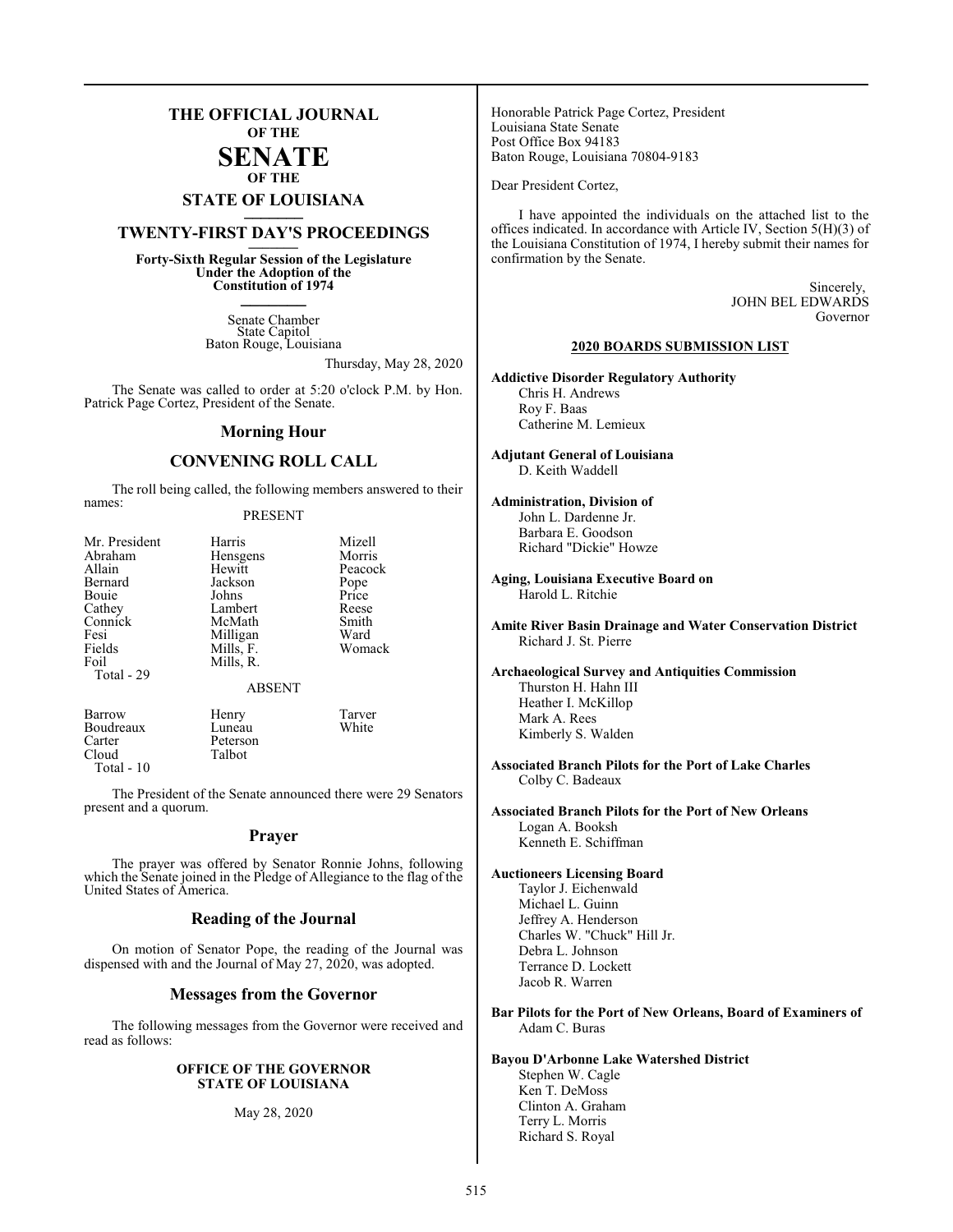### **Bayou LaFourche Freshwater District**

Donald P. Schwab Sr.

### **Board of Elementary and Secondary Education, State (BESE)**

Belinda C. Davis Thomas E. Roque Doris J. Voitier

## **Broadband for Everyone in Louisiana Commission**

Sarah Olcott Allen William R. Altimus Jeffery J. Arnold Monique B. Boulet Janet S. Britton April Brumfield Noble E. Ellington Brandon M. Frey Melissa H. Mann Jody R. Montelaro Jennifer L. Vidrine

### **Capital Area Groundwater Conservation District**

William B. Daniel IV John C. Hashagen Jesse Means III Thomas M. Perkins James M. Reonas Ryan C. Scardina

## **Capital Area Human Services District** Virginia M. Pearson

Thomas H. Sawyer Stephanie M. Webb

### **Cemetery Board, Louisiana** Michele M. Mulhearn Holloway Sherri S. Peppo

**Central Louisiana Human Services District**  Laura N. Jolly

**Chenier Plain Coastal Restoration and Protection Authority** Rica R. Canik

### **Children and Family Services, Department of** Rhenda H. Hodnett Eric Horent Shavana K. Howard Marketa Walters

**Children's Cabinet Advisory Board** Erin R. Bendily Brittany Braun

### **Clinical Laboratory Personnel Committee**  Jessica W. Lasiter Michele H. Werner

### **Coastal Protection and Restoration Authority Board** Dwayne M. Bourgeois Bill M. Bubrig Scott M. Burke Laurie T. Cormier Monica S. Gorman

# **Page 2 SENATE 21st DAY'S PROCEEDINGS**

William H. Hidalgo Sr. Guy S. McInnis Kelly J. Richard

### **Commerce and Industry, State Board of**

Yvette R. Cola Rickey L. Fabra Manuel A. Fajardo Kenneth E. Harvard Travis M. Holley Jerald N. Jones Heather L. Malone Jan K. Moller Stuart A. Moss Darrel J. Saizan Jr. Daniel J. Schexnaydre Jr. Ronnie L. Slone David H. Toups Woodrow Wilson Jr.

## **Community and Technical Colleges, Board of Supervisors of**

Helen B. Carter Rhoman J. Hardy Alterman L. Jackson Joe A. Potts Jr. Stanton W. Salathe Craig C. Spohn Stephen M. Toups

### **Contractors, State Licensing Board for**

Courtney A. Fenet Jr. August R. Gallo, Jr. Danny R. Graham Chester Mallett Garland G. Meredith Joel D. Rushing Victor F. Weston

### **Cybersecurity Commission, Louisiana** Sarah Olcott Allen D. Keith Waddell

Laura E. Wilt

- **D.A.R.E. Advisory Board, Louisiana** Kathryn "KJ" Hawthorne Martin L. McLendon Zane M. Tubbs
- **Deaf, Louisiana Commission for the**  Rebecca L. Beard Iva L. Tullier
- **Dentistry, Louisiana State Board of**  Glenn E. Appleton Richard D. Willis

### **Developmental Disabilities Council, Louisiana** Patti G. Barovechio Melissa O. Bayham Brenda L. Cosse Christopher J. Rodriguez Matthew J. Rovira Temisha V. Sonnier Mary V. Tarver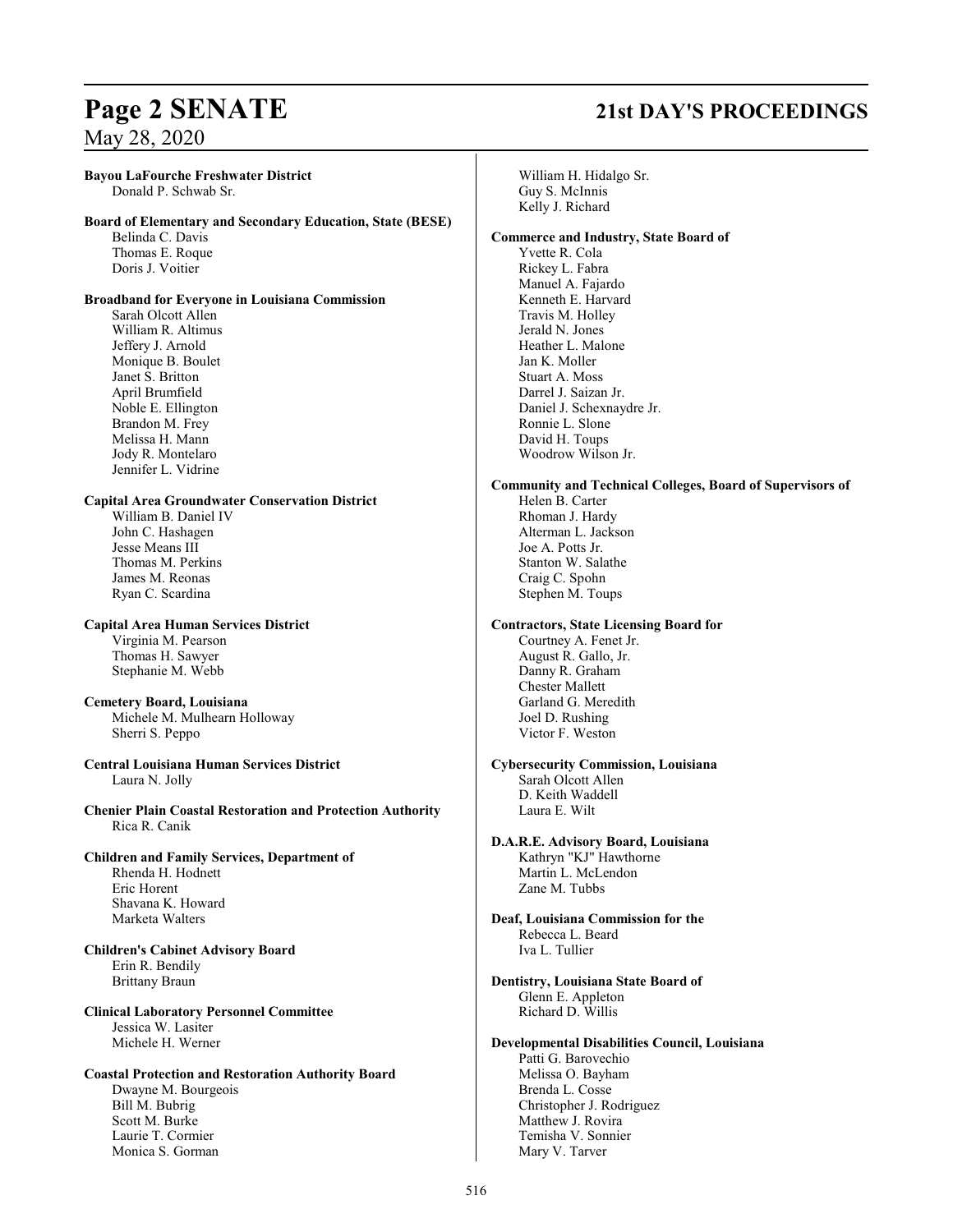# **21st DAY'S PROCEEDINGS Page 3 SENATE**

Jeffrey W. Watson

# May 28, 2020

Philip G. Wilson **Dietetics and Nutrition, Louisiana State Board of Examiners** Susan F. Julius Martina Musmeci Salles **Domestic Violence Prevention Commission** Twahna P. Harris Lila T. Hogan **Drug Policy Board** Shannon B. Dirmann Jules D. Edwards III Joseph M. Kanter Warren L. Montgomery Charles H. Schilling II Remy Voisin Starns **DWI, Governor's Task Force on** Delia D. Brady William R. Clark Jr. Norma B. DuBois K. P. Gibson Jerrod D. King **Early Identification of Deaf or Hard of Hearing Infants Advisory Council** Ellis M. Arjmand Jana M. Broussard Dana S. Carlisle-Hubbard John M. Carter Jill C. Hudson Cynthia A. Voelker **Economic Development Corporation, Louisiana** Anthony J. Roy III **Economic Development, Department of**  Mandi D. Mitchell Donald M. Pierson Jr. Anne Villa **Educational Commission of the States**  Richard H. Hartley **Educational Television Authority, Louisiana (LETA)** Millard F. "Sonny" Cranch Jr. William D. Hare Richard H. Hartley Tina S. Holland Laura F. Lindsey Tracie J. Woods **Emergency Medical Services Certification Commission, Louisiana** Ryan T. Brown Jeffrey M. Elder Tammy L. Gray Jeffrey S. Kuo Megan C. Marino Christopher L. Mixon Adam L. Oliver Barbara B. Sellers Tracy B. Wold **Emergency Response Network Board, Louisiana (LERN)** Schielanda S. "Schaun" Chevis David D. Daly Jr. Paul B. Gladden Tomas H. Jacome John D. Jones Brandon J. Mauldin Charles A. Nassauer Carl "Jack" Varnado Jr. Richard M. Zweifler **Employment Security Board of Review** Sailor Jackson, Jr. **Environmental Education Commission, Louisiana** Ashley G. Cain Cole B. Ruckstuhl **Environmental Quality, Department of**  Karyn Andrews Chuck Carr Brown Roger W. Gingles Lourdes M. Iturralde Elliot B. Vega **Ernest N. Morial-New Orleans Exhibition Hall Authority** Freddie King III Walter J. "Walt" Leger III Melvin Joseph Rodrigue Jr. **Gaming Control Board, Louisiana** Ronald B. Jones Julie A. Lewis O. Lamar Poole Jr. **Geoscientists, Louisiana Board of Professional**  Elizabeth C. McDade **Governor, Office of the** Patricia L. Arnould Matthew F. Block M. Amanda Brunson Mark A. Cooper Lawrence B. Haase Kyle "Chip" Kline Jr. Shirley Merrick Bambi D. Polotzola Stephen B. Street Jr. **Greater New Orleans Expressway Commission** Wanda L. Theriot James A. "Red" Thompson II **Louisiana Department of Health** Alexander C. Billioux Julie Foster Hagan Courtney N. Phillips Cindy P. Rives Karen Stubbs **Healthy Moms, Healthy Babies Advisory Council**

Shannon H. Robertson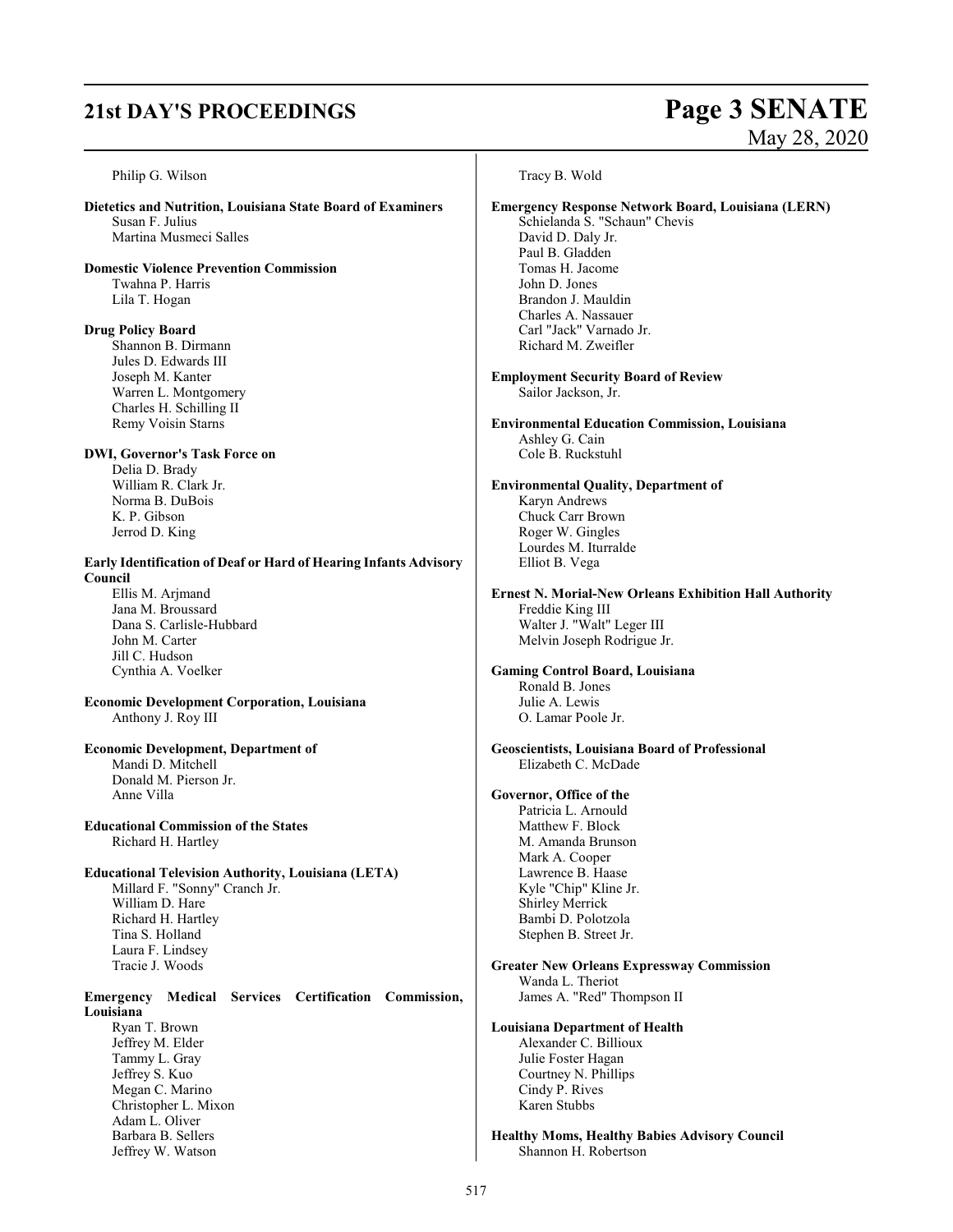# **Page 4 SENATE 21st DAY'S PROCEEDINGS**

**Hearing Aid Dealers, Louisiana Board for**  Jerri Jenelle Sharp Bryan K. Stinson Jeremy W. Stroud **HIV, AIDS, and Hepatitis C Education, Prevention and Treatment, Louisiana Commission on** Anthony G. Basco Alexander C. Billioux Tamara T. Boutte John Baylor Boyd Angelee J. Brown Tanya C. Brown Damian K. Geesen Bellon DeAnn Marie Gruber Mitchell C. Handrich Nick L. Harris Tavell L. Kindall Alleen L. King-Carter Frances S. Lawless Austin L. Matthews Tamachia J. McCaa Jacqueline Porter Norma S. Porter Meta R. Smith-Davis **Homeland Security and Emergency Preparedness (GOHSEP), Governor's Office of**  James B. Waskom I**nterior Designers, State Board of Examiners**  Karen F. Hazel Deborah S. Steinmetz Elizabeth H. Walther **Lake Charles Harbor and Terminal District, Board of Commissioners of the** Dudley R. Dixon Judy A. McCleary Michael K. Prudhomme **Law Enforcement and Administration of Criminal Justice, Louisiana Commission on** Greggory E. Davies **Licensed Professional Vocational Rehabilitation Counselors Board of Examiners, Louisiana** Ashley G. Lastrapes Crystal D. Younger **Lottery Commission, Louisiana** Anna M. Jones Sean E. Wells **Math, Science and the Arts, Jimmy D. Long, Sr. Louisiana School for**  LeAnne M. Broussard Joseph E. Cain Jared R. Dunahoe Sharon T. Gahagan Vickie S. Gentry Jimmy D. Long Jr. Martha T. Smiley Arthur S. Williams **Medicaid Pharmaceutical and Therapeutics Committee** Charles C. Coleman Julio E. Figueroa II Mairus T. McFarland Mary C. Raven **Medical Examiners, Louisiana State Board of**  Patrick T. O'Neill. Leonard Weather Jr. **Mineral and Energy Board, State** Darryl D. Smith Harvey E. White III Willie J. Young Sr. **Motor Vehicle Commission, Louisiana** Stephen L. Guidry Jr. Allen O. Krake Raney J. Redmond **Natural Resources, Department of** Mark A. Brady Thomas F. Harris Richard P. Ieyoub Sr. Keith O. Lovell Jamie S. Manuel **Naval War Memorial Commission** Richard P. Brandt H. Davis Cole Robert A. Hawthorne Jr. Kyle R. Kennedy Christian J. Krueger Jacob Colby Perry John F. Pugh Jr. Robert L. Schilling Roderick A. Wells **North Lafourche Conservation, Levee and Drainage District** Percy Gasery Jr. Susan M. Testroet-Bergeron **Nursing Facility Administrators, Board of Examiners for** William H. Ledbetter Jr. Jack H. Sanders Earl J. Thibodaux **Optometry Examiners, Louisiana State Board of**  Gary James Avallone **Palliative Care Interdisciplinary Advisory Council** John "Cary" Bani Patricia B. Capdevielle Gordon P. "Trey" Gibson III Susan Ellen Nelson **Pardons, Board of**  Keith D. Jones Anthony J. Marabella Jr. Sheryl M. Ranatza Alvin A. Roche Jr. Jimmy Wise **Parish Boards of Election Supervisors**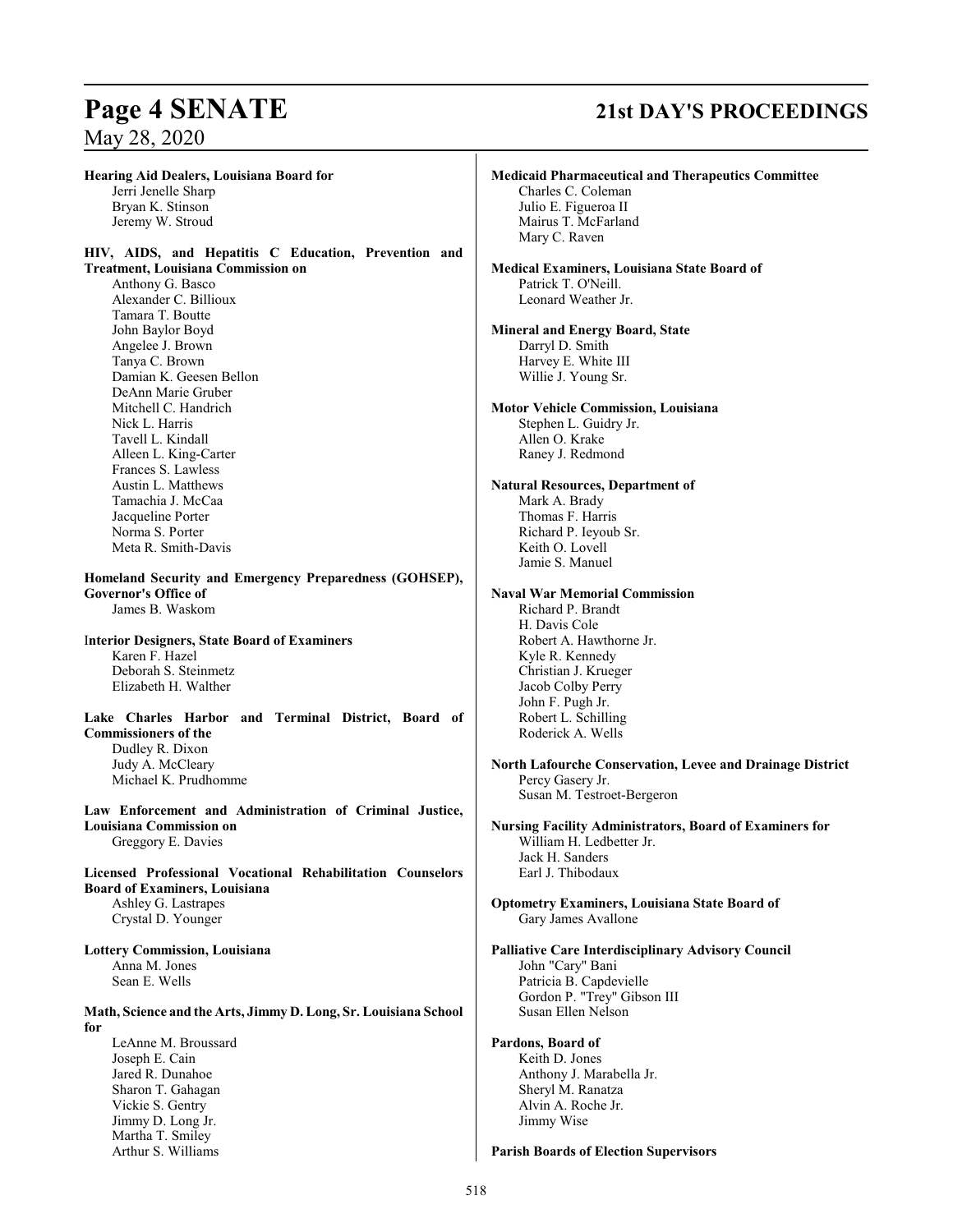# **21st DAY'S PROCEEDINGS Page 5 SENATE**

- Dianne J. Cheavious Benjamin A. Comeaux Juanita F. Fowler Virginia P. Marsh
- **Parole, Committee on** Keith D. Jones Brennan C. Kelsey Anthony J. Marabella Jr. Sheryl M. Ranatza Alvin A. Roche Jr. Jimmy Wise Pearlie C. Wise

**Patient's Compensation Fund Oversight Board** Marcus C. Naquin

**Perinatal Care and Prevention of Infant Mortality, Commission on**

Leslie H. Lewis

**Pharmacy, Louisiana Board of**  Sajal K. Roy

**Physical Fitness and Sports, Governor's Council on** Robert E. Blount

## **Plumbing Board, State**

Carl N. Bourgeois Jonathon K. Causey Rickey L. Fabra Vincent F. "Trey" Giglio III John S. Marcade

- **Poet Laureate, Louisiana State**  John Warner Smith
- **Poverty Point Reservoir District** Perry L. Smith

**Practical Nurse Examiners, Louisiana State Board of**  Patricia M. Artieta Matthew A. McQueen

**Protecting Children from Exposure to Pornography, Task Force on**

Homer "Ted" Cox III

- **Psychologists, Louisiana State Board of Examiners of** Gina L. Gibson Darren "Chance" McNeely Michelle B. Moore
- **Public Defender Board, Louisiana** Howard "Lyn" Lawrence
- **Public Facilities Authority, Louisiana** Dannye W. Malone

### **Public Safety and Corrections, Department of**  Edward "Dusty" Bickham Thomas C. Bickham III Hillary R. "Butch" Browning Jr. Rhett S. Covington

# May 28, 2020

Lisa A. Freeman Courtney J. Holderman Samuel Jones James M. "Jimmy" LeBlanc Faye D. Morrison Karen G. St. Germain Gearry T. William

### **Radiologic Technology Board of Examiners**

Naveed M. Awan Desiree Bell Brett H. Bennett Frederick L. Drouant Susan C. Hammonds-Guarisco Abbie C. Kemper-Martin Thea C. Moran Damian Kirk Soileau Jessica A. Soileau-Canning

### **Real Estate Commission**

Paula A. Duncan Jeffrey A. Free

## **Regents, Board of**

Marty J. Chabert Phillip R. May Jr.

### **Revenue, Department of**

Joyce Anderson Shondra G. Cutno Danell R. Gerchow Juana Marine-Lombard Lucius L. Morris II Kimberly Robinson Velecial S. Rodman

**River Port Pilot Commissioners for the Port of New Orleans, Board of**  David S. Renegar

**Rural Revitalization, Governor's Advisory Council on** Darryl J. Ellerbee Toni M. McAllister Ben W. Nevers Clinton L. Vegas

- **Sanitarians, Louisiana State Board of Examiners for** Justin P. Gremillion
- **Sentencing Commission, Louisiana** Remy Voisin Starns
- **Shrimp Task Force** Craig A. Authement
- **Small Business and Entrepreneurship Council, Louisiana** John Prentis Everett III Iam C. Tucker
- **Social Worker Examiners, State Board of Louisiana** Tonya S. Charles Ada R. Nelson

### **South Tangipahoa Parish Port Commission**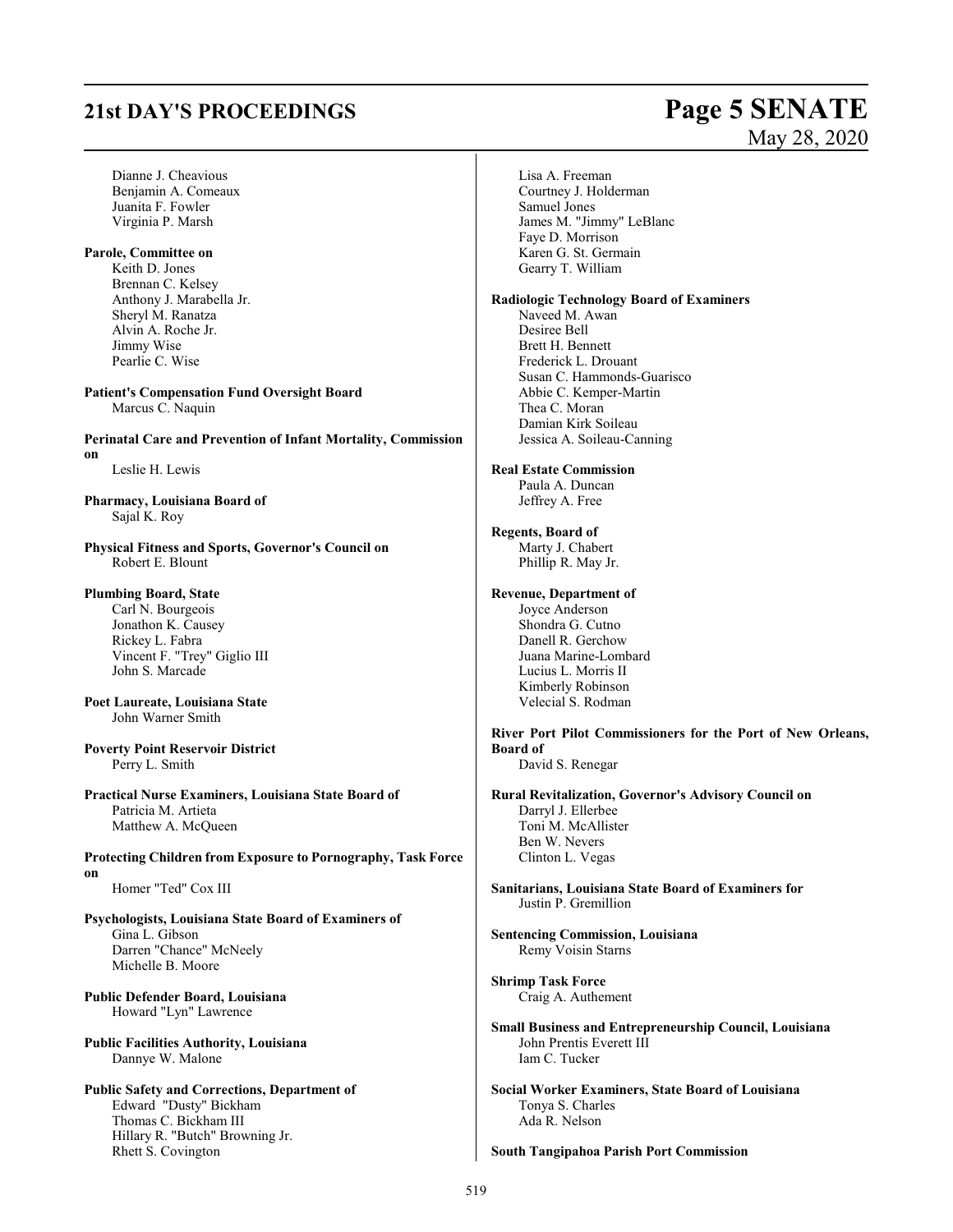William H. Poland Jr. Ryan J. Williams

### **Southeast Louisiana Flood Protection Authority-East**  Eugene J. Joanen IV Herbert I. Miller

**Southeast Louisiana Flood Protection Authority- West** Ronnie L. Robinson

**Sparta Groundwater Conservation District**  Jack W. Clampit Nicholas A. Cox Devin R. Flowers Curtis L. Willis Sr.

**Speech-Language Pathology and Audiology, Board of Examiners for**

Leigh A. Baker Deanna B. Hardy Lucie B. LeDoux

### **Stadium and Exposition District (LSED), Louisiana** Jean-Paul J. Morrell Wells T. Watson

**State Interagency Coordinating Council for Early Steps, Louisiana** Leslie R. Doyle

Kathryne D. Hart Ursula A. Oustalet Meaux Tawnya S. Moore

## **Statewide Independent Living Council, Louisiana**

Rashad D. Bristo Jamie N. Duplechine Rocky J. Fuselier Anita C. Gray Antionette D. Harrell Steven Nguyen Bambi D. Polotzola Erick W. Taylor

### **Tax Commission, Louisiana**

Lawrence E. Chehardy Benjamin L. Jeffers Harold J. Vercher Jr. Michael J. Waguespack Regina Lynch Wood

### **Transportation and Development**, **Department of**

Marty J. Chabert Barry D. Keeling Renee A. Lapeyrolerie Vincent C. Latino Jr. Daniel J. "Dan" Magri Shawn D. Wilson

Glen M. Guillot Andrew Lee Guinn Sr.

### **Trucking Research and Education Council, Louisiana** John D. Austin Kary L. Bryce James G. Gobert

**Page 6 SENATE 21st DAY'S PROCEEDINGS**

Patrick Hay Joshua C. McAllister Douglas K. Williams **Uniform Electronic Local Return and Remittance Advisory Committee** Kristin E. Harrell **Veterans Affairs Commission** Deron G. Santiny **Veterans Affairs, Department of**  Joey Strickland **Veterinary Medicine, Louisiana Board of** Keri A. Cataldo-Rogers **Wildlife and Fisheries, Department of**  Patrick D. Banks Bryan McClinton Jack Mountoucet Randell S. Myers **Workers' Compensation Corporation, Louisiana** Angele D. Kelley **Workforce Commission, Louisiana** Ava M. Dejoie Sheral C. Kellar Bennett J. Soulier Sonya A. Williams James R. Wooley **Workforce Investment Council, Louisiana** Louis S. Reine Ronald R. Rosser Jr. Tracey T. Schiro **OFFICE OF THE GOVERNOR STATE OF LOUISIANA** May 28, 2020 Honorable Patrick Page Cortez, President Louisiana State Senate Post Office Box 94183 Baton Rouge, Louisiana 70804-9183 Dear President Cortez, The individuals on the attached list were commissioned as Notaries Public for the parishes indicated from June 5, 2019 to May 28, 2020. In accordance with Louisiana Revised Statutes 35:1, I hereby submit their names for confirmation by, and with the advice and consent of, the Senate. Sincerely, JOHN BEL EDWARDS Governor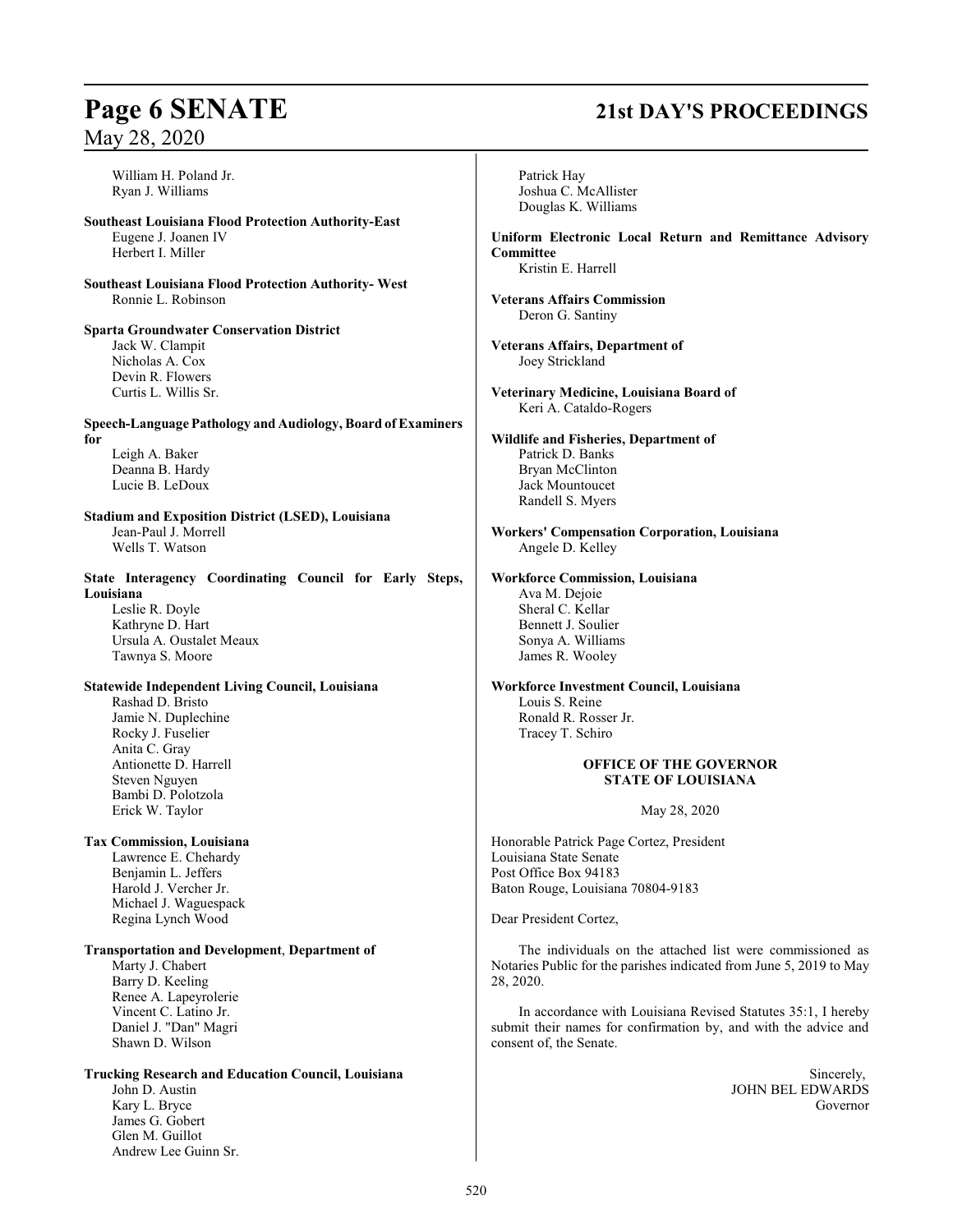# **21st DAY'S PROCEEDINGS Page 7 SENATE**

### **Acadia**

Meredith Bischoff 244 Mowata Hwy. Eunice, LA 70535

Rita B. Buxton P. O. Box 2527 Opelousas, LA 70571

Morgan Daigle 392 Pointe Noir Rd. Branch, LA 70516

Devin Lewis 2235 S. College Rd. Lafayette, LA 70508

Brandi Mallett P. O. Box 65 Mermentau, LA 70556

Carin T. Smith 1625 Connie Rd. Iota, LA 70543

Stacy Thibodeaux P. O. Box 838 Jennings, LA 70546

### **Ascension**

Melanie Abel 17540 John Broussard Rd. Prairieville, LA 70769

Tracey A. Anderson 14084 Golden Leaf St. Gonzales, LA 70737

Benjamin Baker 42106 Eagles Eye St. Prairieville, LA 70769

Michael Bankston 18023 Old Trail Dr. Prairieville, LA 70769

Jennifer Beale 17531 Old Jefferson Hwy., Ste. A Prairieville, LA 70769

Heather Bercegeay 7188 Wayne Floyd Rd. Gonzales, LA 70737

Sarah V. Brown P. O. Box 248 Gonzales, LA 70707

Margaret Byars 18516 Greenbriar Ave. Prairieville, LA 70769

Ashley Delaune 12320 Hwy. 44, Bldg. 4, Ste. C Gonzales, LA 70737

Jill M. Graffia 16262 E. Ridgewood Dr. Prairieville, LA 70769

Krystal Henderson 16076 Hwy. 929 Prairieville, LA 70769

Ashley Johnson 2431 S. Acadian Thruway, Ste. 600 Baton Rouge, LA 70808

Eric M. Kallio 41230 Bayou Segnette Ave. Gonzales, LA 70737

Maeghen Kling 208 E. Railroad St. Gonzales, LA 70737

Marie Losavio 36620 Plantation Blvd. Prairieville, LA 70769

Darius Moore 16034 Acadia Dr. Prairieville, LA 70769

Tiffany Slaton 18115 Little Prairie Rd. Prairieville, LA 70769

Victoria Stephens 37332 Southwood Village Ave. Prairieville, LA 70769

Tre S. Sullivan 807 Railroad Ave. Donaldsonville, LA 70346

Erik Tadda Jr 4660 O'Neal Ln., Ste. A Baton Rouge, LA 70817

Cassie Williams 10250 Lake Park Ave. Gonzales, LA 70737

**Avoyelles** Ethan Caubarreaux 144 Tunica Dr. W. Marksville, LA 71351

Chancey Kimble P. O. Box 115 Plaucheville, LA 71362

**Beauregard** Glen T. Cella 5008 Greentown Rd. DeRidder, LA 70634

Ashley Nuss 217 Planer Mill Rd. DeRidder, LA 70634

### **Bienville**

Sean N. Crain 330 E. Main St. Jonesboro, LA 71251

Wesley E. Walker 1108 Springhill Church Rd. Ringgold, LA 71068

**Bossier** Amanda Bailey 616 Lawrence Dr. Haughton, LA 71037

Patricia Bradford 3411 Lylac Ln. Bossier City, LA 71112

Deidra Delrie 2601 Ariline Dr., Apt. 511 Bossier City, LA 71111

Shannon D. Fowler 401 Edwards St., Ste. 1805 Shreveport, LA 71101

John Griffin 400 Travis St., Ste. 2000 Shreveport, LA 71101

Tara Hand 3416 Schuler Dr. Bossier City, LA 71112

Marcia Jones 7607 Fern Ave., Ste. 102 Bossier City, LA 71105

Twilla Jones 4215 Van Deeman St. Bossier City, LA 71112

Melissa Kilgo Reger 2020 Valley View Cir., Apt. 10210 Bossier City, LA 71111

Brandon Pang 401 Edwards St., Ste. 1000 Shreveport, LA 71101

Jennifer Reese 3010 Knight St., Ste. 340 Shreveport, LA 71105

Yolanda Scott P. O. Box 561 Princeton, LA 71067

William Self 1000 Chinaberry Dr., Ste. 701 Bossier City, LA 71111

Laura Smith 512 Hunters Run Bossier City, LA 71111

## Robyn M. Underwood 1203 Chopin Dr.

Bossier City, LA 71112

Jessica A. Watkins 4361 Youree Dr. Shreveport, LA 71105

**Caddo** Taylor N. Barr 9049 Hosston Vivian Rd. Vivian, LA 71082

Emmanuel Billy 3224 Line Ave. Shreveport, LA 71106

Avery Bond 3316 Line Ave. Shreveport, LA 71104

Sherri Cash 9861 Hidden Branch Ln. Shreveport, LA 71118

Ben Culver 7500 Youree Dr. Shreveport, LA 71105

Michael Demoss 8501 Millicent Way, Apt. 1002 Shreveport, LA 70115

Megan Doboze 5807 Harper Rd. Keithville, LA 71047

Kristina Douglas 6840 Kennon St. Shreveport, LA 71119

Lindsey K. Free 4453 Clingman Dr. Shreveport, LA 71105

Yeisha Hopkins 4001 Swim Club Ln. Shreveport, LA 71107

Mary Lauren Lock Telep 700 Ogilvie St., Ste. B Bossier City, LA 71106

Brieanna Mahoney 9504 Balsa Dr. Shreveport, LA 71115

Mary McDaniel 453 Pueblo Ln. Shreveport, LA 71106

Melissa Mitchell 2117 Shed Rd., Ste. C Bossier, LA 71111

Jamar Myers-Montgomery 1900 Texas Ave. Shreveport, LA 71103

# May 28, 2020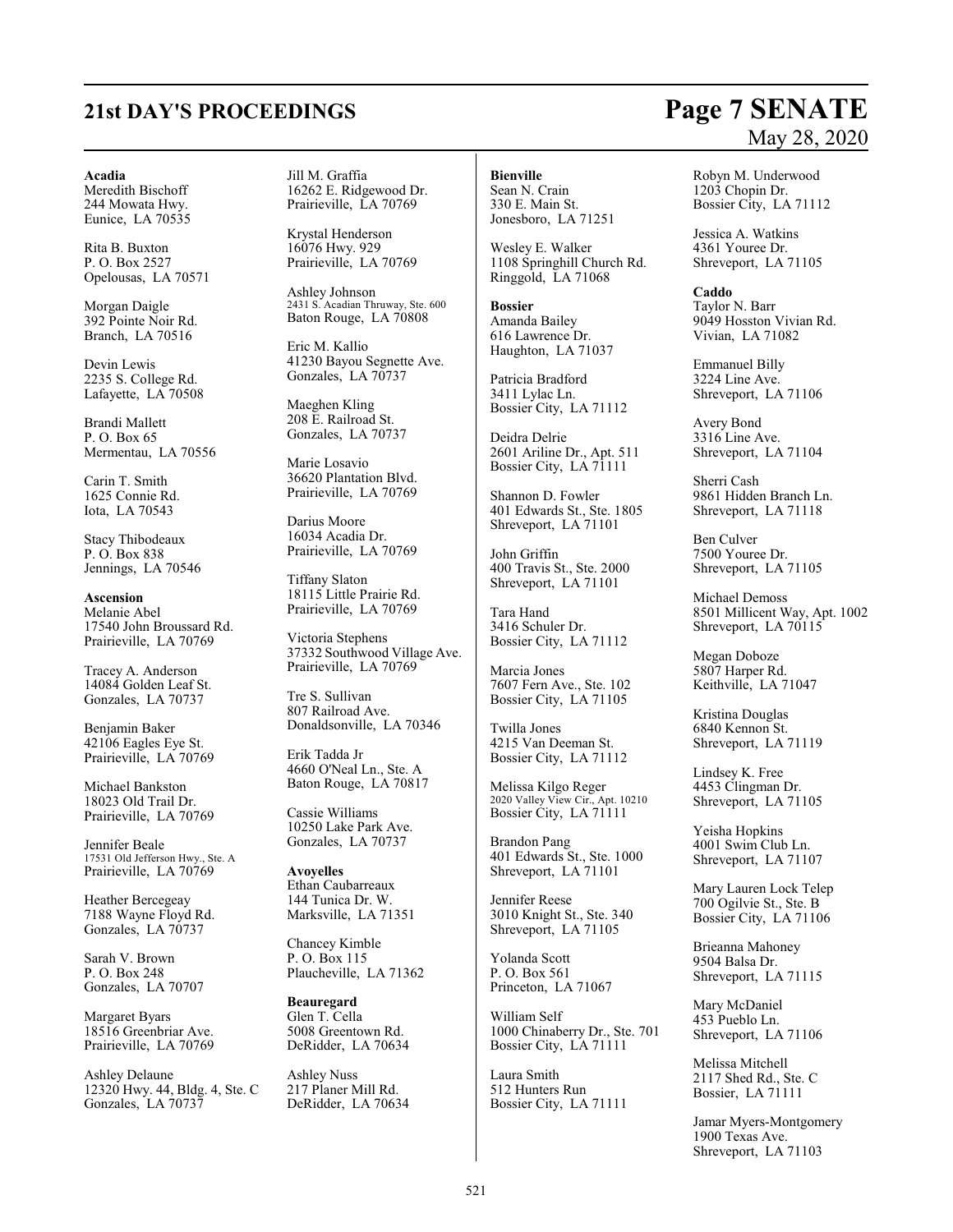## **Page 8 SENATE 21st DAY'S PROCEEDINGS**

Sandra James Page 4050 Linwood Ave. Shreveport, LA 71108

Marshall Perkins 1043 Anniston Ave. Shreveport, LA 71105

Audrius Reed 7591 Fern Ave., Ste. 1204 Shreveport, LA 71105

Hannah Rimmer 1120 S. Pointe Pkwy., Bldg. E Shreveport, LA 71105

Erin Rosson 8891 Sugarland Dr., Apt. 10-303 Shreveport, LA 71115

Fredrickia Smith 7620 Liberty St. Shreveport, LA 71106

Julia Miramon Todd 3329 Line Ave. Shreveport, LA 71109

**Calcasieu** Nadina Ann Beach 501 Broad St. Lake Charles, LA 70601

Leila B. Bordelon 4407 W. Prien Lake Rd. Lake Charles, LA 70605

Jennifer L. Branch One Lakeshore Dr., Ste. 100 Lake Charles, LA 70629

Gloria A. Burrell 7214 Curtis Ln. Lake Charles, LA 70607

Renee R. Carthan 940 Ryan St. Lake Charles, LA 70601

Taylor Cooper 1123 Pithon St. Lake Charles, LA 70601

Rebecca Coward 1753 Hwy. 109 S. Vinton, LA 70668

Stephanie Deville 901 Lakeshore Dr., Ste. 900 Lake Charles, LA 70601

Cierra L. George 1212 Garden Dr. Westlake, LA 70669

Kadence R. Haskett 130 W. Kirby St. Lake Charles, LA 70601 Lenzi C. Hebert 1123 Pitman St. Lake Charles, LA 70601

Aaron Higginbotham P. O. Box 521 DeQuincy, LA 70633

Heather R. Key 3801 Maplewood Dr. Sulphur, LA 70663

Junice Nicolle Messina 616 Kirby St. Lake Charles, LA 70601

Shelby L. Monceaux 904 Iberville St. Lake Charles, LA 70607

Whitney Perry 4014 Maplewood Dr. Sulphur, LA 70663

Courtnie Pollard 4216 Lake St. Lake Charles, LA 70605

Pierce Rapin 2130 Country Club Rd., Unit 1012 Lake Charles, LA 70605

Katherine Remy 1777 Ryan St. Lake Charles, LA 70601

Julie Rounds 507 Rolling Hills Dr. Lake Charles, LA 70611

Karen Smith 2809 Todd Jude Rd. Lake Charles, LA 70607

**Caldwell** Carmen Head 475 Gilbert Rd. Grayson, LA 71435

**Cameron** Brooke A. Roach 1000 Main St. Lake Charles, LA 70615

**Catahoula** Ashley Friloux 103 Taliaferro St. Harrisonburg, LA 71340

Tosha Tolbert P. O. Box 690 Harrisonburg, LA 71340

**Claiborne** Rachel Brown 628 Thurmon School Rd. Bernice, LA 71222

Tammy Washington P. O. Box 3 Minden, LA 71058

**DeSoto** Becky Culver P. O. Box 26 Keatchie, LA 71046

Jere Guillotte 458 Tyler Rd. Logansport, LA 71049

W. Blaine Hodges 4237 Hwy. 171 Gloster, LA 71030

**East Baton Rouge** Christopher John Alderman 1885 N. 3rd St., 4th Fl. Baton Rouge, LA 70802

Garrett Alan Anderson 301 Main St., Ste. 1640 Baton Rouge, LA 70801

Sylvia Andrade 9006 Roundtree Dr. Baton Rouge, LA 70818

Jill Arnold 550 Lee Dr., Apt. 104 Baton Rouge, LA 70808

Danielle Bickham 101 River House Pl., #1205 Baton Rouge, LA 70802

Hayden Bigby 400 Convention St., Ste. 1100 Baton Rouge, LA 70802

Olivia G. Boudreaux 2405 Brightside Dr., Apt. 73 Baton Rouge, LA 70820

Michelle Bradley 2642 Dayton St. Baton Rouge, LA 70805

Matthew Braquet 9191 Siegen Ln., Bldg. 8 Baton Rouge, LA 70810

Chaunda Brooks 2319 Valley St. Baton Rouge, LA 70808

Schyler Brooks 2354 S. Acadian Trwy. Baton Rouge, LA 70808

Cheryl Brown 6122 Dutton Ave. Baton Rouge, LA 70805 Elizabeth L. Butler 206 Veterans Blvd. Denham Springs, LA 70726

William Caldwell 201 St. Charles St. Baton Rouge, LA 70802

Carmia C. Carroll 2965 Elgin St. Baton Rouge, LA 70805

Shelly Carter 11063 Henson Dr. Greenwell Springs, LA 70739

Treshawn Carter 9048 Airline Hwy. Baton Rouge, LA 70815

Amy Collins-Gutter 406 N. 4th St. Baton Rouge, LA 70802

Christine Colwell 301 Main St., Ste. 2300 Baton Rouge, LA 70801

Jourdan Curet 301 Main St., Ste. 1400 Baton Rouge, LA 70801

Breshatta M. Davis 3016 Cameron St. Monroe, LA 71201

Haley Davis 4743 Main St. Zachary, LA 70791

J. Paul Drury 6507 Cross Gate Dr. Baton Rouge, LA 70817

Brock Facione 8550 United Plaza Blvd., Ste. 702 Baton Rouge, LA 70809

Lauren Ferand 9988 Kinglet Dr. Baton Rouge, LA 70809

Joseph Fontenot II 1075 Goverment St. Baton Rouge, LA 70802

Brooks G. Franklin III 5334 Port Hudson Dr. Baton Rouge, LA 70817

Cole Frazier 701 Main St. Baton Rouge, LA 70802

Mary Kathryn Gimber 400 Convention St., Ste. 700 Baton Rouge, LA 70802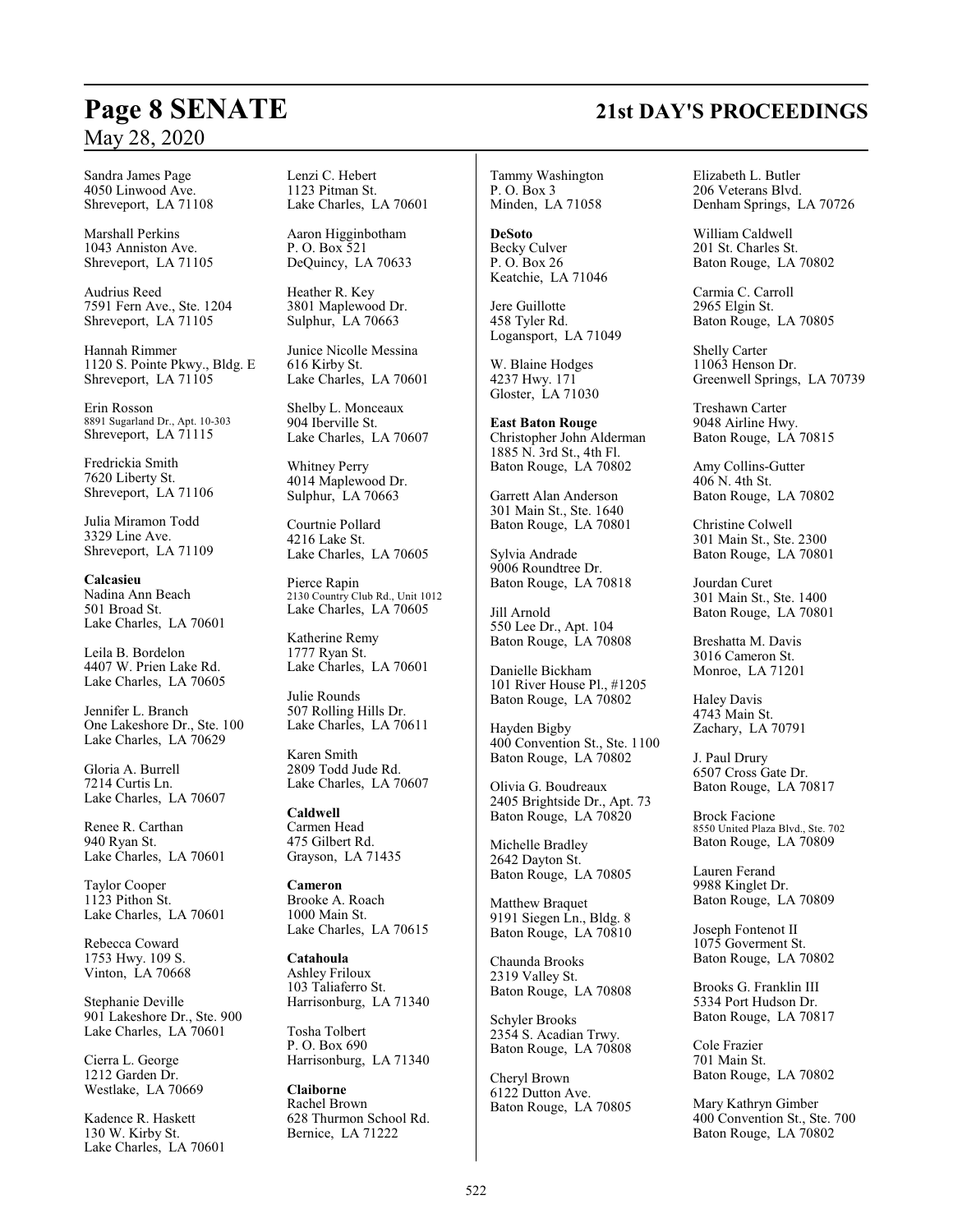# **21st DAY'S PROCEEDINGS Page 9 SENATE**

### Michael N. Gomila 5625 Fairway Dr. Zachary, LA 70791

Michael A. Grace P. O. Box 2471 Baton Rouge, LA 70821

Alex Griffin 4321 Jefferson Woods Dr. Baton Rouge, LA 70809

Bradley Guin 8440 Jefferson Hwy., Ste. 301 Baton Rouge, LA 70809

Johanna Hajiakbarifini 5656 Hilton Ave. Baton Rouge, LA 70808

Meredith Hamblen 10636 Linkwood Ct. Baton Rouge, LA 70810

Michael Louis Heaton 17405 Perkins Rd. Baton Rouge, LA 70810

Brianne Hemmans 1127 Club Pl. Baton Rouge, LA 70808

Catherine Patricia Henry 617 Portula Ave. Baton Rouge, LA 70820

Warren Hoggatt 2340 Government St., Ste. 2100 Baton Rouge, LA 70806

Rebeccah D. Hulsey 2051 Silverside Dr., Ste. 160 Baton Rouge, LA 70808

Rebecca Indest 300 N. Blvd., Ste. 8401 Baton Rouge, LA 70801

Konitra Kemp Jack 3050 Winnipeg Baton Rouge, LA 70819

Tiara Jones P. O. Box 80076 Baton Rouge, LA 70898

Victoria C. Jones 1100 Poydras St., Ste. 1475 New Orleans, LA 70163

Terrell Jordan 8555 United Plaza Blvd., Ste. 201 Baton Rouge, LA 70809

Robin Kay 7350 Jefferson Hwy., Ste 485 PMB 265 Baton Rouge, LA 70806

Gloria Kinchen P. O. Box 65326 Baton Rouge, LA 70896

Madaline King 9026 Jefferson Hwy., Ste. 200 Baton Rouge, LA 70809

Ryan H. King 400 Convention St., Ste. 1100 Baton Rouge, LA 70821

Harry Landry III P. O. Box 14749 Baton Rouge, LA 70898

Kim Lofton 3565 Magnolia Ave. Zachary, LA 70791

Jacob Longman 830 Main St. Baton Rouge, LA 70802

Amber Mason 7544 Barbara Cohn Pl Baton Rouge, LA 70811

Charles T. Matthews 1885 North 3rd St., 3rd Fl. Baton Rouge, LA 70802

Allena McCain P. O. Box 2997, Ste. 300 Baton Rouge, LA 70821

Bryson Wills McGuffey 11279 Hillpark Ave. Baton Rouge, LA 70810

Walter Melnick 8254 One Calais Ave., Ste. 201 Baton Rouge, LA 70809

Morgan Miller 3147 Hudson Park Dr. Baton Rouge, LA 70810

Courtney Myers 12011 Old Canal Rd. Greenwell Springs, LA 70739

Thomas C. Naquin 4210 Bluebonnet Blvd. Baton Rouge, LA 70809

Ashleigh Nicosia 30745 Walker N. Walker, LA 70785

Retha Niedecken 3810 W. Lakeshore Dr., Ste. 124 Baton Rouge, LA 70808

Kimberley O'Brien 1808 Carter Ave., Unit B Baton Rouge, LA 70806 Joseph B. Odom 301 Main St., Ste. 2300 Baton Rouge, LA 70801

Elizabeth Oldenburg 9357 Interline Ave. Baton Rouge, LA 70809

Chizoma Onyemechara 1841 Potwin Dr. Baton Rouge, LA 70810

William H. Patrick IV 450 Laurel St., Ste. 800 Baton Rouge, LA 70801

Brooke Peay 20529 McHost Rd. Zachary, LA 70791

Ramona Polozola 16229 Woodland Trail Baton Rouge, LA 70817

John Rabalais 8029 Valencia Ct. Baton Rouge, LA 70820

Kirsten Roberson 3024 Westfork Dr. Baton Rouge, LA 70816

Morgan Rogers 233 Sea Grant Bldg. Baton Rouge, LA 70803

Christopher J. Roy III 9332 Bluebonnet Blvd. Baton Rouge, LA 70810

Matthew Lee Sandifer 141 E. Boyd Dr., Apt. 512 Baton Rouge, LA 70808

Gina Lynn Signorelli 18550 Highland Rd., Ste. B Baton Rouge, LA 70809

Jaylen Simar 2721 Church St. Zachary, LA 70791

Vitoria Sylvest 10705 Rieger Rd., Ste. 200 Baton Rouge, LA 70809

Nicole Thomas 8704 Pecan Tree Dr. Baton Rouge, LA 70810

Curtiss W. Thurston 5730 Lake Shadow Dr. Baton Rouge, LA 70817

Brandon P. Vasser 3960 Goverment St. Baton Rouge, LA 70806

# May 28, 2020

Leah Voth 4041 Essen Ln., Ste. 500 Baton Rouge, LA 70809

Ameen Walker 1420 Pompey Dr. Baton Rouge, LA 70816

April M. White 10532 Mollylea Dr. Baton Rouge, LA 70815

Kenneth Whittle 622 Baronne St. New Orleans, LA 70113

Garret Wick 4041 Essen Ln., Ste. 500 Baton Rouge, LA 70809

Gary Williams II 3999 S. Sherwood Forest Blvd. Baton Rouge, LA 70816

Cindy Wonderful 3959 Capital Heights Ave. Baton Rouge, LA 70806

Adrienne Wood P. O. Box 94095 Baton Rouge, LA 70804

James Word 2635 Choctaw Dr., Ste. 414 Baton Rouge, LA 70807

Dylan Yesso 8423 Oakbrook Dr. Baton Rouge, LA 70810

Cameron Ysidron 9948 Kinglet Dr. Baton Rouge, LA 70809

Catherine Zeringue P. O. Box 44486 Baton Rouge, LA 70804

**East Feliciana** Andrea D. Brown P. O. Box 1403 Clinton, LA 70722

Laura B. Gerald 6995 River Rd. Clinton, LA 70722

**Evangeline** Jessica West 1676 Wilson Campbell Rd. Ville Platte, LA 70586

Sandrez K. West 1815 First St. Elton, LA 70532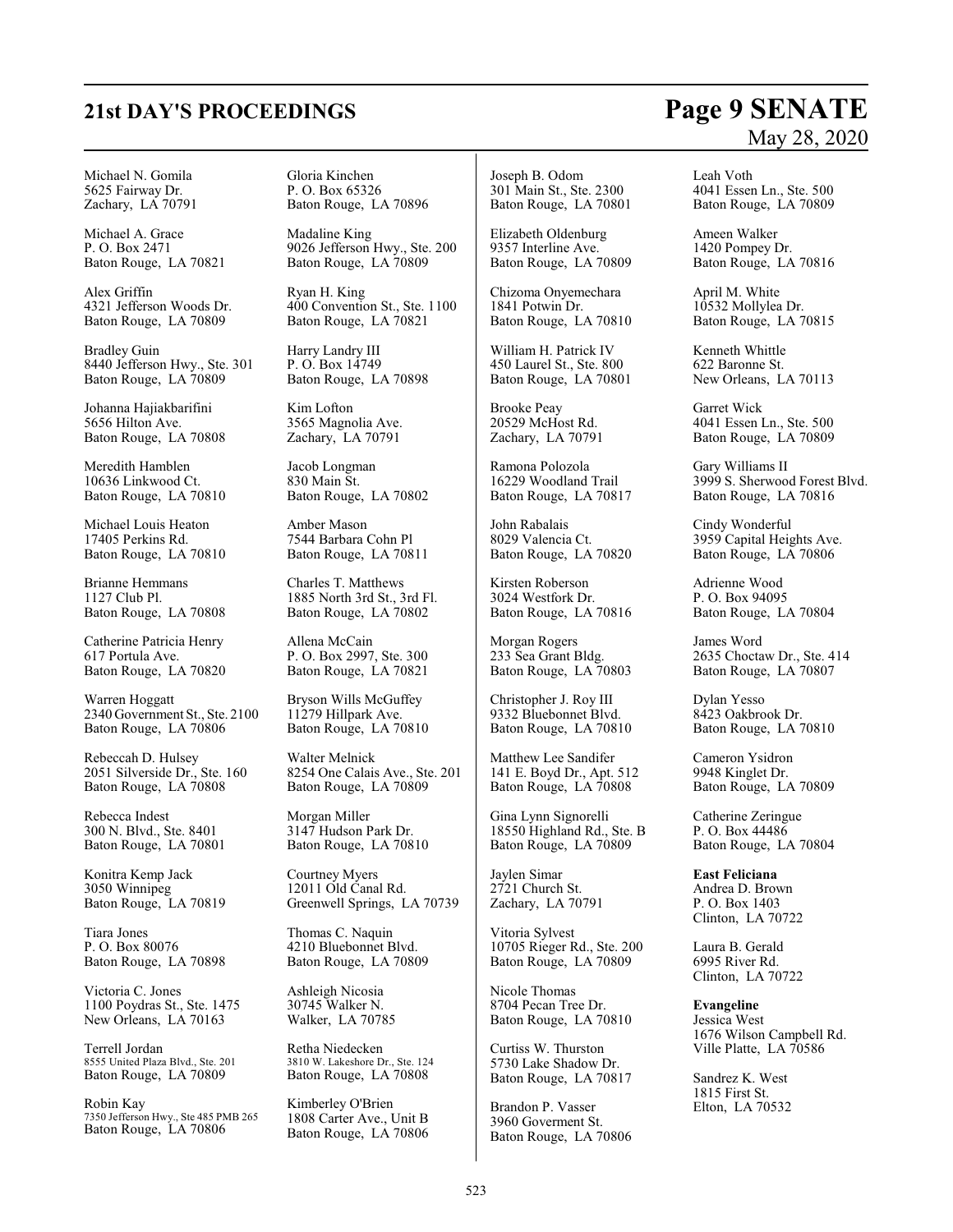### **Franklin**

Kathryn Pylant 1184 Longview Rd. Winnsboro, LA 71295

**Grant** Sarah Mitchell 534 E. Meade Rd. Pollock, LA 71467

Mary Katherine Price 105 York Town Dr. Alexandria, LA 71303

**Iberia** Aaron Brown 2010 Blue Haven New Iberia, LA 70563

Jenna Dressel 1609 Parkwood Dr. New Iberia, LA 70560

Seanice Etienne 124 W. Washington St., Ste. C New Iberia, LA 70560

Shannon A. Rodrigue 5202 Bull Island Rd. New Iberia, LA 70560

**Iberville** Qiana Wilson Bynum 58505 Meriam St. Plaquemine, LA 70764

Taylor Howell 1890 Oakwood Dr. St. Gabriel, LA 70776

Caroline Delahaye Lobue 58156 Court St. Plaquemine, LA 70764

Tanika Starks 33065 Adams Dr. White Castle, LA 70788

**Jefferson** Alyssa M. Aleman 619 S. White St. New Orleans, LA 70119

Rebecca Devun Areaux 1100 Poydras St., Ste. 3100 New Orleans, LA 70163

Alexander J. Baynham 701 Poydras St., Ste. 5000 New Orleans, LA 70139

Barry J. Bleichner II 350 Newman Ave. New Orleans, LA 70121

Jessica Lynn Breaux 201 St. Charles Ave., #5100 New Orleans, LA 70056

Rachel Breaux 1010 Common St., Ste. 1800 New Orleans, LA 70112

Elsa Carrington #1 Brittany Dr. Kenner, LA 70065

William Charbonnet 1520 Palm St. Metairie, LA 70001

Steven Alan Childress 5860 Citrus Blvd., Ste. D Harahan, LA 70123

Natasha A. Corb 365 Canal St., Ste. 3000 New Orleans, LA 70130

Michael Cunningham 4205 Platt St. Kenner, LA 70065

Dolton Delgado 519 Farrington Dr. Marrero, LA 70072

Jeannette Delise 5190 Canal Blvd., Ste. 103 New Orleans, LA 70124

Parker Derenbecker 528 Oaklawn Dr. Metairie, LA 70005

Carley Di Stefano 400 Poydras St., Ste. 1125 New Orleans, LA 70130

Paige Dominick 1801 Williams Blvd., Bldg. C, 3rd Fl. Kenner, LA 70062

Kelly L. Engel 3045 Ridgelake Dr., Ste. 201 Metairie, LA 70002

Madeline R. Flores 909 Poydras St., Ste. 1350 New Orleans, LA 70112

Vanessa Flores 1300 Bonnabel Blvd. Metairie, LA 70005

Sarah Fontcuberta 13551 River Rd. Luling, LA 70070

Celeste Louise Fontenelle 601 Poydras St., Ste. 1860 New Orleans, LA 70130

Alison Fontenot 3801 Houma Blvd., Ste. 200 Metairie, LA 70006

Aaron Freeman 1340 Dogwood Dr. Harvey, LA 70058

Jeffrey Gasser 3501 Canal St. New Orleans, LA 70119

Wyatt Gilleland 1013 Manhattan Blvd., Apt. 191 Harvey, LA 70058

Logan Greenberg 2901 Houma Blvd., Ste. 1 Metairie, LA 70006

Bret D. Guepet Jr 3000 18th St. Metairie, LA 70002

Haley Guepet 4505 Wade Dr. Metairie, LA 70003

Julie Gutierrez 9006 Camille Dr. River Ridge, LA 70123

Daniel Jose Reyes Higuerey 4407 A Veterans Memorial Blvd. Metairie, LA 70006

Alex E. Hotard 909 Poydras St., 28th Fl. New Orleans, LA 70112

Shirnell T. Jackson 14 Tuscany LaPlace, LA 70068

Meaghan A. Jeansonne P. O. Box 308 Edgard, LA 70049

Justin Jenkins 3332 Jason Ln. Gretna, LA 70056

Rashim Khan 4200 S I-10 Service Rd. W., Ste. 110 Metairie, LA 70001

Penny Kissinger 2008 Richland Ave. Metairie, LA 70001

Phillip J. La Borde 1 Galleria Blvd., Ste. 1100 Metairie, LA 70001

Danielle Lacoste 601 Poydras St., Ste. 2355 New Orleans, LA 70130

Austin Liberto 3109 Michigan Ave. Metairie, LA 70003 Ashton Licciardi 909 Poydras St., 28th Fl. New Orleans, LA 70112

Lance Licciardi Jr 1100 Poydras St., Ste. 2700 New Orleans, LA 70163

Jordan Lieberman 5112 Cleveland Pl. Metairie, LA 70003

Carmen Liriano 901 W. Thomas St. Hammond, LA 70401

Lorrianne Lucas 682 S. Rue Marcel Terrytown, LA 70056

Andrew Maberry 1340 Poydras St., Ste. 600 New Orleans, LA 70112

Melissa Mabry 1631 Elysisan Fields Ave., 2nd Fl. New Orleans, LA 70117

Adam Mader 909 Poydras St., Ste. 2800 New Orleans, LA 70112

Robert Tate Martin II 1100 Poydras St., Ste. 3250 New Orleans, LA 70163

Justin Edward Molaison 111 Veterans Blvd., Ste. 1810 Metairie, LA 70005

Cedric Morgan 1009 S. Turnbull Dr. Metairie, LA 70001

Cecelia Morise 110 Veterans Memorial Blvd., Ste. 515 Metairie, LA 70005

Warren S. Newton III 1515 Poydras St., Ste. 1400 New Orleans, LA 70112

Casey Quinn O'Flynn 1100 Poydras St., Ste. 1100 New Orleans, LA 70163

Robert Ordogne 8397 LA-23 Belle Chasse, LA 70037

Faith E. Orsini-Calix 3109 Tennessee Ave. Kenner, LA 70065

Catherine Pettus 4424 Rue Pl. Pontchartrain Kenner, LA 70065

## **Page 10 SENATE 21st DAY'S PROCEEDINGS**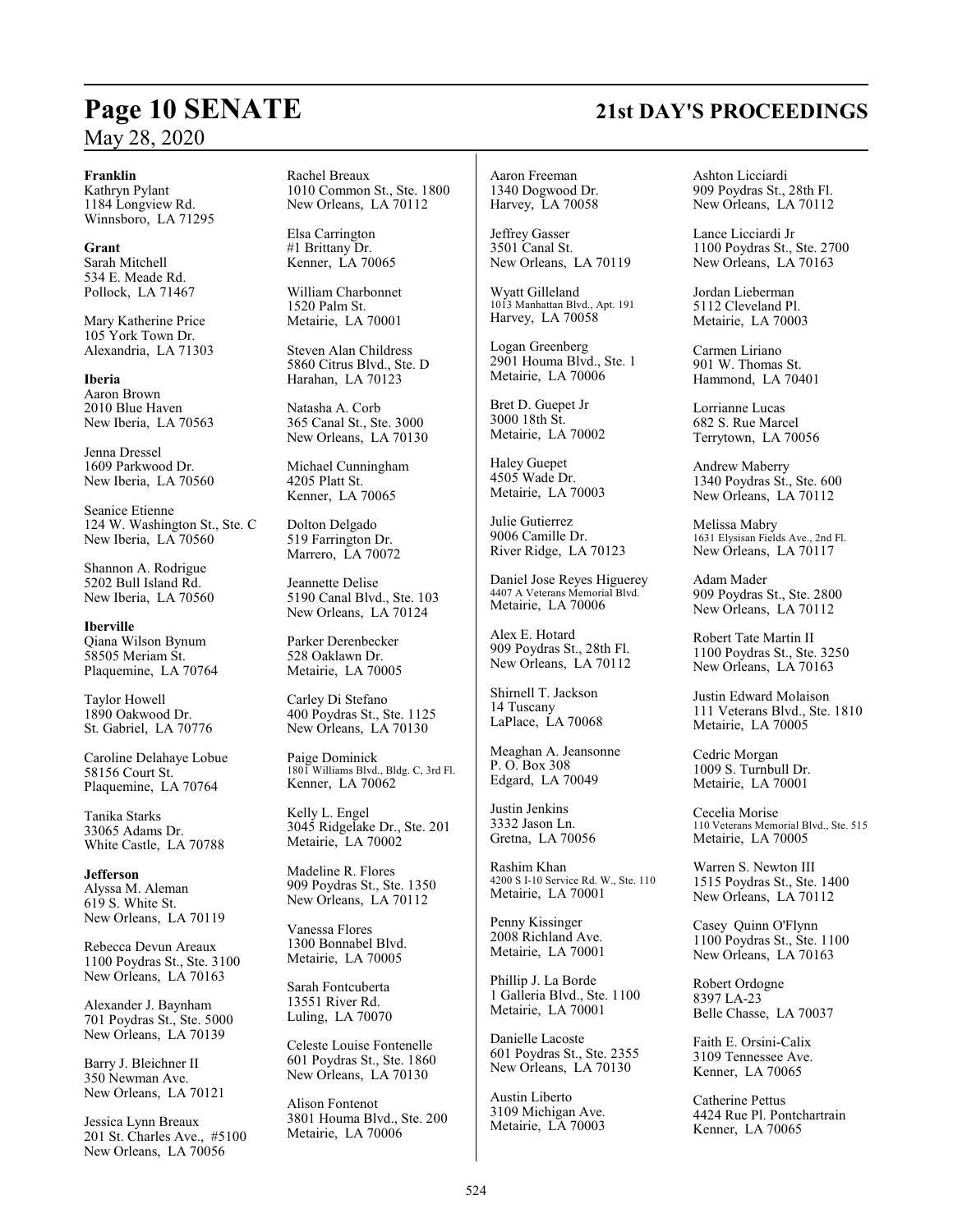### Destinee F. Ramos 601 Poydras St., Ste. 2775 New Orleans, LA 70130

Estefania Reichard 3510 N. Causeway Blvd., Ste. 600 Metairie, LA 70002

Matthew Resor 935 Gravier St., Ste. 1400 New Orleans, LA 70112

Lilibeth Rodriguez 106 William and Mary Pl. Kenner, LA 70065

Joelann Rousell 831 Delia Ln. Gretna, LA 70056

Alexandra G. Saliba 909 Poydras St., Ste. 3600 New Orleans, LA 70112

Ryan G. Saunders 741 Woodward Ave. Harahan, LA 70123

Colt Schmidt 3700 LaPalco Blvd., Ste. H Harvey, LA 70058

Jared Shearman 5420 Cocos Plumosas Dr. Kenner, LA 70065

Lance Sherlock 317 Sadie Ave. Metairie, LA 70003

Courtney Michelle Smith 5141 Warwick Dr. Marrero, LA 70072

Kathryn A. E. Sunseri 3000 18th St. Metairie, LA 70002

M. Elizabeth Evans Tamporello 755 Magazine St. New Orleans, LA 70130

Mark G. Tauzier 2700 Athania Pkwy. Metairie, LA 70002

Maura K. Toups 2001 Belle Chasse Hwy. #1 Terrytown, LA 70056

Mai Trinh Vu 3640 Lake Timberlane Dr. Gretna, LA 70056

Brittanii Wade 1340 Poydras St. New Orleans, LA 70112 Reese Woessner 1546 Gretna Blvd. Harvey, LA 70058

Ryan Womac 3501 Canal St. New Orleans, LA 70119

Shardae Womack 3212 Tulip Ct. Marrero, LA 70072

John Zazulak II 1100 Poydras St., Ste. 3250 New Orleans, LA 70163

Susan A. Zeringue 7887 Halmsley Ave. New Orleans, LA 70125

**Jefferson Davis** Catherine Fastabend 127 W. Broad St., Ste. 400 Lake Charles, LA 70601

**Lafayette** Demonica L. Allen 601 Kaliste Saloom Rd., Ste. 1-B Lafayette, LA 70582

Mollie B. Angelle 1089 Camp Bon Temp Rd. Breaux Bridge, LA 70517

Fritella Angelle-Thomas 123 Bradford Dr. Carencro, LA 70520

Catherine Ashy 800 S. Buchanan St. Lafayette, LA 70501

Natalie Awad 201 Settlers Trace Blvd., Apt. 2302 Lafayette, LA 70508

Elliot J. Bienvenu 2806 W. Pinhook Lafayette, LA 70508

Emily Blanchard 110 Crystal Bay Ct. Lafayette, LA 70506

Sean Brucker 204 Charity St. Abbeville, LA 70510

Donald Burniac P. O. Box 51222 Lafayette, LA 70505

Dana Clark 1317 Hwy. 93 N. Scott, LA 70583

Andree Comeaux 100 E. Vermilion St., #300 Lafayette, LA 70501

John Cook 413 Travis St., Ste. 200 Lafayette, LA 70503

John Davis 130 W. Vine St. Opelousas, LA 70570

Lindsey Devalcourt P. O. Box 323 Youngsville, LA 70592

James H. Domengeaux Jr 328 Settlers Trace Blvd. Lafayette, LA 70508

Raegan Doucet 404 Copper Ridge Dr. Youngsville, LA 70592

Jacquelyn L. Duhon 2448 Johnston St. Lafayette, LA 70503

William Ford 109 Viator Dr. Lafayette, LA 70506

Kris Foster 103 Chardonay Cir. Broussard, LA 70518

Rebecca M. Guidry 822 Harding St. Lafayette, LA 70503

Adriane Gulotta 333 Lippi Blvd. Lafayette, LA 70508

Victoria Hammons 3104 Veterans Memorial Dr. Abbeville, LA 70510

Jessica Susan Hapak 321 W. Main St., Ste. I-A Lafayette, LA 70501

Debra Joan Harrison 3121 Johnston St., #133 Lafayette, LA 70503

Alaina Hebert 900 S. College Rd., Ste. 100 Lafayette, LA 70503

Andrea Denise Henderson 428 Clay Ridge Dr. Youngsville, LA 70592

Matthew H. Hernandez 600 Jefferson St., Ste. 810 Lafayette, LA 70501

Randee Iles P. O. Box 52008 Lafayette, LA 70505

Xavieria B. Jeffers 104 Rue Iberville Lafayette, LA 70508

Meagan Nicole Johnson 2000 Kaliste Saloom Rd., Ste. 400 Lafayette, LA 70508

William Egan Kellner 229 Heymann Blvd. Lafayette, LA 70503

David Kobetz 105 Branch Cir. Lafayette, LA 70508

Angela M. Lancon P. O. Drawer 51268 Lafayette, LA 70505

Kristi Leger 200 Bridgeway, Apt. 235 Lafayette, LA 70506

Lawrence J. Leger 306 Country Hollow Ln. Lafayette, LA 70506

Delaney Meaux 514 Evangeline Dr. Lafayette, LA 70501

Ryan Morrow 310 Misty Wind Broussard, LA 70518

Logan W. Pearce 100 E. Vermilion St., Ste. 300 Lafayette, LA 70501

Monique Richard 412 Cormier Rd. Carencro, LA 70520

Wendy A. Sais 315 Amesbury Dr., # 4 Lafayette, LA 70507

Melanie Sam 108 Eleanor St. Broussard, LA 70518

Jonathan Songy 600 Jefferson St., Ste. 902 Lafayette, LA 70501

Jamillia Stevenson 107 Bay Rum Dr. Lafayette, LA 70501

Sara Teague 302 Papa Joe Dr. Broussard, LA 70518

## **21st DAY'S PROCEEDINGS Page 11 SENATE** May 28, 2020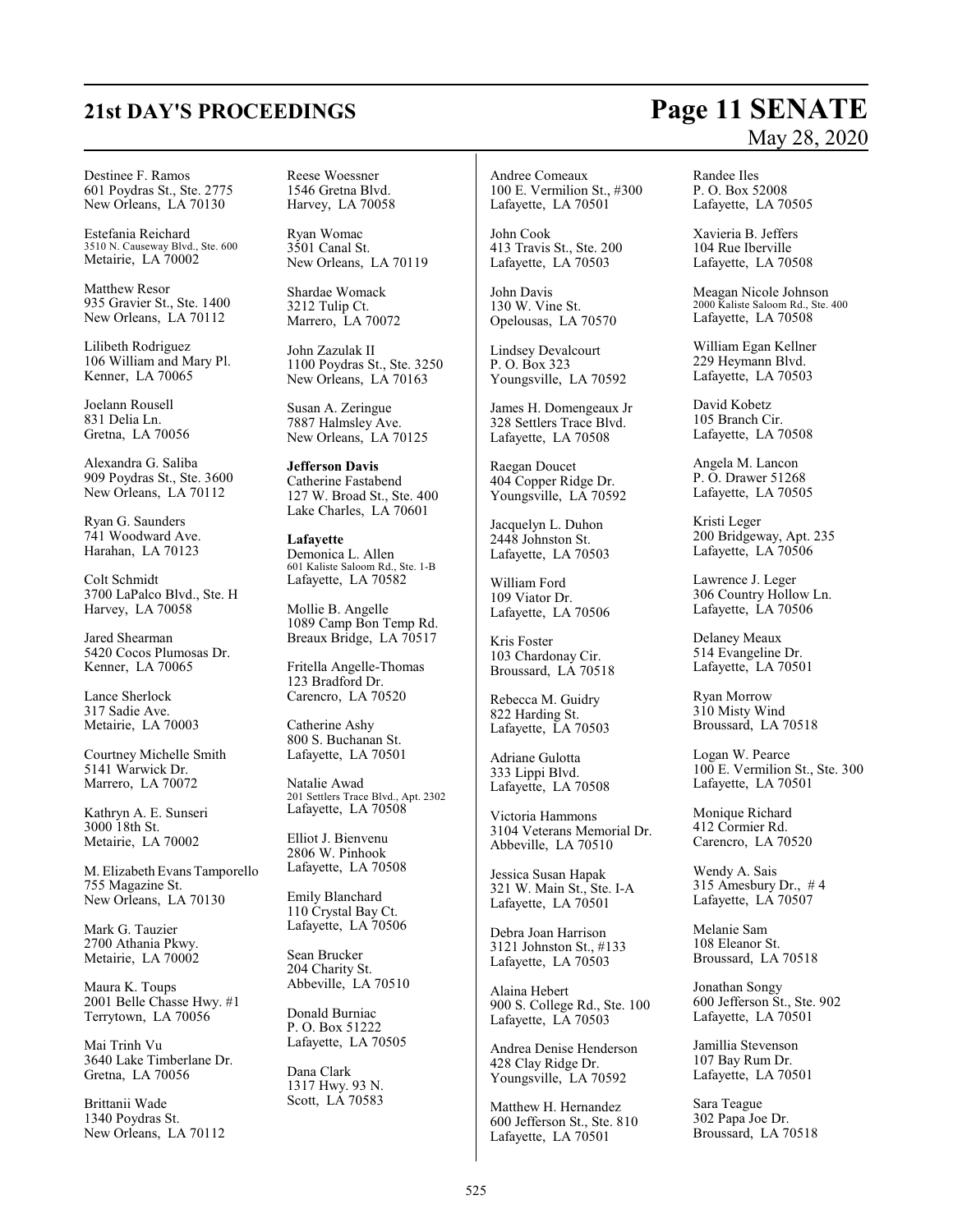Rebecca Theriot 4904 N. University Ave. Carencro, LA 70520

Johanna Trahan 103 Wheat Cir. Scott, LA 70583

Marina Josephine Wilson 2000 Kaliste Saloom Rd., Ste. 400 Lafayette, LA 70508

**Lafourche** Monica Aleman 1313 Lee Dr. Thibodaux, LA 70301

Julie Andras 707 Arms St. Thibodaux, LA 70301

Harmony U. Autin 269 Catherine St. Lockport, LA 70374

Kevin Battaglia 828 Jackson St. Thibodaux, LA 70301

Tiffany Buonopane 1227 St. Charles St. Houma, LA 70360

Sarah Gisclair 184 W. 33rd St. Larose, LA 70373

Kate Matherne Loupe 504 Church St. Lockport, LA 70374

Davis R. Peltier 201 Green St., Div. E Thibodaux, LA 70301

Annette Turner P. O. Box 5024 Thibodaux, LA 70302

Pamela Turner P. O. Box 5021 Thibodaux, LA 70302

**LaSalle** Krystal L. Todd P. O. Box 1106 Ferriday, LA 71334

**Lincoln** Beth Archer 1115 Carey Ave. Ruston, LA 71270

Laura Kent 297 Weir Rd. Simsboro, LA 71275 Aaron D. Lawrence 207 W. Mississippi Ave., Ste. 304 Ruston, LA 71270

Taylor Parker 202 N. Vienna Ruston, LA 71270

Jerry L. Singleton 171 Lancaster Ln. Ruston, LA 71270

**Livingston** Jessica Blacklock 18484 E. Petroleum Dr. Baton Rouge, LA 70809

Ashley Blount 1565 Choctaw Dr. Baton Rouge, LA 70805

Laurie A. Campbell 31872 Myers Rd. Denham Springs, LA 70726

Shirley Carroll 4848 Fleur Pl. Denham Springs, LA 70726

Catherine Costa 575 E. Pine St. Ponchatoula, LA 70454

Shannon Dean 7831 Belle Helene Dr. Denham Springs, LA 70726

Christian Facundus 21411 LA Hwy. 1032 Denham Springs, LA 70726

Melissa Fletcher 24990 Raven Dr. Denham Springs, LA 70726

Michael J. Guidry 13000 Justice Ave., Ste. 2 Baton Rouge, LA 70816

Jolene Hadlow 26327 Avoyelles Ave. Denham Springs, LA 70726

Casey Harris 11486 Herman Ernest Rd. Denham Springs, LA 70706

Laura Jackson 103 Judy St. Denham Springs, LA 70726

Jennifer W Kastner 10854 Ray Dr. Denham Springs, LA 70706

Tara B. Legleu 10439 Matherne Pl. Denham Springs, LA 70726

Devon London 25739 LA Hwy. 16 Denham Springs, LA 70726

Brian Thornhill 15049 Cross Gate Dr. Walker, LA 70785

Julie Thurman 28470 Gray Eagle Dr. Denham Springs, LA 70726

Diane Vo 11099 Crossover Rd. Denham Springs, LA 70726

**Madison** Taylor Varner 114 Deertrack Plantation Rd. Tallulah, LA 71282

**Morehouse** Earl Ross Downs III 517 N. Washington St. Bastrop, LA 71220

Hayden Downs 517 N. Washington St. Bastrop, LA 71220

Amie Foose 805 E. Cypress Ave. Bastrop, LA 71220

Beverly Word P. O. Box 259 Mer Rouge, LA 71261

**Natchitoches** Erica F. Durr 727 Second St. Natchitoches, LA 71457

Kim Hennigan P. O. Box 280 Robeline, LA 71469

Jeremy Odom 431 Fifth St. Natchitoches, LA 71457

Courtney Sylvester 925 Parkway Dr. Natchitoches, LA 71457

**Orleans** Viviana Aldous 909 Poydras St., Ste. 2350 New Orleans, LA 70112

Rachel M. Anderson 3838 N. Causeway Blvd., Ste. 2900 Metairie, LA 70002

Beverly Guillory Andry 5301 Elysian Fields Ave. New Orleans, LA 70122 James W. Barnett 650 Poydras St., Ste. 1800 New Orleans, LA 70130

Abbey C. Barton 365 Canal St., Ste. 2550 New Orleans, LA 70130

Nicholas Bergeron 701 Poydras St., Ste. 4800 New Orleans, LA 70139

Cameron Berthelsen 2400 Veterans Blvd., Ste. 485 Kenner, LA 70062

Vikram Bhatia 365 Canal St., Ste. 3000 New Orleans, LA 70130

Benjamin J. Birdsall IV 918 Poydras St., 2nd Fl. New Orleans, LA 70112

Otia Bowie 33 Gordon Plaza Dr. New Orleans, LA 70126

Peyton Bowman 2901 Division St., Ste. 201 Metairie, LA 70002

Margaret E. Bradley 3711 Chestnut St. New Orleans, LA 70115

Johnston Burkhardt 6134 Vicksburg St. New Orleans, LA 70124

Austin Butterworth 8654 PontchartrainBlvd., Ste. 7 New Orleans, LA 70124

Christine Calogero 4904 Camp St New Orleans, LA 70115

Maresh Campbell 701 Poydras St., Ste. 4250 New Orleans, LA 70139

Christian Chaney 909 Poydras St., Ste. 2500 New Orleans, LA 70112

Chase Charbonnet 1319 Dante St. New Orleans, LA 70118

Lindsey A. Cheek 650 Poydras St., Ste. 2310 New Orleans, LA 70130

Cameron Dare Clark 201 St. Charles Ave., Ste. 2000 New Orleans, LA 70170

# **Page 12 SENATE 21st DAY'S PROCEEDINGS**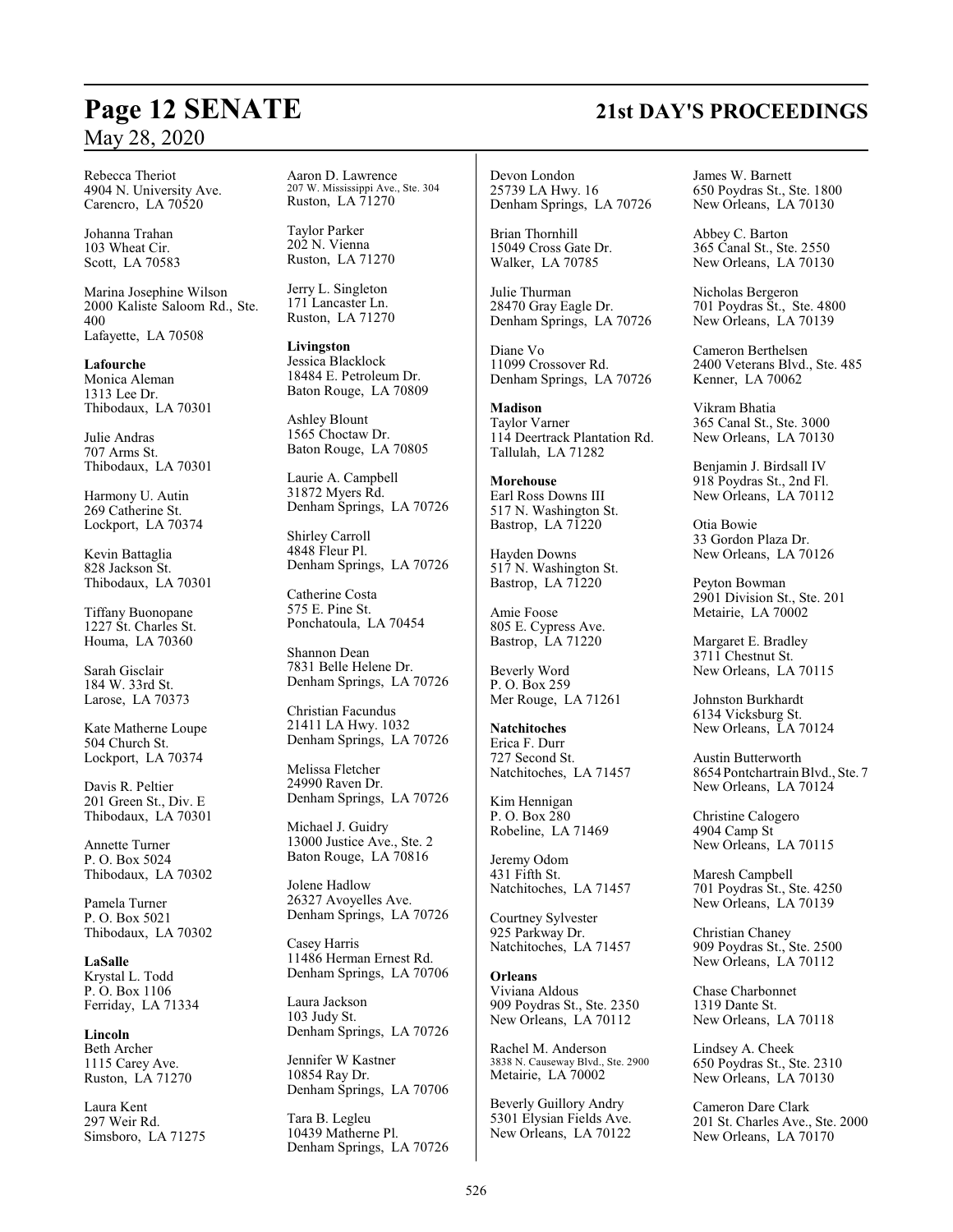# **21st DAY'S PROCEEDINGS Page 13 SENATE** May 28, 2020

Sarah Cohen 7611 Dominican St. New Orleans, LA 70118

Tracey J. Comeaux 468 Jackson Ave. New Orleans, LA 70130

Erica Cormia 700 S. Peters St., #315 New Orleans, LA 70130

Michelle Coxen-Sanchez 7809 Airline Dr., Ste. 215 Metairie, LA 70003

Evan C. Cuccia 365 Canal St., Ste. 2000 New Orleans, LA 70130

Susan Culpepper 830 Union St., Ste. 300 New Orleans, LA 70130

David Daniels II 4 Grand Canyon Ct. New Orleans, LA 70131

Monette M. Davis 909 Poydras St., Ste. 3150 New Orleans, LA 70112

Arianna E. De Goede 2700 Tulane Ave., Section A New Orleans, LA 70119

Aimee Decuir 201 St. Charles, Ste. 5100 New Orleans, LA 70170

Ruby Ducre-Gethers 6151 Eastover Dr. New Orleans, LA 70128

Ryan Early 2203 Pakenham Dr. Chalmette, LA 70043

Warren Ehlers 3338 Frenchmen St. New Orleans, LA 70122

Fredric Eisenstat 800 Baronne St. New Orleans, LA 70113

Nicholas L. Elefante 228 S. Murat St. New Orleans, LA 70119

Kathrine Ellis 1213 Leonidas St. New Orleans, LA 70118

Anne Flanagan 1100-B Milton St. New Orleans, LA 70122 Rachel Ford 521 Roussell St. Houma, LA 70360

Peter Freiberg 601 Poydras St., Ste. 2655 New Orleans, LA 70130

Karen E. Futch 701 Poydras St., Ste. 310 New Orleans, LA 70139

Magdalini Galitou 3724 Laurel St. New Orleans, LA 70115

Gabrielle Amanda Gaspard 1824 Sophie Wright Pl. New Orleans, LA 70130

Amber Gilbert 4200 S. I-10 Svc. Rd. W., Ste. 110 Metairie, LA 70001

Jared Gilmore IV 6970 Louisville St. New Orleans, LA 70124

Audrey Gitz 300 Webster St. New Orleans, LA 70118

Jamie Faith Gontarek 607 St. Charles Ave., Ste. 300 New Orleans, LA 70130

Darrinisha Gray 201 St. Charles Ave., Ste. 3702 New Orleans, LA 70170

Aaron D. E. Green 1300 Perdido St., Rm. 5E03 New Orleans, LA 70112

Brendan M. Greene 2601 Gentilly Blvd. New Orleans, LA 70122

Chaseray L. Griffin 701 Poydras St., Ste. 4500 New Orleans, LA 70139

Christina Guzman 810 Euterpe St., #9206 New Orleans, LA 70130

Carson Haddow 201 St. Charles Ave., Ste. 4600 New Orleans, LA 70170

Roth Hainkel 1100 Poydras St., Ste. 3700 New Orleans, LA 70163

Lamont Hills 400 Poydras St., Ste. 2300 New Orleans, LA 70130

Lindsay Jay Jeffrey 2700 Tulane Ave., Section A New Orleans, LA 70119

Callan Johns 2901 Division St., Ste. 201 Metairie, LA 70002

Matthew Browning Johnson 620 Florida St., Ste. 110 Baton Rouge, LA 70801

Bria Joshua 13 Navigation Ct. New Orleans, LA 70131

Olivia Louise Kinnear 4224 Williams Blvd. Kenner, LA 70065

Stephen Klaffky 909 Poydras St., Ste. 2350 New Orleans, LA 70112

Marianna Silvestry Knister 3443 Vincennes Pl. New Orleans, LA 70125

Katherine Kovach 1100 Poydras St., Ste. 3700 New Orleans, LA 70163

David La Borde Jr 650 Poydras St., Ste. 2700 New Orleans, LA 70130

Mark J. Lacour 49 S Lark St. New Orleans, LA 70124

Christine A. Lama 909 Poydras St., Ste. 3150 New Orleans, LA 70112

Jacques Landrieu 400 Poydras St., Ste. 2300 New Orleans, LA 70130

Anna Teresa Lee 619 S. White St. New Orleans, LA 70119

Anne S. Lemoine 650 Poydras St., Ste. 2050 New Orleans, LA 70130

Eva Lessinger 1107 S. Peters #528 New Orleans, LA 70130

Simon Levitsky 4902 S. Claiborne Ave. New Orleans, LA 70125

Melissa Schutz Lilly 8417 Panola St. New Orleans, LA 70118 Mark Fernando Lopez P. O. Box 680 Hahnville, LA 70057

Lindsay F. Louapre 701 Poydras St., Ste. 4250 New Orleans, LA 70139

Dylan D. Lynch 400 Poydras St., Ste. 2500 New Orleans, LA 70130

Danielle Mackie 2506 Athis St. New Orleans, LA 70122

Talia Macmath 1340 Poydras St., Ste. 1700 New Orleans, LA 70112

D'Juan Mansfield 2601 Tulane Ave., Ste. 700 New Orleans, LA 70119

John McAuliffe III 701 Poydras St., Ste. 4250 New Orleans, LA 70139

Mason McCullough 7038 Orleans Ave. New Orleans, LA 70124

Toni McDaniel-Robinette 171 E. Point Ct. New Orleans, LA 70128

John-Michael McIntire 650 Poydras St., Ste. 1207 New Orleans, LA 70130

Mary Mustaller McMillan 1546 Gretna Blvd. Harvey, LA 70058

Andrew Mehlhorn 433 Metairie Rd., Ste. 600 Metairie, LA 70005

Renee Melchiode 639 Loyola Ave., Ste. 2550 New Orleans, LA 70113

Thomas Simon Menard 6100 Pontchartrain Blvd., Ste. 201 New Orleans, LA 70124

Brian Mersman 701 Magazine St. New Orleans, LA 70130

Jacques Mestayer 701 Poydras St., Ste. 5000 New Orleans, LA 70139

Jamie Miller 2735 Tulane Ave. New Orleans, LA 70116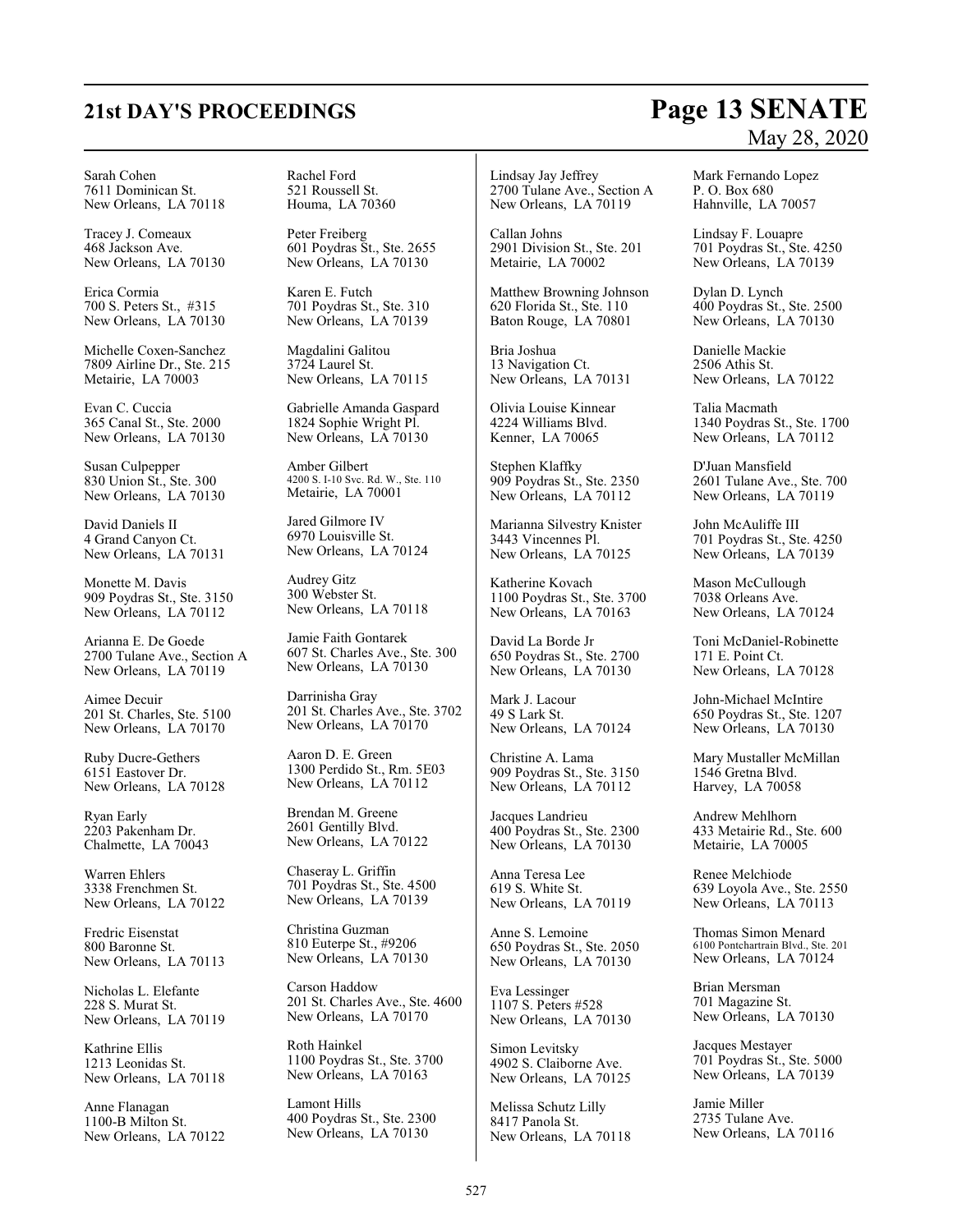Nicholas Mole 725 Port St. New Orleans, LA 70117

Emma Moppert 2505 Third St. New Orleans, LA 70113

Patrick D. Murphree 365 Canal St., Ste. 1170 New Orleans, LA 70130

Edwin Murray 1 Galleria Blvd., Ste. 1100 Metairie, LA 70001

David Newman 639 Park Blvd. New Orleans, LA 70114

Caitlin Newswanger 4217 Tchoupitoulas St. New Orleans, LA 70115

Henry Opotowsky 1134 Octavia St. New Orleans, LA 70115

Alexandra Camille Patti 1239 First St. New Orleans, LA 70130

Nickolas Blake Peters 701 N. Columbia St. Covington, LA 70433

Henry Pittman 918 Poydras St., 2nd Fl. New Orleans, LA 70112

Stephanie M. Poucher 365 Canal St., Ste. 2000 New Orleans, LA 70119

Laura Len Pousson 3838 N. Causeway Blvd., Ste. 2900 Metairie, LA 70002

Marilyn T. Price 3051 St. Peter St. New Orleans, LA 70119

Christopher Brown Prudhomme 701 Poydras St., Ste. 4700 New Orleans, LA 70139

Gothard King Reck 6153 St. Charles Ave. New Orleans, LA 70118

Laura Reeds 4615 Mandeville St. New Orleans, LA 70112

Colleen Reese 601 Poydras St., Ste. 1855 New Orleans, LA 70130

Sean Reichert 2217 Bienville St. New Orleans, LA 70119

Brianne Rome 3917 State Street Dr. New Orleans, LA 70125

Dereck Rovaris Jr 3321 Leonidas St. New Orleans, LA 70118

Gregory Sauzer 1112 Monroe St. New Orleans, LA 70118

Lorin Scott 601 Poydras St., Ste. 2775 New Orleans, LA 70130

David J. Scotton 1100 Poydras St., Ste. 3100 New Orleans, LA 70163

Danielle Sczesny 909 Poydras St., Ste. 1800 New Orleans, LA 70112

Germaine Seals 4928 Desire Dr. New Orleans, LA 70126

Michael Seibert 201 St. Charles Ave., Ste. 5100 New Orleans, LA 70170

Erica Sensenbrenner 701 Poydras St., Ste. 4500 New Orleans, LA 70139

Janelle E. Sharer 909 Poydras St., Ste. 2350 New Orleans, LA 70112

Madison Sharko 909 Poydras St., Ste. 2400 New Orleans, LA 70112

Lee Sharrock 1226 Bordeaux St. New Orleans, LA 70115

Mica Sloan 3125 Jena St. New Orleans, LA 70125

Cristian M. Soler 701 Poydras St., Ste. 5000 New Orleans, LA 70139

Kelsey St. Romain 4833 Conti St., Ste. 107 New Orleans, LA 70119

Rachel Svetlecic 1401 Exposition Blvd. New Orleans, LA 70118

Christopher Swanson 601 Poydras St., Ste. 2655 New Orleans, LA 70130

Christine D. Thomas 1204 Henriette Delille St. New Orleans, LA 70116

Sean Toomey 701 Poydras St., Ste. 5000 New Orleans, LA 70139

Joseph S. Trytten 701 Poydras St., Ste. 4250 New Orleans, LA 70139

Ryan Tucker 601 Poydras St., Ste. 2775 New Orleans, LA 70130

Sydni Turnbow 7541 Branch Dr. New Orleans, LA 70128

Delaney M. Vollmer 620 Opelousas Ave., Apt. 103 New Orleans, LA 70114

Nicholas Watters 315 Bourbon St. New Orleans, LA 70130

Andrew G. West 704 Carondolet St. New Orleans, LA 70130

Christopher Garlan White 6065 Magazine St. New Orleans, LA 70118

Elizabeth Williams 7733 Maple St. New Orleans, LA 70118

Gabriel Winsberg 400 Poydras St., Ste. 2700 New Orleans, LA 70130

Samuel H. Winston 1700 Josephine St. New Orleans, LA 70113

Michael Yenni Jr 907 Lane St. New Orleans, LA 70124

Claire Zeringue 909 Poydras St., Ste. 3600 New Orleans, LA 70130

**Ouachita** Herdrea Brice 1907 Flynn St. Monroe, LA 71201

Colleen Butler 116 Stonecliff Dr. West Monroe, LA 71291 Sherrye Carradine P. O. Box 4598 Monroe, LA 71211

Glenn Fleming 4106 Desiard St. Monroe, LA 71203

David O. Harkins Jr 1315 Cypress St. West Monroe, LA 71291

Earl Henry 400 St. John St., #109 Monroe, LA 71201

Ashley Smith Herring P. O. Box 14477 Monroe, LA 71207

Jimmie Curtis Herring Jr 501 Texas St., Ste. 300 D Shreveport, LA 71101

Charles Johns 511 McCain Dr. Monroe, LA 71203

Katie B. Meek 1500 N 19th St., Ste. 701 Monroe, LA 71201

Spencer Moore 129 Frenchmans Ln. Monroe, LA 71203

Diane Miletello Mulhearn 660 Ray Rd. Calhoun, LA 71225

Michael Parker 209 Vail Dr. Monroe, LA 71201

Belinda Smith 837 Crowell Rd. Eros, LA 71238

Edward Earl Vanderford Jr 101 N. Second St., Ste. 104 West Monroe, LA 71291

S. Nicole Walker 700 University Ave. Monroe, LA 71209

Krista Williams 205 Hoover Dr. Monroe, LA 71203

Joseph Wright 1509 Lamy Ln. Monroe, LA 71201

Marion Young 200 Washington St. Monroe, LA 71201

## **Page 14 SENATE 21st DAY'S PROCEEDINGS**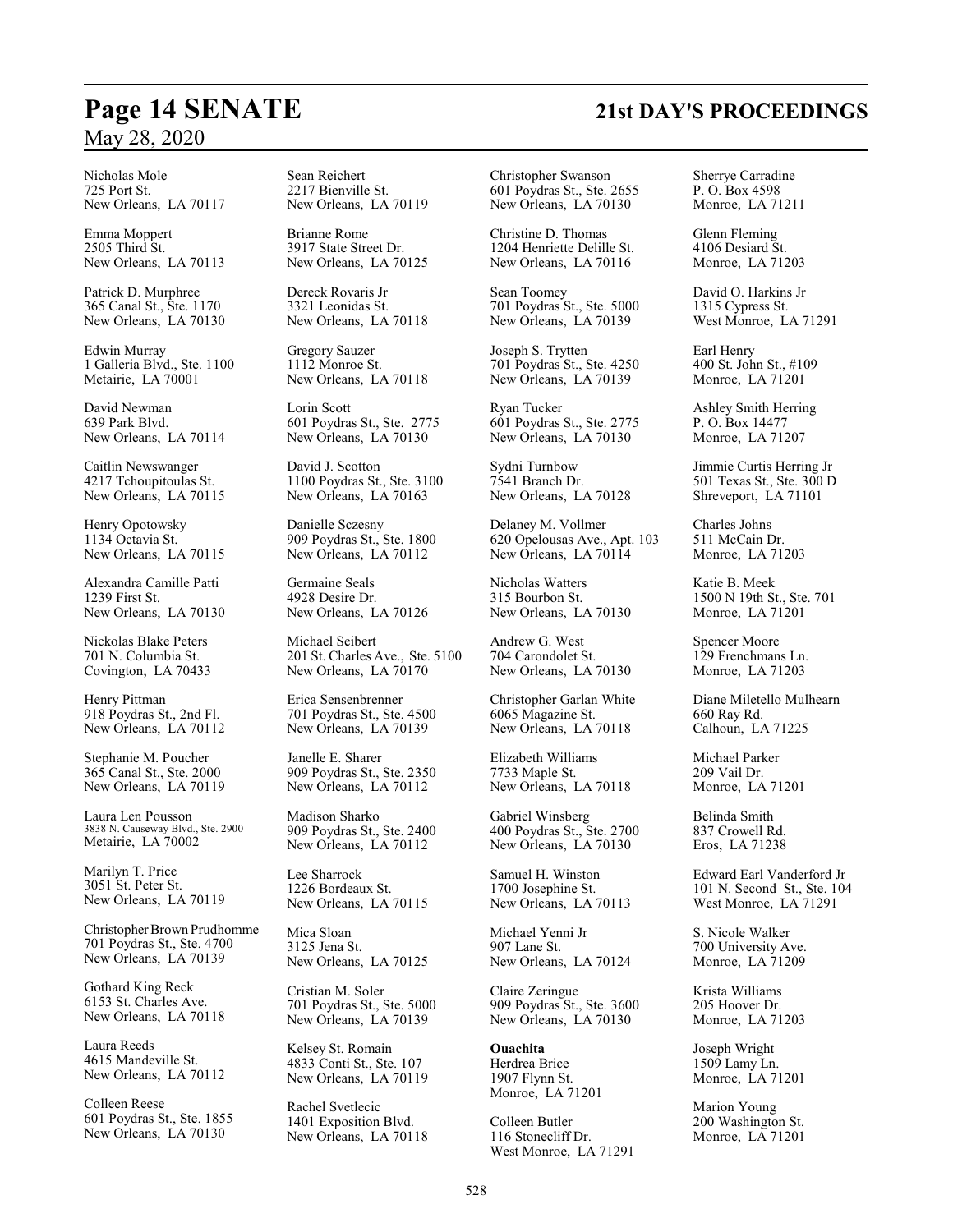# **21st DAY'S PROCEEDINGS Page 15 SENATE**

### **Plaquemines**

Matthew Pivach 8311 Hwy. 23 Belle Chasse, LA 70037

Alane Templet 328 Lafayette St. New Orleans, LA 70130

Eden Tesvich 8311 Hwy. 23 Belle Chasse, LA 70037

**Pointe Coupee** Kimberly Stringer 13692 Ventress Rd. Ventress, LA 70783

**Rapides** Christopher Chelette 820 Main St. Pineville, LA 71360

Christopher M. Chesne 105 Yorktown Dr. Alexandria, LA 71303

Jonathan A. Cobb P. O. Box 11590 Alexandria, LA 71315

Megan Dunn 320 Twin Oaks Rd. E. Pineville, LA 71360

Jeff Easley 116 Versailles Blvd., Ste. A Alexandria, LA 71303

Heather H. Hebert 8488 Wardline Rd. Lake Charles, LA 70607

Terrance Howard Sr 5921 W. Austin Dr. Alexandria, LA 71303

Andree Renee Jacques 610 Murray St. Alexandria, LA 71301

Jacob R. Joffrion 2001 Mac Arthur Dr. Alexandria, LA 71301

Richard F. Norem III 105 Yorktown Dr. Alexandria, LA 71303

Jajuanna Pardue 40 Pinecrest Dr. Pineville, LA 71360

Elizabeth Ray 516 Hooper Rd. Pineville, LA 71360 Angela Rivers 1412 Centre Court Dr., Ste. 501 Alexandria, LA 71301

Matthew Taylor Seaton 5208 Jackson St., Ste. A Alexandria, LA 71303

David M. Williams 915 Third St. Alexandria, LA 71301

**Richland** Michelle Chowns 376 Calloway Rd. Rayville, LA 71269

**St Bernard** Evelyn S. Adams 422 S. Broad St. New Orleans, LA 70119

Anthony R. Foto Sr 1101 W. Judge Perez Dr. Chalmette, LA 70043

Kameron A. Rome 3816 Jean Lafitte Pkwy. Chalmette, LA 70043

**St Charles** Debra Boyd 620 St. Rose Ave. Saint Rose, LA 70087

Michael A. Guillot 18 Trepagnier Dr. Destrehan, LA 70047

Tyra Kenner P. O. Box 6 New Sarpy, LA 70078

Guy Lasserre III 1208 Bert St. LaPlace, LA 70068

Natalie L. Paul 521 Roussell St. Houma, LA 70360

Gavin Pitre 325 River Village Dr. Destrehan, LA 70047

**St Helena** Brooklee Hurst 500 E. Morris Ave. Hammond, LA 70403

**St James** Crystal L. Hymel 3409 Lena St. Paulina, LA 70763

**St John The Baptist** Marissa Delgado 715 St. Ferdinand St. Baton Rouge, LA 70068

Elizabeth Goree 425 W. Airline Highway, Ste. D LaPlace, LA 70068

**St Landry** Lashona Dickerson 105 St. Dylan Cir. Cankton, LA 70584

Leona M. Dohmann 775 Hwy. 357 Opelousas, LA 70570

Halli Kennerson 221 N. Main St. Opelousas, LA 70570

Scotty Ray 1678 Hwy. 190 W. Eunice, LA 70535

Rhonda Roberie 262 Herbert Ortego Rd. Washington, LA 70589

Shelia B. Sattler P. O. Box 697 Basile, LA 70515

Patrick Smoak 3756 Osage Trail Church Point, LA 70525

**St Martin** Paul J. Angelle Sr 1531 Herman Dupuis Rd. Breaux Bridge, LA 70517

Kelly Blanchard 400 E. Kaliste Saloom Rd., Ste. 1300 Lafayette, LA 70508

Zelma Louise Broussard P. O. Box 2924 Lafayette, LA 70502

Demerit Brown 1051 Fontelieu Rd. Saint Martinville, LA 70582

Michelle Fontenot 1046 Angelwood Cir. Breaux Bridge, LA 70517

Chauncey J. Hesnor 529 E. Bridge St. Breaux Bridge, LA 70517

Stacy Knott 1105 Ti- Adam Guidry Rd. Arnaudville, LA 70512

# May 28, 2020

Mary Nicole Patin 4330 Poydras Hwy. Breaux Bridge, LA 70517

Robert Picard 3652 Main Hwy. Breaux Bridge, LA 70517

**St Mary** Alexis Guidry 617 Freret St. Morgan City, LA 70380

Angela Thibodeaux 219 Deslinges Rd. Baldwin, LA 70514

**St Tammany** Marie Betts 2157 Gause Blvd. E. Slidell, LA 70461

Andrew Blasini 401 Whitney Ave., Ste. 500 Gretna, LA 70056

Jennifer Brown 3838 N. Causeway Blvd., Ste. 3335 Metairie, LA 70002

Jennifer Burchfield 1241 Deer Park Ct. Madisonville, LA 70447

Darlene Cino 117 Trenton Dr. Mandeville, LA 70471

Leon A. Crist P. O. Box 1860 Ponchatoula, LA 70454

Shawn J. Daray 201 St. Charles Ave., Ste. 5100 New Orleans, LA 70170

Amber Davis 1598 Ochsner Blvd., Ste. 101 Covington, LA 70433

Patrick Duncan 701 Poydras St., Ste. 4800 New Orleans, LA 70139

Gian L. Durand 303 W. Honors Point Ct. Slidell, LA 70458

Ashley Vitrano Englande 623 Bellingrath Ln. Slidell, LA 70458

Justin Fitch 61366 N. Military Rd., Unit 3 Slidell, LA 70461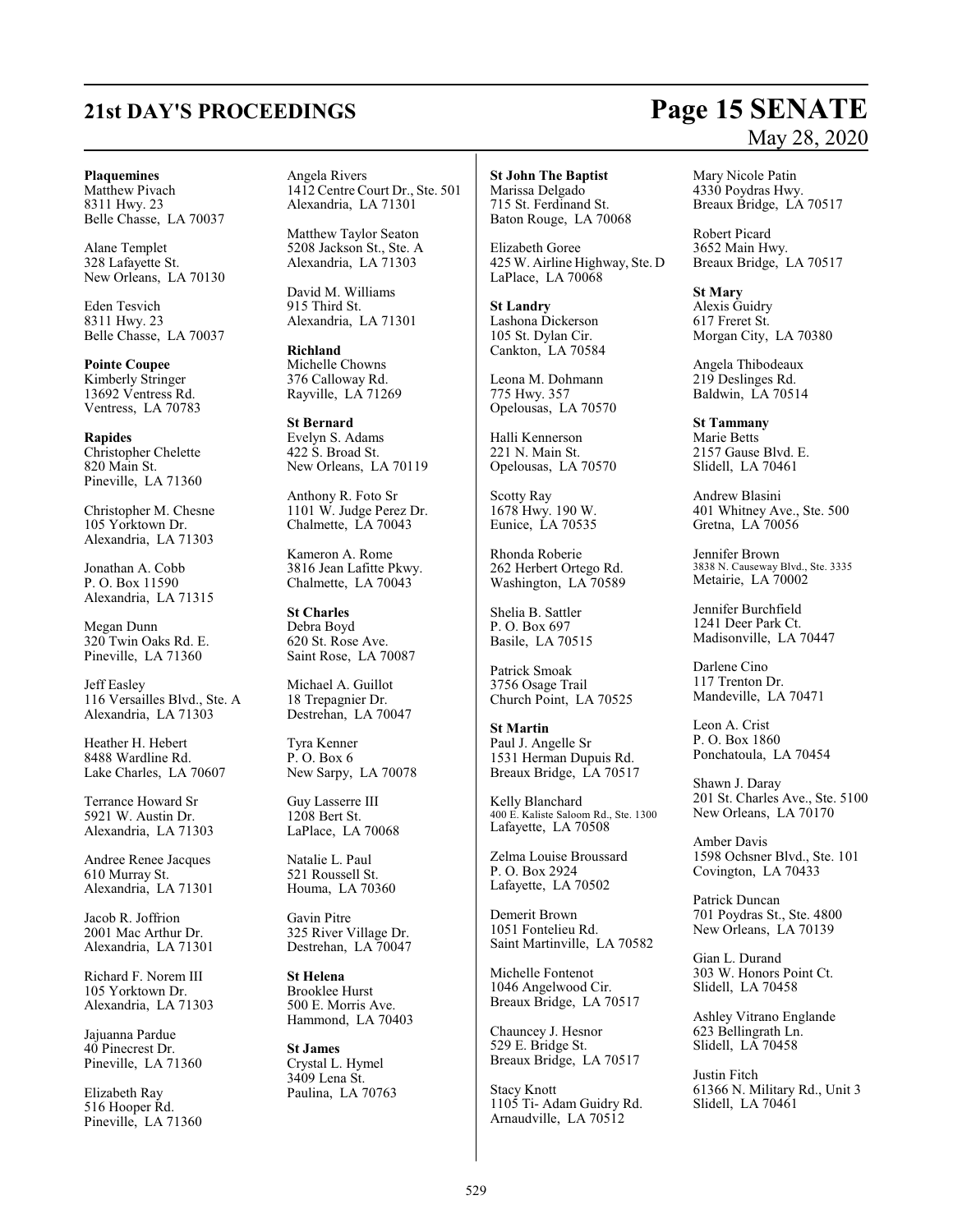Nathaniel Russ Fornea 3621 Veterans Memorial Blvd. Metairie, LA 70002

Michael Gibson 1101 W. Judge Perez Dr. Chalmette, LA 70043

Morgan A. Gonzales 4636 Sanford St. Metairie, LA 70006

Melissa Gourgues 521 Tanager Dr. Mandeville, LA 70448

Renee Hamilton 61081 McGehee Ave. Lacombe, LA 70445

Madison R. Harvey 1101 Dale St. Slidell, LA 70461

Liza Jones 127 Woodcrest Dr. Slidell, LA 70458

Eric Larsen P. O. Box 1844 Lacombe, LA 70445

Jonathan Lee 149 N. New Hampshire St. Covington, LA 70433

Kevin Maehler 923 Morgan Bluff Rd. Pearl River, LA 70452

Chandler McCoy 2250 Seventh St. Mandeville, LA 70471

Elizabeth McGough 122 W. Pine St. Ponchatoula, LA 70454

Kimberly Montalbano 2056 Cypress Bend Ln. Madisonville, LA 70447

Callie Murphy 409 Venus Dr., Ste. 2730 Mandeville, LA 70471

Norma E. Niehaus 1524 Marigny Ave. Mandeville, LA 70448

Jennifer A. O'Neill 3001 17th St. Metairie, LA 70002 Christen Roberts 103 LeFleur Dr. Slidell, LA 70460

Kerry Napolitano Salinas 73211 Plantation St., Unit B Covington, LA 70435

Trudy Shaddinger 39382 Miller Rd. Slidell, LA 70461

Sara Grace Sirera 809 Harmony Ln. Mandeville, LA 70471

Rebecca Spears 62250 W. End Blvd. Slidell, LA 70461

Whitney Charmaine Stewart 3421 N. Causeway Blvd., Ste. 900 Metairie, LA 70002

Harry J. Vial Jr 400 Sanders Ave. Hammond, LA 70403

Andrew Walker P. O. Box 1810 Covington, LA 70434

Gretchen Watson 135 Terra Bella Blvd. Covington, LA 70433

Shanna Wolfe 681 Carollo St. Slidell, LA 70458

**Tangipahoa** Kristin Backes Barnhart 511 Fremaux Ave. Slidell, LA 70458

Charlotte A. Bates 14060 Happywoods Dr. Hammond, LA 70403

Jenna Fugarino 68031 Capital Trace Row Mandeville, LA 70471

Markayla Goodin 41282 Brown Rd. Ponchatoula, LA 70454

Victoria Heyer P. O. Drawer 699, Apt. 77 Hammond, LA 70404

Adam Mott 46534 Dew Ln. Hammond, LA 70401

Shannon Navarro 26262 Hwy. 40 Folsom, LA 70437

Tiffany Todora Ramshur 100 W. Robert St. Hammond, LA 70401

Tiffany Savaski 10066 Drake Ln. Tickfaw, LA 70466

**Terrebonne** Lorre B. Autin 719 Mire St. Houma, LA 70364

Laura L. Bourgeois 704 Highland Dr. Houma, LA 70364

Connie L. Cosse 23 S. Cane Cir. Houma, LA 70360

Ashley Golmon 105 Nederland Dr. Houma, LA 70360

Cheleste Gottschalk 119 Ouiski Bayou Dr. Houma, LA 70360

Sadie Gutierrez 152 Patterson St. Houma, LA 70363

Alex Thomas Hebert 114 Laura Dr., Ste. B Thibodaux, LA 70301

Deisha Lagarde 521 Roussell St. Houma, LA 70360

Courtney Land 416 Cascade Dr. Houma, LA 70364

Stella Little 259 Wallace Joseph Dr. Gray, LA 70359

Jace Reynolds 126 Wimberly Way Houma, LA 70360

Paul Shoultz 1750 Martin Luther King Blvd. #109-265 Houma, LA 70360

**Vernon** James Heath Dillon 300 E. Courthouse St. Leesville, LA 71446

Tammy B. George 389 E. Ridge Dr. Pineville, LA 71360

Jonathan Hirsch 7090 Alabama Ave. Fort Polk, LA 71459

**Washington** Sheila Hunt 25076 Thomas Nelson Rd. Franklinton, LA 70438

Wesley Robertson III 62402 Driftwood Ln. Bogalusa, LA 70427

Melissa Stevens 1044 Main St. Franklinton, LA 70438

**Webster** William Eades P. O. Box 41 Minden, LA 71058

Laura Lyons P. O. Box 56 Springhill, LA 71075

Jimmy Wayne Yocom Jr 1505 Hickory Dr. Minden, LA 71055

**West Baton Rouge** Brooke Delaune 8075 Jefferson Hwy. Baton Rouge, LA 70809

Samantha Moses 4123 Rougon Rd. Port Allen, LA 70767

**West Carroll** Lacey W. Densmore P. O. Box 764 Oak Grove, LA 71263

# **Page 16 SENATE 21st DAY'S PROCEEDINGS**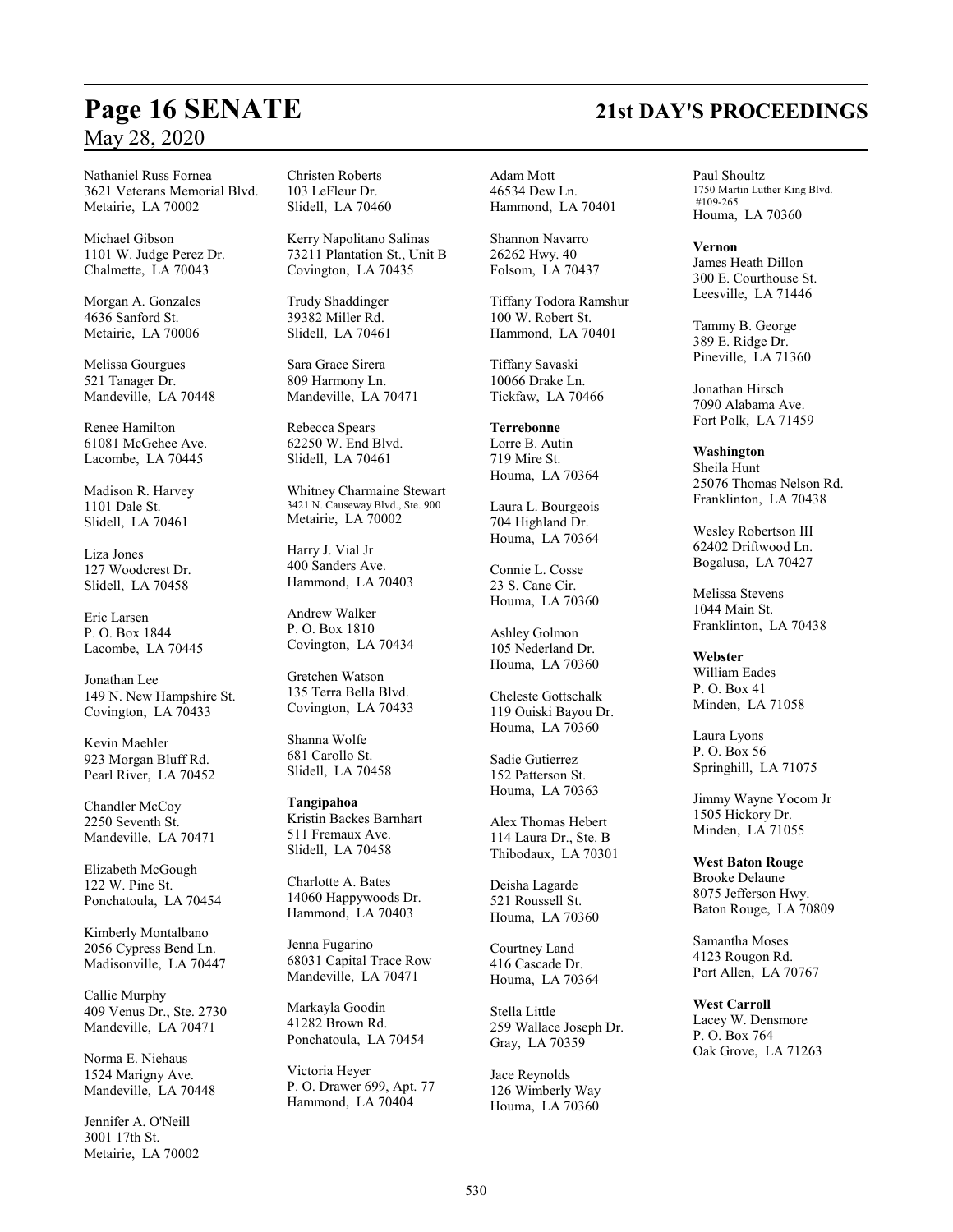## **21st DAY'S PROCEEDINGS Page 17 SENATE**

# May 28, 2020

### **Message from the House**

### **PASSED SENATE BILLS AND JOINT RESOLUTIONS**

May 28, 2020

To the Honorable President and Members of the Senate:

I am directed to inform your honorable body that the House of Representatives has finally passed the following Senate Bills and Joint Resolutions:

## **SENATE BILL NO. 155—** BY SENATOR LUNEAU

AN ACT

To amend and reenact R.S. 42:1111(A)(3), relative to the Code of Governmental Ethics; to provide relative to payment from a nonpublic source; to provide for the supplementary compensation of all members of the Jimmy D. Long, Sr. Louisiana School for Math, Science, and the Arts; and to provide for related matters.

Reported without amendments.

### **SENATE BILL NO. 173—** BY SENATOR BERNARD

AN ACT

To amend and reenact R.S. 18:503 and to enact R.S. 18:503.1, relative to the withdrawal or disqualification of candidates or cancellation of a proposition; to provide for proper notice of withdrawal or disqualification if candidate's name is on the ballot; to provide for notice of cancellation of a proposition; to provide relative to the secretary of state; and to provide for related matters.

Reported without amendments.

### **SENATE BILL NO. 174—** BY SENATOR BERNARD

AN ACT

To amend and reenact R.S. 22:1063(C), 1068(B)(2), 1074(B)(2), 1091(B)(9), 1092(I), and the introductory paragraph of R.S. 22:2401, relative to health insurance; to make technical changes in references to federal law; and to provide for related matters.

Reported without amendments.

**SENATE BILL NO. 198**<br>BY SENATORS PEACOCK, ALLAIN, FOIL, HEWITT, MILLIGAN, PRICE,<br>BY SENATORS PEACOCK, ALLAIN, FOIL, HEWITT, MILLIGAN, BACALA,<br>BAGLEY, BEAULLIEU, BOURRIAQUE, BRASS, BROWN, BUTLER,<br>CARRIER, ROBBY CARTER, WIL

AN ACT

To enact R.S. 49:158.2, relative to the designation of the month of September as Childhood Cancer Awareness Month; and to provide for related matters.

Reported without amendments.

**SENATE BILL NO. 229—** BY SENATOR MCMATH

### AN ACT

To amend and reenact R.S. 15:500 through 502, relative to evidence from criminalistics laboratories; to provide relative to information pertaining to certificates of analysis; to provide with respect to admissibility as evidence; to provide with respect to notice of opposing party and certification of subpoena request; to provide with respect to time delays to provide notice; to

provide relative to testimony by simultaneous broadcast; and to provide for related matters.

Reported without amendments.

### **SENATE BILL NO. 352—** BY SENATOR HENRY

AN ACT

To enact R.S. 14:98.5.1, relative to driving offenses; to provide that the court may order a clinical assessment for a person who has two or more convictions for operating a vehicle while intoxicated; and to provide for related matters.

Reported without amendments.

## **SENATE BILL NO. 414—**<br>BY SENATOR FOIL

AN ACT

To amend and reenact R.S. 47:1922(A)(1), relative to the Insurance Committee ofthe Assessors'Insurance Fund; to provide relative to the authority of the Insurance Committee of the Assessors' Insurance Fund to contract for group insurance; to remove provision requiring final approval by the Louisiana Assessors' Association membership; and to provide for related matters.

Reported without amendments.

## **SENATE BILL NO. 3—**<br>BY SENATOR ALLAIN

To enact R.S. 11:411(14) and (15), relative to the Louisiana State Employees' Retirement System; to provide for system membership; to provide for an effective date; and to provide for related matters.

AN ACT

Reported without amendments.

### **SENATE BILL NO. 5—** BY SENATOR PRICE

- AN ACT
- To amend and reenact the introductory paragraph of R.S. 11:1823 and to enact R.S. 11:1823(23), relative to the Municipal Employees'Retirement System's board responsibilities, powers, and duties; to authorize certain monthly deductions frombenefit payments; to provide for the promulgation of rules and regulations; to provide for an effective date; and to provide for related matters.

Reported without amendments.

**SENATE BILL NO. 6—**

BY SENATOR PRICE

AN ACT To amend and reenact R.S. 11:1759(D), relative to the Municipal Employees' Retirement System; to provide for clarification of terminology; to provide for an effective date; and to provide for related matters.

Reported without amendments.

**SENATE BILL NO. 137—**

BY SENATOR FOIL

AN ACT To amend and reenact R.S. 13:5716, relative to coroners; to provide for cremation of bodies; to provide for notification; to provide for an investigation; to provide for a permit; and to provide for related matters.

Reported without amendments.

### **SENATE BILL NO. 147—** BY SENATOR FOIL

### AN ACT

To amend and reenact R.S. 13:5715(A)(1), relative to coroners; to provide regarding the release of a body by a coroner; and to provide for related matters.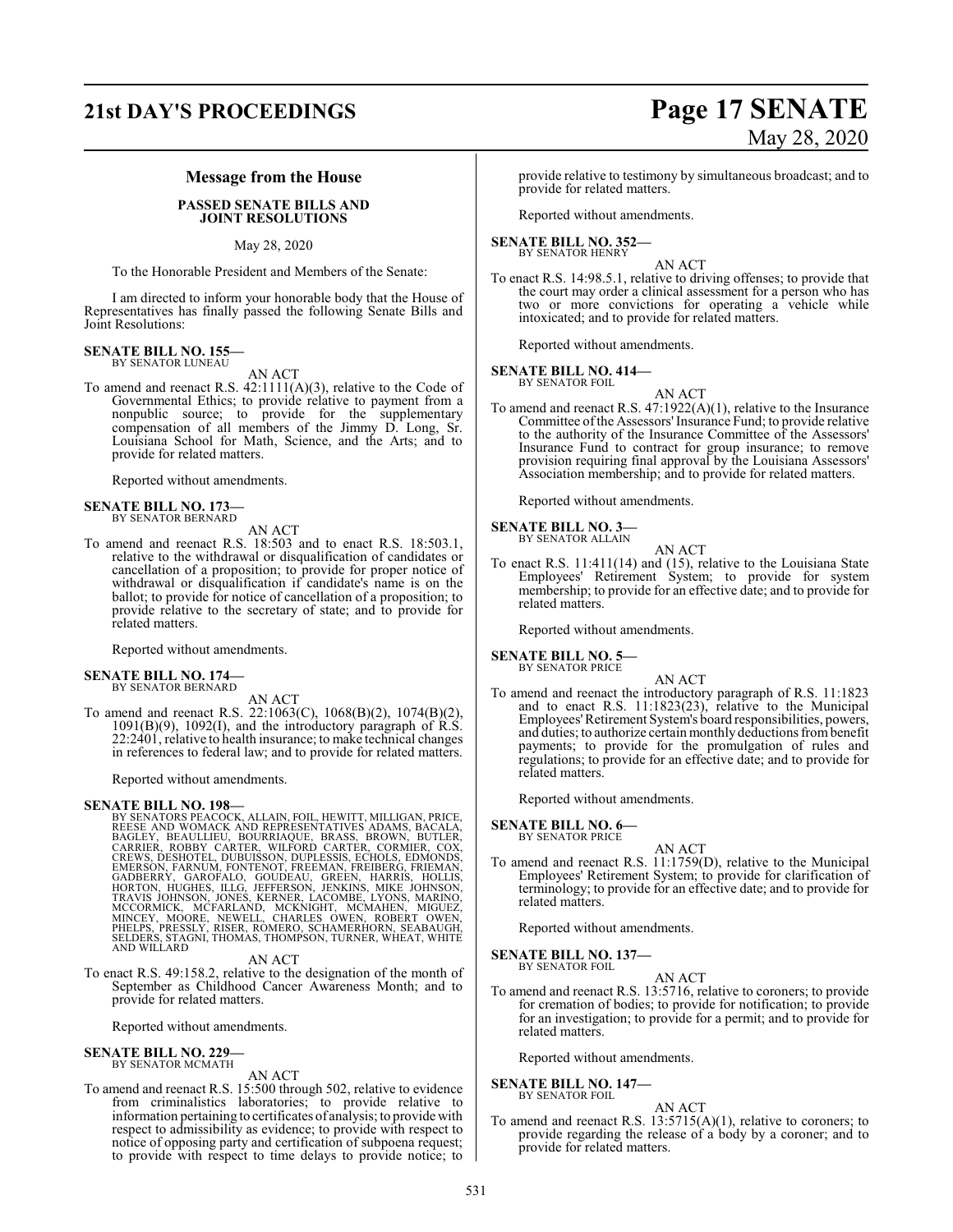Reported without amendments.

**SENATE BILL NO. 178—** BY SENATOR ALLAIN

AN ACT To amend and reenact R.S. 26:271.2(2)(b), 271.4, and 308(A), (B),  $(C)(1)$ ,  $(2)$ ,  $(8)$  and  $(11)(b)$ ,  $(D)$ ,  $(E)$ , and  $(F)(1)$ , and to enact R.S. 26:241(26), relative to the delivery of alcoholic beverages; to provide for third party delivery companies and platforms; to provide for delivery agreements; to provide for requirements; to provide for limitations; and to provide for related matters.

Reported without amendments.

### **SENATE BILL NO. 186—** BY SENATOR HARRIS

AN ACT

To amend and reenact R.S. 13:2492 and 2495, relative to courts; to provide relative to the Municipal and Traffic Court of New Orleans; to provide relative to judgeships, divisions, clerks, procedures, terms, conditions, and requirements; and to provide for related matters.

Reported without amendments.

### **SENATE BILL NO. 209—** BY SENATOR MORRIS

AN ACT

To amend and reenact the introductory paragraph of R.S. 33:2491, (E), and (I), 2492(1), (2), and (11), 2494(A) and (D), the introductory paragraph of 2551, (5), and (9), 2552(1), (2), and  $(11)$ ,  $2553(\overrightarrow{C})$ , and  $2554(\overrightarrow{A})$  and  $(\overrightarrow{D})$ , relative to in-service training for certain public employees; to provide for the development and implementation of an online testing program for prospective police officers and firefighters by the office of the state examiner; and to provide for related matters.

Reported without amendments.

## **SENATE BILL NO. 212—** BY SENATOR CATHEY

AN ACT

To amend and reenact R.S. 3:3403(A)(2), relative to the Louisiana Agricultural Commodities Commission; to provide for changes to the membership of the commission; and to provide for related matters.

Reported without amendments.

### **SENATE BILL NO. 313—** BY SENATOR PETERSON

AN ACT

To enact R.S.  $33:4096(A)(1)(c)(iv)$ , relative to the Sewerage and Water Board of New Orleans; to provide relative to exemptions related to the Orleans Parish School Board; and to provide for related matters.

Reported without amendments.

### **SENATE BILL NO. 381—** BY SENATOR REESE

AN ACT

To amend and reenact R.S. 29:291, relative to military, naval, and veterans' affairs; to provide relative to recordation of birth certificates of children born to armed forces members; to provide relative to the fee for recordation of birth certificates; to provide relative to remittance of birth certificates to the LouisianaBureau of Vital Records and Statistics; and to provide for related matters.

Reported without amendments.

# **Page 18 SENATE 21st DAY'S PROCEEDINGS**

### **SENATE BILL NO. 254—**

BY SENATORS CARTER, ABRAHAM, BARROW, BERNARD, BOUIE,<br>CATHEY, CORTEZ, FESI, FIELDS, FOIL, HARRIS, HENRY, JACKSON,<br>JOHNS, LUNEAU, MCMATH, MILLIGAN, FRED MILLS, ROBERT MILLS,<br>MORRIS, POPE, PRICE, REESE, SMITH, TALBOT AND TARV AN ACT

To amend and reenact R.S. 33:1965, relative to the regulation of fire departments and working conditions of firemen employed by departments; and to provide for related matters.

Reported without amendments.

Respectfully submitted, MICHELLE D. FONTENOT Clerk of the House of Representatives

### **Message from the House**

### **PASSED SENATE BILLS AND JOINT RESOLUTIONS**

May 28, 2020

To the Honorable President and Members of the Senate:

I am directed to inform your honorable body that the House of Representatives has finally passed the following Senate Bills and Joint Resolutions:

**SENATE BILL NO. 180—** BY SENATOR MORRIS

AN ACT

To amend and reenact R.S. 22:512(16), 513, 519, 1545(C)(2), and  $1571(E)(1)$  and to enact R.S.  $22:1545(C)(7)$ , relative to title insurers; to provide definitions; to provide for qualifications and licensing of individual and agency title insurers; and to provide for related matters.

Reported with amendments.

**SENATE BILL NO. 271—** BY SENATOR JOHNS

- AN ACT
- To amend and reenact R.S. 22:1872(23), 1873(C), 1874(A)(3), and 1878, relative to the Health Care Consumer Billing and Disclosure Protection Act; to provide for definitions; to provide relative to billing by contracted health care providers; and to provide for related matters.

Reported with amendments.

**SENATE BILL NO. 312—** BY SENATOR FESI

AN ACT

To amend and reenact the introductory paragraph of R.S. 30:2503(A)(2), 2506(A) and (B)(1), (2), (7)(a), and (9), relative to the state Department of Education; to provide relative to the duties of the environmental and litter reduction section within the department; to provide relative to the membership of the Louisiana Environmental Education Commission; and to provide for related matters.

Reported with amendments.

**SENATE BILL NO. 354—** BY SENATOR MCMATH

AN ACT

To amend and reenact R.S. 15:827.1(B)(6), relative to photo identification of offenders released from incarceration; to provide relative to the issuance of a photo identification card to offenders prior to release; to require certain information to be included on the identification card; and to provide for related matters.

Reported with amendments.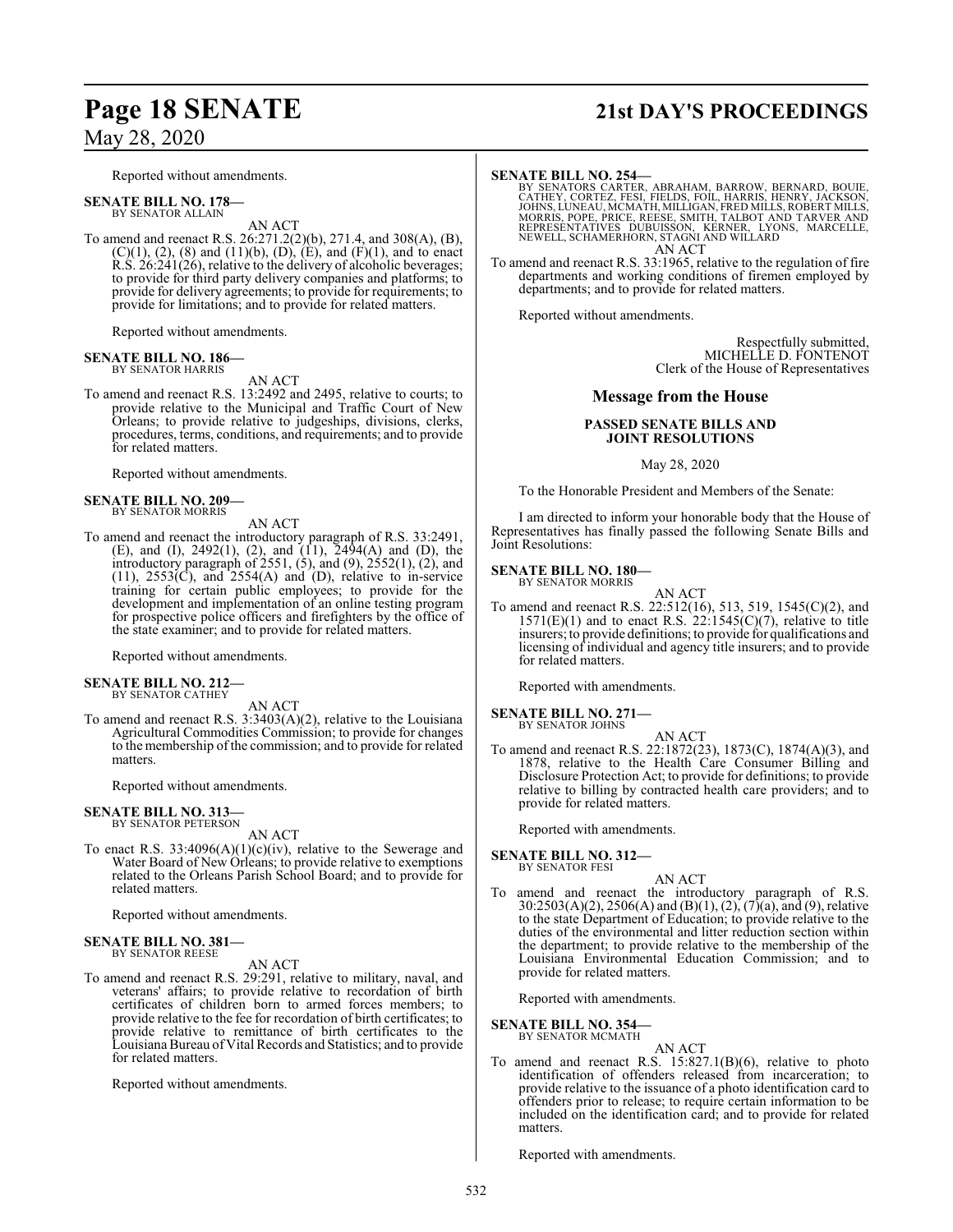## **21st DAY'S PROCEEDINGS Page 19 SENATE**

### **SENATE BILL NO. 373—**

BY SENATOR CLOUD AN ACT

To amend and reenact R.S. 22:1964(20)(a) and (b), relative to unfair or deceptive methods, acts, and practices in the business of insurance; to provide with respect to the failure to provide claims history within ten business days of receipt of the insured's written request; to include mail, fax, and email as methods for submitting the request; and to provide for related matters.

Reported with amendments.

### **SENATE BILL NO. 383—** BY SENATOR REESE

AN ACT

To amend and reenact R.S. 15:539.1 and 539.3(A), and to repeal R.S.  $14:40.3(C)(4)(a)$  and (b),  $14:46.2(B)(4)(a)$  and (b), 14:46.3(D)(3)(a) and (b), 14:80(D)(2)(a) and (b), 14:81(F), (G), and  $(H)(3)(a)$  and  $(b)$ , 14:81.1 $(E)(5)(c)$  and  $(d)$  and  $(F)(1)$ ,  $14:81.2(E)(1)$  and  $(2)$ ,  $14:81.3(B)(4)(a)$  and  $(b)$  and  $(G)$  and  $(H)$ ,  $14:82.1(D)(4)(a)$  and (b),  $14:83(B)(5)(a)$  and (b), 14:83.1(B)(4)(a) and (b), 14:83.2(B)(4)(a) and (b), 14:83.1(B)(4)(a) and (b), 14:83.2(B)(4)(a) and (b), 14:84(B)(4)(a) and (b), 14:84(B)(4)(a) and (b), 14:85(B)(4)(a) and (b), 14:86(B)(2) and (3),  $14:104(B)(4)(a)$  and (b),  $14:105(B)(4)(a)$  and (b),  $14:282(B)(4)(a)$  and (b), and  $14:283(D)$  and (E), relative to sex offenses; to provide for the forfeiture of personal property following conviction of certain sex offenses; to provide a procedure for the sale or auction of personal property forfeited following conviction of certain sex offenses; to provide a ranked order for payment of proceeds received from the sale or auction of personal property forfeited following the conviction of certain sex offenses; and to provide for related matters.

Reported with amendments.

## **SENATE BILL NO. 384—** BY SENATOR REESE

AN ACT

To amend and reenact Code of Criminal Procedure Art. 718.1(A) and (B) and R.S. 14:107.4(D) and (E), relative to the crime of unlawful posting of criminal activity for notoriety and publicity; to provide relative to access to evidence of the crime; to provide relative to the disposition of evidence of the crime; and to provide for related matters.

Reported with amendments.

## **SENATE BILL NO. 386—** BY SENATOR ALLAIN

AN ACT

To enact Part I of Chapter 6 of Title 30 of the Louisiana Revised Statutes of 1950, to be comprised of R.S. 30:401 through 403, relative to minerals, oil, and gas and environmental quality; to establish the Commission for Louisiana's Energy, Environment, and Restoration; to provide for a purpose; to provide for membership; to provide for an operational plan and legislative recommendations; and to provide for related matters.

Reported with amendments.

### **SENATE BILL NO. 407—**

matters.

BY SENATOR FOIL

AN ACT To amend and reenact R.S. 15:1199.22, 1199.24(A)(1), (2), (7), and (8), (B), (C), (D), (E), and (F), 1199.25, and 1199.26 and to enact R.S.  $15:1199.24(A)(11), (12)$ , and (G), relative to the Post-Conviction Veterans Mentor Program; to provide for the authorization ofthe Post-Conviction Veterans Mentor Program; to provide for eligibility criteria; to provide for veteran mentors; to provide for screening of eligible mentors; to provide for work opportunities for inmates participating in the program; to

provide for transitional facilities; and to provide for related

## **SENATE BILL NO. 447—**

BY SENATOR ALLAIN

AN ACT To enact R.S. 30:4(T) and 83(F)(4), relative to the powers and duties of the commissioner of conservation; to provide relative to orphaned wells and certain agreements; to provide terms and conditions; to provide relative to plugging of wells; to provide relative to the Oilfield Site Restoration Commission; and to provide for related matters.

Reported with amendments.

**SENATE BILL NO. 452—**

BY SENATOR FOIL

AN ACT To amend and reenact R.S. 47:9029(A)(3), relative to the lottery; to provide for the amount of gross revenues the Lottery Corporation is to annually transfer to the state treasury; and to

provide for related matters. Reported with amendments.

**SENATE BILL NO. 481—**<br>BY SENATORS FIELDS, ABRAHAM, BARROW, BOUIE, CARTER,<br>CATHEY, CLOUD, CONNICK, CORTEZ, FESI, FOIL, HARRIS,<br>HENSGENS, HEWITT, JACKSON, JOHNS, LAMBERT, LUNEAU,<br>MCMATH, MILLIGAN, ROBERT MILLS, POPE, PRICE, AN ACT

To amend and reenact the heading of Part IV of Chapter 50 of Title 17 of the Louisiana Revised Statutes of 1950 and to enact R.S. 17:8, 3351(M), and 5103, relative to elementary, secondary, and postsecondary education; to provide relative to students impacted as a consequence of the public health emergency declared by the governor on March 11, 2020, in response to COVID-19; to provide with respect to the applicability of certain statutes related to the provision and conduct of elementary and secondary education; to provide relative to the powers and duties of postsecondary management boards; to provide for waivers and exceptions to certain program requirements and conditions for Taylor Opportunity Program for Students' awards; and to provide for related matters.

Reported with amendments.

### **SENATE BILL NO. 494—**

BY SENATOR CARTER AN ACT

To amend and reenact R.S. 22:1077(A) and R.S. 22:1077(B) and (F)(1) as amended by Act 119 of the 2019 Regular Session, relative to reconstructive surgery following mastectomies; to provide with respect to contralateral prophylactic mastectomies; and to provide for related matters.

Reported with amendments.

### **SENATE BILL NO. 505—** BY SENATOR SMITH

AN ACT To amend and reenact Code of Criminal Procedure Art. 320(G), (H),  $(I)(1)(a)$ , and  $(J)$ , and Art.  $321(C)(5)$  and  $(6)$ , R.S.  $14:79(A)(3)(c)$  and (E), R.S. 15:574.4.2(A)(5), R.S. 46:1846(A) and (C) and 2132(4), to enact Code of Criminal Procedure Art.  $320(L)$  and R.S. 15:574.2(A)(6), relative to protective orders; provides for domestic offenses, stalking, and sex offenses; provides for uniformabuse prevention orders; provides for types of bail; provides for violation of protective orders; provides for decisions of committee on parole; prohibits communication between offender and victim; provides for exceptions; makes technical corrections; and to provide for related matters.

Reported with amendments.

Reported with amendments.

# May 28, 2020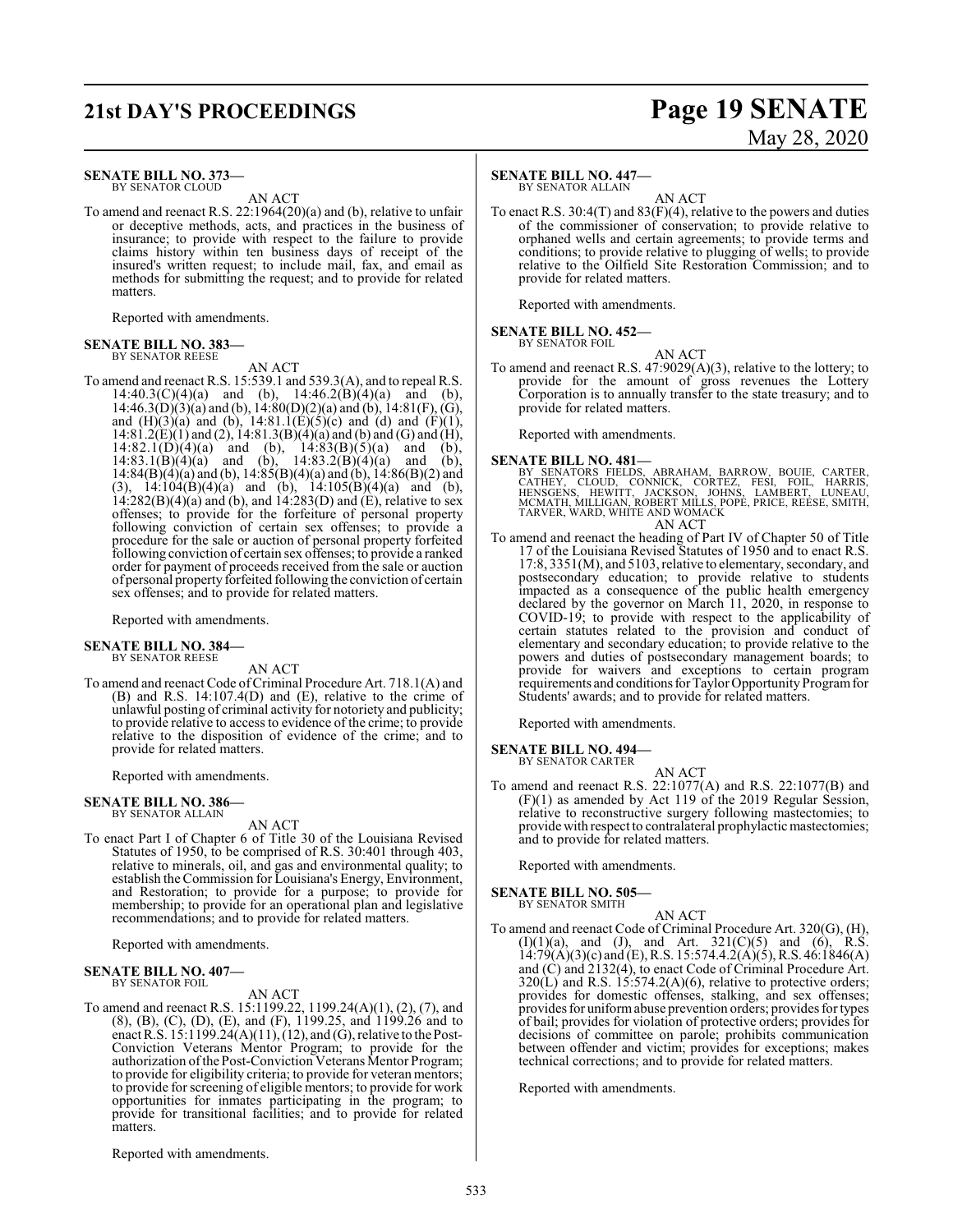## **Page 20 SENATE 21st DAY'S PROCEEDINGS**

May 28, 2020

### **SENATE BILL NO. 115—**

BY SENATORS CONNICK AND SMITH AN ACT

To enact R.S. 37:223, relative to advertisements; to provide for advertisements of legal services; to require certain disclosures; to provide for terms and conditions; and to provide for related matters.

Reported with amendments.

# **SENATE BILL NO. 145—** BY SENATOR ROBERT MILLS

AN ACT

To amend and reenact R.S. 13:970(K) and (L), relative to the Twenty-sixth Judicial District Court; to provide relative to filing fees; to authorize the clerk of court to collect filing fees as determined by the judges of the district; to provide relative to transcription charges; and to provide for related matters.

Reported with amendments.

### **SENATE BILL NO. 270—** BY SENATOR FIELDS

AN ACT

To amend and reenact R.S.  $13:3049(B)(1)(a)$  and  $(b)$ , and  $(2)(a)$ , relative to juror compensation; to provide for daily compensation; to provide for mileage; and to provide for related matters.

Reported with amendments.

### **SENATE BILL NO. 455—** BY SENATOR HENRY

AN ACT

To amend and reenact the introductory paragraph of R.S. 26:351,  $(1)(a)$ , and  $(3)(a)$ , and to repeal R.S. 26:351(7), relative to the limitation on size of containers of beverages of high alcohol content; to authorize wholesalers and manufacturers to possess and pack distilled spirits in certain containers; and to provide for related matters.

Reported with amendments.

# **SENATE BILL NO. 517— (Substitute of Senate Bill No. 388 by**

Senator Fields)<br>
BY SENATORS FIELDS, ABRAHAM, ALLAIN, BERNARD, BOUIE,<br>
CATHEY, CLOUD, CONNICK, CORTEZ, FESI, FOIL, HARRIS, HENRY,<br>
HENSGENS, HEWITT, JACKSON, JOHNS, LAMBERT, LUNEAU,<br>
MCMATH, FRED MILLS, ROBERT MILLS, MIZEL

To amend and reenact R.S. 23:1233, relative to law enforcement officers; to provide relative to workers' compensation weekly death benefit of the surviving spouse; to allow continuation of benefits upon remarriage; and to provide for related matters.

Reported with amendments.

### **SENATE BILL NO. 166—** BY SENATOR HEWITT

AN ACT

To amend and reenact R.S. 39:21.3(E)(1), to enact R.S. 39:21.3(H), and to repeal R.S. 39:21.3(E)(4) and (5), relative to the forecast of the Medicaid program; to provide for the duties of the Health and Social Services Estimating Conference; to provide for the Medicaid Estimating Conference; to provide relative to the duties and meetings of the Medicaid Estimating Conference; to provide relative to the principals and participants of the Medicaid EstimatingConference; to provide for the termination ofthe Medicaid Subcommittee ofthe Health and Social Services Estimating Conference; to provide for an effective date; and to provide for related matters.

Reported with amendments.

### **SENATE BILL NO. 415—**

BY SENATOR MIZELL

AN ACT To amend and reenact R.S.  $39:1351(A)(2)(a)$  and  $(3)$ , the introductory paragraph of  $(B)(1)$  and  $(1)(a)$ ,  $1352(A)(1)$  and the introductory paragraph of (3) and  $(B)(1)$ , 1353(A) and 1354(A), and to enact R.S.  $39:1352(B)(2)(e)$  and (4), relative to fiscal administrators of political subdivisions; to provide relative to appointments; to provide relative to duties of a fiscal administrator; to provide relative to the adoption of budget amendments; and to provide for related matters.

Reported with amendments.

### **SENATE BILL NO. 189—** BY SENATOR WHITE

AN ACT

To enact Subpart L-1 of Part II-A of Chapter 1 of Subtitle 1 of Title 39 of the Louisiana Revised Statutes of 1950, to be comprised of R.S. 39:100.36, relative to special funds; to create the 2020 Capital Project Fund as a special fund in the state treasury; to provide for the dedication of certain revenues and for the deposit of and use of monies in the fund; to provide for an effective date; and to provide for related matters.

Reported with amendments.

**SENATE BILL NO. 108—** BY SENATORS CATHEY AND CORTEZ AN ACT

To amend and reenact the heading of Part IV of Chapter 6 of Title 3 of the Louisiana Revised Statutes of 1950, R.S. 3:571(A) and  $(C)$ , 661, 662, 663, 665(B) and  $(C)$ , 667(C), (D)(3), (4), (5), and (6), and (E), 669, 670(B), (C), and (E)(2) and (4),  $\overline{732(B)(1)}(f)$ , and 2093(4), R.S. 14:67.1(A)(2) and (3) and (B)(1) and (2), and R.S.  $37:3103(A)(3.1)$  and  $3134$ , relative to the Louisiana Public Livestock Market Charter Law; to expand the definition of livestock market to include buying stations; to provide for definitions; to change certain terms; and to provide for related matters.

Reported with amendments.

**SENATE BILL NO. 163—** BY SENATOR CATHEY AND REPRESENTATIVE MCFARLAND AN ACT

To enact R.S. 3:3816(8), relative to the Horticulture Commission; to provide relative to professions regulated by the Horticulture Commission; to provide relative to licensure requirements; to provide an exemption for certain contractors to licensure requirements; to provide for definitions; and to provide for related matters.

Reported with amendments.

Respectfully submitted, MICHELLE D. FONTENOT Clerk of the House of Representatives

### **Introduction of Senate Resolutions**

Senator Smith asked for and obtained a suspension of the rules to read Senate Resolutions a first and second time.

### **SENATE RESOLUTION NO. 65—** BY SENATOR SMITH

A RESOLUTION

To direct certain executive branch agencies to continue to submit statutorily mandated reports to the Senate Committee on Judiciary B until such time as the mandate is specifically amended or repealed.

The resolution was read by title and referred by the President to the Committee on Judiciary B.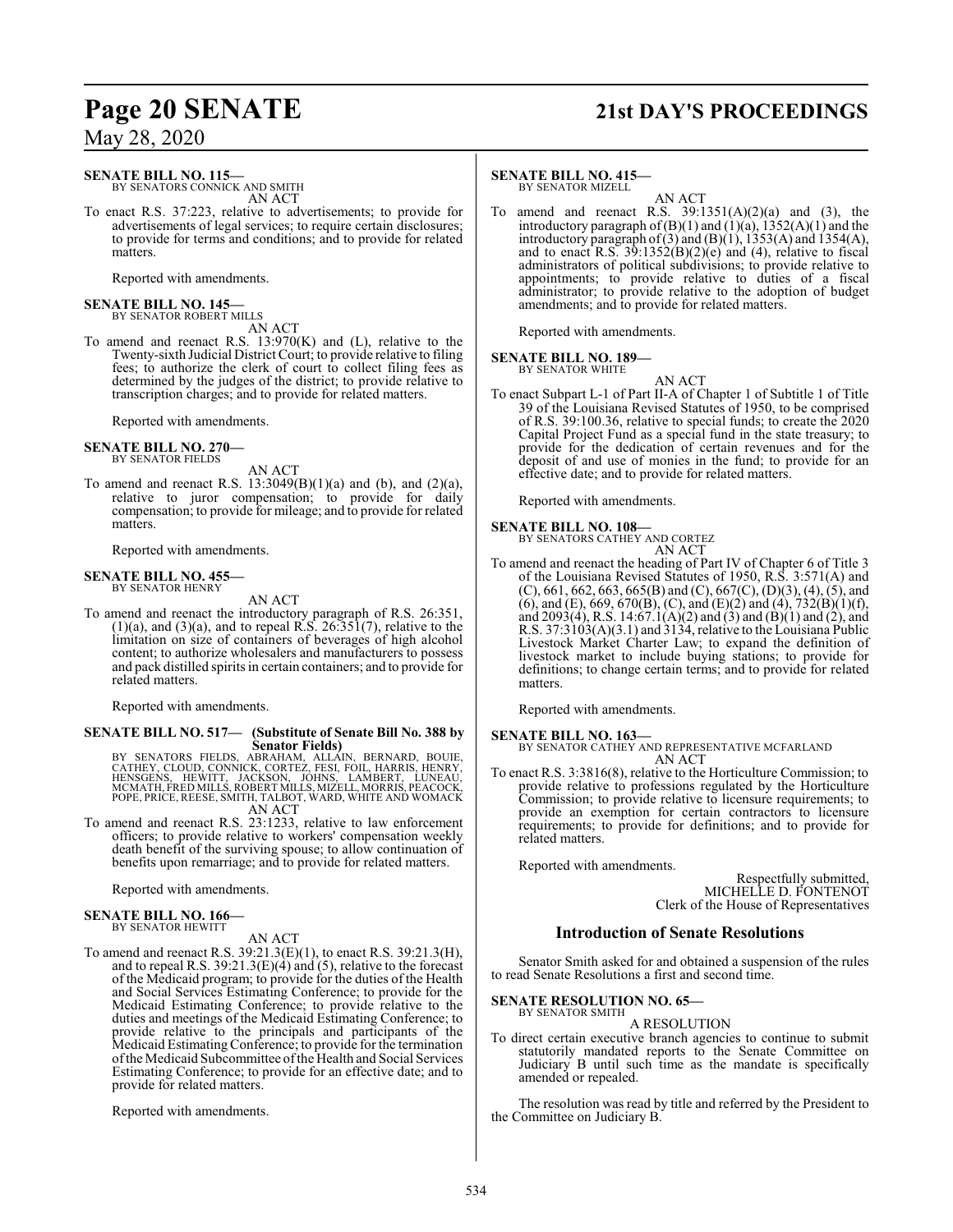# **21st DAY'S PROCEEDINGS Page 21 SENATE**

### **SENATE RESOLUTION NO. 66—** BY SENATOR BERNARD

A RESOLUTION

To commend the St. Mary's of Natchitoches, Louisiana, Lady Tigers on winning the Allstate Sugar Bowl/LHSAA (Louisiana High School Athletic Association) Division IV state basketball championship.

On motion of Senator Bernard the resolution was read by title and adopted.

**SENATE RESOLUTION NO. 67—**<br>BY SENATORS SMITH, ABRAHAM, ALLAIN, BARROW, BERNARD,<br>BOUDREAUX, BOUIE, CARTER, CATHEY, CLOUD, CONNICK, CORTEZ,<br>FESI, FIELDS, FOIL, HARRIS, HENRY, HENSGENS, HEWITT, JACKSON, JOHNS, LAMBERT, LUNEAU, MCMATH, MILLIGAN, FRED MILLS, ROBERT MILLS, MIZELL, MORRIS, PEACOCK, PETERSON, POPE, PRICE, REESE, TALBOT, TARVER, WARD, WHITE AND WOMACK A RESOLUTION

To express the sincere and heartfelt condolences of the Senate of the Legislature of Louisiana upon the passing of former Louisiana State Senator Ronald J. "Ron" Landry.

On motion of Senator Smith the resolution was read by title and adopted.

### **Senate Resolutions on Second Reading**

### **SENATE RESOLUTION NO. 63—**

BY SENATOR JOHNS A RESOLUTION

To express the sincere condolences of the Senate of the Legislature of Louisiana upon the death of Charles "Charlie" Norman Woods Jr.

On motion of Senator Johns the resolution was read by title and adopted.

### **SENATE RESOLUTION NO. 64—**

BY SENATOR PRICE A RESOLUTION

To designate May 2020 as Cystic Fibrosis Awareness Month in Louisiana.

On motion of Senator Price the resolution was read by title and adopted.

### **Senate Concurrent Resolutions on Second Reading**

## **SENATE CONCURRENT RESOLUTION NO. 73—**

BY SENATOR SMITH A CONCURRENT RESOLUTION

To commend Stephen Robicheaux on the occasion of his retirement as head coach of the Destrehan High School Wildcat football program.

The concurrent resolution was read by title. Senator Smith moved to adopt the Senate Concurrent Resolution.

### **ROLL CALL**

The roll was called with the following result:

### YEAS

|          | Mizell        |
|----------|---------------|
| Hensgens | Morris        |
| Hewitt   | Peacock       |
| Jackson  | Pope<br>Price |
| Johns    |               |
| Lambert  | Reese         |
| Luneau   | Smith         |
| McMath   | Talbot        |
| Milligan | Ward          |
|          | Harris        |

# May 28, 2020

| Fesi<br>Fields<br>Total - 33     | Mills, F.<br>Mills, R.<br><b>NAYS</b> | White<br>Womack    |
|----------------------------------|---------------------------------------|--------------------|
| Total $-0$                       | <b>ABSENT</b>                         |                    |
| Boudreaux<br>Carter<br>Total - 6 | Foil<br>Henry                         | Peterson<br>Tarver |

The Chair declared the Senate adopted the Senate Concurrent Resolution and ordered it sent to the House.

### **SENATE CONCURRENT RESOLUTION NO. 74—** BY SENATOR ABRAHAM

A CONCURRENT RESOLUTION To express the sincere condolences of the Legislature of Louisiana upon the death of Ravi Zacharias, head of a global ministry and best-selling author.

The concurrent resolution was read by title. Senator Abraham moved to adopt the Senate Concurrent Resolution.

### **ROLL CALL**

The roll was called with the following result:

### YEAS

Peacock<br>Pope

White Womack

|         | Morris                                                            |
|---------|-------------------------------------------------------------------|
|         | Peacoc                                                            |
| Hewitt  | Pope                                                              |
| Jackson | Price                                                             |
| Johns   | Reese                                                             |
| Lambert | Smith                                                             |
| Luneau  | Talbot                                                            |
| McMath  | Ward                                                              |
|         | White                                                             |
|         | Woma                                                              |
|         |                                                                   |
|         |                                                                   |
|         |                                                                   |
| NAYS    |                                                                   |
|         | Henry<br>Hensgens<br>Milligan<br>Mills, F.<br>Mills, R.<br>Mizell |

Total - 0

ABSENT

Boudreaux Foil Tarver<br>Carter Peterson Tarver Peterson Total - 5

The Chair declared the Senate adopted the Senate Concurrent Resolution and ordered it sent to the House.

### **Reports of Committees**

The following reports of committees were received and read:

### **REPORT OF COMMITTEE ON**

### **JUDICIARY C**

Senator Franklin J. Foil, Chairman on behalf of the Committee on Judiciary C, submitted the following report:

### May 28, 2020

To the President and Members of the Senate:

I am directed by your Committee on Judiciary C to submit the following report: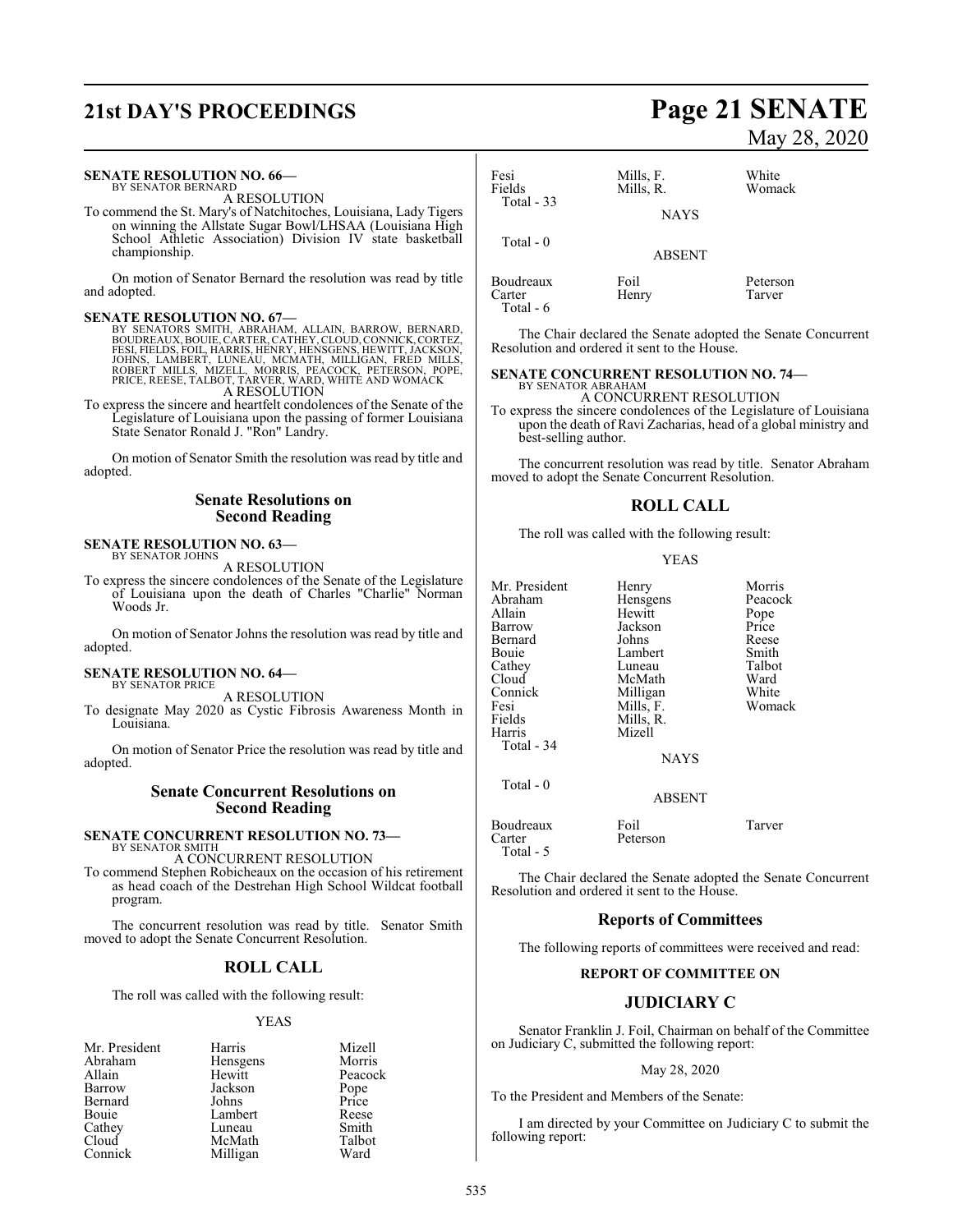## **Page 22 SENATE 21st DAY'S PROCEEDINGS**

## May 28, 2020

### **HOUSE CONCURRENT RESOLUTION NO. 29—**

BY REPRESENTATIVE JAMES A CONCURRENT RESOLUTION

To authorize and direct the creation of the Clean Slate Task Force to study and evaluate the process and procedure for automatic criminal record-clearing for individuals who are eligible for expungement under Louisiana law.

Reported favorably.

**HOUSE BILL NO. 67—** BY REPRESENTATIVE FONTENOT AN ACT

To amend and reenact R.S. 14:34.2(B)(1) and (3), relative to battery of a police officer; to provide relative to the penalties for battery of a police officer; to increase the penalties for the offense; and to provide for related matters.

Reported favorably.

**HOUSE BILL NO. 129—** BY REPRESENTATIVE WILFORD CARTER AN ACT

To amend and reenact Code of Criminal Procedure Article  $976(A)(2)$ , relative to expungement of records; to provide relative to the motion to expunge a record of arrest that did not result in a conviction; to provide that a person may file a motion to expunge such record if the person successfully completes a pretrial diversion program; and to provide for related matters.

Reported favorably.

## **HOUSE BILL NO. 136—** BY REPRESENTATIVE MINCEY

AN ACT

To enact R.S. 14:38.1.1, relative to adulterating food products; to create the crime of adulterating food products; to provide for elements ofthe offense; to provide for definitions; to provide for criminal penalties; and to provide for related matters.

Reported favorably.

### **HOUSE BILL NO. 140—**

BY REPRESENTATIVES MIGUEZ, AMEDEE, BACALA, BEAULLIEU,<br>BOURRIAQUE, BUTLER, CARRIER, CORMIÉR, CREWS, DEVILLIER,<br>DESHOTEL, DUBUISSON, ECHOLS, EDMONSTON, EMERSON,<br>GOUDEAU, HARRIS, HODGES, HORTON, HUVAL, IVEY, MIKE<br>GOUDEAU, HAR WHEAT, AND WRIGHT

AN ACT

To amend and reenact R.S. 40:1796(A), relative to the regulation of firearms; to provide relative to the authority of political subdivisions to regulate the sale, purchase, possession, ownership, transfer, transportation, license, or registration of firearms; and to provide for related matters.

Reported favorably.

### **HOUSE BILL NO. 150—** BY REPRESENTATIVE BACALA

AN ACT

To amend and reenact R.S. 14:34.2(A)(3), relative to battery of a police officer; to provide relative to the elements of the crime of battery of a police officer; to specify that the crime includes the throwing of water and other liquids; to remove the requirement that the offender be incarcerated or detained at the time of the throwing; and to provide for related matters.

Reported favorably.

**HOUSE BILL NO. 189—**

BY REPRESENTATIVE WILFORD CARTER AN ACT

To amend and reenact Code of Criminal Procedure Article 521(A), relative to pretrial motions; to provide relative to the time period within which pretrial motions are required to be filed; and to provide for related matters.

Reported favorably.

**HOUSE BILL NO. 197—** BY REPRESENTATIVE ZERINGUE

- AN ACT
- To amend and reenact R.S.  $14:61(B)(1)$  and  $(C)$ , relative to unauthorized entry of a critical infrastructure; to amend the definition of critical infrastructure to include water control structures, floodgates, and pump stations; to provide relative to criminal penalties; to provide for penalties when the crime is committed during the existence of a state of emergency; and to provide for related matters.

Reported favorably.

## **HOUSE BILL NO. 212—** BY REPRESENTATIVE MARINO

- AN ACT
- To amend and reenact R.S. 14:2(B)(48) and (49), 34.9(J), (K), (L), and (M), 35.3(B)(4) and (N), and 37.7(B)(1), R.S. 46:2132(4), and Code of Evidence Article 412.4(D)(3) and (4) and to enact R.S. 14:34.9(N), (O), and (P) and 35.3(O) and (P), relative to domestic abuse; to provide relative to the crimes of domestic abuse battery and battery of a dating partner; to provide specific penalties when the battery is committed with a dangerous weapon and when committed with a dangerous weapon when the offender intentionally inflicts serious bodily injury; to designate as domestic abuse any felony crime of violence committed by one dating partner against the person of another dating partner; to amend the definition of "family member" for the crimes of domestic abuse battery and domestic abuse aggravated assault and for purposes of the Domestic Abuse Assistance Act; to amend the definitions of "family member" and "household member" for purposes of certain evidentiary provisions applicable in domestic abuse cases; and to provide for related matters.

Reported favorably.

### **HOUSE BILL NO. 241—**

BY REPRESENTATIVE JAMES AN ACT

To amend and reenact Code of Criminal Procedure Articles 975 and 992 and to repeal Code of Criminal Procedure Articles 977(D) and 978(D), relative to expungements; to provide relative to the number of expungements a person may obtain in a certain period of time; to provide relative to the authority of certain persons to file for an expungement while incarcerated; and to provide for related matters.

Reported favorably.

**HOUSE BILL NO. 334—** BY REPRESENTATIVES FONTENOT, MIGUEZ, AND CHARLES OWEN AN ACT

To repeal R.S. 40:1379.3(N)(8) and (U), relative to concealed handgun permits; to provide relative to the authority of a concealed handgun permit holder; to provide relative to the limitations on the authority of a concealed handgun permit holder to carry in certain places; to authorize a concealed handgun permit holder to carry a concealed handgun in a place of worship; and to provide for related matters.

Reported favorably.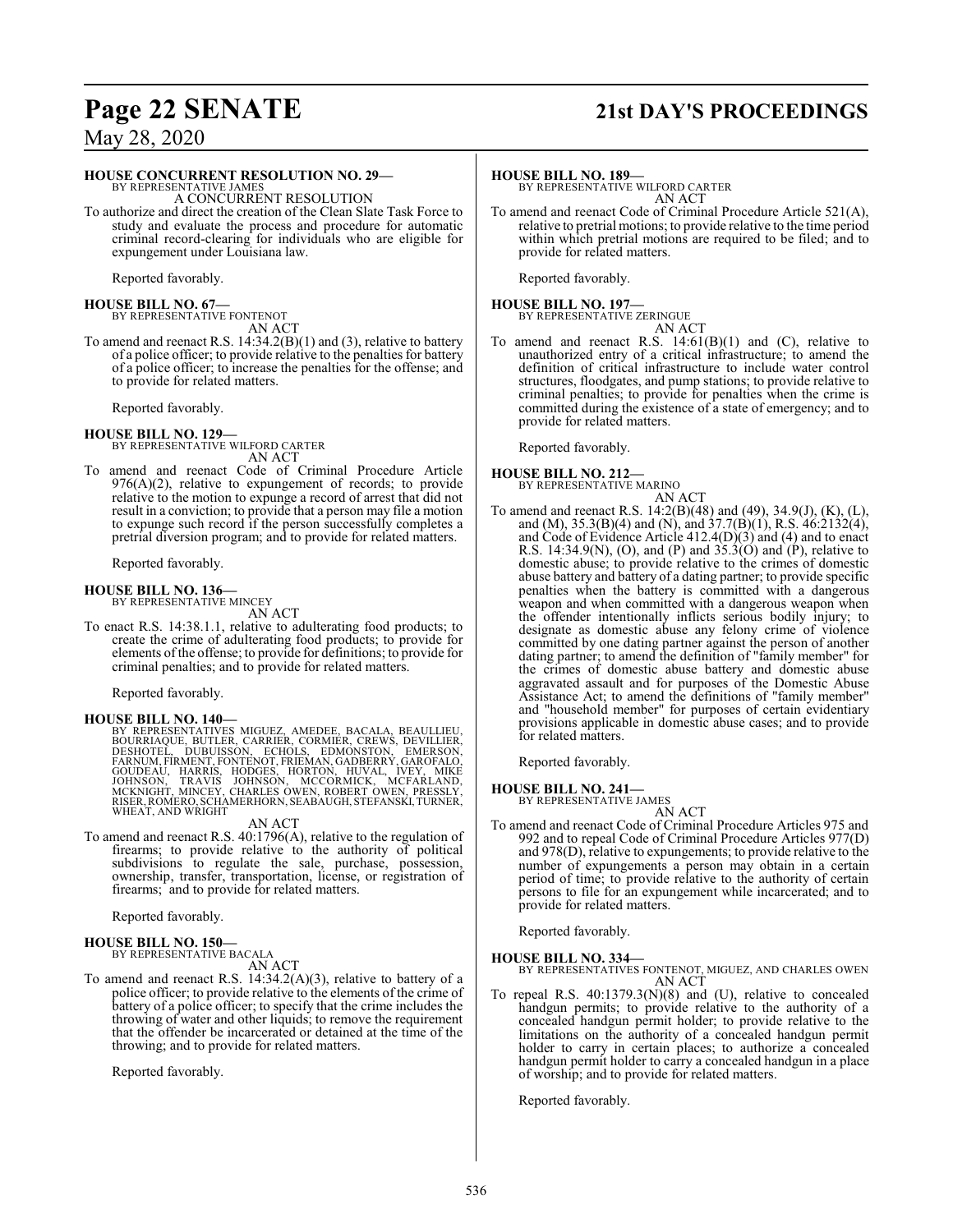## **21st DAY'S PROCEEDINGS Page 23 SENATE**

### **HOUSE BILL NO. 418—**

BY REPRESENTATIVE LACOMBE AN ACT

To amend and reenact R.S. 40:966(F)(6) and to enact R.S. 40:966(F)(7) and (8), relative to immunity from prosecution for medical marijuana; to provide that certain facilities and physicians shall be exempt from prosecution for certain violations of the Uniform Controlled Dangerous Substances Law; and to provide for related matters.

Reported with amendments.

### **HOUSE BILL NO. 434—** BY REPRESENTATIVE HILFERTY

AN ACT

To enact R.S.  $14:30.1(A)(5)$  and  $31(A)(3)$ , relative to homicide; to provide relative to second degree murder and manslaughter; to provide relative to the elements of the crimes of second degree murder and manslaughter; to provide relative to a continuous sequence of events resulting in the death of a human being; and to provide for related matters.

Reported with amendments.

### **HOUSE BILL NO. 450—**

BY REPRESENTATIVE HILFERTY

AN ACT

To amend and reenact R.S. 14:62(B), relative to burglary; to provide relative to the crime of simple burglary; to provide for certain penalties when the offense is committed with a firearm under certain circumstances; and to provide for related matters.

Reported favorably.

### **HOUSE BILL NO. 746—**

BY REPRESENTATIVE GAROFALO AN ACT

To enact R.S. 14:95(L), relative to the illegal carrying of weapons; to provide an exception to the crime of illegal carrying of weapons for certain persons during a mandatory evacuation in a declared state of emergency or disaster; to provide for definitions; and to provide for related matters.

Reported favorably.

**HOUSE BILL NO. 759—**

BY REPRESENTATIVE MARINO AN ACT

To enact Code of Criminal Procedure Article 958, relative to suspension of time limitations in declared disaster, emergency, or public health emergency; to provide relative to the authority of the supreme court to suspend certain time periods, limitations, and delays during a declared disaster, emergency, or public health emergency; to provide for the authority to terminate and to extend the suspension period; to provide for certain exceptions; to provide relative to the application of other provisions of law regarding suspension and interruption of time periods, limitations, and delays; to provide for an effective date; and to provide for related matters.

Reported favorably.

### **HOUSE BILL NO. 781—**

BY REPRESENTATIVES MIGUEZ, AMEDEE, BACALA, BEAULLIEU,<br>BUTLER, CARRIER, ROBBY CARTER, CORMIER, COUSSAN,<br>DESHOTEL, DEVILLIER, DUBUISSON, EDMONDS, EDMOSTAN,<br>EMERSON, FARNUM, FIRMENT, FRIEMAN, GAROFALO, HARRIS,<br>HORTON, MIKE JO AN ACT

To amend and reenact R.S.  $14:329.6(C)$ ,  $(G)$ , and  $(H)(1)$  and R.S. 29:724(D)(4) and (6), 727(F)(4) and (8), 730.3(F), 737(B)(7), 738(A), 766(D)(4) and (8), and 772, to enact R.S. 14:329.6(H)(3) and R.S. 29:738(C), and to repeal R.S.  $14:329.6(A)(6)$ , relative to the regulation of firearms and ammunition during a declared emergency or disaster or public

# May 28, 2020

health emergency; to declare certain firearm- and ammunitionrelated businesses as essential; to provide relative to the authority to regulate the manufacture, sale, and possession of firearms and ammunition during a declared emergency or disaster or public health emergency; to provide relative to the authority of firearm- and ammunition-related businesses to operate during a declared emergency or disaster or public health emergency; to provide relative to the authority of certain officials to regulate with respect to firearms and ammunition during a declared emergency or disaster or public health emergency; and to provide for related matters.

Reported favorably.

Respectfully submitted, FRANKLIN J. FOIL Chairman

### **REPORT OF COMMITTEE ON**

### **REVENUE AND FISCAL AFFAIRS**

Senator R. L. Bret Allain II, Chairman on behalf of the Committee on Revenue and Fiscal Affairs, submitted the following report:

### May 28, 2020

To the President and Members of the Senate:

I am directed by your Committee on Revenue and Fiscal Affairs to submit the following report:

## **HOUSE BILL NO. 292—**

BY REPRESENTATIVE DWIGHT AN ACT

To amend and reenact R.S. 33:4574.1.1(C), 4574.9(C)(1)(b),  $4574.12(D)(1)(b)$ , and  $4574.13(C)(1)(b)$ , relative to certain tourist commissions and convention and visitors bureaus; to provide relative to hotel occupancy taxes levied by such commissions and bureaus; to provide relative to the definition of hotel with respect to the levy of such taxes; and to provide for related matters.

Reported favorably.

### **HOUSE BILL NO. 360—**

BY REPRESENTATIVE HUVAL A JOINT RESOLUTION

Proposing to amend Article VII, Section 4(B) of the Constitution of Louisiana, relative to the valuation of oil and gas wells; to authorize the inclusion of the presence and production of oil and gas in a well for the purpose of determining fair market value for ad valorem taxes; to provide for submission of the proposed amendment to the electors; and to provide for related matters.

Reported favorably.

### **HOUSE BILL NO. 521—**

BY REPRESENTATIVE HILFERTY AN ACT

To enact R.S.  $47:1987(B)(1)(c)$  and (d), relative to notice of reappraisal; to provide for notice ofreappraisal by certified mail under certain circumstances; to provide for a time in which notice of reappraisal is to be sent; and to provide for related matters.

Reported favorably.

## **HOUSE BILL NO. 525—**

BY REPRESENTATIVE HILFERTY

A JOINT RESOLUTION Proposing to amend Article VII, Section  $18(G)(1)(a)(ii)$  of the Constitution of Louisiana, relative to the requirement that a person's income not exceed a certain amount in order to receive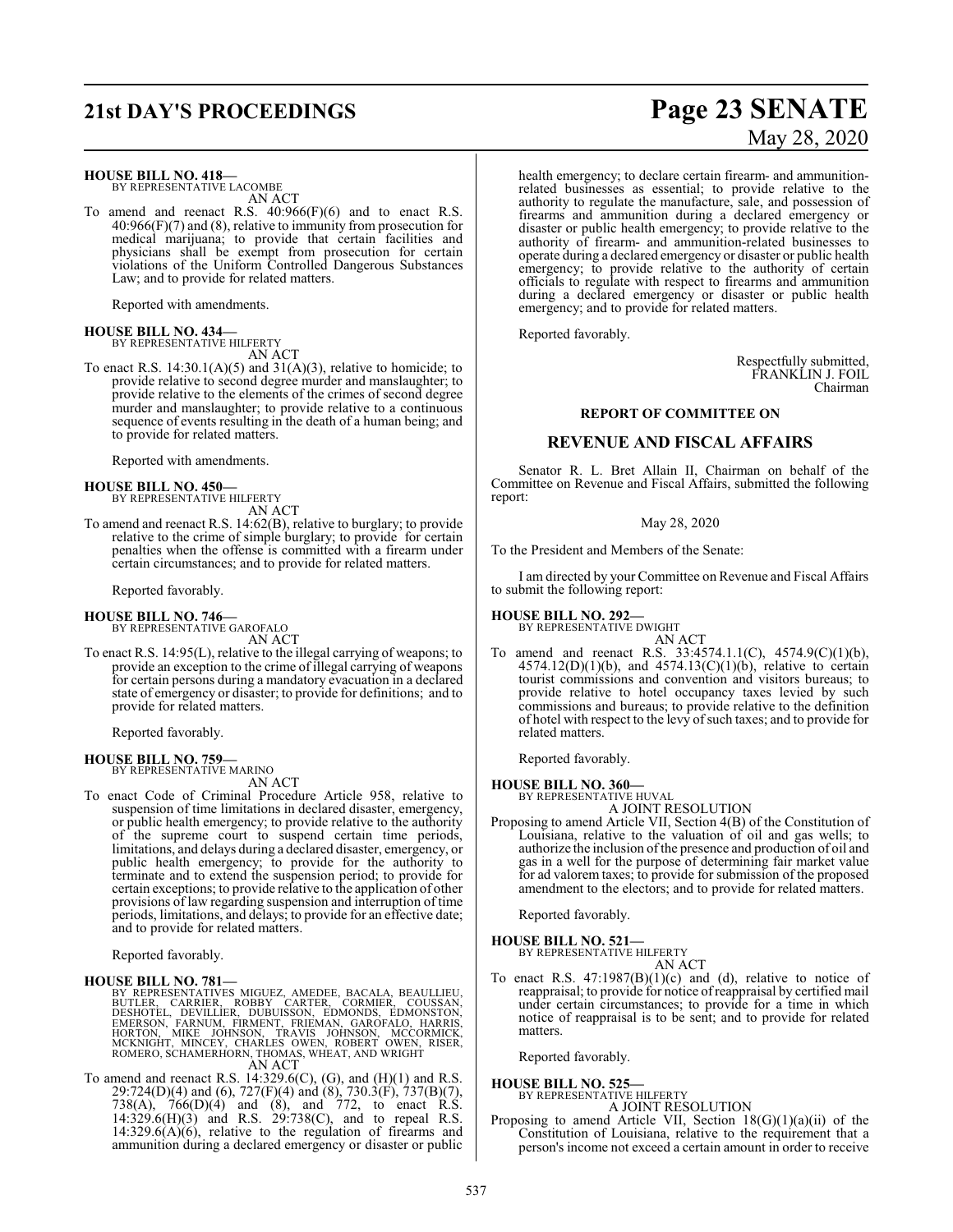## **Page 24 SENATE 21st DAY'S PROCEEDINGS**

May 28, 2020

the special assessment level for residential property receiving the homestead exemption; to increase the amount of income allowed in order to qualify for the special assessment level; to provide for submission of the proposed amendment to the electors; and to provide for related matters.

Reported with amendments.

# **HOUSE BILL NO. 561—** BY REPRESENTATIVE DWIGHT

AN ACT

To amend and reenact R.S. 47:337.33(A)(1) and (5), 337.71, 1401, 1407(1) and (3), 1408(D)(1), and 1434(A) and to enact R.S. 47:337.22(E), 337.33(E), and 1431(E), relative to the administration, enforcement, and adjudication of state and local taxes; to provide for certain collection procedures; to provide for the jurisdiction of the Board of Tax Appeals; to provide for the filing of certain petitions with the Board of Tax Appeals; to provide for the judicial review of decisions of the Board of Tax Appeals; to authorize a local collector to extend a filing or payment deadline under certain circumstances; to require the publication of certain extensions; to require the waiver of penalties under certain circumstances; to provide for certain requirements and limitations; to authorize the filing of certain actions; and to provide for related matters.

Reported with amendments.

HOUSE BILL NO. 689-<br>BY REPRESENTATIVES ZERINGUE, ADAMS, AMEDEE, BACALA,<br>BAGLEY, BISHOP, BRASS, BROWN, BRYANT, BUTLER, CARPENTER,<br>CARRIER, GARY CARTER, ROBBY CARTER, WILFORD CARTER,<br>CORMIER, COUSSAN, COX, DAVIS, DESHOTEL, D

### AN ACT

To enact R.S. 17:3351.21, relative to colleges and universities; to provide relative to fees charged to students at public postsecondary institutions; to authorize the postsecondary education management boards to establish such fees and adjust fee amounts; to provide limitations; to provide for applicability; to provide for reporting; to provide relative to the exceptions and exemptions that an institution may receive from state regulations of their operations; to provide certain financial solvency criteria on the receipt of such exceptions and exemptions; and to provide for related matters.

Reported favorably.

### **HOUSE BILL NO. 709—**

BY REPRESENTATIVE BISHOP AN ACT

To enact R.S. 49:191(12)(b) and to repeal R.S. 49:191(9)(c), relative to the Department of Revenue, including provisions to provide for the re-creation of the Department of Revenue and the statutory entities made a part of the department by law; to provide for the effective termination date for all statutory authority for the existence of such statutory entities; and to provide for related matters.

Reported favorably.

## **HOUSE BILL NO. 791—** BY REPRESENTATIVE MAGEE

AN ACT

To amend and reenact R.S. 47:337.22(C)(1), 337.23(K)(2), 339(A)(4), and 340(A), (E)(2) and (4), (F)(2), (G)(7) and (9), and (I) and to enact R.S.  $47:337.23(K)(3)$ ,  $337.103$ ,  $339(A)(5)$ ,  $340(\text{J})$ , and  $1520(\text{A})(4)$ , relative to the mandatory filing of certain electronic returns for local sales and use tax remittance; to create an application to facilitate the electronic registration of taxpayers; to provide authority to the Department of Revenue

related to registration; to provide for electronic filing; to provide for a registration number; to provide for a technological solution; to provide authority to the Louisiana Sales and Use Tax Commission for Remote Sellers related to the administration of remitting sales and use tax; to provide for funding; to provide for effectiveness; and to provide for related matters.

Reported with amendments.

### **HOUSE BILL NO. 846—** BY REPRESENTATIVE WRIGHT

AN ACT

To enact R.S. 51:3122, relative to the competitive projects payroll incentive program; to establish a payroll incentive for certain businesses impacted by certain public health emergencies; to provide for the amount of the incentive; to provide for definitions; to provide for eligibility; to provide for requirements and limitations; and to provide for related matters.

Reported favorably.

Respectfully submitted, R. L. BRET ALLAIN II Chairman

### **REPORT OF COMMITTEE ON**

### **NATURAL RESOURCES**

Senator Bob Hensgens, Chairman on behalf of the Committee on Natural Resources, submitted the following report:

### May 28, 2020

To the President and Members of the Senate:

I am directed by your Committee on Natural Resources to submit the following report:

## **HOUSE CONCURRENT RESOLUTION NO. 35—** BY REPRESENTATIVE LACOMBE

A CONCURRENT RESOLUTION

To extend the existence of the False River Watershed Council and provide for its membership.

Reported favorably.

### **HOUSE CONCURRENT RESOLUTION NO. 61—**

BY REPRESENTATIVES RISER AND MINCEY A CONCURRENT RESOLUTION

To urge and request the Department of Wildlife and Fisheries to review the regulations governing the possession and ownership of certain exotic and invasive species and evaluate the advisability of including additional species in those prohibitions.

Reported favorably.

## **HOUSE CONCURRENT RESOLUTION NO. 62—** BY REPRESENTATIVE HODGES

A CONCURRENT RESOLUTION

To continue the Comite River Diversion Canal Project Task Force, which includes the Amite River Basin District, and to authorize the task force to study and make recommendations on actions necessary to complete construction of the Comite River Diversion Project and mitigate flooding caused by the Comite and Amite rivers.

Reported favorably.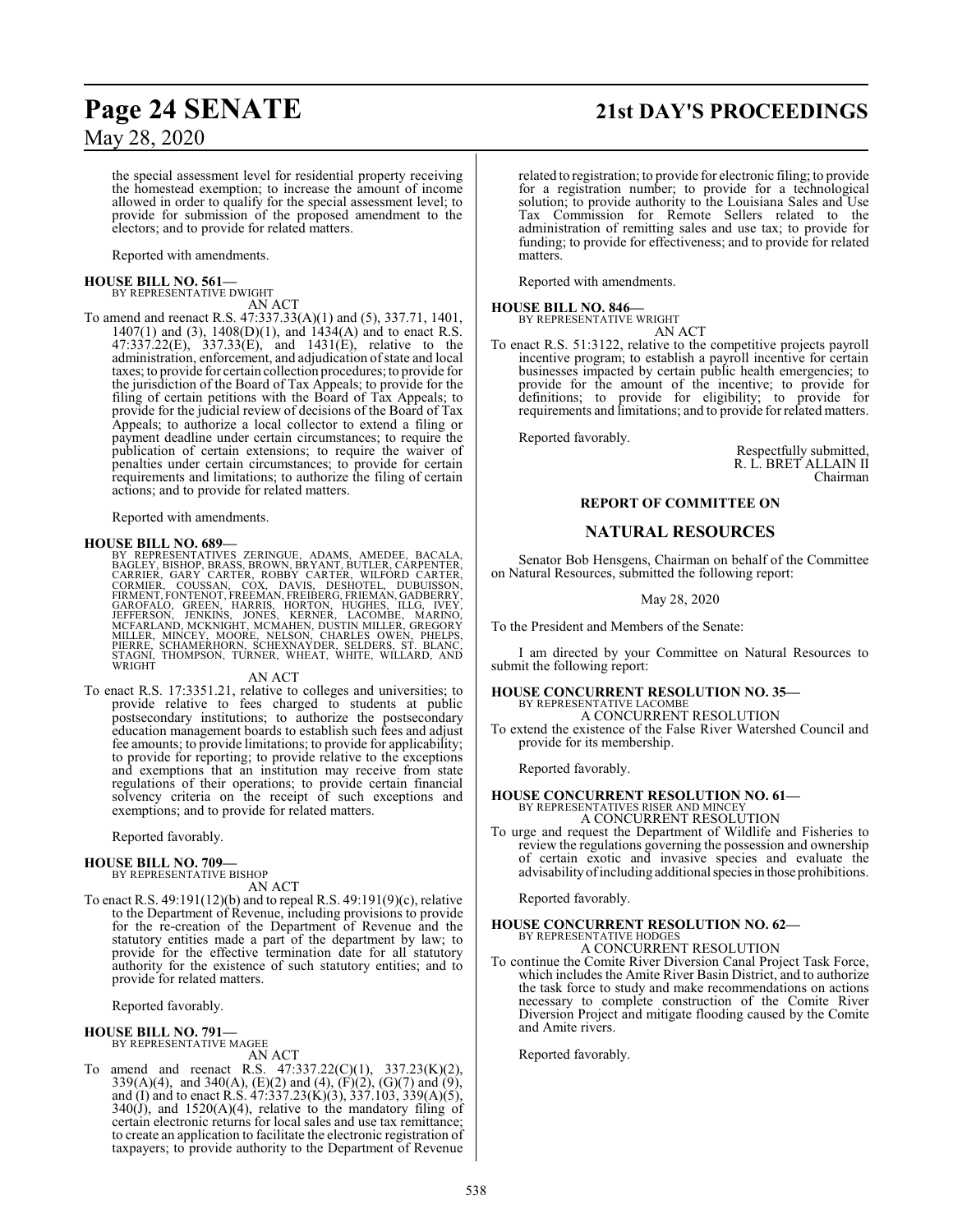# **21st DAY'S PROCEEDINGS Page 25 SENATE**

### **HOUSE CONCURRENT RESOLUTION NO. 63—**

BY REPRESENTATIVE HODGES A CONCURRENT RESOLUTION

To urge and request the division of administration, office of community development, to consider funding the Darlington Reservoir.

Reported favorably.

### **HOUSE CONCURRENT RESOLUTION NO. 64—** BY REPRESENTATIVE ZERINGUE

A CONCURRENT RESOLUTION

To express support for the annual Gulf Hypoxia Mapping Cruise conducted by the Louisiana Universities Marine Consortium (LUMCON), as well as support for continued funding for this important effort, and to recognize the important role the cruise plays in understanding and conserving our coastal resources by memorializing the United States Congress and the Louisiana congressional delegation to authorize continued funding for this most important endeavor.

Reported favorably.

**HOUSE BILL NO. 159—** BY REPRESENTATIVES MCFARLAND, ADAMS, BACALA, BEAULLIEU, BOURRIAQUE, BROWN, CARPENTER, CARRER, ROBBY CARTER, COUSSAN, DESHOTEL, EDMONDS, EMERSON, FIRMENT, FREIBERG, FRIEMAN, GADBERRY, GOUDEAU, GREEN, HARRIS, ILLG, MIKE JOHN

To amend and reenact R.S. 56:116.1(D)(2), relative to hunting outlaw quadrupeds, nutria, and beaver; to allow nighttime hunting of outlaw quadrupeds, nutria, and beaver on private property at any time of the year; and to provide for related matters.

Reported favorably.

### **HOUSE BILL NO. 181—**

BY REPRESENTATIVE RISER

AN ACT

To amend and reenact R.S. 30:961(E), relative to cooperative endeavor agreements for the withdrawal of surface water; to extend the time for entering cooperative endeavor agreements for withdrawal of surface water; to provide for terms, conditions, and requirements; and to provide for related matters.

Reported favorably.

## **HOUSE BILL NO. 246—** BY REPRESENTATIVE COUSSAN AND SENATOR CORTEZ AN ACT

To enact R.S. 56:641.2, relative to hunting and fishing licenses; to authorize the secretary of the Department of Wildlife and Fisheries to certify certain organizations involved in hunting or fishing activities; to exempt fromthe hunting and fishing license requirements individuals engaged in hunting or fishing activities sponsored by those organizations; and to provide for related matters.

Reported favorably.

## **HOUSE BILL NO. 411—** BY REPRESENTATIVE RISER

AN ACT

To enact R.S. 56:643(D), relative to hunting and fishing licenses; to provide relative to license fees for Purple Heart recipients; and to provide for related matters.

Reported favorably.

# May 28, 2020

### **HOUSE BILL NO. 869— (Substitute for House Bill No. 659 by Representative Carrier)** BY REPRESENTATIVE CARRIER

AN ACT

To amend and reenact R.S. 30:2018(C) and to repeal R.S. 30:2154(C), relative to solid waste disposal; to provide for submission of environmental assessment statements to public libraries; to repeal the prohibition on permitting of certain solid waste facilities; to provide for effectiveness; and to provide for related matters.

Reported with amendments.

Respectfully submitted, BOB HENSGENS Chairman

### **House Bills and Joint Resolutions on Second Reading Just Reported by Committees**

Senator Hensgens asked for and obtained a suspension of the rules to take up House Bills and Joint Resolutions just reported by Committees.

### **HOUSE BILL NO. 67—**

BY REPRESENTATIVE FONTENOT

AN ACT

To amend and reenact R.S. 14:34.2(B)(1) and (3), relative to battery of a police officer; to provide relative to the penalties for battery of a police officer; to increase the penalties for the offense; and to provide for related matters.

Reported favorably by the Committee on Judiciary C. The bill was read by title and referred to the Legislative Bureau.

### **HOUSE BILL NO. 129—**

BY REPRESENTATIVE WILFORD CARTER AN ACT

To amend and reenact Code of Criminal Procedure Article 976(A)(2), relative to expungement of records; to provide relative to the motion to expunge a record of arrest that did not result in a conviction; to provide that a person may file a motion to expunge such record if the person successfully completes a pretrial diversion program; and to provide for related matters.

Reported favorably by the Committee on Judiciary C. The bill was read by title and referred to the Legislative Bureau.

### **HOUSE BILL NO. 136—**

BY REPRESENTATIVE MINCEY

- AN ACT
- To enact R.S. 14:38.1.1, relative to adulterating food products; to create the crime of adulterating food products; to provide for elements ofthe offense; to provide for definitions; to provide for criminal penalties; and to provide for related matters.

Reported favorably by the Committee on Judiciary C. The bill was read by title and referred to the Legislative Bureau.

### **HOUSE BILL NO. 140—**

BY REPRESENTATIVES MIGUEZ, AMEDEE, BACALA, BEAULLIEU,<br>BOURRIAQUE, BUTLER, CARRIER, CORMIER, CREWS, DEVILLIER,<br>DESHOTEL, DUBUISSON, ECHOLS, EDMONSTON, EMERSON,<br>FARNUM,FIRMENT,FONTENOT,FRIEMAN,GADBERRY,GAROFALO,<br>GOUDEAU, HAR

AN ACT

To amend and reenact R.S. 40:1796(A), relative to the regulation of firearms; to provide relative to the authority of political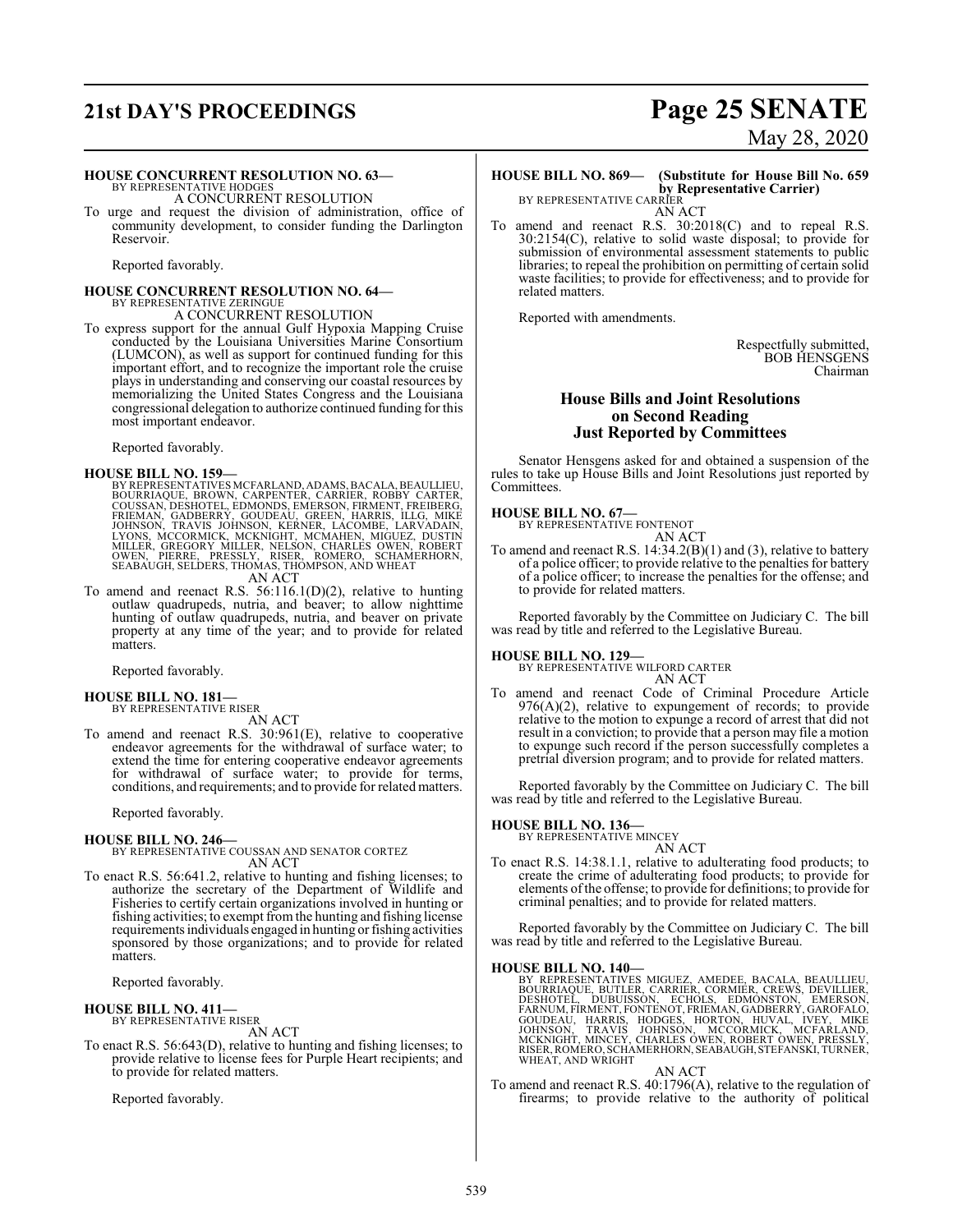## **Page 26 SENATE 21st DAY'S PROCEEDINGS**

May 28, 2020

subdivisions to regulate the sale, purchase, possession, ownership, transfer, transportation, license, or registration of firearms; and to provide for related matters.

Reported favorably by the Committee on Judiciary C. The bill was read by title and referred to the Legislative Bureau.

### **HOUSE BILL NO. 150—** BY REPRESENTATIVE BACALA

AN ACT

To amend and reenact R.S.  $14:34.2(A)(3)$ , relative to battery of a police officer; to provide relative to the elements of the crime of battery of a police officer; to specify that the crime includes the throwing of water and other liquids; to remove the requirement that the offender be incarcerated or detained at the time of the throwing; and to provide for related matters.

Reported favorably by the Committee on Judiciary C. The bill was read by title and referred to the Legislative Bureau.

### **HOUSE BILL NO. 159—**

BY REPRESENTATIVES MCFARLAND, ADAMS, BACALA, BEAULLIEU,<br>BOURRIAQUE, BROWN, CARPENTER, CARRIER, ROBBY CARTER,<br>COUSSAN, DESHOTEL, EDMONDS, EMERSON, FIRMENT, FREIBERG,<br>FRIEMAN, GADBERRY, GOUDEAU, GREEN, HARRIS, ILLG, MIKE<br>JOH AN ACT

To amend and reenact R.S. 56:116.1(D)(2), relative to hunting outlaw quadrupeds, nutria, and beaver; to allow nighttime hunting of outlaw quadrupeds, nutria, and beaver on private property at any time of the year; and to provide for related matters.

Reported favorably by the Committee on Natural Resources. The bill was read by title and referred to the Legislative Bureau.

## **HOUSE BILL NO. 181—** BY REPRESENTATIVE RISER

AN ACT

To amend and reenact R.S. 30:961(E), relative to cooperative endeavor agreements for the withdrawal of surface water; to extend the time for entering cooperative endeavor agreements for withdrawal of surface water; to provide for terms, conditions, and requirements; and to provide forrelated matters.

Reported favorably by the Committee on Natural Resources. The bill was read by title and referred to the Legislative Bureau.

### **HOUSE BILL NO. 189—**

BY REPRESENTATIVE WILFORD CARTER AN ACT

To amend and reenact Code of Criminal Procedure Article 521(A), relative to pretrial motions; to provide relative to the time period within which pretrial motions are required to be filed; and to provide for related matters.

Reported favorably by the Committee on Judiciary C. The bill was read by title and referred to the Legislative Bureau.

### **HOUSE BILL NO. 197—**

BY REPRESENTATIVE ZERINGUE AN ACT

To amend and reenact R.S.  $14:61(B)(1)$  and (C), relative to unauthorized entry of a critical infrastructure; to amend the definition of critical infrastructure to include water control structures, floodgates, and pump stations; to provide relative to criminal penalties; to provide for penalties when the crime is committed during the existence of a state of emergency; and to provide for related matters.

Reported favorably by the Committee on Judiciary C. The bill was read by title and referred to the Legislative Bureau.

### **HOUSE BILL NO. 212—**

BY REPRESENTATIVE MARINO AN ACT

To amend and reenact R.S. 14:2(B)(48) and (49), 34.9(J), (K), (L), and (M),  $35.3(B)(4)$  and (N), and  $37.7(B)(1)$ , R.S.  $46:2132(4)$ , and Code of Evidence Article 412.4(D)(3) and (4) and to enact R.S. 14:34.9(N), (O), and (P) and  $35.3(0)$  and (P), relative to domestic abuse; to provide relative to the crimes of domestic abuse battery and battery of a dating partner; to provide specific penalties when the battery is committed with a dangerous weapon and when committed with a dangerous weapon when the offender intentionally inflicts serious bodily injury; to designate as domestic abuse any felony crime of violence committed by one dating partner against the person of another dating partner; to amend the definition of "family member" for the crimes of domestic abuse battery and domestic abuse aggravated assault and for purposes of the Domestic Abuse Assistance Act; to amend the definitions of "family member" and "household member" for purposes of certain evidentiary provisions applicable in domestic abuse cases; and to provide for related matters.

Reported favorably by the Committee on Judiciary C. The bill was read by title and referred to the Legislative Bureau.

### **HOUSE BILL NO. 241—**

BY REPRESENTATIVE JAMES AN ACT

To amend and reenact Code of Criminal Procedure Articles 975 and 992 and to repeal Code of Criminal Procedure Articles 977(D) and 978(D), relative to expungements; to provide relative to the number of expungements a person may obtain in a certain period of time; to provide relative to the authority of certain persons to file for an expungement while incarcerated; and to provide for related matters.

Reported favorably by the Committee on Judiciary C. The bill was read by title and referred to the Legislative Bureau.

### **HOUSE BILL NO. 246—**

BY REPRESENTATIVE COUSSAN AND SENATOR CORTEZ AN ACT

To enact R.S. 56:641.2, relative to hunting and fishing licenses; to authorize the secretary of the Department of Wildlife and Fisheries to certify certain organizations involved in hunting or fishing activities; to exempt fromthe hunting and fishing license requirements individuals engaged in hunting or fishing activities sponsored by those organizations; and to provide for related matters.

Reported favorably by the Committee on Natural Resources. The bill was read by title and referred to the Legislative Bureau.

## **HOUSE BILL NO. 292—** BY REPRESENTATIVE DWIGHT

AN ACT To amend and reenact R.S. 33:4574.1.1(C), 4574.9(C)(1)(b),  $4574.12(D)(1)(b)$ , and  $4574.13(C)(1)(b)$ , relative to certain tourist commissions and convention and visitors bureaus; to provide relative to hotel occupancy taxes levied by such commissions and bureaus; to provide relative to the definition of hotel with respect to the levy of such taxes; and to provide for related matters.

Reported favorably by the Committee on Revenue and Fiscal Affairs. The bill was read by title and referred to the Legislative Bureau.

### **HOUSE BILL NO. 334—**

BY REPRESENTATIVES FONTENOT, MIGUEZ, AND CHARLES OWEN AN ACT

To repeal R.S. 40:1379.3(N)(8) and (U), relative to concealed handgun permits; to provide relative to the authority of a concealed handgun permit holder; to provide relative to the limitations on the authority of a concealed handgun permit holder to carry in certain places; to authorize a concealed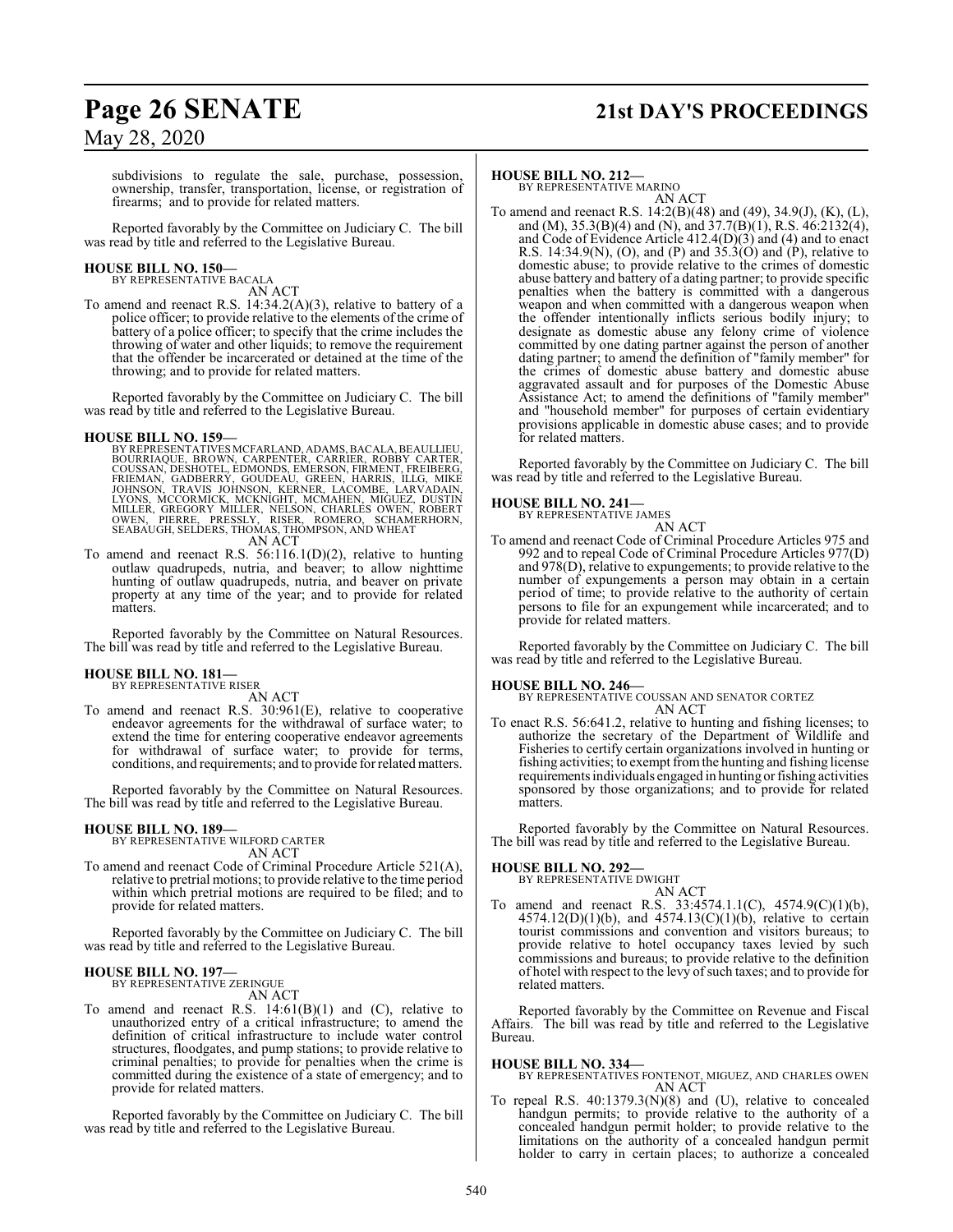## **21st DAY'S PROCEEDINGS Page 27 SENATE**

# May 28, 2020

handgun permit holder to carry a concealed handgun in a place of worship; and to provide for related matters.

Reported favorably by the Committee on Judiciary C. The bill was read by title and referred to the Legislative Bureau.

## **HOUSE BILL NO. 360—** BY REPRESENTATIVE HUVAL

A JOINT RESOLUTION

Proposing to amend Article VII, Section 4(B) of the Constitution of Louisiana, relative to the valuation of oil and gas wells; to authorize the inclusion of the presence and production of oil and gas in a well for the purpose of determining fair market value for ad valorem taxes; to provide for submission of the proposed amendment to the electors; and to provide for related matters.

Reported favorably by the Committee on Revenue and Fiscal Affairs. The bill was read by title and referred to the Legislative Bureau.

## **HOUSE BILL NO. 411—** BY REPRESENTATIVE RISER

AN ACT

To enact R.S. 56:643(D), relative to hunting and fishing licenses; to provide relative to license fees for Purple Heart recipients; and to provide for related matters.

Reported favorably by the Committee on Natural Resources. The bill was read by title and referred to the Legislative Bureau.

### **HOUSE BILL NO. 418—**

BY REPRESENTATIVE LACOMBE AN ACT

To amend and reenact R.S.  $40:966(F)(6)$  and to enact R.S. 40:966(F)(7) and (8), relative to immunity from prosecution for medical marijuana; to provide that certain facilities and physicians shall be exempt from prosecution for certain violations of the Uniform Controlled Dangerous Substances Law; and to provide for related matters.

Reported with amendments by the Committee on Judiciary C.

### **SENATE COMMITTEE AMENDMENTS**

Amendments proposed by Senate Committee on Judiciary C to Reengrossed House Bill No. 418 by Representative LaCombe

### AMENDMENT NO. 1

On page 1, at the end of line 15, change "that" to "and"

### AMENDMENT NO. 2

On page 1, at the end of line 16 after "40:1046" insert "shall be exempt from the prohibitions provided in this Section for possession and distribution of marijuana. This Paragraph shall not prohibit the arrest or prosecution of any person for diversion of medical marijuana or any other conduct outside the scope of the state-sanctioned medical marijuana program provided for in R.S. 40:1046

### AMENDMENT NO. 3

On page 1, at the end of line 19 after "40:1046" insert "shall be exempt from the prohibitions provided in this Section for possession and distribution of marijuana. This Paragraph shall not prohibit the arrest or prosecution of any person for diversion of medical marijuana or any other conduct outside the scope of the state-sanctioned medical marijuana program provided for in R.S. 40:1046"

On motion of Senator Foil, the committee amendment was adopted. The amended bill was read by title and referred to the Legislative Bureau.

### **HOUSE BILL NO. 434—**

BY REPRESENTATIVE HILFERTY AN ACT

To enact R.S.  $14:30.1(A)(5)$  and  $31(A)(3)$ , relative to homicide; to provide relative to second degree murder and manslaughter; to provide relative to the elements of the crimes of second degree murder and manslaughter; to provide relative to a continuous sequence of events resulting in the death of a human being; and to provide for related matters.

Reported with amendments by the Committee on Judiciary C.

### **SENATE COMMITTEE AMENDMENTS**

Amendments proposed by Senate Committee on Judiciary C to Reengrossed House Bill No. 434 by Representative Hilferty

### AMENDMENT NO. 1

On page 2, after line 15, insert the following:

"Section 2. Official Comment to the Law: Since *State v. Garner*, 238 La. 563, 115 So.2d 855 (1959), Louisiana law has espoused the "agency" theory of liability for felony murder and felony manslaughter, whereby an individual is only criminally liable for a killing if the direct act of killing was committed either by the individual himself or by one acting in concert with the individual. As such, this has left open the possibility that an individual may, by committing a serious crime, set into motion a sequence of events proximately causing the death of an innocent person, and yet elude justice because the direct act of killing is committed by one acting adverse to or otherwise not in concert with the individual. These new provisions of law fill in the gap left by *Garner* and its progeny so as to allowsuchmalefactors to be appropriately held accountable for the consequences of their actions while in no way abrogating, altering, restricting, or limiting criminal liability under any existing law relative to felony murder or felony manslaughter or under any other existing law."

On motion of Senator Foil, the committee amendment was adopted. The amended bill was read by title and referred to the Legislative Bureau.

**HOUSE BILL NO. 450—** BY REPRESENTATIVE HILFERTY AN ACT

To amend and reenact R.S. 14:62(B), relative to burglary; to provide relative to the crime of simple burglary; to provide for certain penalties when the offense is committed with a firearm under certain circumstances; and to provide for related matters.

Reported favorably by the Committee on Judiciary C. The bill was read by title and referred to the Legislative Bureau.

### **HOUSE BILL NO. 521—**

BY REPRESENTATIVE HILFERTY AN ACT

To enact R.S.  $47:1987(B)(1)(c)$  and (d), relative to notice of reappraisal; to provide for notice of reappraisal by certified mail under certain circumstances; to provide for a time in which notice of reappraisal is to be sent; and to provide for related matters.

Reported favorably by the Committee on Revenue and Fiscal Affairs. The bill was read by title and referred to the Legislative Bureau.

## **HOUSE BILL NO. 525—** BY REPRESENTATIVE HILFERTY

A JOINT RESOLUTION

Proposing to amend Article VII, Section  $18(G)(1)(a)(ii)$  of the Constitution of Louisiana, relative to the requirement that a person's income not exceed a certain amount in order to receive the special assessment level for residential property receiving the homestead exemption; to increase the amount of income allowed in order to qualify for the special assessment level; to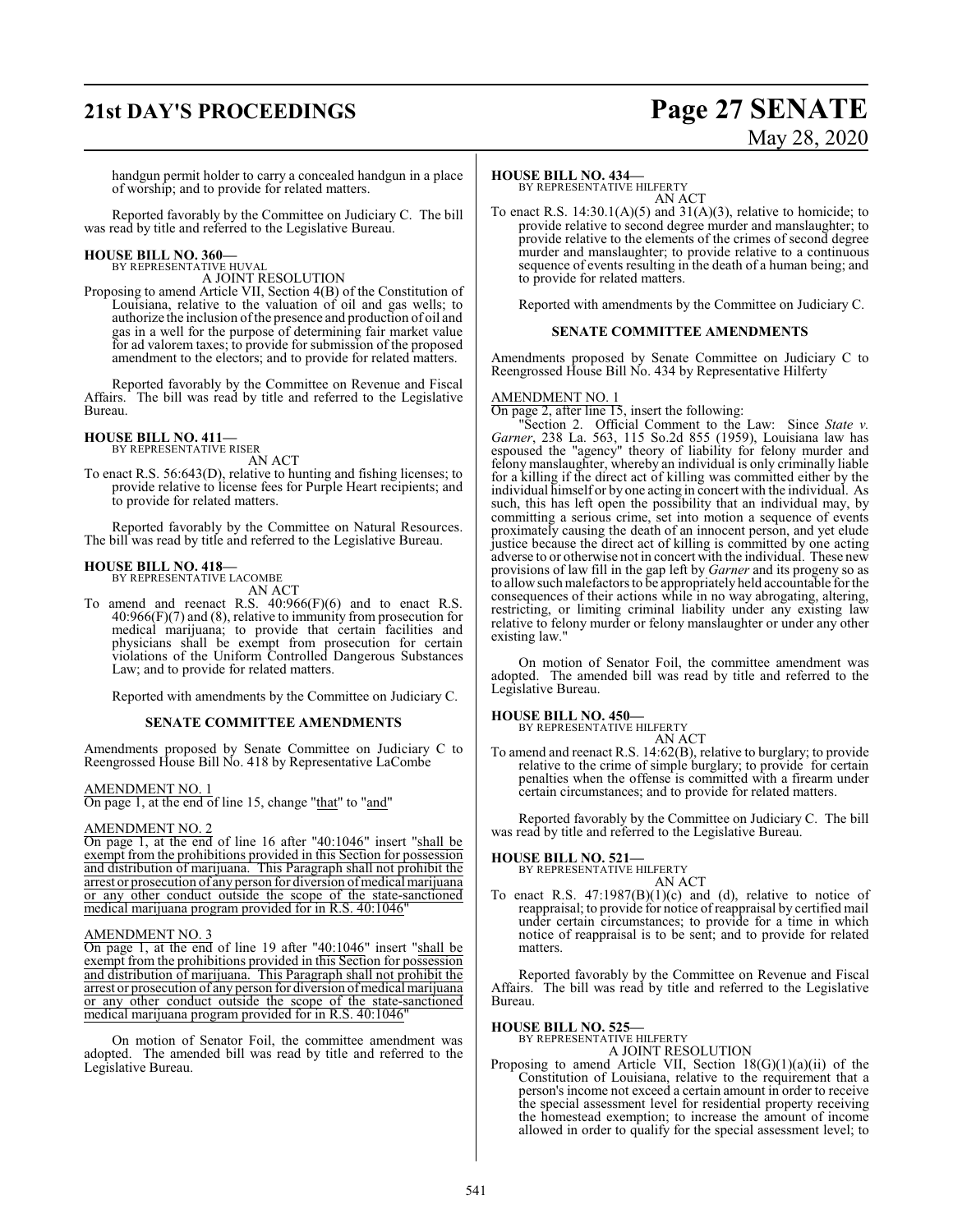## **Page 28 SENATE 21st DAY'S PROCEEDINGS**

## May 28, 2020

provide for submission of the proposed amendment to the electors; and to provide for related matters.

Reported with amendments by the Committee on Revenue and Fiscal Affairs.

### **SENATE COMMITTEE AMENDMENTS**

Amendments proposed by Senate Committee on Revenue and Fiscal Affairs to Engrossed House Bill No. 525 by Representative Hilferty

### AMENDMENT NO. 1

On page 2, line 3, change "2021" to "2026"

On motion of Senator Allain, the committee amendment was adopted. The amended bill was read by title and referred to the Legislative Bureau.

# **HOUSE BILL NO. 561—** BY REPRESENTATIVE DWIGHT

AN ACT To amend and reenact R.S. 47:337.33(A)(1) and (5), 337.71, 1401, 1407(1) and (3), 1408(D)(1), and 1434(A) and to enact R.S. 47:337.22(E), 337.33(E), and 1431(E), relative to the administration, enforcement, and adjudication of state and local taxes; to provide for certain collection procedures; to provide for the jurisdiction of the Board of Tax Appeals; to provide for the filing of certain petitions with the Board of Tax Appeals; to provide for the judicial review of decisions of the Board of Tax Appeals; to authorize a local collector to extend a filing or payment deadline under certain circumstances; to require the publication of certain extensions; to require the waiver of penalties under certain circumstances; to provide for certain requirements and limitations; to authorize the filing of certain actions; and to provide for related matters.

Reported with amendments by the Committee on Revenue and Fiscal Affairs.

### **SENATE COMMITTEE AMENDMENTS**

Amendments proposed by Senate Committee on Revenue and Fiscal Affairs to Reengrossed House Bill No. 561 byRepresentative Dwight

### AMENDMENT NO. 1

On page 1, line 2, after "reenact" delete the remainder of the line, delete line 3, and insert:"R.S. 47:302(K)(7)(b), 337.33(A)(1) and (5), 337.71, 551(B), 1401, 1402(C), (D), (E), and (F), 1403(A)(3), 1407(1), (3), and (7), 1408(D)(1), and 1434(A) and to enact R.S. 47:301(4)(n), 303(I), 337.22(E), 337.33(E), 340(E)(6), 1403(A)(5), and 1431(E),"

### AMENDMENT NO. 2

On page 1, line 6, after "Appeals;" insert: "to provide relative to the timeline for appointments, selection of officers, filling of vacancies, and review of compensation for the Board of Tax Appeals; to provide relative to interagency transfers to the Board of Tax Appeals; to provide relative to the definition of a dealer; to provide relative to definitions and administration of tax related to peer to peer vehicle sharing;"

### AMENDMENT NO. 3

On page 1, line 14, after "Section 1." delete the remainder of the line, delete line 15, and insert: "R.S. 47:337.33(A)(1) and (5), 337.71, 1401, 1402(C), (D), (E), and (F), 1403(A)(3), 1407(1), (3), and (7), 1408(D)(1), and 1434(A) are hereby amended and reenacted and R.S. 47:337.22(E), 337.33(E), 340(E)(6), 1403(A)(5), and "

### AMENDMENT NO. 4

On page 3, line 18, delete "shall be" and insert "is"

### AMENDMENT NO. 5

On page 3, between lines 23 and 24, insert: "\* \* \*

§340. Louisiana Sales and Use Tax Commission for Remote Sellers; members; powers

$$
E. \hspace{1.5cm} * \hspace{.1cm} * \hspace{.1cm} * \hspace{.1cm} * \hspace{.1cm} * \hspace{.1cm} * \hspace{.1cm} * \hspace{.1cm} * \hspace{.1cm} * \hspace{.1cm} * \hspace{.1cm} * \hspace{.1cm} * \hspace{.1cm} * \hspace{.1cm} * \hspace{.1cm} * \hspace{.1cm} * \hspace{.1cm} * \hspace{.1cm} * \hspace{.1cm} * \hspace{.1cm} * \hspace{.1cm} * \hspace{.1cm} * \hspace{.1cm} * \hspace{.1cm} * \hspace{.1cm} * \hspace{.1cm} * \hspace{.1cm} * \hspace{.1cm} * \hspace{.1cm} * \hspace{.1cm} * \hspace{.1cm} * \hspace{.1cm} * \hspace{.1cm} * \hspace{.1cm} * \hspace{.1cm} * \hspace{.1cm} * \hspace{.1cm} * \hspace{.1cm} * \hspace{.1cm} * \hspace{.1cm} * \hspace{.1cm} * \hspace{.1cm} * \hspace{.1cm} * \hspace{.1cm} * \hspace{.1cm} * \hspace{.1cm} * \hspace{.1cm} * \hspace{.1cm} * \hspace{.1cm} * \hspace{.1cm} * \hspace{.1cm} * \hspace{.1cm} * \hspace{.1cm} * \hspace{.1cm} * \hspace{.1cm} * \hspace{.1cm} * \hspace{.1cm} * \hspace{.1cm} * \hspace{.1cm} * \hspace{.1cm} * \hspace{.1cm} * \hspace{.1cm} * \hspace{.1cm} * \hspace{.1cm} * \hspace{.1cm} * \hspace{.1cm} * \hspace{.1cm} * \hspace{.1cm} * \hspace{.1cm} * \hspace{.1cm} * \hspace{.1cm} * \hspace{.1cm} * \hspace{.1cm} * \hspace{.1cm} * \hspace{.1cm} * \hspace{.1cm} * \hspace{.1cm} * \hspace{.1cm} * \hspace{.1cm} * \hspace{.1cm} * \hspace{.1cm} * \hspace{.1cm} * \hspace{.1cm} * \hspace{.1cm} *
$$

(6)(a) The commission is authorized to enter into a cooperative endeavor agreement for the purposes specified in R.S. 47:1439(F)(3), and any payments due pursuant thereto shall be added to any amounts due pursuant to Paragraph (5) of this Subsection.

(b) Any amount due pursuant to this Paragraph or Paragraph (5) of this Subsection shall be in addition to any amounts otherwise retained pursuant to Paragraph (3) of this Subsection.

### AMENDMENT NO. 6

On page 4, between lines 9 and 10, insert:

"§1402. Membership of board; qualifications; appointment; term; vacancy; salary

\* \* \* C. The governor shall make the following appointments on or before September 1, 2014: one member with a term expiring February  $\hat{I}$ , 2016, and one member with a term expiring February  $\hat{I}$ , 2018. The successor to the member whose term expires pursuant to this Section on February 1, 2020 shall be appointed to a term expiring January 1, 2024, and the successor to the member whose term expires February 1, 2022 shall be appointed to a term expiring January 1, 2026. Any subsequent appointments pursuant to this Subsection shall be for either a fixed term of four years from the date of the expiration of the expired term or for the remainder of an unexpired term.

D.(1) On or before August 1, 2014, the governor shall appoint one member to a term expiring February 1, 2020, from a list of qualified nominees provided by the nominating committee established pursuant to this Subsection. The successor to that member shall be appointed to a term expiring January 1, 2026. Any subsequent appointments pursuant to this Subsection shall be for either a fixed term of six years from the date for expiration of the expired term or for the remainder of an unexpired term. An appointment pursuant to the provisions of this Subsection shall be made within ninety days of written notice of the nomination.

\* \* \*  $E(1)$  A Notwithstanding any provision of law to the contrary, a board member shall continue to serve until a successor has been appointed. No member may be removed during an unexpired except by induction into office of a successor, duly appointed and qualified pursuant to this Section, upon expiration of a term of office except or for good cause shown, which shall be subject to judicial review.

\* \* \* F. The governor shall establish the compensation to be paid to members of the board, including any additional compensation for its officers, shall be continued. Beginning January 1, 2024, the board's regular salary shall be subject to review and recommendation by the Judicial Compensation Commission. Any recommendation issued shall become effective only upon approval by the legislature. Annual adjustments related to reimbursement of expenses or per diem may be approved by the supreme court. A member's compensation shall not be reduced during his unexpired term of office.

§1403. Designation of officers; domicile; quorum; seal A. \* \* \*

(3) The member appointed pursuant to R.S. 47:1402(D) shall be the hearing judge of the Local Tax Division of the board. For the purposes of the Local Tax Division, the judge shall exercise all jurisdiction, authority, and powers of the board and its chairman, including the hearing of cases to be adjudicated in the division and the rendering of orders and judgments in such cases. The remainder of the board may temporarily exercise these functions during any vacancy in this appointment, but may not hear and render judgment in a case in the division only if this appointment remains vacant for more than ninety days.

\* \* \* (5) In the event of a vacancy lasting more than ninety days, the supreme court is authorized to make assignments or appointments in the same manner as authorized pursuant to Article  $V$ , Section  $5(A)$ of the Constitution of Louisiana, and any ad hoc judge so assigned shall receive the compensation specified in this chapter for ad hoc appointment due to recusal."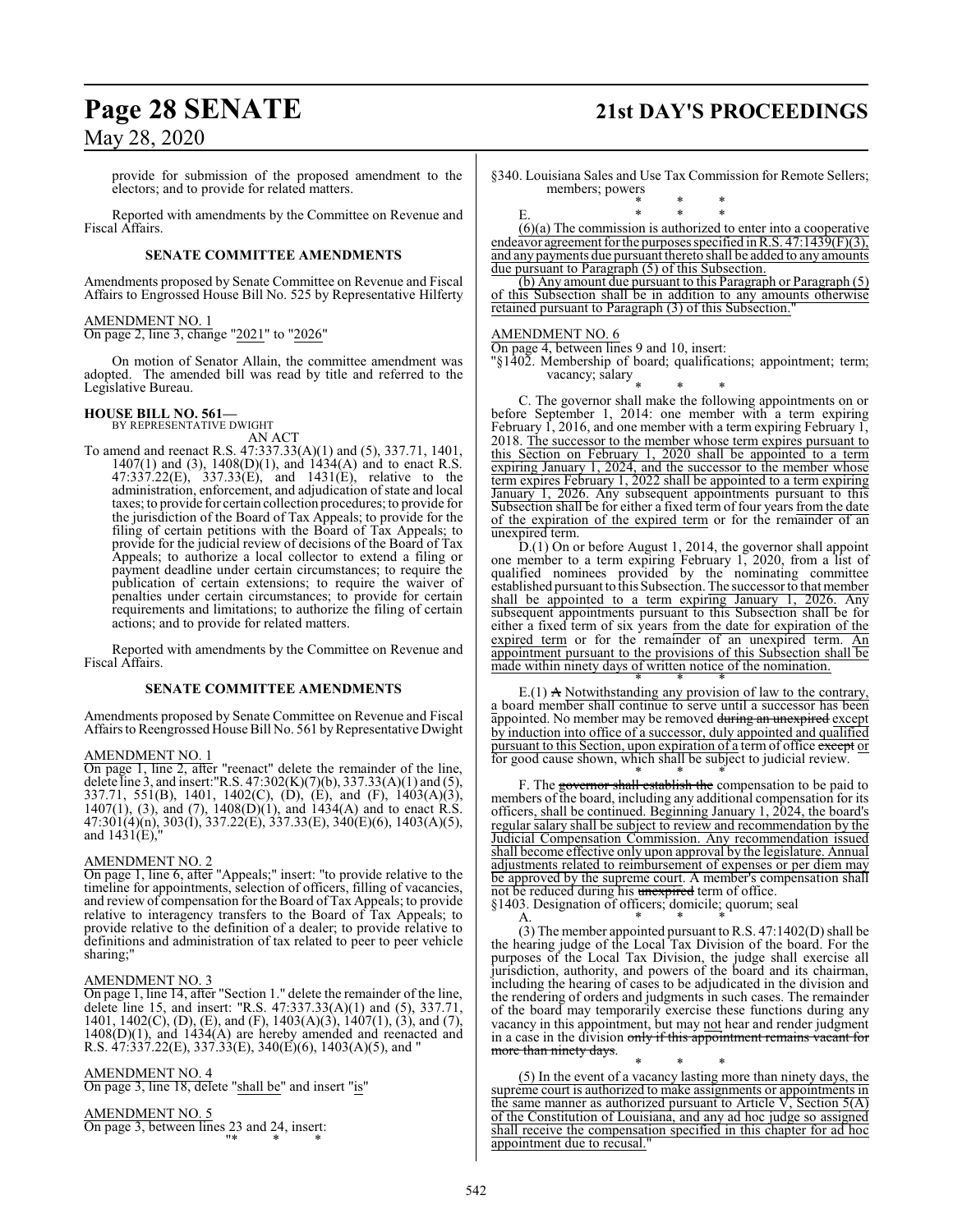## **21st DAY'S PROCEEDINGS Page 29 SENATE**

# May 28, 2020

AMENDMENT NO. 7

On page 4, between lines 23 and 24, insert: "\* \* \*

(7) A petition for declaratory judgment or other action related to the constitutionality of a law or ordinance or validity of a regulation concerning any matter relating to any state or local tax or fee excluding those tax matters within the jurisdiction of the Louisiana Tax Commission pursuant to the provisions of Article VII, Section 18(E) of the Constitution of Louisiana.

### AMENDMENT NO. 8

On page 5, after line 23, insert:

"Section 2. R.S.  $47:302(K)(7)(b)$  and  $551(B)$  are hereby amended and reenacted and R.S. 47:301(4)(n) and 303(I) are hereby enacted to read as follows:

§301. Definitions

As used in this Chapter the following words, terms, and phrases have the meanings ascribed to themin this Section, unless the context clearly indicates a different meaning:

\* \* \* (4) "Dealer" includes every person who manufactures or produces tangible personal property for sale at retail, for use, or consumption, or distribution, or for storage to be used or consumed in a taxing jurisdiction. "Dealer" is further defined to mean:

\* \* \* (n)(i) Any person who operates, maintains, or facilitates a peer-to-peer vehicle sharing program and collects any amount required to be paid as part of a vehicle sharing program agreement whereby a shared vehicle owner leases or rents a shared vehicle to a shared vehicle driver in this state.

(ii) For the purposes of this Subparagraph, the following definitions shall apply:

(aa) "Vehicle sharing program agreement" means the terms and conditions applicable to a shared vehicle owner and a shared vehicle driver that govern the use of a shared vehicle through a peer-to-peer vehicle sharing program.

(bb) "Peer-to-peer vehicle sharing" means the authorized use of a vehicle by a person other than the vehicle's owner through a peer-to-peer car sharing program.

(cc) "Peer-to-peer vehicle sharing program" means a business platform that connects a shared vehicle owner with a shared vehicle driver to enable the sharing of vehicles for financial consideration.

(dd) "Shared vehicle" means a vehicle that is available for sharing through a peer-to-peer vehicle sharing program.

(ee) "Shared vehicle driver" means a person who has been authorized to drive the shared vehicle by the shared vehicle owner under a vehicle sharing program agreement.

(ff) "Shared vehicle owner" means the registered owner, or a person or entity designated by the registered owner, of a shared vehicle made available for sharing to shared vehicle drivers through a peer-to-peer vehicle sharing program.

\* \* \*

§302. Imposition of tax

\* \* \* K. An additional tax shall be levied as follows:

$$
(7) \qquad \qquad \begin{array}{ccccccccc} * & * & * & * \\ * & * & * & * \end{array}
$$

(b) The amount specified in Item (a)(i) of this Paragraph as transferred to the Department of State Civil Service, Board of Tax Appeals, shall be increased by fifty-five thousand dollars on July 1, 2015, by thirty-two thousand dollars on July 1, 2016, and by five thousand dollars on the first day of each of the six subsequent fiscal years. The amounts specified in this Subparagraph and Subparagraph (a) of this Paragraph shall be transferred by the secretary within the first thirty days of each fiscal year and the Department of State Civil Service, Board of Tax Appeals, may retain all funds which that are transferred as directed in this Subparagraph and Subparagraph (b) of this Paragraph.

§303. Collection

\* \* \* I. The state sales tax collected by dealers as defined in R.S.  $47:301(4)(n)$  shall be filed and paid electronically to the secretary.

\* \* \*

### \* \* \* §551. Imposition of tax

\* \* \* B. (1) The tax shall be payable to the secretary of the Department of Revenue. The tax shall be collected and payment enforced pursuant to the provisions ofChapter 2 of Subtitle II of Title 47 of the Louisiana Revised Statutes of 1950 insofar as such provisions are not in conflict with this Section. The secretary is authorized to promulgate rules and regulations necessary for the proper administration and enforcement of this Chapter.

(2) The state and local taxes levied pursuant to Subsection (A) of this Section shall be filed and paid electronically to the secretary by dealers as defined in R.S. 47:301(4)(n). \* \* \*

Section 3. The provisions of this Section and Section 1 of this Act shall be effective July 1, 2020. The provisions of Section 2 of this Act shall be effective on January 1, 2021."

On motion of Senator Allain, the committee amendment was adopted. The amended bill was read by title and referred to the Legislative Bureau.

HOUSE BILL NO. 689-<br>BY REPRESENTATIVES ZERINGUE, ADAMS, AMEDEE, BACALA,<br>BAGLEY, BISHOP, BRASS, BROWN, BRYANT, BUTLER, CARPENTER,<br>CARRIER, GARY CARTER, ROBBY CARTER, WILFORD CARTER,<br>CORMIER, COUSSAN, COX, DAVIS, DESHOTEL, D

### AN ACT

To enact R.S. 17:3351.21, relative to colleges and universities; to provide relative to fees charged to students at public postsecondary institutions; to authorize the postsecondary education management boards to establish such fees and adjust fee amounts; to provide limitations; to provide for applicability; to provide for reporting; to provide relative to the exceptions and exemptions that an institution may receive from state regulations of their operations; to provide certain financial solvency criteria on the receipt of such exceptions and exemptions; and to provide for related matters.

Reported favorably by the Committee on Revenue and Fiscal Affairs. The bill was read by title and referred to the Legislative Bureau.

### **HOUSE BILL NO. 709—**

BY REPRESENTATIVE BISHOP AN ACT

To enact R.S. 49:191(12)(b) and to repeal R.S. 49:191(9)(c), relative to the Department of Revenue, including provisions to provide for the re-creation of the Department of Revenue and the statutory entities made a part of the department by law; to provide for the effective termination date for all statutory authority for the existence of such statutory entities; and to provide for related matters.

Reported favorably by the Committee on Revenue and Fiscal Affairs. The bill was read by title and referred to the Legislative Bureau.

**HOUSE BILL NO. 746—** BY REPRESENTATIVE GAROFALO

### AN ACT

To enact R.S. 14:95(L), relative to the illegal carrying of weapons; to provide an exception to the crime of illegal carrying of weapons for certain persons during a mandatory evacuation in a declared state of emergency or disaster; to provide for definitions; and to provide for related matters.

Reported favorably by the Committee on Judiciary C. The bill was read by title and referred to the Legislative Bureau.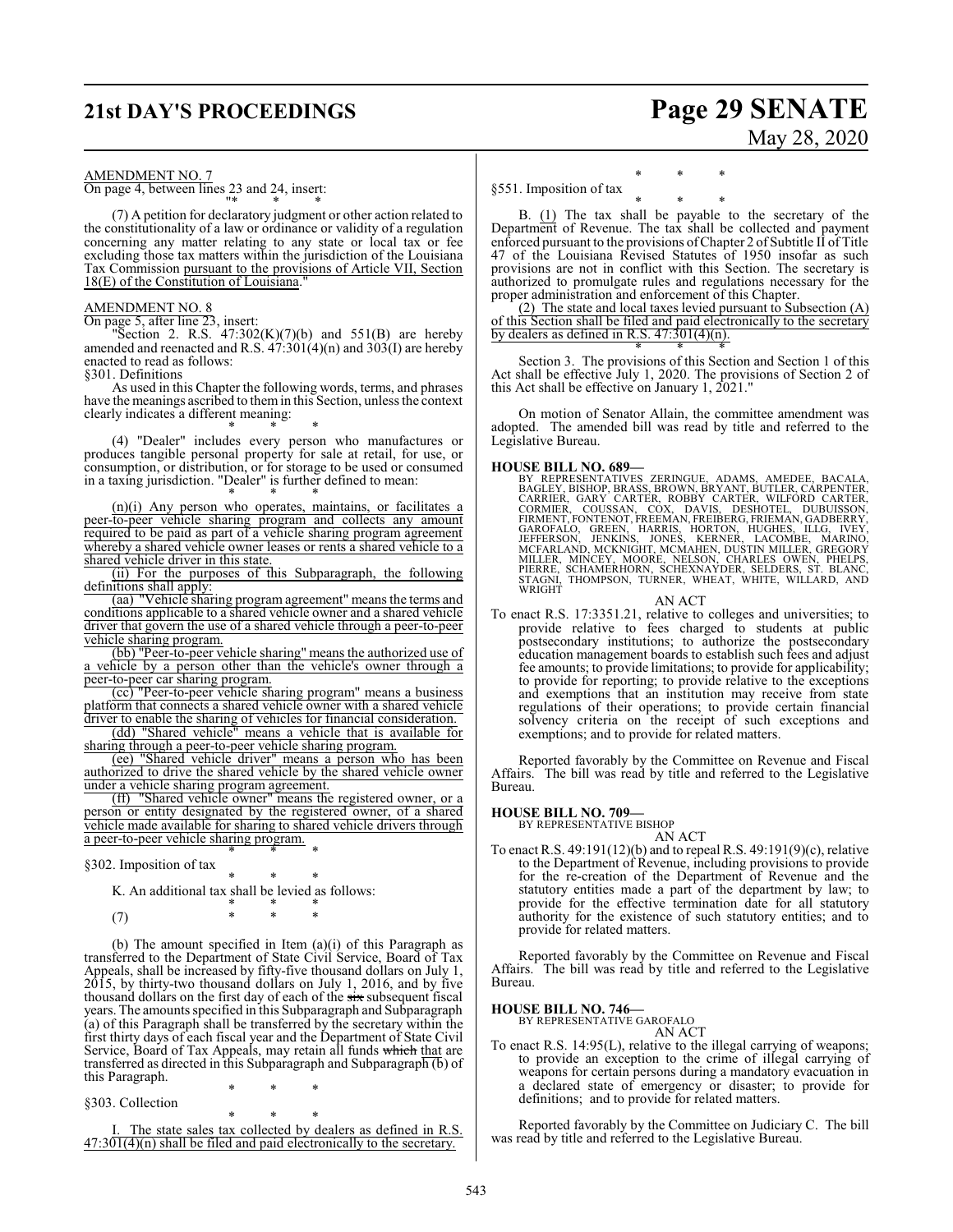## **Page 30 SENATE 21st DAY'S PROCEEDINGS**

May 28, 2020

### **HOUSE BILL NO. 759—**

BY REPRESENTATIVE MARINO AN ACT

To enact Code of Criminal Procedure Article 958, relative to suspension of time limitations in declared disaster, emergency, or public health emergency; to provide relative to the authority of the supreme court to suspend certain time periods, limitations, and delays during a declared disaster, emergency, or public health emergency; to provide for the authority to terminate and to extend the suspension period; to provide for certain exceptions; to provide relative to the application of other provisions of law regarding suspension and interruption of time periods, limitations, and delays; to provide for an effective date; and to provide for related matters.

Reported favorably by the Committee on Judiciary C. The bill was read by title and referred to the Legislative Bureau.

### **HOUSE BILL NO. 781—**

BY REPRESENTATIVES MIGUEZ, AMEDEE, BACALA, BEAULLIEU,<br>BUTLER, CARRIER, ROBBY CARTER, CORMIER, COUSSAN,<br>DESHOTEL, DEVILLIER, DUBUISSON, EDMONDS, EDMONSTON,<br>EMERSON, FARNUM, FIRMENT, FRIEMAN, GAROFALO, HARRIS,<br>HORTON, MIKE J ROMERO, SCHAMERHORN, THOMAS, WHEAT, AND WRIGHT AN ACT

To amend and reenact R.S. 14:329.6(C), (G), and (H)(1) and R.S. 29:724(D)(4) and (6), 727(F)(4) and (8), 730.3(F), 737(B)(7), 738(A), 766(D)(4) and (8), and 772, to enact R.S. 14:329.6(H)(3) and R.S. 29:738(C), and to repeal R.S.  $14:329.6(A)(6)$ , relative to the regulation of firearms and ammunition during a declared emergency or disaster or public health emergency; to declare certain firearm- and ammunitionrelated businesses as essential; to provide relative to the authority to regulate the manufacture, sale, and possession of firearms and ammunition during a declared emergency or disaster or public health emergency; to provide relative to the authority of firearm- and ammunition-related businesses to operate during a declared emergency or disaster or public health emergency; to provide relative to the authority of certain officials to regulate with respect to firearms and ammunition during a declared emergency or disaster or public health emergency; and to provide for related matters.

Reported favorably by the Committee on Judiciary C. The bill was read by title and referred to the Legislative Bureau.

### **HOUSE BILL NO. 791—**

BY REPRESENTATIVE MAGEE AN ACT

To amend and reenact R.S. 47:337.22(C)(1), 337.23(K)(2), 339(A)(4), and 340(A), (E)(2) and (4), (F)(2), (G)(7) and (9), and (I) and to enact R.S.  $47:337.23(K)(3)$ ,  $337.103$ ,  $339(A)(5)$ ,  $340(\text{J})$ , and  $1520(\text{A})(4)$ , relative to the mandatory filing of certain electronic returns for local sales and use tax remittance; to create an application to facilitate the electronic registration of taxpayers; to provide authority to the Department of Revenue related to registration; to provide for electronic filing; to provide for a registration number; to provide for a technological solution; to provide authority to the Louisiana Sales and Use Tax Commission for Remote Sellers related to the administration of remitting sales and use tax; to provide for funding; to provide for effectiveness; and to provide for related matters.

Reported with amendments by the Committee on Revenue and Fiscal Affairs.

### **SENATE COMMITTEE AMENDMENTS**

Amendments proposed by Senate Committee on Revenue and Fiscal Affairs to Reengrossed House Bill No. 791 by Representative Magee

### AMENDMENT NO. 1

On page 6, between lines 2 and 3, and insert:

"D. Nothing in this Section shall require the secretary or any local sales tax collector to provide information that they are contractually required to keep confidential.

E. If the secretary and the commissioner of administration certify to the House Committee on Ways and Means and the Senate Committee on Revenue and Fiscal Affairs that there was not a separate line item general fund appropriation in the general appropriations bill appropriating funds to the department for the design, implementation, and operation of the technological solution provided for in this Section for the fiscal year, that insufficient funds were appropriated in such line item, and that sufficient funds were not received fromthe local sales tax collectors, then the technological solution shall not be available and the secretary may suspend development and implementation of the technological solution until the secretary and the commissioner certify that sufficient funds have been appropriated from the general fund or from monies from the local sales tax collectors.

On motion of Senator Allain, the committee amendment was adopted. The amended bill was read by title and recommitted to the Committee on Finance.

### **HOUSE BILL NO. 846—**

BY REPRESENTATIVE WRIGHT AN ACT

To enact R.S. 51:3122, relative to the competitive projects payroll incentive program; to establish a payroll incentive for certain businesses impacted by certain public health emergencies; to provide for the amount of the incentive; to provide for definitions; to provide for eligibility; to provide for requirements and limitations; and to provide for related matters.

Reported favorably by the Committee on Revenue and Fiscal Affairs. The bill was read by title and recommitted to the Committee on Finance.

### **HOUSE BILL NO. 869— (Substitute for House Bill No. 659 by Representative Carrier)** BY REPRESENTATIVE CARRIER

AN ACT To amend and reenact R.S. 30:2018(C) and to repeal R.S. 30:2154(C), relative to solid waste disposal; to provide for submission of environmental assessment statements to public libraries; to repeal the prohibition on permitting of certain solid waste facilities; to provide for effectiveness; and to provide for related matters.

Reported with amendments by the Committee on Natural Resources.

### **SENATE COMMITTEE AMENDMENTS**

Amendments proposed by Senate Committee on Natural Resources to Engrossed House Bill No. 869 by Representative Carrier

### AMENDMENT NO. 1

On page 1, line 2, after "reenact" delete the remainder of the line and insert "R.S. 30:2011(D)(24)(e) and 2018(C) and to repeal R.S.  $30:2154(C)$  and  $2180(D)(4)$ , relative to solid waste"

### AMENDMENT NO. 2

On page 1, line 7, change "30:2018(C) is" to "30:2011(D)(24)(e) and  $2018(\overline{C})$  are"

### AMENDMENT NO. 3

On page 1, between lines 7 and 8 insert the following:

- "§2011. Department of Environmental Quality created; duties; powers; structure
	- \* \* \* D. The secretary shall have the following powers and duties: \* \* \*
	- (24)

\* \* \*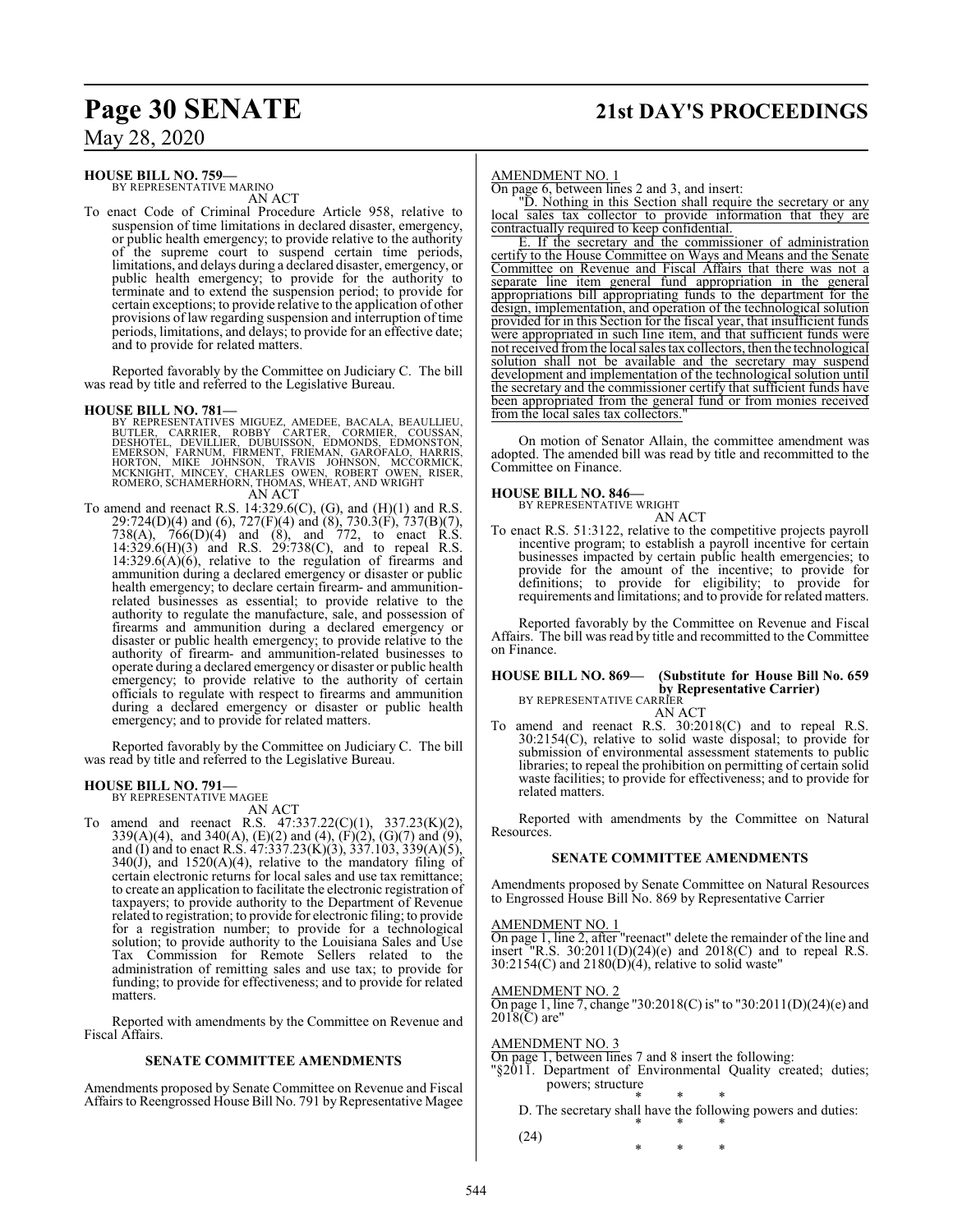## **21st DAY'S PROCEEDINGS Page 31 SENATE**

# May 28, 2020

(e) The provisions of this Paragraph shall not apply to the construction or operation of a medical waste incinerator which is permitted pursuant to the provisions of R.S. 30:2154(C) or  $30:2180(D)(4)$ .

\* \* \*"

### AMENDMENT NO. 1

On page 1, delete line 10 and insert the following:

"C. The department may, and if requested, shall, shall conduct a public hearing on"

### AMENDMENT NO. 2

On page 1, delete lines 12 and 13, and insert the following: "Any public hearing on the environmental assessment statement, whether requested or at the discretion of the department, may be combined with a public hearing on the"

## AMENDMENT NO. 3

 $\overline{On}$  page 2, line 6, after "30:2154(C)" change "is" to "and 2180(D)(4) are" and change "its" to "their"

On motion of Senator Hensgens, the committee amendment was adopted. The amended bill was read by title and referred to the Legislative Bureau.

### **Reports of Committees**

The following reports of committees were received and read:

### **REPORT OF COMMITTEE ON**

### **EDUCATION**

Senator Cleo Fields, Chairman on behalf of the Committee on Education, submitted the following report:

### May 28, 2020

To the President and Members of the Senate:

I am directed by your Committee on Education to submit the following report:

### **SENATE RESOLUTION NO. 59—** BY SENATOR FIELDS

A RESOLUTION

To direct the executive branch agencies and entities under the jurisdictional oversight of the Senate Committee on Education to continue to submit statutorily mandated reports until such time as the mandate is specifically amended or repealed.

Reported favorably.

## **SENATE CONCURRENT RESOLUTION NO. 72—** BY SENATOR BARROW

A CONCURRENT RESOLUTION

To urge and request the State Board of Elementary and Secondary Education to review the necessity to suspend all statewide assessments for the 2020-2021 school year, due to the impact of the school closures caused by COVID-19.

Reported favorably.

### **HOUSE CONCURRENT RESOLUTION NO. 20—** BY REPRESENTATIVE WHITE

A CONCURRENT RESOLUTION

To urge and request the State Board of Elementary and Secondary Education to study the compensation schedule for school bus operators and to submit a written report of its findings and conclusions, including any recommendations for related legislation, to the House Committee on Education and the Senate Committee on Education not later than sixty days prior to the beginning of the 2021 Regular Session of the Legislature.

Reported favorably.

## **HOUSE CONCURRENT RESOLUTION NO. 33—**

BY REPRESENTATIVE FREIBERG A CONCURRENT RESOLUTION

To urge and request the Board of Regents, the Department of Revenue, the Louisiana Workforce Commission, and the office of student financial assistance to work collaboratively to develop a uniform way to track students who obtain jobs and internships after graduating from Louisiana public postsecondary education institutions.

Reported favorably.

### **HOUSE CONCURRENT RESOLUTION NO. 81—** BY REPRESENTATIVE MARCELLE A CONCURRENT RESOLUTION

To establish a task force to study and make recommendations relative to projected workforce demands in the cannabis industry in Louisiana and to report its findings and recommendations to the Legislature of Louisiana no later than February 1, 2021.

Reported favorably.

### **HOUSE CONCURRENT RESOLUTION NO. 92—** BY REPRESENTATIVE PIERRE A CONCURRENT RESOLUTION

To urge and request the Louisiana Community and Technical College System to establish a pilot program to provide for the regional delivery of commercial driver's license training and certification.

Reported favorably.

- **HOUSE BILL NO. 37—** BY REPRESENTATIVES MCMAHEN, AMEDEE, BRASS, EDMONDS, FREEMAN, FREIBERG, JEFFERSON, CHARLES OWEN, AND THOMAS AN ACT
- To enact R.S. 17:3233(E), relative to Northwest Louisiana Technical Community College; to provide for the Taylor Opportunity Program for Students award amount for students enrolled in the college; to provide that the award amount shall be equal to the award amount at other technical community colleges; to provide for applicability; and to provide for related matters.

Reported favorably.

### **HOUSE BILL NO. 363—** BY REPRESENTATIVE DUPLESSIS

AN ACT

To enact R.S. 37:764.1 and 795(B)(1)(o), relative to retired volunteer dental hygienists; to authorize the licensure of retired dental hygienists who provide voluntary dental hygiene services; to provide for the procedures and requirements to obtain a retired volunteer dental hygienist license; to provide for a limitation of liability for retired volunteer dental hygienists and an exception to the limitation of liability; to provide for a return to active licensure status; to provide a renewal date; to provide for fees and costs; and to provide for related matters.

Reported favorably.

### **HOUSE BILL NO. 409—**

BY REPRESENTATIVE LACOMBE

AN ACT To amend and reenact R.S. 38:2212.1(N)(4), relative to group purchasing of school materials, equipment, and supplies; to provide relative to authorized purchases through group purchasing organizations; and to provide for related matters.

Reported favorably.

### **HOUSE BILL NO. 425—**

BY REPRESENTATIVE SCHEXNAYDER

## AN ACT

To amend and reenact R.S. 40:1541, relative to firemen training; to provide for the firemen training program at Louisiana State University; to provide relative to participation in the program;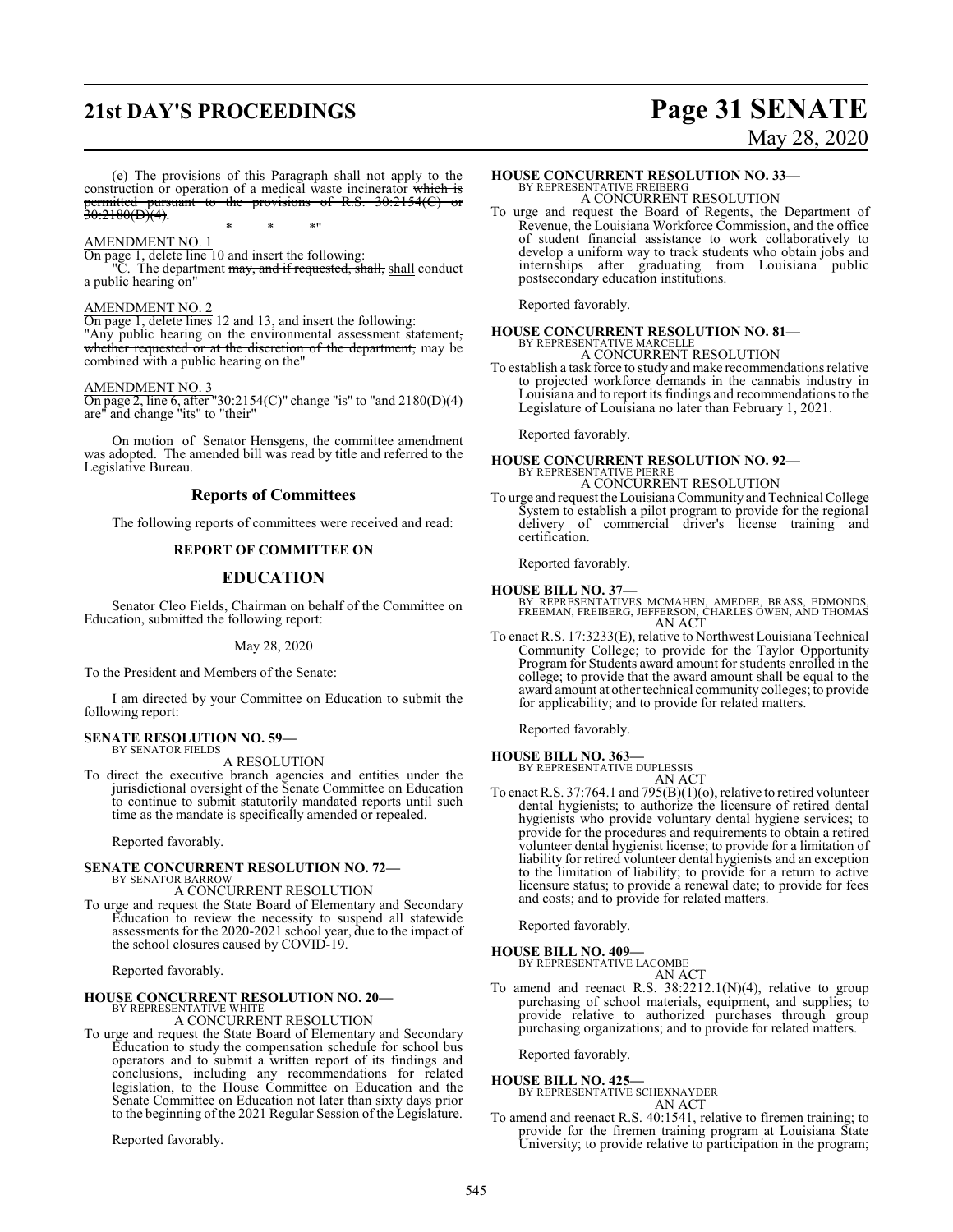to increase the membership of the Louisiana Fire and Emergency Training Commission; to revise the commission's powers and duties; and to provide for related matters.

Reported favorably.

## **HOUSE BILL NO. 474—**

BY REPRESENTATIVES FREEMAN AND WRIGHT AN ACT

To amend and reenact Children's Code Article 603.1, relative to mandatory reporters of child abuse and neglect; to provide relative to the training requirements for certain mandatory reporters; to require teachers and child care providers to complete an annual training on mandatory reporter laws; to provide for the retention of records of completion; and to provide for related matters.

Reported with amendments.

## **HOUSE BILL NO. 559—** BY REPRESENTATIVE DUPLESSIS

AN ACT

To enact R.S. 17:8, relative to early childhood; provides relative to literacy for children from birth through third grade; provides relative to funding; and to provide for related matters.

Reported favorably.

# **HOUSE BILL NO. 655—** BY REPRESENTATIVE MINCEY

- AN ACT
- To amend and reenact R.S.  $17:81(A)(3)$  and to enact R.S. 17:54(B)(4) and (D), relative to local school superintendents; to provide for the employment of superintendents and interim superintendents; to provide for placing superintendents on administrative leave; and to provide for related matters.

Reported favorably.

### **HOUSE BILL NO. 676—**

BY REPRESENTATIVES EMERSON, BRYANT, CARRIER, GARY<br>CARTER, WILFORD CARTER, DUPLESSIS, FONTENOT, FREEMAN,<br>FREIBERG, GAINES, IVEY, TRAVIS JOHNSON, LARVADAIN, LYONS,<br>DUSTIN MILLER, CHARLES OWEN, SELDERS, AND STEFANSKI AN ACT

To enact R.S. 17:3391, relative to student debt; to prohibit public postsecondary education institutions from withholding student transcripts and other records due to outstanding debt or defaulting on a loan; to prohibit public postsecondary education institutions from withholding certain services due to defaulting on a loan; to provide for definitions; and to provide for related matters.

Reported with amendments.

### **HOUSE BILL NO. 848—** BY REPRESENTATIVE JAMES

AN ACT

To provide that Act No. 833 of the 2014 Regular Session of the Legislature shall be known and may be cited as the "April Dunn Act".

Reported favorably.

## **HOUSE BILL NO. 870— (Substitute for House Bill No. 786 by Representative Garofalo)** BY REPRESENTATIVE GAROFALO

AN ACT

To amend and reenact the heading of Part IV of Chapter 50 of Title 17 of the Louisiana Revised Statutes of 1950 and to enact R.S. 17:5103, relative to the Taylor Opportunity Program for Students; to provide relative to eligibility for awards; to waive or modify certain eligibility provisions in response to circumstances related to the public health emergency; and to provide for related matters.

Reported favorably.

# **Page 32 SENATE 21st DAY'S PROCEEDINGS**

# **HOUSE BILL NO. 871— (Substitute for House Bill No. 391**

**by Representative Marino)**<br>BY REPRESENTATIVES MARINO, BRASS, FREEMAN, FREIBERG,<br>PRESSLY, AND WRIGHT AN ACT

To amend and reenact R.S. 17:7(11)(d)(i) and 2112(B), relative to screening and intervention for students; to redefine the term dyslexia for purposes of testing students for dyslexia and providing services to students with dyslexia; and to provide for related matters.

Reported favorably.

Respectfully submitted, CLEO FIELDS Chairman

### **House Bills and Joint Resolutions on Second Reading Just Reported by Committees**

Senator Fields asked for and obtained a suspension of the rules to take up House Bills and Joint Resolutions just reported by Committees.

### **HOUSE BILL NO. 37—**

BY REPRESENTATIVES MCMAHEN, AMEDEE, BRASS, EDMONDS, FREEMAN, FREIBERG, JEFFERSON, CHARLES OWEN, AND THOMAS AN ACT

To enact R.S. 17:3233(E), relative to Northwest Louisiana Technical Community College; to provide for the Taylor Opportunity Program for Students award amount for students enrolled in the college; to provide that the award amount shall be equal to the award amount at other technical community colleges; to provide for applicability; and to provide for related matters.

Reported favorably by the Committee on Education. The bill was read by title and referred to the Legislative Bureau.

### **HOUSE BILL NO. 363—**

BY REPRESENTATIVE DUPLESSIS

AN ACT To enact R.S. 37:764.1 and 795 $(B)(1)(o)$ , relative to retired volunteer dental hygienists; to authorize the licensure of retired dental hygienists who provide voluntary dental hygiene services; to provide for the procedures and requirements to obtain a retired volunteer dental hygienist license; to provide for a limitation of liability for retired volunteer dental hygienists and an exception to the limitation of liability; to provide for a return to active licensure status; to provide a renewal date; to provide for fees and costs; and to provide for related matters.

Reported favorably by the Committee on Education. The bill was read by title and referred to the Legislative Bureau.

### **HOUSE BILL NO. 409—**

BY REPRESENTATIVE LACOMBE

AN ACT To amend and reenact R.S. 38:2212.1(N)(4), relative to group purchasing of school materials, equipment, and supplies; to provide relative to authorized purchases through group purchasing organizations; and to provide for related matters.

Reported favorably by the Committee on Education. The bill was read by title and referred to the Legislative Bureau.

**HOUSE BILL NO. 425—** BY REPRESENTATIVE SCHEXNAYDER

AN ACT

To amend and reenact R.S. 40:1541, relative to firemen training; to provide for the firemen training program at Louisiana State University; to provide relative to participation in the program; to increase the membership of the Louisiana Fire and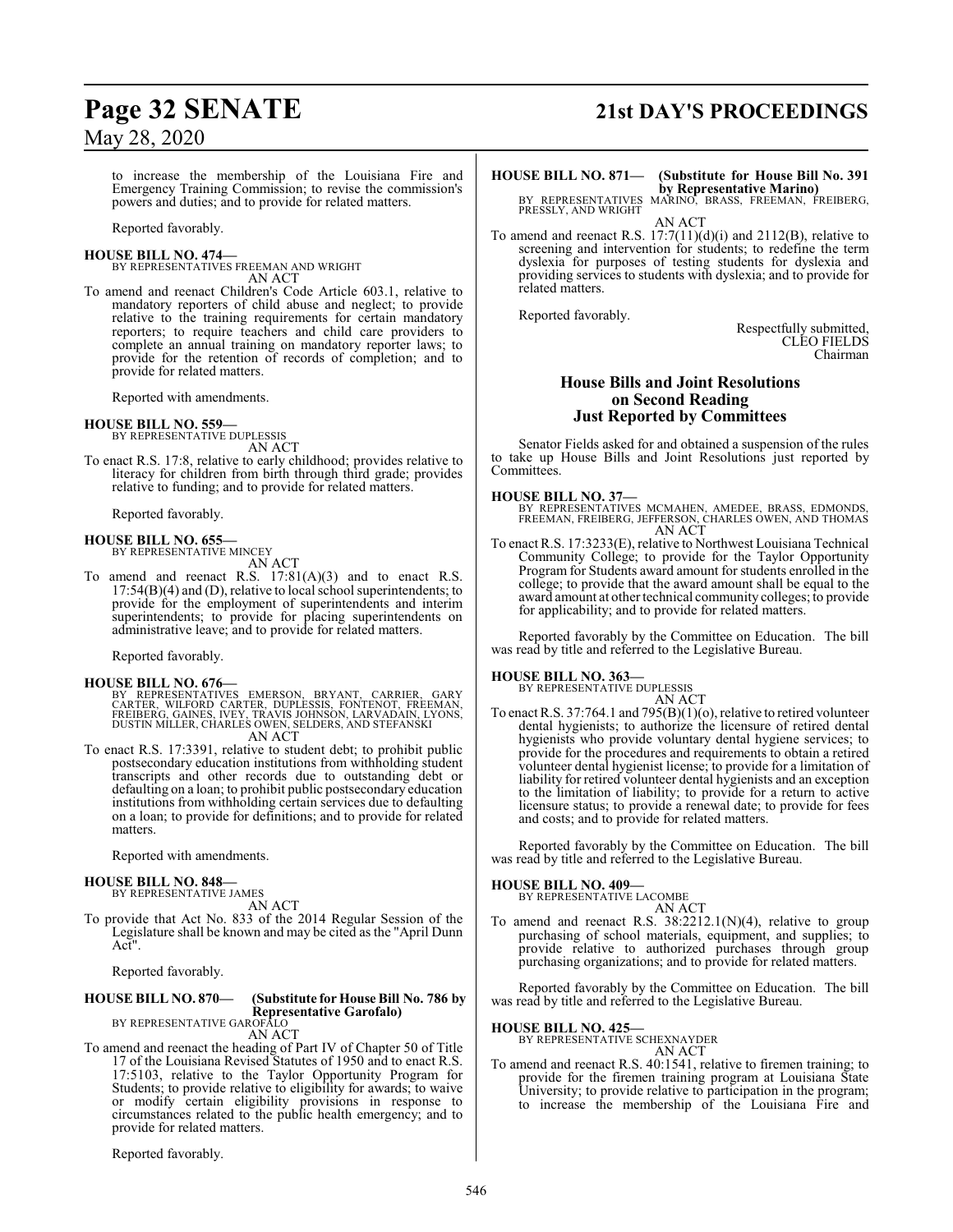## **21st DAY'S PROCEEDINGS Page 33 SENATE**

# May 28, 2020

Emergency Training Commission; to revise the commission's powers and duties; and to provide for related matters.

Reported favorably by the Committee on Education. The bill was read by title and referred to the Legislative Bureau.

# **HOUSE BILL NO. 474—** BY REPRESENTATIVES FREEMAN AND WRIGHT

AN ACT

To amend and reenact Children's Code Article 603.1, relative to mandatory reporters of child abuse and neglect; to provide relative to the training requirements for certain mandatory reporters; to require teachers and child care providers to complete an annual training on mandatory reporter laws; to provide for the retention of records of completion; and to provide for related matters.

Reported with amendments by the Committee on Education.

### **SENATE COMMITTEE AMENDMENTS**

Amendments proposed by Senate Committee on Education to Engrossed House Bill No. 474 by Representative Freeman

AMENDMENT NO. 1

On page 1, line 4, between "require" and "and" change "teachers" to "teaching"

AMENDMENT NO. 2

On page 1, line 11, between "A." and "person" delete "Commencing" May 1, 2006, every" and insert "Every"

AMENDMENT NO. 3

On page 1, line 20, between "the" and "or" change "teacher" to "teaching"

AMENDMENT NO. 4

On page 2, line 1, between "the" and "or" change "teacher" to "teaching"

AMENDMENT NO. 5

On page 2, line 2, between "the" and "or" change "teacher" to "teaching"

### AMENDMENT NO. 6

On page 2, line 3, between "all" and "or" change "teachers" to "teaching"

On motion of Senator Fields, the committee amendment was adopted. The amended bill was read by title and referred to the Legislative Bureau.

### **HOUSE BILL NO. 559—**

BY REPRESENTATIVE DUPLESSIS AN ACT

To enact R.S. 17:8, relative to early childhood; provides relative to literacy for children from birth through third grade; provides relative to funding; and to provide for related matters.

Reported favorably by the Committee on Education. The bill was read by title and recommitted to the Committee on Finance.

### **HOUSE BILL NO. 655—** BY REPRESENTATIVE MINCEY

AN ACT

To amend and reenact R.S. 17:81(A)(3) and to enact R.S. 17:54(B)(4) and (D), relative to local school superintendents; to provide for the employment of superintendents and interim superintendents; to provide for placing superintendents on administrative leave; and to provide for related matters.

Reported favorably by the Committee on Education. The bill was read by title and referred to the Legislative Bureau.

### **HOUSE BILL NO. 676—**

BY REPRESENTATIVES EMERSON, BRYANT, CARRIER, GARY<br>CARTER, WILFORD CARTER, DUPLESSIS, FONTENOT, FREEMAN,<br>FREIBERG, GAINES, IVEY, TRAVIS JOHNSON, LARVADAIN, LYONS,<br>DUSTIN MILLER, CHARLES OWEN, SELDERS, AND STEFANSKI AN ACT

To enact R.S. 17:3391, relative to student debt; to prohibit public postsecondary education institutions from withholding student transcripts and other records due to outstanding debt or defaulting on a loan; to prohibit public postsecondary education institutions from withholding certain services due to defaulting on a loan; to provide for definitions; and to provide for related matters.

Reported with amendments by the Committee on Education.

### **SENATE COMMITTEE AMENDMENTS**

Amendments proposed by Senate Committee on Education to Reengrossed House Bill No. 676 by Representative Emerson

### AMENDMENT NO. 1

Delete Amendment Set 1816 adopted in the Senate Committee on Education on May 21, 2020

### AMENDMENT NO. 2

On page 1, line 2, after "debt;" delete the remainder of the line, on line 3, delete "institutions from withholding" and insert "to allow public postsecondary education management boards to adopt policies to allow the institutions under their supervision and management to withhold"

AMENDMENT NO. 3 On page 1, delete lines 11 through 15

AMENDMENT NO. 4 On page 1, at the beginning of line 16, change  $"(2)"$  to  $"(1)"$ 

AMENDMENT NO. 5 On page 2, at the beginning of line 1, change  $\frac{1}{3}$  to  $\frac{1}{2}$ "

## AMENDMENT NO. 6

On page 2, line 3, after "law," delete the remainder of the line and insert the following: "each public postsecondary education management board may adopt a policy to allow the institutions under their supervision and management to do any of the"

AMENDMENT NO. 7 On page 2, line 7, change " $(2)$ " to " $(2)(a)$ "

AMENDMENT NO. 8 On page 2, at the end of line 8, before the period "." insert "or enrollment in a repayment plan"

### AMENDMENT NO. 9

On page 2, between lines 8 and 9, insert the following:

"(b) Any repayment plan established as a precondition of providing a transcript shall include a monthly payment amount. The monthly payment amount shall be established with consideration of the student's ability to pay and shall not exceed fifteen percent of the student's monthly income.

On motion of Senator Fields, the committee amendment was adopted. The amended bill was read by title and referred to the Legislative Bureau.

### **HOUSE BILL NO. 848—**

BY REPRESENTATIVE JAMES

AN ACT To provide that Act No. 833 of the 2014 Regular Session of the Legislature shall be known and may be cited as the "April Dunn Act".

Reported favorably by the Committee on Education. The bill was read by title and referred to the Legislative Bureau.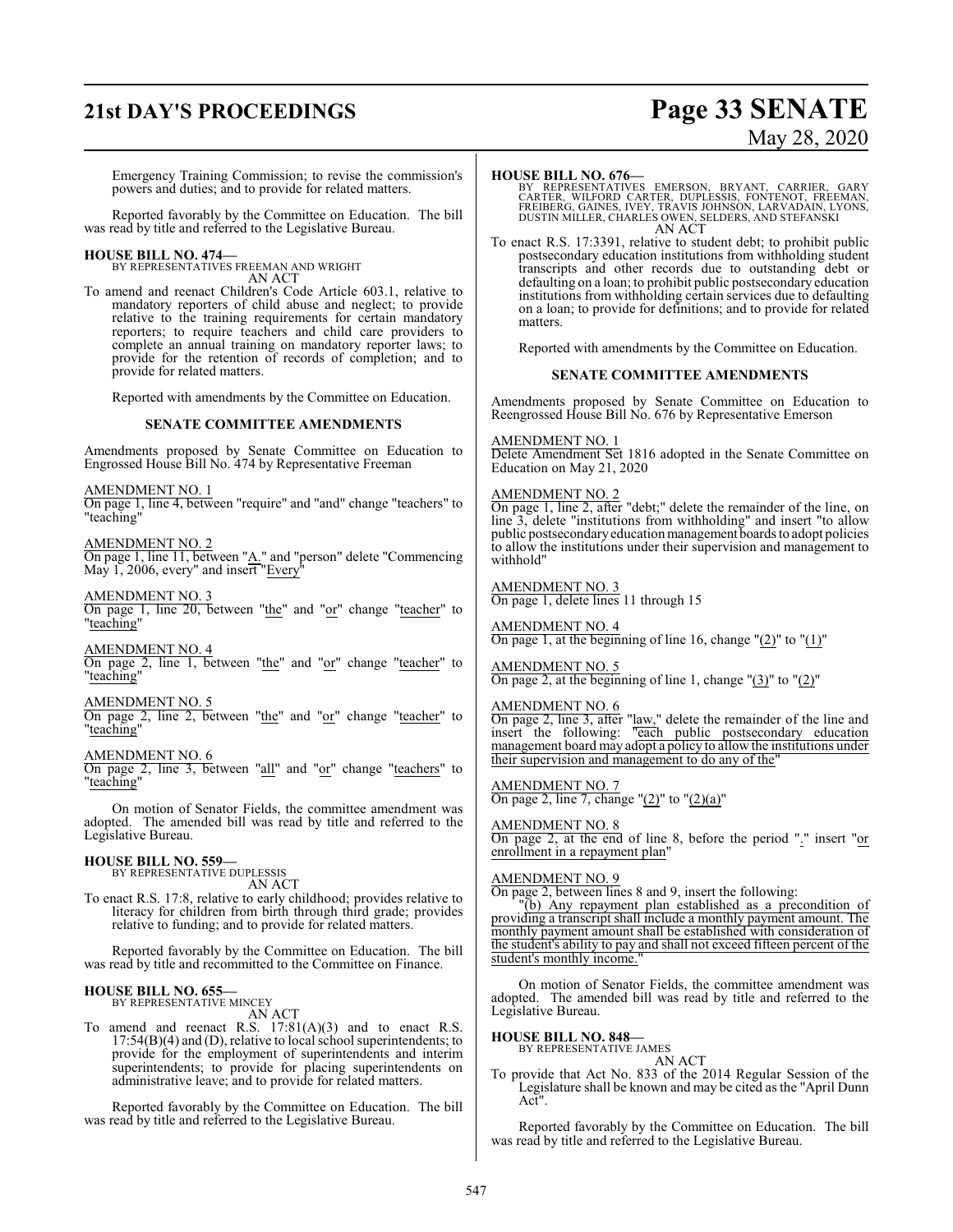## **Page 34 SENATE 21st DAY'S PROCEEDINGS**

May 28, 2020

## **HOUSE BILL NO. 870— (Substitute for House Bill No. 786 by Representative Garofalo)** BY REPRESENTATIVE GAROFALO

AN ACT

To amend and reenact the heading of Part IV of Chapter 50 of Title 17 of the Louisiana Revised Statutes of 1950 and to enact R.S. 17:5103, relative to the Taylor Opportunity Program for Students; to provide relative to eligibility for awards; to waive or modify certain eligibility provisions in response to circumstances related to the public health emergency; and to provide for related matters.

Reported favorably by the Committee on Education. The bill was read by title and referred to the Legislative Bureau.

### **HOUSE BILL NO. 871— (Substitute for House Bill No. 391 by**

Representative Marino)<br>BY REPRESENTATIVES MARINO, BRASS, FREEMAN, FREIBERG,<br>PRESSLY, AND WRIGHT

AN ACT

To amend and reenact R.S. 17:7(11)(d)(i) and 2112(B), relative to screening and intervention for students; to redefine the term dyslexia for purposes of testing students for dyslexia and providing services to students with dyslexia; and to provide for related matters.

Reported favorably by the Committee on Education. The bill was read by title and referred to the Legislative Bureau.

### **Privileged Report of the Legislative Bureau**

May 28, 2020

To the President and Members of the Senate:

I am directed by your Legislative Bureau to submit the following report:

The following instruments are approved as to construction and duplication.

### **HOUSE BILL NO. 67—** BY REPRESENTATIVE FONTENOT

AN ACT

To amend and reenact R.S. 14:34.2(B)(1) and (3), relative to battery of a police officer; to provide relative to the penalties for battery of a police officer; to increase the penalties for the offense; and to provide for related matters.

Reported without amendments.

### **HOUSE BILL NO. 129—**

BY REPRESENTATIVE WILFORD CARTER

- AN ACT
- To amend and reenact Code of Criminal Procedure Article 976(A)(2), relative to expungement of records; to provide relative to the motion to expunge a record of arrest that did not result in a conviction; to provide that a person may file a motion to expunge such record if the person successfully completes a pretrial diversion program; and to provide for related matters.

Reported without amendments.

### **HOUSE BILL NO. 136—**

BY REPRESENTATIVE MINCEY AN ACT

To enact R.S. 14:38.1.1, relative to adulterating food products; to create the crime of adulterating food products; to provide for elements ofthe offense; to provide for definitions; to provide for criminal penalties; and to provide for related matters.

Reported without amendments.

### **HOUSE BILL NO. 140—**

BY REPRESENTATIVES MIGUEZ, AMEDEE, BACALA, BEAULLIEU,<br>BOURRIAQUE, BUTLER, CARRIER, CORMIER, CREWS, DEVILLIER,<br>DESHOTEL, DUBUISSON, ECHOLS, EDMONSTON, EMERSON,<br>FARNUM,FIRMENT,FONTENOT,FRIEMAN,GADBERRY,GAROFALO,<br>GOUDEAU, HAR RISER, ROMERO, SCHAMERHORN, SEABAUGH, STEFANSKI, TURNER,<br>WHEAT, AND WRIGHT

AN ACT

To amend and reenact R.S. 40:1796(A), relative to the regulation of firearms; to provide relative to the authority of political subdivisions to regulate the sale, purchase, possession, ownership, transfer, transportation, license, or registration of firearms; and to provide for related matters.

Reported without amendments.

### **HOUSE BILL NO. 150—**

BY REPRESENTATIVE BACALA

AN ACT To amend and reenact R.S. 14:34.2(A)(3), relative to battery of a police officer; to provide relative to the elements of the crime of battery of a police officer; to specify that the crime includes the throwing of water and other liquids; to remove the requirement that the offender be incarcerated or detained at the time of the throwing; and to provide for related matters.

Reported without amendments.

### **HOUSE BILL NO. 189—**

BY REPRESENTATIVE WILFORD CARTER AN ACT

To amend and reenact Code of Criminal Procedure Article 521(A), relative to pretrial motions; to provide relative to the time period within which pretrial motions are required to be filed; and to provide for related matters.

Reported without amendments.

### **HOUSE BILL NO. 197—**

BY REPRESENTATIVE ZERINGUE AN ACT

To amend and reenact R.S.  $14:61(B)(1)$  and (C), relative to unauthorized entry of a critical infrastructure; to amend the definition of critical infrastructure to include water control structures, floodgates, and pump stations; to provide relative to criminal penalties; to provide for penalties when the crime is committed during the existence of a state of emergency; and to provide for related matters.

Reported without amendments.

### **HOUSE BILL NO. 212—**

BY REPRESENTATIVE MARINO

- AN ACT
- To amend and reenact R.S. 14:2(B)(48) and (49), 34.9(J), (K), (L), and (M), 35.3(B)(4) and (N), and 37.7(B)(1), R.S. 46:2132(4), and Code of Evidence Article 412.4(D)(3) and (4) and to enact R.S. 14:34.9(N), (O), and (P) and  $35.3(0)$  and  $(P)$ , relative to domestic abuse; to provide relative to the crimes of domestic abuse battery and battery of a dating partner; to provide specific penalties when the battery is committed with a dangerous weapon and when committed with a dangerous weapon when the offender intentionally inflicts serious bodily injury; to designate as domestic abuse any felony crime of violence committed by one dating partner against the person of another dating partner; to amend the definition of "family member" for the crimes of domestic abuse battery and domestic abuse aggravated assault and for purposes of the Domestic Abuse Assistance Act; to amend the definitions of "family member" and "household member" for purposes of certain evidentiary provisions applicable in domestic abuse cases; and to provide for related matters.

Reported without amendments.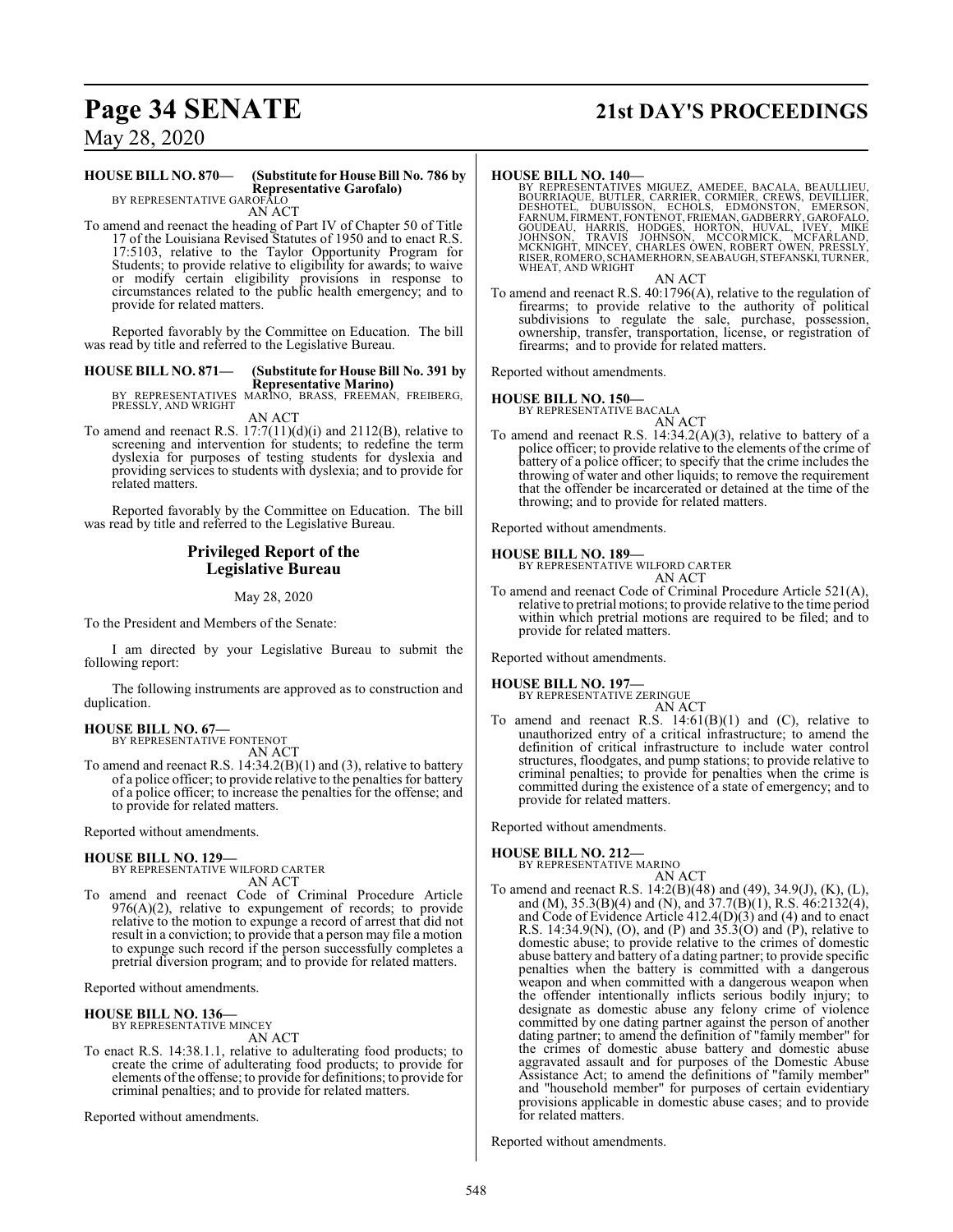## **21st DAY'S PROCEEDINGS Page 35 SENATE**

### **HOUSE BILL NO. 241—**

BY REPRESENTATIVE JAMES AN ACT

To amend and reenact Code of Criminal Procedure Articles 975 and 992 and to repeal Code of Criminal Procedure Articles 977(D) and 978(D), relative to expungements; to provide relative to the number of expungements a person may obtain in a certain period of time; to provide relative to the authority of certain persons to file for an expungement while incarcerated; and to provide for related matters.

Reported without amendments.

### **HOUSE BILL NO. 292—**

BY REPRESENTATIVE DWIGHT AN ACT

To amend and reenact R.S. 33:4574.1.1(C), 4574.9(C)(1)(b),  $4574.12(D)(1)(b)$ , and  $4574.13(C)(1)(b)$ , relative to certain tourist commissions and convention and visitors bureaus; to provide relative to hotel occupancy taxes levied by such commissions and bureaus; to provide relative to the definition of hotel with respect to the levy ofsuch taxes; and to provide for related matters.

Reported without amendments.

### **HOUSE BILL NO. 334—**

- BY REPRESENTATIVES FONTENOT, MIGUEZ, AND CHARLES OWEN AN ACT
- To repeal R.S. 40:1379.3(N)(8) and (U), relative to concealed handgun permits; to provide relative to the authority of a concealed handgun permit holder; to provide relative to the limitations on the authority of a concealed handgun permit holder to carry in certain places; to authorize a concealed handgun permit holder to carry a concealed handgun in a place of worship; and to provide for related matters.

Reported without amendments.

### **HOUSE BILL NO. 360—**

BY REPRESENTATIVE HUVAL A JOINT RESOLUTION

Proposing to amend Article VII, Section 4(B) of the Constitution of Louisiana, relative to the valuation of oil and gas wells; to authorize the inclusion ofthe presence and production of oil and gas in a well for the purpose of determining fair market value for ad valorem taxes; to provide for submission of the proposed amendment to the electors; and to provide for related matters.

Reported without amendments.

## **HOUSE BILL NO. 418—**

BY REPRESENTATIVE LACOMBE AN ACT

To amend and reenact R.S. 40:966(F)(6) and to enact R.S. 40:966(F)(7) and (8), relative to immunity from prosecution for medical marijuana; to provide that certain facilities and physicians shall be exempt from prosecution for certain violations of the Uniform Controlled Dangerous Substances Law; and to provide for related matters.

Reported without amendments.

### **HOUSE BILL NO. 434—**

BY REPRESENTATIVE HILFERTY AN ACT

To enact R.S.  $14:30.1(A)(5)$  and  $31(A)(3)$ , relative to homicide; to provide relative to second degree murder and manslaughter; to provide relative to the elements of the crimes of second degree murder and manslaughter; to provide relative to a continuous sequence of events resulting in the death of a human being; and to provide for related matters.

Reported without amendments.

# May 28, 2020

### **HOUSE BILL NO. 450—**

BY REPRESENTATIVE HILFERTY AN ACT

To amend and reenact R.S. 14:62(B), relative to burglary; to provide relative to the crime of simple burglary; to provide for certain penalties when the offense is committed with a firearm under certain circumstances; and to provide for related matters.

Reported without amendments.

### **HOUSE BILL NO. 521—** BY REPRESENTATIVE HILFERTY

- AN ACT
- To enact R.S.  $47:1987(B)(1)(c)$  and (d), relative to notice of reappraisal; to provide for notice ofreappraisal by certified mail under certain circumstances; to provide for a time in which notice of reappraisal is to be sent; and to provide for related matters.

Reported without amendments.

### **HOUSE BILL NO. 525—**

BY REPRESENTATIVE HILFERTY

A JOINT RESOLUTION Proposing to amend Article VII, Section  $18(G)(1)(a)(ii)$  of the Constitution of Louisiana, relative to the requirement that a person's income not exceed a certain amount in order to receive the special assessment level for residential property receiving the homestead exemption; to increase the amount of income allowed in order to qualify for the special assessment level; to provide for submission of the proposed amendment to the electors; and to provide for related matters.

Reported without amendments.

## **HOUSE BILL NO. 561—** BY REPRESENTATIVE DWIGHT

AN ACT To amend and reenact R.S. 47:337.33(A)(1) and (5), 337.71, 1401, 1407(1) and (3), 1408(D)(1), and 1434(A) and to enact R.S. 47:337.22(E), 337.33(E), and 1431(E), relative to the administration, enforcement, and adjudication of state and local taxes; to provide for certain collection procedures; to provide for the jurisdiction of the Board of Tax Appeals; to provide for the filing of certain petitions with the Board of Tax Appeals; to provide for the judicial review of decisions of the Board of Tax Appeals; to authorize a local collector to extend a filing or payment deadline under certain circumstances; to require the publication of certain extensions; to require the waiver of penalties under certain circumstances; to provide for certain requirements and limitations; to authorize the filing of certain actions; and to provide for related matters.

Reported without amendments.

HOUSE BILL NO. 689-<br>BY REPRESENTATIVES ZERINGUE, ADAMS, AMEDEE, BACALA,<br>BAGLEY, BISHOP, BRASS, BROWN, BRYANT, BUTLER, CARPENTER,<br>CARRIER, GARY CARTER, ROBBY CARTER, WILFORD CARTER,<br>CORMIER, COUSSAN, COX, DAVIS, DESHOTEL, D

AN ACT To enact R.S. 17:3351.21, relative to colleges and universities; to provide relative to fees charged to students at public postsecondary institutions; to authorize the postsecondary education management boards to establish such fees and adjust fee amounts; to provide limitations; to provide for applicability; to provide for reporting; to provide relative to the exceptions and exemptions that an institution may receive from state regulations of their operations; to provide certain financial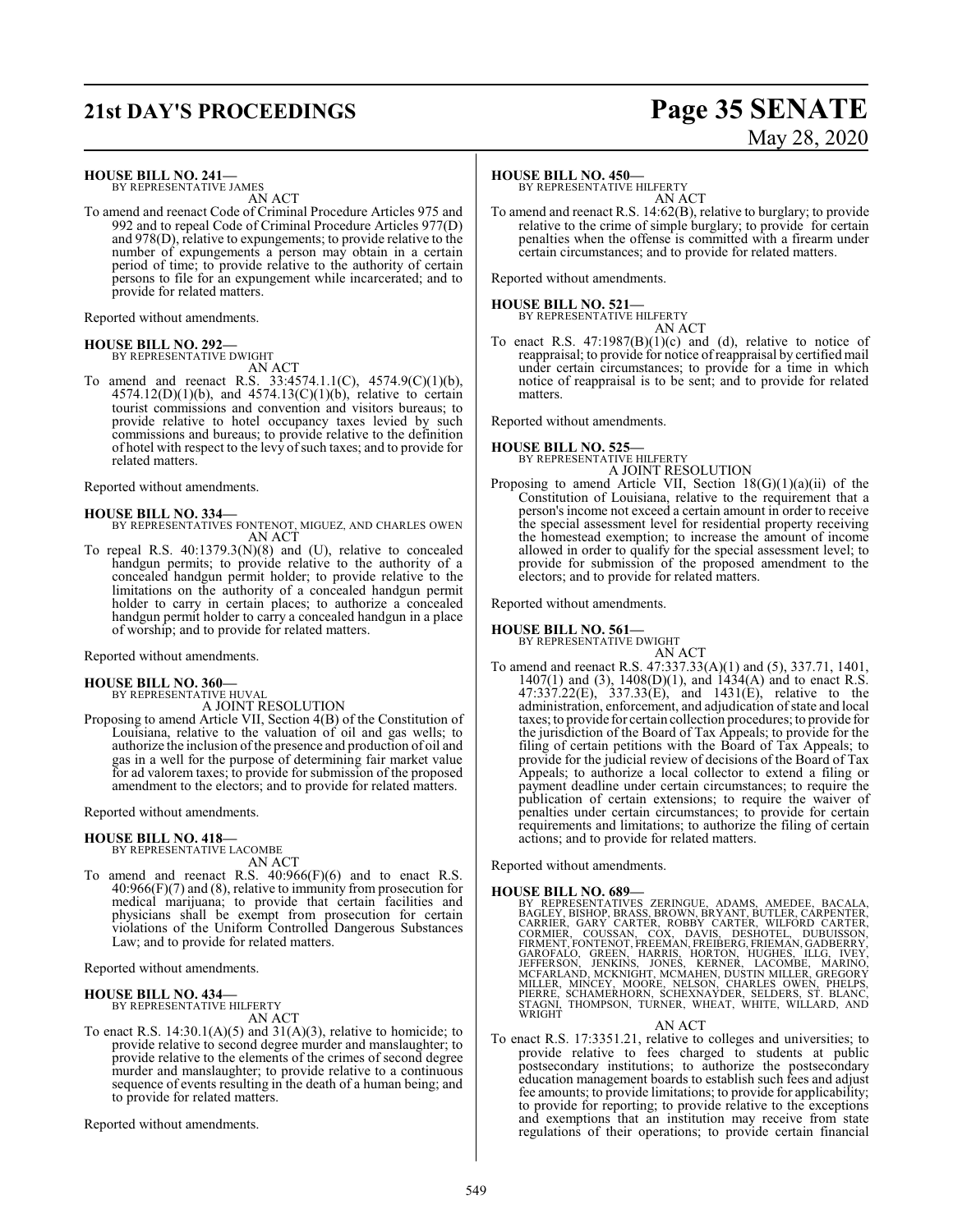solvency criteria on the receipt of such exceptions and exemptions; and to provide for related matters.

Reported without amendments.

### **HOUSE BILL NO. 709—** BY REPRESENTATIVE BISHOP

AN ACT

To enact R.S. 49:191(12)(b) and to repeal R.S. 49:191(9)(c), relative to the Department of Revenue, including provisions to provide for the re-creation of the Department of Revenue and the statutory entities made a part of the department by law; to provide for the effective termination date for all statutory authority for the existence of such statutory entities; and to provide for related matters.

Reported without amendments.

### **HOUSE BILL NO. 746—**

BY REPRESENTATIVE GAROFALO AN ACT

To enact R.S. 14:95(L), relative to the illegal carrying of weapons; to provide an exception to the crime of illegal carrying of weapons for certain persons during a mandatory evacuation in a declared state of emergency or disaster; to provide for definitions; and to provide for related matters.

Reported without amendments.

### **HOUSE BILL NO. 759—**

BY REPRESENTATIVE MARINO AN ACT

To enact Code of Criminal Procedure Article 958, relative to suspension of time limitations in declared disaster, emergency, or public health emergency; to provide relative to the authority of the supreme court to suspend certain time periods, limitations, and delays during a declared disaster, emergency, or public health emergency; to provide for the authority to terminate and to extend the suspension period; to provide for certain exceptions; to provide relative to the application of other provisions of law regarding suspension and interruption of time periods, limitations, and delays; to provide for an effective date; and to provide for related matters.

Reported without amendments.

### **HOUSE BILL NO. 781—**

BY REPRESENTATIVES MIGUEZ, AMEDEE, BACALA, BEAULLIEU,<br>BUTLER, CARRIER, ROBBY CARTER, CORMIER, COUSSAN,<br>DESHOTEL, DEVILLIER, DUBUISSON, EDMONDS, EDMOSTAN,<br>EMERSON, FARNUM, FIRMENT, FRIEMAN, GAROFALO, HARRIS,<br>HORTON, MIKE JO AN ACT

To amend and reenact R.S.  $14:329.6(C)$ ,  $(G)$ , and  $(H)(1)$  and R.S. 29:724(D)(4) and (6), 727(F)(4) and (8), 730.3(F), 737(B)(7), 738(A), 766(D)(4) and (8), and 772, to enact R.S. 14:329.6(H)(3) and R.S. 29:738(C), and to repeal R.S.  $14:329.6(A)(6)$ , relative to the regulation of firearms and ammunition during a declared emergency or disaster or public health emergency; to declare certain firearm- and ammunitionrelated businesses as essential; to provide relative to the authority to regulate the manufacture, sale, and possession of firearms and ammunition during a declared emergency or disaster or public health emergency; to provide relative to the authority of firearm- and ammunition-related businesses to operate during a declared emergency or disaster or public health emergency; to provide relative to the authority of certain officials to regulate with respect to firearms and ammunition during a declared emergency or disaster or public health emergency; and to provide for related matters.

Reported without amendments.

Respectfully submitted, FRED MILLS Chairman

## **Page 36 SENATE 21st DAY'S PROCEEDINGS**

### **Adoption of Legislative Bureau Report**

On motion of Senator Fred Mills, the Bills and Joint Resolutions were read by title and passed to a third reading.

### **Senate Bills and Joint Resolutions Returned from the House of Representatives with Amendments**

### **SENATE BILL NO. 54—** BY SENATOR FOIL

AN ACT

To amend and reenact R.S. 12:262.1(C) and 406(A) and to enact R.S. 12:1-501(2)(b)(iii), relative to corporations; to provide relative to organizational documents, including articles ofincorporation; to provide relative to qualifications of registered agents for certain types of corporations; to provide for revocation of articles of incorporation by the secretary of state; to provide for terms, conditions, and procedures; and to provide for related matters.

The bill was read by title. Returned from the House of Representatives with amendments:

### **HOUSE COMMITTEE AMENDMENTS**

Amendments proposed by House Committee on Commerce to Reengrossed Senate Bill No. 54 by Senator Foil

### AMENDMENT NO. 1

On page 1, line 2, after "reenact" and before "R.S. 12:262.1(C)" insert "the introductory paragraph of R.S. 12:1-501,"

### AMENDMENT NO. 2

On page 1, line 9, after "Section 1." and before "R.S. 12:262.1(C)" insert "The introductory paragraph of R.S. 12:1-501,"

### **LEGISLATIVE BUREAU AMENDMENTS**

Amendments proposed byLegislative Bureau to Reengrossed Senate Bill No. 54 by Senator Foil

### AMENDMENT NO. 1

Delete House Committee Amendments Nos. 1 and 2 by the House Committee on Commerce (#2139).

### AMENDMENT NO. 2

On page 1, line 2, after "reenact" delete "R.S. 12:262.1(C) and 406(A)" and insert "the introductory paragraph of R.S. 12:1-501,  $262.1(C)$ , and  $406(A)$ "

### AMENDMENT NO. 3

On page 1, line 9, after "Section 1." delete "R.S. 12:262.1(C) and  $406(A)$ " and insert "The introductory paragraph of R.S. 12:1-501, 262.1(C), and  $406(A)$ "

Senator Foil moved to concur in the amendments proposed by the House.

### **ROLL CALL**

The roll was called with the following result:

### YEAS

Mr. President Foil Foil Mills, R.<br>Abraham Henry Mizell Abraham Henry Mizell Hensgens Barrow Hewitt Peacock Jackson Pope<br>Johns Price Bouie Johns Price<br>Cathey Lambert Reese Lambert Reese<br>
Luneau Smith Cloud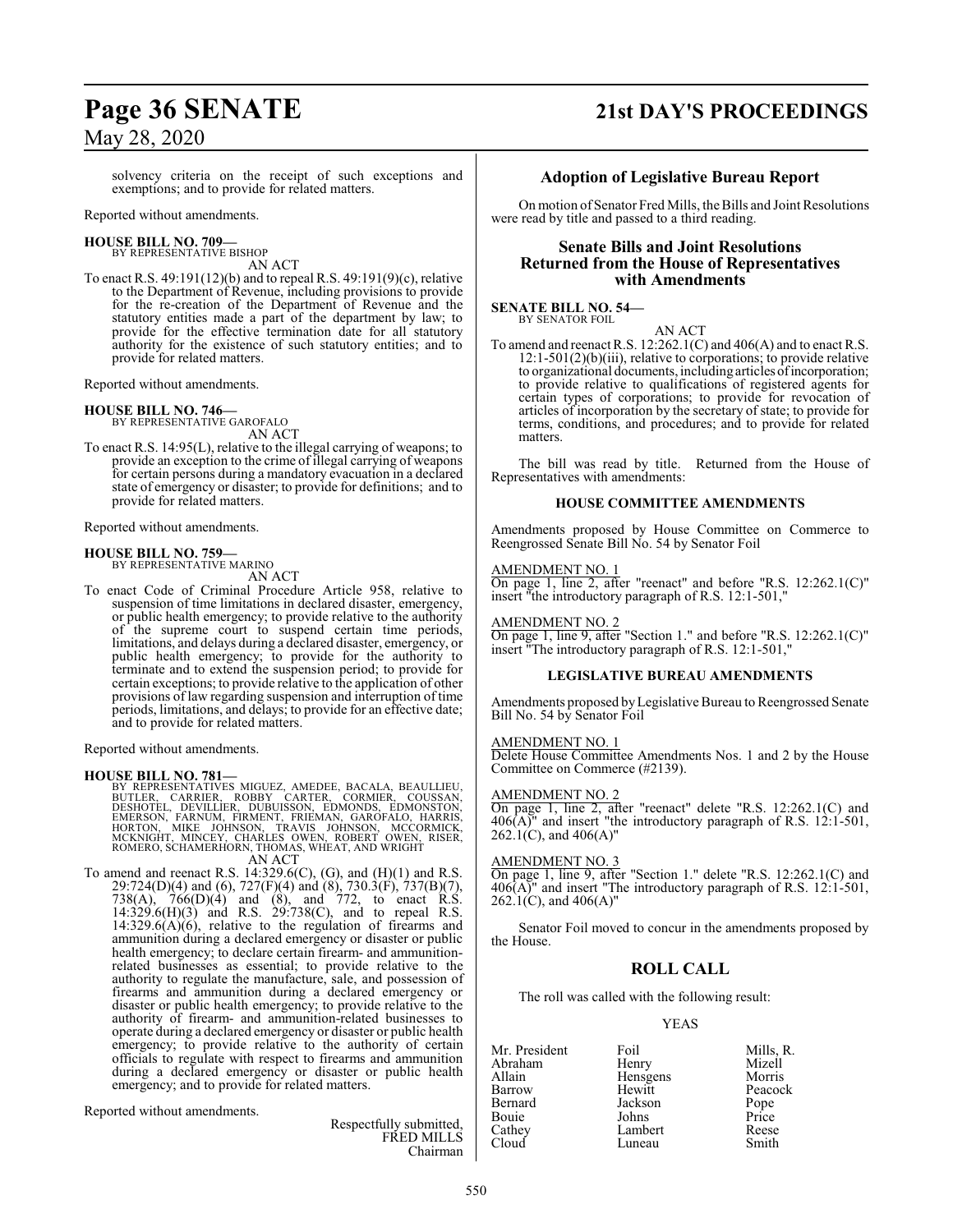| Connick     | McMath      | Talbot |  |
|-------------|-------------|--------|--|
| Fesi        | Milligan    | White  |  |
| Fields      | Mills, F.   | Womack |  |
| Total $-33$ |             |        |  |
|             | <b>NAYS</b> |        |  |
| Total - 0   |             |        |  |

Boudreaux Harris Tarver<br>Carter Peterson Ward Peterson

Total - 6

The Chair declared the Senate concurred in the amendments proposed by the House.

ABSENT

# **SENATE BILL NO. 71—** BY SENATOR SMITH

AN ACT

To amend and reenact R.S. 22:1475 and to repeal R.S. 32:1043, relative to the Louisiana Automobile Insurance Plan; to provide for motor vehicle policies issued in compliance with the plan; to repeal certain duplicative provisions regarding residual market plans in the Motor Vehicle Safety Responsibility Law; and to provide for related matters.

The bill was read by title. Returned from the House of Representatives with amendments:

### **HOUSE FLOOR AMENDMENTS**

Amendments proposed by Representative Green to Reengrossed Senate Bill No. 71 by Senator Smith

AMENDMENT NO. 1 On page 2, line 4, after "**Plan,**" and before "**which**" insert "**referred to in this Section as the "plan",**"

AMENDMENT NO. 2 On page 2, line 10, delete the comma "**,**" and delete "**referred to in this Section as the "plan",**"

Senator Smith moved to concur in the amendments proposed by the House.

### **ROLL CALL**

The roll was called with the following result:

### YEAS

| Mr. President<br>Abraham<br>Allain<br>Barrow<br>Bernard<br>Bouie<br>Cathey<br>Cloud<br>Connick<br>Fesi<br>Fields<br>Foil<br>Total - 34 | Harris<br>Henry<br>Hensgens<br>Hewitt<br>Jackson<br>Johns<br>Lambert<br>Luneau<br>McMath<br>Milligan<br>Mills, F.<br>Mills, R.<br><b>NAYS</b> | Mizell<br>Morris<br>Peacock<br>Pope<br>Price<br>Reese<br>Smith<br>Talbot<br>White<br>Womack |
|----------------------------------------------------------------------------------------------------------------------------------------|-----------------------------------------------------------------------------------------------------------------------------------------------|---------------------------------------------------------------------------------------------|
| Total - 0                                                                                                                              | <b>ABSENT</b>                                                                                                                                 |                                                                                             |
| Boudreaux<br>Carter<br>Total - 5                                                                                                       | Peterson<br>Tarver                                                                                                                            | Ward                                                                                        |

# **21st DAY'S PROCEEDINGS Page 37 SENATE** May 28, 2020

The Chair declared the Senate concurred in the amendments proposed by the House.

**SENATE BILL NO. 110—** BY SENATOR ALLAIN

AN ACT

To enact R.S. 9:1256 and 1257, relative to servitudes; to provide relative to predial servitudes; to provide relative to servitudes of drain; to provide for alteration and extinction of certain servitudes of drain; to provide for exercise of certain servitudes of drain; to provide for acts by the dominant and servient estate owners; to provide certain terms, procedures, conditions, effects, and requirements; and to provide for related matters.

The bill was read by title. Returned from the House of Representatives with amendments:

### **HOUSE COMMITTEE AMENDMENTS**

Amendments proposed by House Committee on Civil Law and Procedure to Engrossed Senate Bill No. 110 by Senator Allain

AMENDMENT NO. 1 On page 2, at the beginning of line 1, change "**alternation**" to "**alteration**"

### **HOUSE FLOOR AMENDMENTS**

Amendments proposed by Representative Gregory Miller to Engrossed Senate Bill No. 110 by Senator Allain

AMENDMENT NO. 1 Delete House Committee Amendment No. 1 proposed by the House Committee on Civil Law and Procedure (#2235).

AMENDMENT NO. 2 On page 1, line 12, after "**estates**" insert a period "**.**" and delete the remainder of the line and delete line 13 in its entirety

AMENDMENT NO. 3 On page 2, delete lines 1 through 4 in their entirety

AMENDMENT NO. 4 On page 2, between lines 6 and 7 insert the following: "**A. A conventional servitude of drain may be acquired by title, by acquisitive prescription, or by destination of the owner.**"

AMENDMENT NO. 5 On page 2, at the beginning of line 7, change "**A.**" to "**B.**"

AMENDMENT NO. 6 On page 2, at the beginning of line 17, change "**B.**" to "**C.**"

Senator Allain moved to concur in the amendments proposed by the House.

### **ROLL CALL**

The roll was called with the following result:

### YEAS

| Mr. President | Foil      | Mills, R.     |
|---------------|-----------|---------------|
| Abraham       | Harris    | Mizell        |
| Allain        | Henry     | Morris        |
| Barrow        | Hensgens  | Peacock       |
| Bernard       | Hewitt    |               |
| Bouie         | Johns     | Pope<br>Price |
| Cathey        | Lambert   | Reese         |
| Cloud         | Luneau    | Smith         |
| Connick       | McMath    | Talbot        |
| Fesi          | Milligan  | White         |
| Fields        | Mills, F. | Womack        |
| Total - 33    |           |               |

Mizell<br>Morris Peacock<br>Pope Reese<br>Smith Talbot White Womack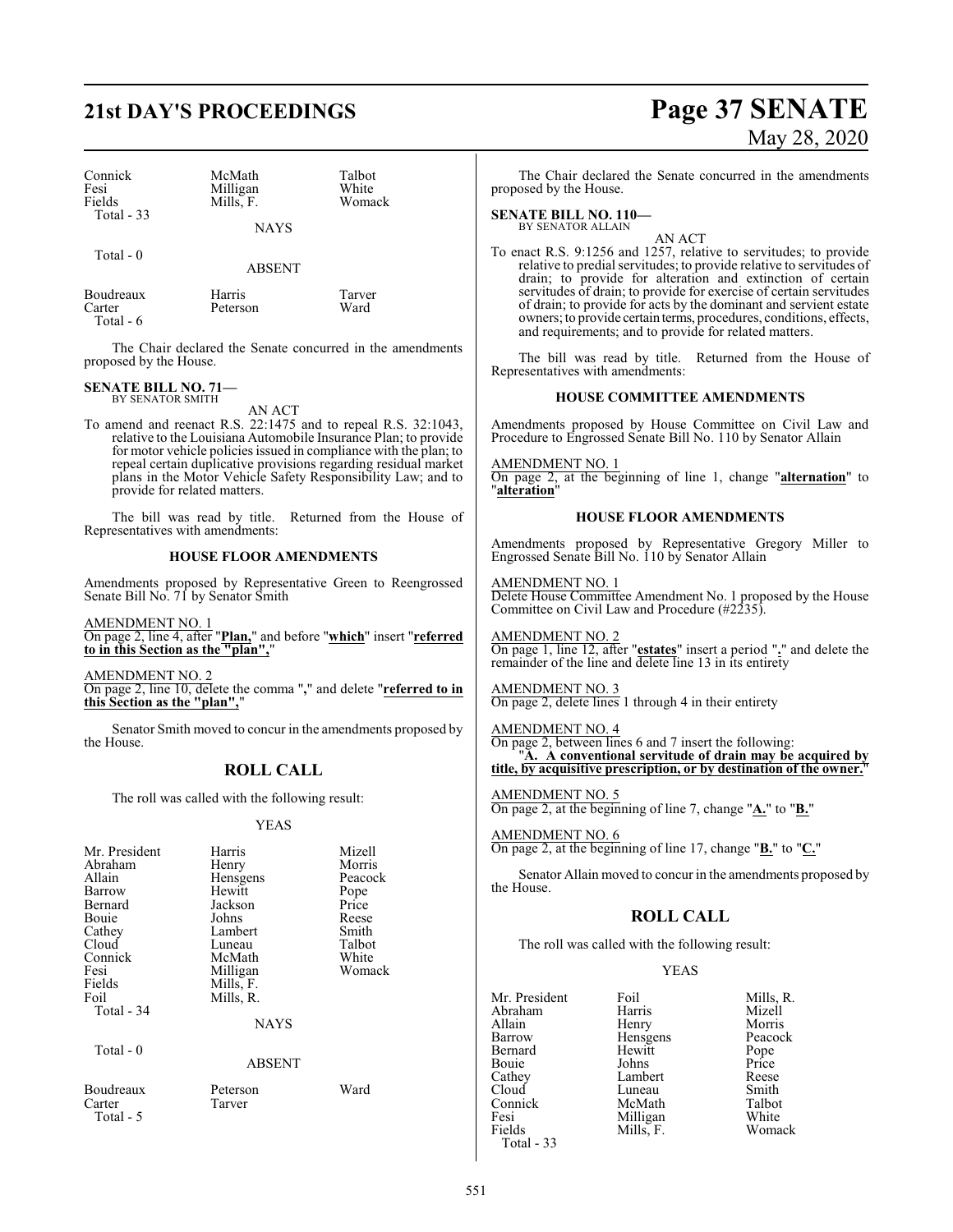### NAYS

| Total $-0$                        | <b>ABSENT</b>       |                |
|-----------------------------------|---------------------|----------------|
| Boudreaux<br>Carter<br>Total $-6$ | Jackson<br>Peterson | Tarver<br>Ward |

The Chair declared the Senate concurred in the amendments proposed by the House.

### **SENATE BILL NO. 132—**

BY SENATOR HENRY AND REPRESENTATIVE EDMONDS

AN ACT To amend and reenact R.S.  $39:198(I)(2)$ , (6), (8)(b) and (c), and (9) and to enact R.S. 39:1624(C), relative to the approval of contracts; to provide for transfer of fiscal intermediary contract award approval from the House and Senate committees on health and welfare to the Joint Legislative Committee on the Budget; to provide for the approval of any contract with a value greater than or equal to twenty-five million dollars annually by the Joint Legislative Committee on the Budget; to provide for the reporting to the Joint Legislative Committee on the Budget by state agencies prior to the issuance of any request for proposals that could result in expenditures of twenty-five million dollars or more annually; to provide for an effective date; and to provide for related matters.

The bill was read by title. Returned from the House of Representatives with amendments:

### **HOUSE COMMITTEE AMENDMENTS**

Amendments proposed by House Committee on Appropriations to Reengrossed Senate Bill No. 132 by Senator Henry

### AMENDMENT NO. 1

On page 1, at the beginning of line 3, change "39:1624(C)," to  $"39:1624(C)$  through  $(E),"$ 

### AMENDMENT NO. 2

On page 1, line 10, after "annually;" and before "to provide" insert "to provide for applicability to cooperative endeavor agreements; to provide exceptions;"

### AMENDMENT NO. 3

On page 1, line 14, change "39:1624(C) is" to "39:1624(C) through  $(E)$  are

### AMENDMENT NO. 4

On page 4, line 1, after "contract" and before the semicolon ";" insert "**or cooperative endeavor agreement**"

### AMENDMENT NO. 5

On page 4, between lines 15 and 16 insert:

"**D. Notwithstanding any provision of law to the contrary, the provisions of Subsection C of this Section shall apply to any cooperative endeavor agreement for professional, personal, consulting, or social services that has a value greater than or equal to twenty-five million dollars.**

**E. The provisions of Subsections C and D of this Section shall not apply during the pendency of any state of emergency declared pursuant to R.S. 29:721 et seq. or 760 et seq.**"

Senator Henrymoved to concur in the amendments proposed by the House.

### **ROLL CALL**

The roll was called with the following result:

# **Page 38 SENATE 21st DAY'S PROCEEDINGS**

|                                                                                                                                | <b>YEAS</b>                                                                                                                   |                                                                                                     |
|--------------------------------------------------------------------------------------------------------------------------------|-------------------------------------------------------------------------------------------------------------------------------|-----------------------------------------------------------------------------------------------------|
| Mr. President<br>Abraham<br>Allain<br>Barrow<br>Bernard<br>Bouie<br>Cathey<br>Cloud<br>Connick<br>Fesi<br>Fields<br>Total - 33 | Foil<br>Harris<br>Henry<br>Hensgens<br>Hewitt<br>Johns<br>Lambert<br>Luneau<br>McMath<br>Milligan<br>Mills, R.<br><b>NAYS</b> | Mizell<br>Morris<br>Peacock<br>Pope<br>Price<br>Reese<br>Smith<br>Talbot<br>Ward<br>White<br>Womack |
| Total - 0                                                                                                                      | <b>ABSENT</b>                                                                                                                 |                                                                                                     |
| Boudreaux<br>Carter<br>Total - 6                                                                                               | Jackson<br>Mills, F.                                                                                                          | Peterson<br>Tarver                                                                                  |

The Chair declared the Senate concurred in the amendments proposed by the House.

### **SENATE BILL NO. 138—**

BY SENATOR ALLAIN

AN ACT To amend and reenact R.S.  $47:302(V)(2)$  and  $339(B)(7)$ , to enact R.S. 47:340(G)(6)(c) and (d) and R.S. 47:340.1, and to repeal R.S. 47:301(4)(l), relative to tax collection; to provide for requirements to file tax returns; to provide for compensation to remote sellers; to provide for the collection of sales and use tax from marketplace facilitators and remote sellers; to provide for definitions; to provide for certain conditions and limitations; to provide for applicability; to provide for an effective date; and to provide for related matters.

The bill was read by title. Returned from the House of Representatives with amendments:

### **HOUSE COMMITTEE AMENDMENTS**

Amendments proposed by House Committee on Ways and Means to Reengrossed Senate Bill No. 138 by Senator Allain

AMENDMENT NO. 1 On page 5, at the end of line 13 insert "**"Marketplace seller" shall not include a service supplier as defined in R.S. 33:9125(6)(b).**"

### **LEGISLATIVE BUREAU AMENDMENTS**

Amendments proposed byLegislative Bureau to Reengrossed Senate Bill No. 138 by Senator Allain

### AMENDMENT NO. 1

On page 3, line 18, following "**Subsection E**" and before "**.**" insert "**of this Section**"

### AMENDMENT NO. 2

On page 3, line 18, following "**Paragraph (E)(3)**" and before "**.**" insert "**of this Section**"

### **HOUSE FLOOR AMENDMENTS**

Amendments proposed by Representative Riser to Reengrossed Senate Bill No. 138 by Senator Allain

### AMENDMENT NO. 1

Delete Amendment No. 1 by the House Committee on Ways and Means (#2141).

AMENDMENT NO. 2 On page 9, between lines 11 and 12 insert the following: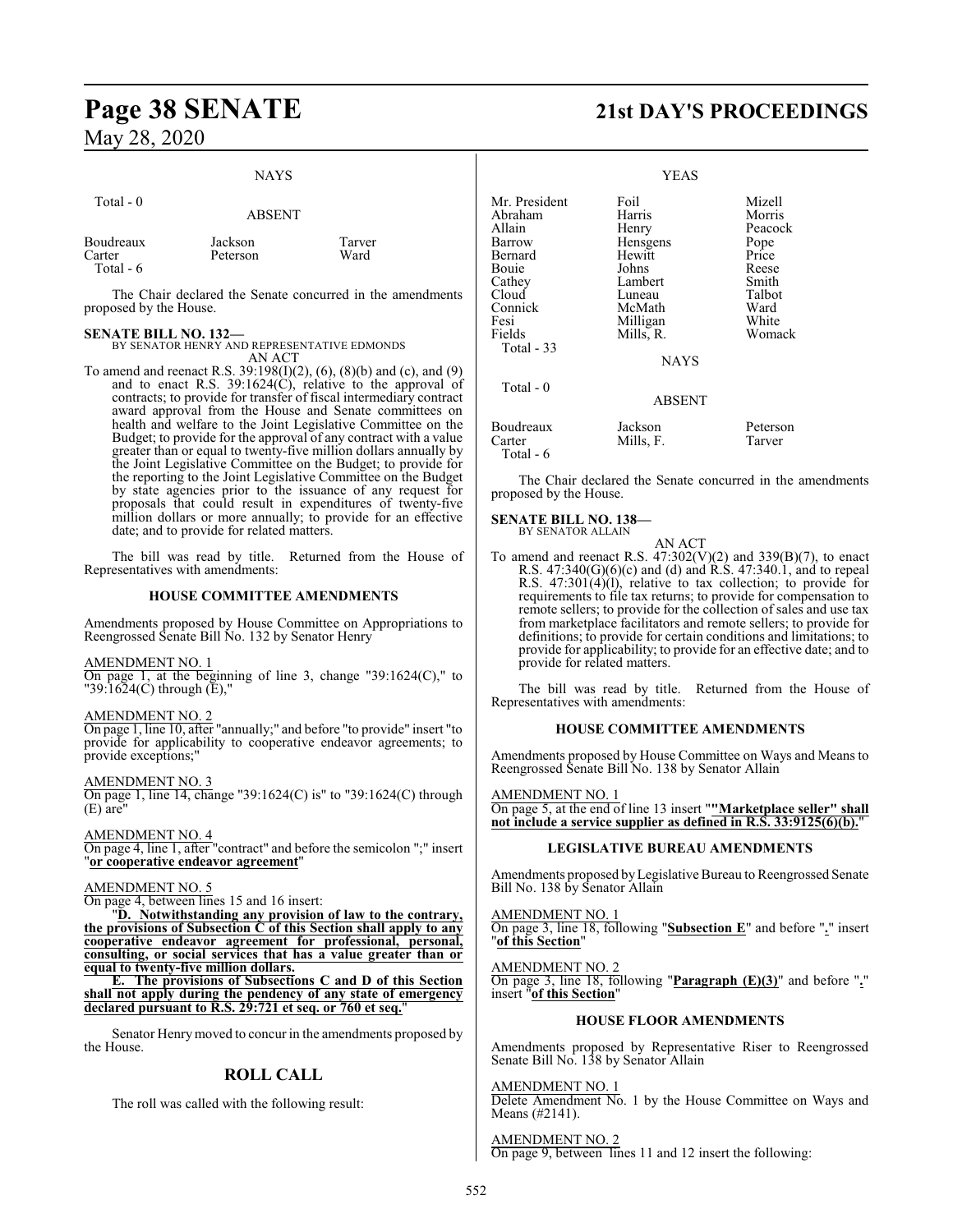# **21st DAY'S PROCEEDINGS Page 39 SENATE**

# May 28, 2020

"**F. Notwithstanding any other provision of law to the contrary, nothing in this Section shall prohibit the marketplace facilitator and the marketplace seller fromcontractually agreeing to have the marketplace seller and its affiliates collect and remit all applicable taxes and fees if the marketplace seller meets all of the following requirements:**

**(1) The marketplace seller has annual United States gross sales over one billion dollars, including the gross sales of any affiliates, and in the case of franchised entities, including the combined sales of all franchisees of a single franchisor.**

**(2) The marketplace seller, or its affiliates, is a service supplier as defined by R.S. 33:9109(B)(7) or is a seller as defined by R.S. 33:9109.1(B)(8).**<br>(3) The marketn

**(3) The marketplace seller provides evidence to the marketplace facilitator that it is registered as a dealer defined by R.S. 47:301(4) with the state and local collectors as defined by R.S. 47:301(2).**

**(4) The marketplace seller notifies the commission in a manner prescribed by the commission that the marketplace seller and its affiliates will collect and remit all applicable taxes and fees on its sales through the marketplace and is liable for failure to collect or remit applicable taxes and fees on its sales.**"

Senator Allain moved to concur in the amendments proposed by the House.

### **ROLL CALL**

The roll was called with the following result:

### YEAS

| Mr. President | Foil        | Mills, R. |
|---------------|-------------|-----------|
| Allain        | Harris      | Morris    |
| <b>Barrow</b> | Henry       | Peacock   |
| Bernard       | Hensgens    | Pope      |
| Bouie         | Hewitt      | Price     |
| Cathey        | Johns       | Reese     |
| Cloud         | Lambert     | Smith     |
| Connick       | Luneau      | Talbot    |
| Fesi          | McMath      | Ward      |
| Fields        | Mills, F.   | Womack    |
| Total - 30    |             |           |
|               | <b>NAYS</b> |           |

| ня |  |  |  |
|----|--|--|--|
|----|--|--|--|

### ABSENT

| Abraham<br>Boudreaux<br>Carter<br>Total - 9 | Jackson<br>Milligan<br>Mizell | Peterson<br>Tarver<br>White |
|---------------------------------------------|-------------------------------|-----------------------------|
|                                             |                               |                             |

The Chair declared the Senate concurred in the amendments proposed by the House.

### **SENATE BILL NO. 140—** BY SENATOR REESE

AN ACT

To enact R.S. 10:9-528 and R.S. 18:58(D) and 429, relative to the secretary of state; to provide for notification of cyber incidents by certain offices to the secretary of state; and to provide for related matters.

The bill was read by title. Returned from the House of Representatives with amendments:

### **HOUSE FLOOR AMENDMENTS**

Amendments proposed by Representative Farnum to Reengrossed Senate Bill No. 140 by Senator Reese

### AMENDMENT NO. 1

On page 2, at the end of line 13, delete the comma "**,**" and delete lines 14 and 15 and insert "**related to any computer system connected to** or maintained by the secretary of state.

Senator Reese moved to concur in the amendments proposed by the House.

### **ROLL CALL**

The roll was called with the following result:

|--|--|

| Mr. President<br>Abraham<br>Allain<br>Barrow<br>Bernard<br>Bouie<br>Cathey<br>Cloud<br>Connick<br>Fesi<br>Fields<br>Total - 32 | Foil<br>Harris<br>Henry<br>Hensgens<br>Hewitt<br>Johns<br>Lambert<br>Luneau<br>McMath<br>Milligan<br>Mills, F.<br><b>NAYS</b> | Mills, R.<br>Morris<br>Peacock<br>Pope<br>Price<br>Reese<br>Smith<br>Talbot<br>Ward<br>Womack |
|--------------------------------------------------------------------------------------------------------------------------------|-------------------------------------------------------------------------------------------------------------------------------|-----------------------------------------------------------------------------------------------|
| Total $-0$                                                                                                                     | <b>ABSENT</b>                                                                                                                 |                                                                                               |
| Boudreaux                                                                                                                      | Mizell                                                                                                                        | White                                                                                         |

The Chair declared the Senate concurred in the amendments proposed by the House.

**SENATE BILL NO. 157—** BY SENATOR WOMACK

Carter Peterson<br>Jackson Tarver

Jackson Total - 7

AN ACT

To amend and reenact R.S. 39:72.1(A), and to enact R.S. 39:72.1(D), relative to certain appropriations; to provide authorization for the payment of outstanding contracts in certain circumstances; to provide relative to the audit requirements for the recipients of certain state funds; to provide for an effective date; and to provide for related matters.

The bill was read by title. Returned from the House of Representatives with amendments:

### **HOUSE COMMITTEE AMENDMENTS**

Amendments proposed by House Committee on Appropriations to Reengrossed Senate Bill No. 157 by Senator Womack

AMENDMENT NO. 1 On page 1, line 2, after "39:72.1(A)" and before "and" delete the comma ","

AMENDMENT NO. 2 On page 1, line 8, after "reenacted" and before "and" delete the comma ","

AMENDMENT NO. 3 On page 1, line 15, after "**from**" and before "**of**" change "**Office**" to "**office**"

AMENDMENT NO. 4 On page 1, at the beginning of line 16, change "**Community Development**" to "**community development**"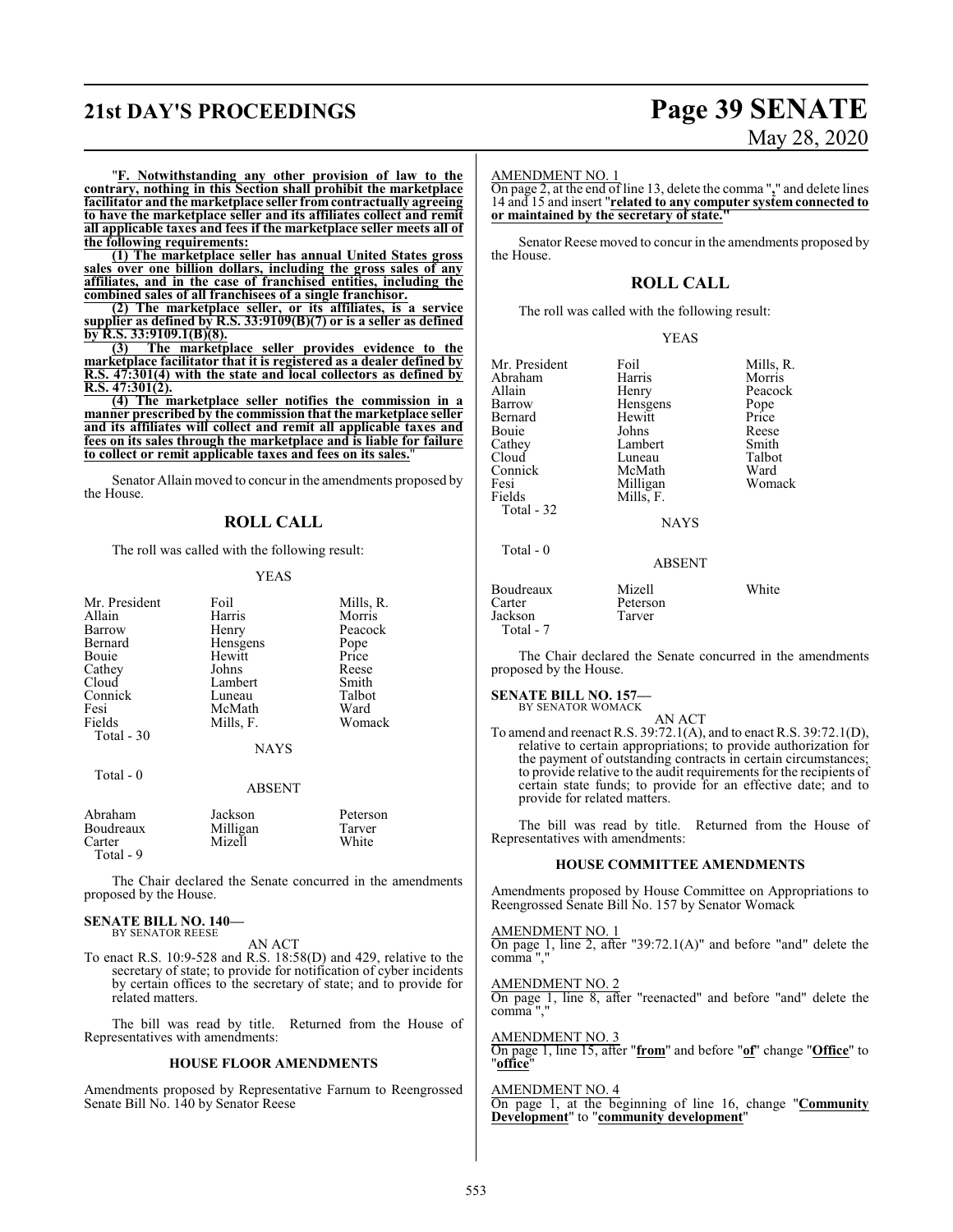# **Page 40 SENATE 21st DAY'S PROCEEDINGS**

AMENDMENT NO. 5 On page 1, line 17, after "**Grants,**" delete the remainder of the line and insert "**local government**"

AMENDMENT NO. 6 On page 2, line 1, delete "**Assistance Program, Disaster Recovery**" and insert "**assistance program, disaster recovery**"

AMENDMENT NO. 7 On page 2, line 2, after "**Enrichment**" and before "**Fund,**" insert "**and Other Improvements**"

### **LEGISLATIVE BUREAU AMENDMENTS**

Amendments proposed by Legislative Bureau to Reengrossed Senate Bill No. 157 by Senator Womack

AMENDMENT NO. 1 On page 1, line 14, after "**Fund, the**" delete "**Louisiana**"

AMENDMENT NO. 2 On page 1, line 15, following "**from**" and before "**Office**" insert "**the**"

AMENDMENT NO. 3 On page 2, line 16, change "**at the time the public entity**" to "**when it**"

Senator Womack moved to concur in the amendments proposed by the House.

### **ROLL CALL**

The roll was called with the following result:

YEAS

| Mr. President | Foil        | Mills, R. |
|---------------|-------------|-----------|
| Abraham       | Harris      | Morris    |
| Allain        | Henry       | Peacock   |
| Barrow        | Hensgens    | Pope      |
| Bernard       | Hewitt      | Price     |
| Bouie         | Johns       | Reese     |
| Cathey        | Lambert     | Smith     |
| Cloud         | Luneau      | Talbot    |
| Connick       | McMath      | Ward      |
| Fesi          | Milligan    | White     |
| Fields        | Mills, F.   | Womack    |
| Total - 33    |             |           |
|               | <b>NAYS</b> |           |
| Total - 0     |             |           |

### ABSENT

|  | Boudreaux<br>Carter<br>Total $-6$ | Jackson<br>Mizell | Peterson<br>Tarver |
|--|-----------------------------------|-------------------|--------------------|
|--|-----------------------------------|-------------------|--------------------|

The Chair declared the Senate concurred in the amendments proposed by the House.

### **SENATE BILL NO. 164—** BY SENATOR ALLAIN

AN ACT

To amend and reenact R.S. 47:337.51(A)(2) and to enact R.S. 47:337.51(A)(4), 337.61(5), and 337.80(A)(4) and (D), relative to local sales and use tax administration; to provide relative to local sales and use tax disputes; to provide for guidelines for the use of summary proceedings; to provide relative to interest on refunds of local sales and use tax; and to provide for related matters.

The bill was read by title. Returned from the House of Representatives with amendments:

### **LEGISLATIVE BUREAU AMENDMENTS**

Amendments proposed byLegislative Bureau to Reengrossed Senate Bill No. 164 by Senator Allain

AMENDMENT NO. 1 On page 2, line 6, following "**pursuant to**" delete "**R.S.**"

AMENDMENT NO. 2 On page 2, line 7, change "**47:337.51(A)(4)**" to "**Paragraph (4) of this Subsection**"

AMENDMENT NO. 3 On page 2, line 10, following "**Paragraph**" delete "**(A)**"

AMENDMENT NO. 4 On page 2, line 11, following "**this**" and before "**may**" change "**Section**" to "**Subsection**"

AMENDMENT NO. 5 On page 2, line 11, following "**authorized in**" change "**Paragraph (A)(1) of this Section**" to "**Paragraph (1) of this Subsection**"

### **HOUSE FLOOR AMENDMENTS**

Amendments proposed by Representative Bishop to Reengrossed Senate Bill No. 164 by Senator Allain

AMENDMENT NO. 1 On page 2, at the beginning of line 1, delete "thirty" and insert "**sixty**"

AMENDMENT NO. 2 On page 2, line 1, after "do" and before "of" delete "either" and insert "**any**"

AMENDMENT NO. 3 On page 2, line 6, after "**(c)**" and before "**consider**" delete "**Taxpayers should**" and insert "**If applicable,**"

Senator Allain moved to concur in the amendments proposed by the House.

### **ROLL CALL**

The roll was called with the following result:

### YEAS

| Mr. President | Harris        | Morris  |
|---------------|---------------|---------|
| Abraham       | Henry         | Peacock |
| Allain        | Hensgens      | Pope    |
| Barrow        | Hewitt        | Price   |
| Bernard       | Johns         | Reese   |
| Bouie         | Lambert       | Smith   |
| Cathey        | Luneau        | Talbot  |
| Cloud         | McMath        | Ward    |
| Connick       | Milligan      | White   |
| Fesi          | Mills, F.     | Womack  |
| Fields        | Mills, R.     |         |
| Foil          | Mizell        |         |
| Total - 34    |               |         |
|               | <b>NAYS</b>   |         |
| Total - 0     |               |         |
|               | <b>ABSENT</b> |         |
| Boudreaux     | Jackson       | Tarver  |
| Carter        | Peterson      |         |
| Total - 5     |               |         |

The Chair declared the Senate concurred in the amendments proposed by the House.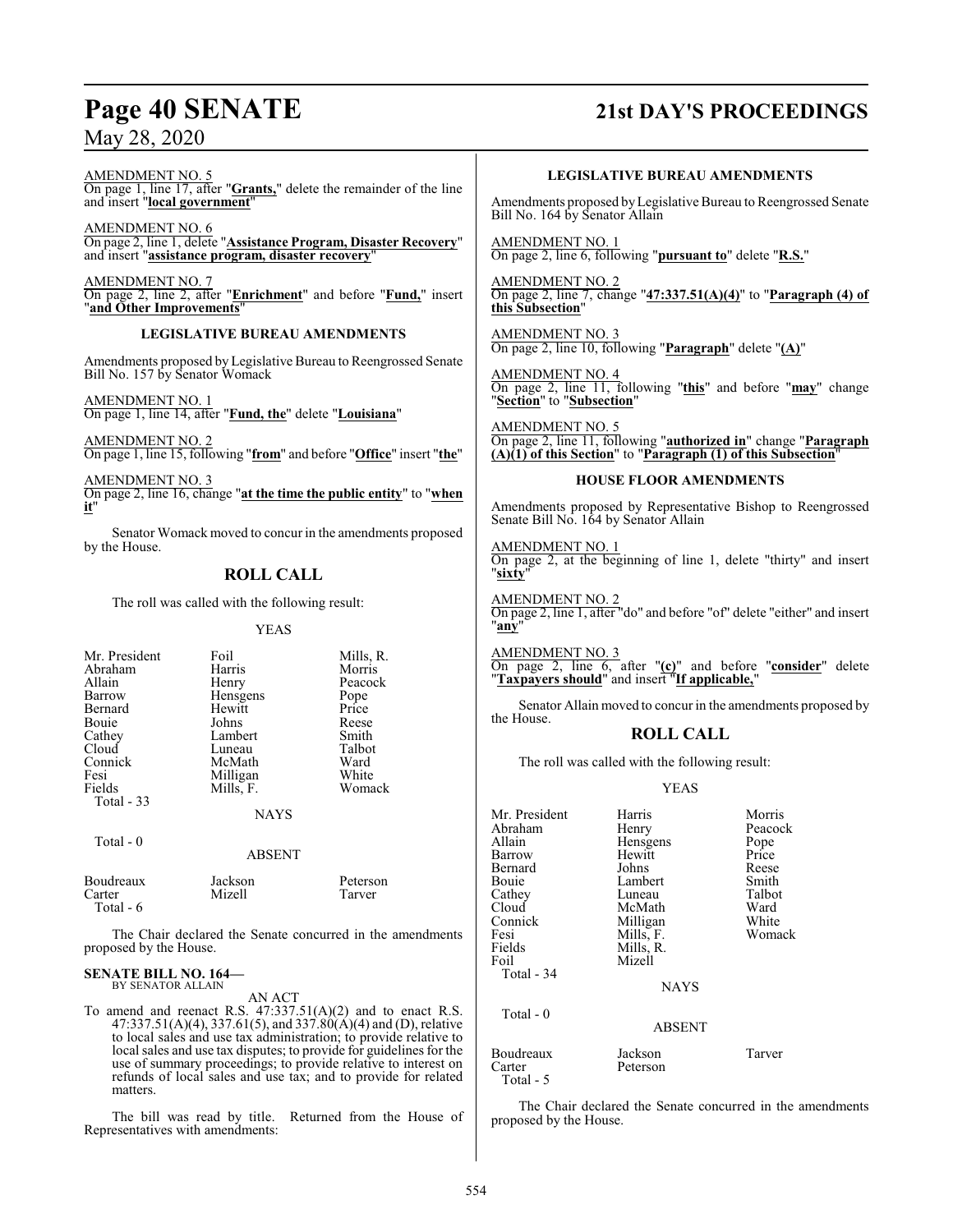# **21st DAY'S PROCEEDINGS Page 41 SENATE**

# May 28, 2020

### **SENATE BILL NO. 268—**

BY SENATOR JOHNS AND REPRESENTATIVE LYONS AN ACT

To amend and reenact R.S. 6:327(B) and (C) and 659.2 and to enact R.S. 6:320, 327.1, 771, and 1142, relative to banks; to provide for the abandonment of safety deposit boxes; to provide for authorized contacts in a safety deposit box agreement; to allow for the disposal of unsalable contents; to provide procedures for disposing of or selling of abandoned contents; to provide relative to the Uniform Unclaimed Property Act; to provide relative to savings and loan associations, credit unions, and savings banks; and to provide for related matters.

The bill was read by title. Returned from the House of Representatives with amendments:

### **HOUSE COMMITTEE AMENDMENTS**

Amendments proposed by House Committee on Commerce to Reengrossed Senate Bill No. 268 by Senator Johns

### AMENDMENT NO. 1

On page 1, line 2, after "enact" delete "R.S. 6:320, 327.1, 771," and insert in lieu thereof "R.S. 6:327.1, 771,"

### AMENDMENT NO. 2

On page 1, delete line 4 in its entirety and insert in lieu thereof "to allow for the"

### AMENDMENT NO. 3

On page 1, at the beginning ofline 11, delete "R.S. 6:320, 327.1, 771, and 1142" and insert in lieu thereof "R.S. 6:327.1, 771, and 1142"

AMENDMENT NO. 4 On page 1, delete lines 12 through 17 in their entirety

AMENDMENT NO. 5

On page 2, delete lines 1 through 4 in their entirety

### AMENDMENT NO. 6

On page 2, line 17, after "address." delete the remainder of the line and delete lines 18 through 22 in their entirety

### AMENDMENT NO. 7

On page 3, at the end of line 4, insert a comma "**,**" and "**but is not required to,**"

AMENDMENT NO. 8 On page 3, line 12, after "**provisions**" insert "**contained in the safety deposit box rental agreement or the provisions**"

AMENDMENT NO. 9 On page 4, line 18, after "**least**" change "**seventy-five**" to "**sixty-six**"

### AMENDMENT NO. 10

On page 4, at the end of line 19, insert "**If no offer is received which meets the minimum valuation requirements, the contents may be sold without a value restriction at a subsequent public or private sale.**"

### AMENDMENT NO. 11

On page 5, at the end of line 9, insert "**A party providing an independent valuation is eligible to purchase the contents valued at a public or private sale.**"

### **HOUSE FLOOR AMENDMENTS**

Amendments proposed by Representative Davis to Reengrossed Senate Bill No. 268 by Senator Johns

AMENDMENT NO. 1 On page 5, line 20, change "**R.S. 6:320**" to "**R.S. 6:327**"

### AMENDMENT NO. 2

On page 5, line 26, change "**R.S. 6:320**" to "**R.S. 6:321**"

Senator Johns moved to concur in the amendments proposed by the House.

### **ROLL CALL**

The roll was called with the following result:

### YEAS

| Mr. President | Harris        | Morris  |
|---------------|---------------|---------|
| Abraham       | Henry         | Peacock |
| Allain        | Hensgens      | Pope    |
| Barrow        | Hewitt        | Price   |
| Bernard       | Johns         | Reese   |
| Bouie         | Lambert       | Smith   |
| Cathey        | Luneau        | Talbot  |
| Cloud         | McMath        | Ward    |
| Connick       | Milligan      | White   |
|               |               | Womack  |
| Fesi          | Mills, F.     |         |
| Fields        | Mills, R.     |         |
| Foil          | Mizell        |         |
| Total $-34$   |               |         |
|               | <b>NAYS</b>   |         |
| Total $-0$    |               |         |
|               | <b>ABSENT</b> |         |
| Boudreaux     | Jackson       | Tarver  |
| Carter        | Peterson      |         |

Total - 5

The Chair declared the Senate concurred in the amendments proposed by the House.

### **SENATE BILL NO. 273—** BY SENATOR HEWITT

AN ACT

To enact R.S. 44:4.1(D) and Chapter 31-A of Title 51 of the Louisiana Revised Statutes of 1950, to be comprised of R.S. 51:2111 through 2116, relative to registration with the secretary of state by managed service providers and managed security service providers servicing public bodies; to provide requirements for doing business; to provide for definitions; to provide for exceptions to public records law; to provide for time limitations on the reporting of cyber incidents; and to provide for related matters.

The bill was read by title. Returned from the House of Representatives with amendments:

### **HOUSE COMMITTEE AMENDMENTS**

Amendments proposed by House Committee on Commerce to Reengrossed Senate Bill No. 273 by Senator Hewitt

AMENDMENT NO. 1

On page 1, line 15, change "**Louisiana Cybersecurity Commission**" to "**Louisiana Fusion Center**"

### AMENDMENT NO. 2

On page 1, line 16, after "**commission**" insert a comma "**,**" and "**nor shall this Chapter apply to information that constitutes critical infrastructure information as defined in 6 U.S.C. 671 regardless of whether the information has been shared with any federal governmental agency**"

### AMENDMENT NO. 3

On page 2, line 18, after "**means**" delete the remainder of the line, delete lines 19 and 20 in their entirety, and insert in lieu thereof "**the compromise of the security, confidentiality, or integrity of computerized data due to the exfiltration, modification, or**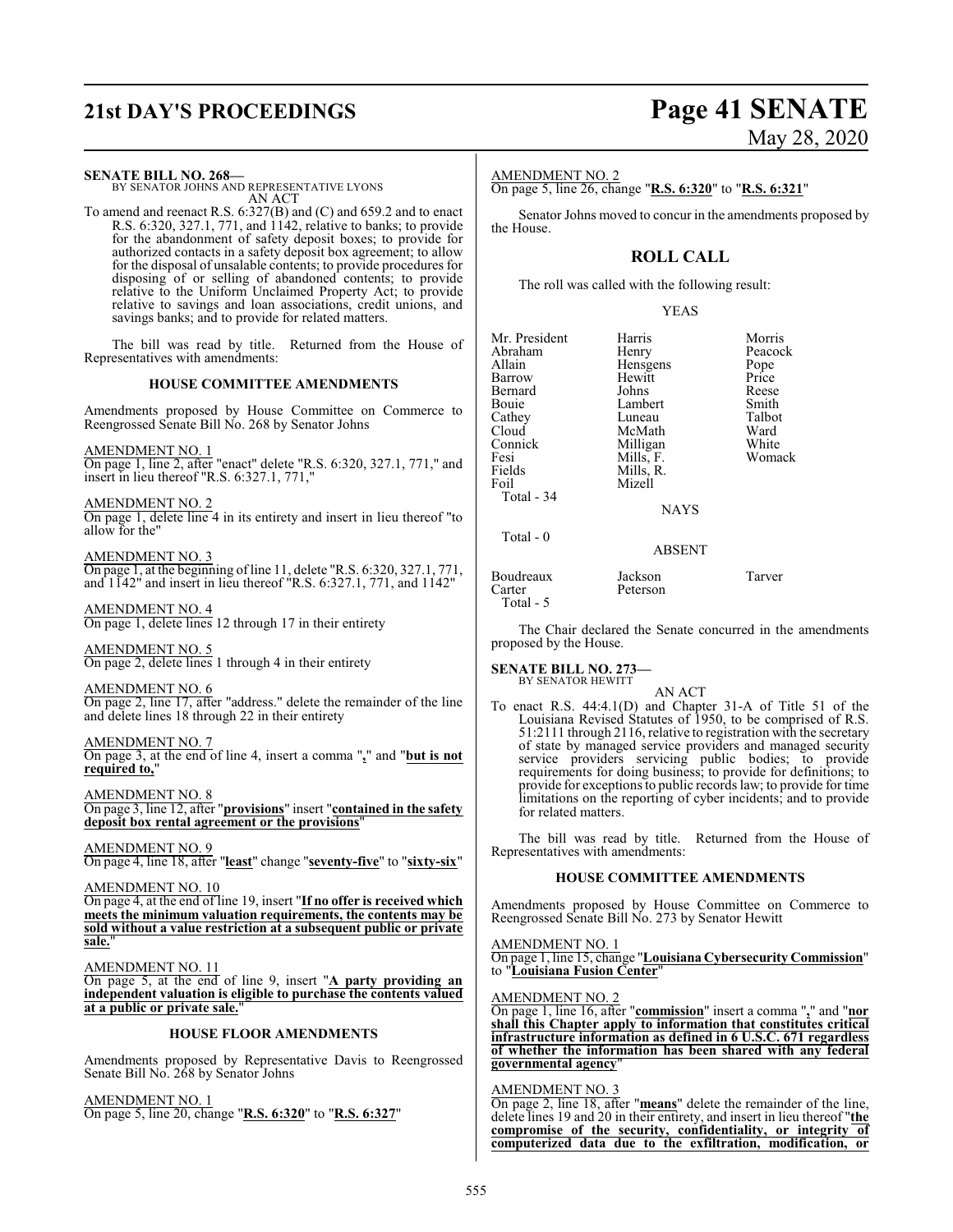# **Page 42 SENATE 21st DAY'S PROCEEDINGS**

## May 28, 2020

**deletion that results in the unauthorized acquisition of and access to information maintained by a public body.**"

### AMENDMENT NO. 4

On page 2, line 24, change "**Cybersecurity Commission**"to "**Fusion Center**" and after "**means the**" delete "**commission**"

### AMENDMENT NO. 5

On page 2, delete line 25 in its entirety and insert in lieu thereof "**Department of Public Safety and Corrections, office of state police, Louisiana State Analytical and Fusion Exchange.**"

### AMENDMENT NO. 6

On page 3, at the end of line 1, add "**The term shall not include any entity providing communications services subject to regulation or oversight by the Louisiana Public Service Commission or the Federal Communications Commission.**"

### AMENDMENT NO. 7

On page 3, line 5, after "**provides**" delete "**cybersecurity monitoring and management**" and insert in lieu thereof "**a managed security service**"

### AMENDMENT NO. 8

On page 3, between lines 6 and 7, insert the following:

"**(6) "Managed security service" means a network and system security service that has been outsourced to a third-party service provider pursuant to a written agreement specifying the service and in which the service provider has assumed operational control of the monitoring and management of the public body's cybersecurity. cybersecurity consulting service or customer-managed service purchased from the provider.**"

### AMENDMENT NO. 9

On page 3, at the beginning of line 7, change "**(6)**" to "**(7)**"

### AMENDMENT NO. 10

On page 3, at the beginning of line 9, change "**(7)**" to "**(8)**"

### AMENDMENT NO. 11

On page 3, line 15, after "**shall not**" delete "**do business with**" and insert in lieu thereof "**provide managed security services to**"

### AMENDMENT NO. 12

On page 4, line 6, change "**Reporting**" to "**Notification of**"

### AMENDMENT NO. 13

On page 4, delete lines 7 through 13 in their entirety and inset in lieu thereof the following:

"**A. To the extent a provider has actual knowledge of a cyber incident, which impacts a public body, the provider shall notify the Louisiana Fusion Center of the cyber incident within twentyfour hours of discovery of the incident.**

**B. If a provider has a cyber incident which impacts a public body and the provider or public body makes a payment of cyber ransom or ransomware, to the extent the provider has actual knowledge of the payment, the provider shall report the payment of the cyber ransom or ransomware to the Louisiana Fusion Center Cybersecurity Commission within ten calendar days of the payment.**

**C. A public body shall include the requirements of this Section in its contracts with providers. A provider shall be required to comply with the provisions of this Section only to the extent the contract between the public body and the provider explicitly incorporates the provisions of this Chapter.**"

AMENDMENT NO. 14

On page 4, line 15, after "**contract**" insert a comma "**,**" and "**for managed security services,**"

### **HOUSE FLOOR AMENDMENTS**

Amendments proposed by Representative Davis to Reengrossed Senate Bill No. 273 by Senator Hewitt

### AMENDMENT NO. 1

In Amendment No. 13 by the House Committee on Commerce (#2130), on page 2, line 20, after "**Center**" delete "**Cybersecurity Commission**"

### AMENDMENT NO. 2

In Amendment No. 13 by the House Committee on Commerce (#2130), on page 2, between lines 20 and 21 insert the following:

"**C. A provider who submits a notification pursuant to Subsection A or B of this Section, shall include in the notification the name of the impacted body.**"

### AMENDMENT NO. 3

In Amendment No. 13 by the House Committee on Commerce (#2130), on page 2, line 21, change "**C.**" to "**D.**"

### AMENDMENT NO. 4

On page 3, line 8, after "**provider**" and before the period "**.**" insert "**that requires remote management or operational control of a public body's network or end user systems**"

Senator Hewitt moved to concur in the amendments proposed by the House.

### **ROLL CALL**

The roll was called with the following result:

### YEAS

| Mr. President | Foil          | Mizell   |
|---------------|---------------|----------|
| Abraham       | Harris        | Morris   |
| Allain        | Henry         | Peacock  |
| Barrow        | Hensgens      | Pope     |
| Bernard       | Hewitt        | Price    |
| Bouie         | Johns         | Reese    |
| Cathey        | Lambert       | Smith    |
| Cloud         | McMath        | Talbot   |
| Connick       | Milligan      | Ward     |
| Fesi          | Mills, F.     | White    |
| Fields        | Mills, R.     | Womack   |
| Total $-33$   |               |          |
|               | <b>NAYS</b>   |          |
| $Total - 0$   |               |          |
|               | <b>ABSENT</b> |          |
| Boudreaux     | Jackson       | Peterson |
| Carter        | Luneau        | Tarver   |

### Total - 6

The Chair declared the Senate concurred in the amendments proposed by the House.

### **SENATE BILL NO. 308—**

BY SENATOR HEWITT AND REPRESENTATIVE EDMONDS AN ACT

To amend and reenact R.S.  $49:308.5(B)$ ,  $(C)(1)$ , the introductory paragraph of R.S. 49:308.5(C)(3)(a), and (D), relative to the Dedicated Fund Review Subcommittee of the Joint Legislative Committee on the Budget; to provide relative to a plan ofreview by the Dedicated Fund Review Subcommittee of certain special funds and dedications in the state treasury, including those containing fees and self-generated revenues; to provide relative to the scheduling of funds in the plan of review; to provide for an effective date; and to provide for related matters.

The bill was read by title. Returned from the House of Representatives with amendments: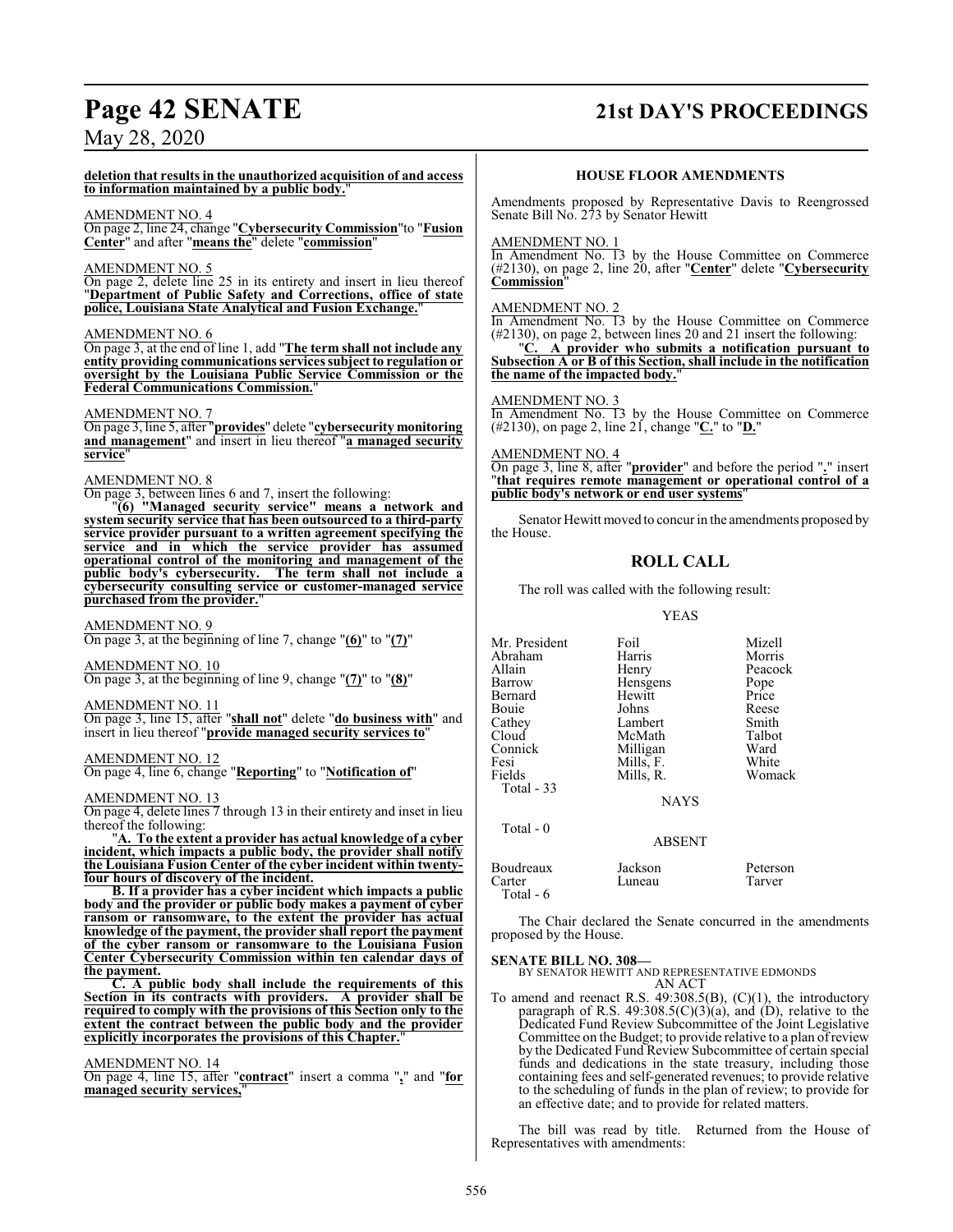# **21st DAY'S PROCEEDINGS Page 43 SENATE**

# May 28, 2020

### **HOUSE COMMITTEE AMENDMENTS**

Amendments proposed by House Committee on Appropriations to Reengrossed Senate Bill No. 308 by Senator Hewitt

### AMENDMENT NO. 1

On page 1, line 2, after  $"({\rm C})(1)"$  delete the comma "," and delete the remainder of the line in its entirety and on line 3 delete  $"49:308.5(C)(3)(a),"$  and insert in lieu thereof "and the introductory paragraph of (3)(a),"

### AMENDMENT NO. 2

On page 1, line 10, after "(C)(1)" delete the comma "," and delete the remainder of the line in its entirety and on line 11 delete  $"49:308.5(C)(3)(a),"$  and insert in lieu thereof "and the introductory paragraph of (3)(a),"

### AMENDMENT NO. 3

On page 2, line 18, after "prior to" delete the remainder of the line in its entirety and insert in lieu thereof ""**the thirtieth calendar day prior to the start of the 2021**"

### AMENDMENT NO. 4

On page 3, line 2, after "ensure that" delete the remainder of the line and delete lines 3 through 6 in their entirety and insert in lieu thereof: "**each item is reviewed at least once every four years.**"

### AMENDMENT NO. 5

On page 3, at the end of line 24, between "schedule" and the period "." insert "**of the date the fund is scheduled for review**"

### AMENDMENT NO. 6

On page 4, line 5, after "on each" delete the remainder of the line in its entirety and on line 6, delete "**or statutorily dedicated fund account**" and insert in lieu thereof "**item**"

Senator Hewitt moved to concur in the amendments proposed by the House.

### **ROLL CALL**

The roll was called with the following result:

### YEAS

| Mr. President                  | Foil          | Mizell         |
|--------------------------------|---------------|----------------|
| Abraham                        | Harris        | Morris         |
| Allain                         | Henry         | Peacock        |
| Barrow                         | Hensgens      | Pope           |
| Bernard                        | Hewitt        | Price          |
| Bouie                          | Johns         | Reese          |
| Cathey                         | Lambert       | Smith          |
| Cloud                          | McMath        | Talbot         |
| Connick                        | Milligan      | Ward           |
| Fesi                           | Mills, F.     | White          |
| Fields                         | Mills, R.     | Womack         |
| Total $-33$                    |               |                |
|                                | <b>NAYS</b>   |                |
| Total - 0                      |               |                |
|                                | <b>ABSENT</b> |                |
| $\mathbf{r}$<br>$\blacksquare$ | T 1           | $\mathbf{r}$ . |

| Boudreaux | Jackson | Peterson |
|-----------|---------|----------|
| Carter    | Luneau  | Tarver   |
| Total - 6 |         |          |

The Chair declared the Senate concurred in the amendments proposed by the House.

### **SENATE BILL NO. 322—** BY SENATOR SMITH

AN ACT

To amend and reenact R.S. 14:98.7(A) and R.S. 32:661(C)(1)(d) and (e),  $666(A)(1)(a)(i)$  and  $(3)$ , the introductory paragraph of 667(A), (C), (H)(3), and (I)(1)(a), (c), and (d), and (2), the introductory paragraph of  $667.1(A)$ , and  $669(A)$ , to enact R.S. 32:661(D), and to repeal R.S. 32:661(C)(1)(f), relative to tests for suspected drunken drivers; to provide relative to chemical tests for intoxication required to be given to persons suspected of operating a motor vehicle while intoxicated; to provide relative to suspension of a driver's license for failure to submit to a chemical test forintoxication; to provide relative to required notice to certain driver's suspected of operating a motor vehicle while intoxicated; and to provide for related matters.

The bill was read by title. Returned from the House of Representatives with amendments:

### **HOUSE FLOOR AMENDMENTS**

Amendments proposed by Representative LaCombe to Engrossed Senate Bill No. 322 by Senator Smith

AMENDMENT NO. 1 On page 2, line 22, change "**results show**" to "**result shows**"

Senator Smith moved to concur in the amendments proposed by the House.

### **ROLL CALL**

The roll was called with the following result:

### YEAS

| Mr. President<br>Abraham<br>Allain<br>Barrow             | Harris<br>Henry<br>Hensgens<br>Hewitt                  | Morris<br>Peacock<br>Pope<br>Price |
|----------------------------------------------------------|--------------------------------------------------------|------------------------------------|
| Bernard<br>Bouie<br>Cathey                               | Johns<br>Lambert<br>Luneau                             | Reese<br>Smith<br>Talbot           |
| Cloud<br>Connick<br>Fesi<br>Fields<br>Foil<br>Total - 34 | McMath<br>Milligan<br>Mills, F.<br>Mills, R.<br>Mizell | Ward<br>White<br>Womack            |
| Total - 0                                                | <b>NAYS</b><br><b>ABSENT</b>                           |                                    |
| Boudreaux<br>Carter<br>Total - 5                         | Jackson<br>Peterson                                    | Tarver                             |

The Chair declared the Senate concurred in the amendments proposed by the House.

**SENATE BILL NO. 345—**

BY SENATOR JOHNS

AN ACT To amend and reenact R.S. 23:921(D), (E), (F)(1)(b) and (c), relative to contracts; to provide relative to a noncompete contract or agreement; to provide relative to terms and conditions of the contract or agreement; and to provide for related matters.

The bill was read by title. Returned from the House of Representatives with amendments: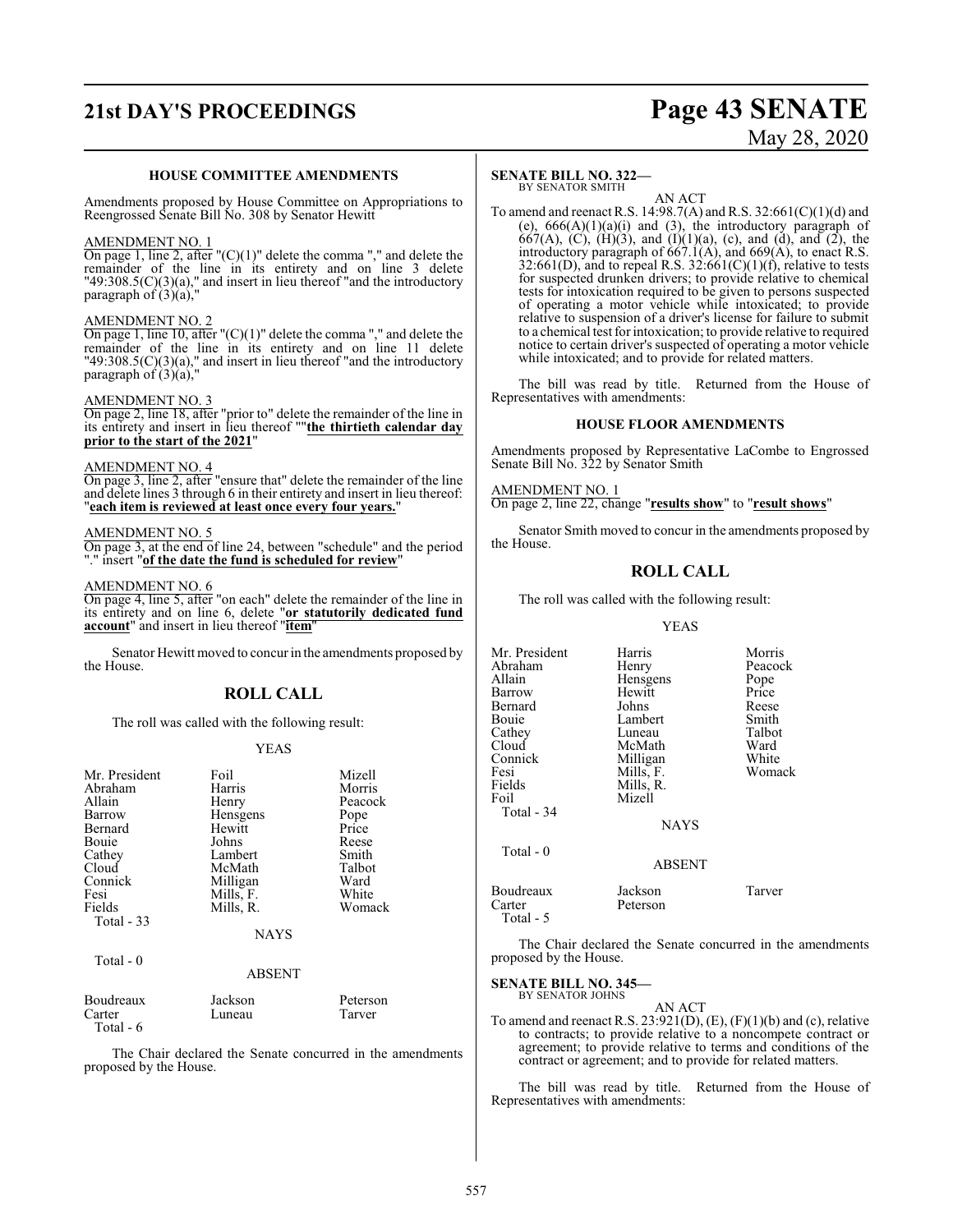### **HOUSE COMMITTEE AMENDMENTS**

Amendments proposed by House Committee on Commerce to Reengrossed Senate Bill No. 345 by Senator Johns

AMENDMENT NO. 1

On page 1, line 2, after " $(E)$ ," and before " $(F)(1)(b)$ " insert "and"

AMENDMENT NO. 2

On page 1, line 6, after " $(E)$ ," and before " $(F)(1)(b)$ " insert "and"

Senator Johns moved to concur in the amendments proposed by the House.

### **ROLL CALL**

The roll was called with the following result:

### YEAS

| Mr. President | Foil          | Mills, R. |
|---------------|---------------|-----------|
| Abraham       | Harris        | Mizell    |
| Allain        | Henry         | Peacock   |
| Barrow        | Hensgens      | Pope      |
| Bernard       | Hewitt        | Price     |
| Bouie         | Johns         | Reese     |
| Cathey        | Lambert       | Smith     |
| Cloud         | Luneau        | Talbot    |
| Connick       | McMath        | Ward      |
| Fesi          | Milligan      | White     |
| Fields        | Mills, F.     | Womack    |
| Total $-33$   |               |           |
|               | <b>NAYS</b>   |           |
| Morris        |               |           |
| Total - 1     |               |           |
|               | <b>ABSENT</b> |           |
| Boudreaux     | Jackson       | Tarver    |

Carter Peterson Total - 5

The Chair declared the Senate concurred in the amendments proposed by the House.

**SENATE BILL NO. 406—**<br>BY SENATORS MIZELL, ABRAHAM, ALLAIN, BARROW, BERNARD,<br>CATHEY, CLOUD, CONNICK, CORTEZ, FESI, FIELDS, FOIL, HARRIS,<br>HENRY, HENSGENS, HEWITT, JACKSON, JOHNS, LUNEAU, MCMATH,<br>FRED MILLS, ROBERT MILLS, MO AN ACT

To amend and reenact R.S. 12:401, 403(4), 428, and 430, relative to rural access to broadband high-speed internet access; to grant authority to electric cooperatives; to provide broadband highspeed internet services; to provide for broadband operators; to provide for broadband service providers; to provide for limitations on liability; to provide for servitudes; to provide for applications; to provide for certain terms, conditions and procedures; to provide for powers; to provide for definitions; and to provide for related matters.

The bill was read by title. Returned from the House of Representatives with amendments:

### **HOUSE FLOOR AMENDMENTS**

Amendments proposed by Representative Davis to Reengrossed Senate Bill No. 406 by Senator Mizell

### AMENDMENT NO. 1

On page 3, delete line 4 in its entirety and insert in lieu thereof the following:

# **Page 44 SENATE 21st DAY'S PROCEEDINGS**

"**B.(1)(a) Except as provided for in Subparagraph (b) of this Paragraph, an electric cooperative may grant permission to an affiliate, other**" AMENDMENT NO. 2 On page 3, between lines 13 and 14, insert the following: "**(b) The provisions of Subparagraph (a) of this Paragraph shall not apply to any property owned or controlled by a railroad**

Senator Mizell moved to concur in the amendments proposed by the House.

### **ROLL CALL**

The roll was called with the following result:

**company operating in this state.**"

YEAS

| Mr. President | Harris        | Morris  |
|---------------|---------------|---------|
| Abraham       | Henry         | Peacock |
| Allain        | Hensgens      | Pope    |
| Barrow        | Hewitt        | Price   |
| Bernard       | Johns         | Reese   |
| Bouie         | Lambert       | Smith   |
| Cathey        | Luneau        | Talbot  |
| Cloud         | McMath        | Ward    |
| Connick       | Milligan      | White   |
| Fesi          | Mills, F.     | Womack  |
| Fields        | Mills, R.     |         |
| Foil          | Mizell        |         |
| Total - 34    |               |         |
|               | <b>NAYS</b>   |         |
| Total - 0     |               |         |
|               | <b>ABSENT</b> |         |
| Boudreaux     | Jackson       | Tarver  |
| Carter        | Peterson      |         |
| Total - 5     |               |         |

The Chair declared the Senate concurred in the amendments proposed by the House.

### **SENATE BILL NO. 435—**

BY SENATORS ABRAHAM AND FOIL AN ACT

To amend and reenact R.S. 29:735(A)(1), and to enact R.S. 29:773, relative to immunity from civil liability; to provide relative to certain immunity by public entities and persons from civil liability during disasters and emergencies; to provide relative to the Louisiana Homeland Security and Emergency Assistance and Disaster Act; to provide relative to limitation of liability during the COVID-19 public health emergency; to provide certain terms and conditions; and to provide for related matters.

The bill was read by title. Returned from the House of Representatives with amendments:

### **HOUSE FLOOR AMENDMENTS**

Amendments proposed by Representative Stefanski to Engrossed Senate Bill No. 435 by Senator Abraham

### AMENDMENT NO. 1

On page 2, delete lines 13 and 14 and insert the following:

"**B. This Section shall not apply if the damages that resulted from or are related to the actual or alleged exposure to COVID-19 are shown by the**"

### AMENDMENT NO. 2

On page 2, line 17, after "**This**" and before "**shall**" delete "**provision**" and insert "**Section**"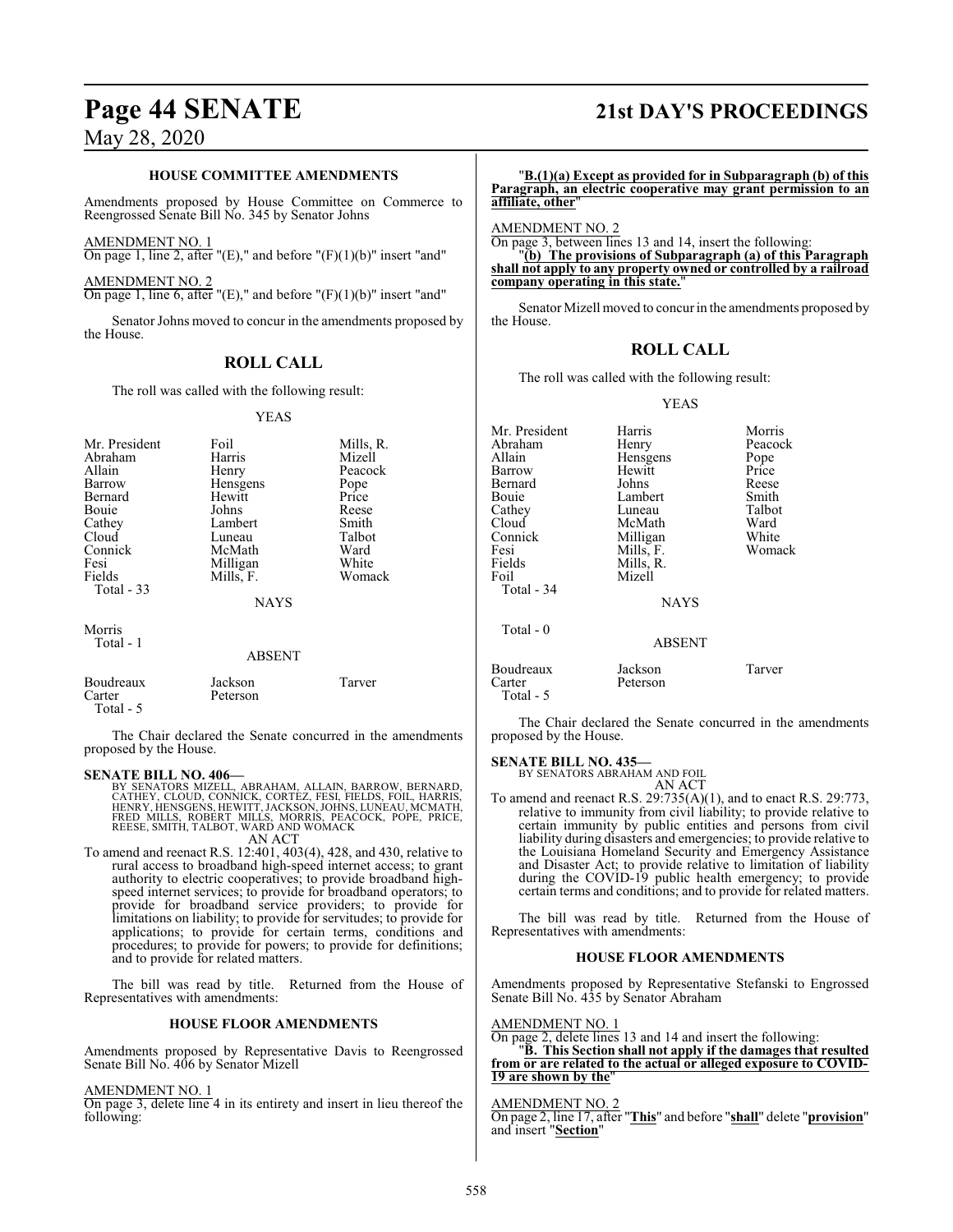# **21st DAY'S PROCEEDINGS Page 45 SENATE**

# May 28, 2020

### AMENDMENT NO. 3

On page 2, at the end of line 18, delete "**workers'**" and insert "**Louisiana Workers'**"

AMENDMENT NO. 4

On page 2, delete line 19 in its entirety and insert "**Compensation** Law."

Senator Abraham moved to reject the amendments proposed by the House.

### **ROLL CALL**

The roll was called with the following result:

### YEAS

| Mr. President<br>Abraham<br>Barrow<br>Bernard<br>Bouie<br>Cathey<br>Cloud | Harris<br>Henry<br>Hensgens<br>Hewitt<br>Johns<br>Lambert<br>Luneau | Mizell<br>Morris<br>Peacock<br>Pope<br>Reese<br>Smith<br>Talbot |
|---------------------------------------------------------------------------|---------------------------------------------------------------------|-----------------------------------------------------------------|
|                                                                           |                                                                     |                                                                 |
|                                                                           |                                                                     |                                                                 |
| Connick                                                                   | McMath                                                              | Ward                                                            |
| Fesi                                                                      | Milligan                                                            | White                                                           |
| Fields                                                                    | Mills, F.                                                           | Womack                                                          |
| Foil                                                                      | Mills, R.                                                           |                                                                 |
| Total - 32                                                                |                                                                     |                                                                 |
|                                                                           | <b>NAYS</b>                                                         |                                                                 |

### Total - 0

### ABSENT

| Allain<br>Boudreaux<br>Carter<br>Total - 7 | Jackson<br>Peterson<br>Price | Tarver |
|--------------------------------------------|------------------------------|--------|
|                                            |                              |        |

The Chair declared the Senate rejected the amendments proposed by the House.

### **SENATE BILL NO. 439—**

BY SENATORS ABRAHAM, BARROW, BERNARD, CATHEY, CLOUD,<br>CORTEZ, FESI, FOIL, HEWITT, JACKSON, JOHNS, MCMATH, ROBERT<br>MILLS, POPE, REESE, TALBOT, WARD AND WOMACK AND<br>REPRESENTATIVE EDMONDS

AN ACT

To enact R.S. 9:2800.25, relative to liability; to provide relative to limitation of liability for disclosure of certain information by a nonprofit organization or employee thereof; to provide for terms and conditions; to provide for definitions; to provide for certain limitations; and to provide for related matters.

The bill was read by title. Returned from the House of Representatives with amendments:

### **HOUSE FLOOR AMENDMENTS**

Amendments proposed by Representative Wright to Engrossed Senate Bill No. 439 by Senator Abraham

AMENDMENT NO. 1

On page 1, line 2, after "liability" and before the semicolon ";" insert "and protection of records"

### AMENDMENT NO. 2

On page 1, between lines 15 and 16, insert the following:

"**B. Notwithstanding any other law to the contrary, no nonprofit organization shall be required to provide a public body with personal information or otherwise release, publicize, or publicly disclose personal information in its custody or control, excepting a lawful warrant or request.**

### AMENDMENT NO. 3

On page 1, delete lines 16 through 17 in their entirety and insert the following:

"**C. For the purpose of this Section:**

**(1)"Employee" means an employee, volunteer, or independent contractor of the nonprofit.**

**(2)"Nonprofit" means a not for profit organization qualified as a tax exempt organization under Section 501(c) of the Internal Revenue Code of 1954, as amended.**

**(3) "Personal information" means any list, record, register, registry, roll, roster, or other compilation of data that directly or indirectly identifies a person as a member, supporter, donor, or volunteer of a nonprofit organization but does not include any report or disclosure required by the Campaign Finance Disclosure Act, the Code of Governmental Ethics, or the provisions of law relative to lobbyist disclosure including Part III of Chapter 1 of Title 24 of the Louisiana Revised Statutes of 1950, Part IV of Chapter 1 of Title 49 of the Louisiana Revised Statutes of 1950, and Chapter 46 of Title 33 of the Louisiana Revised Statutes of 1950.**

**D. This Section shall not apply to damage or injury caused by gross negligence or willful and wanton misconduct.**"

### AMENDMENT NO. 4

On page 2, delete lines 1 through 5 in their entirety.

Senator Abraham moved to concur in the amendments proposed by the House.

### **ROLL CALL**

The roll was called with the following result:

YEAS

Mr. President Harris Mizell<br>Abraham Henry Morris Abraham Henry Morris<br>
Allain Hensgens Peacock Allain Hensgens<br>Barrow Hewitt Hewitt Pope<br>Jackson Price Bernard Jackson Price<br>Bouie Johns Reese Bouie Johns Reese<br>Cathey Lambert Smith Cathey Lambert Smith<br>Cloud Luneau Talbot Luneau Talbo<br>McMath Ward Connick McMath Ward<br>
Fesi Milligan White Fesi Milligan White<br>Fields Mills, F. Womack Fields Mills, F.<br>Foil Mills, R. Mills, R. Total - 35

NAYS

### ABSENT

Boudreaux Peterson<br>Carter Tarver Carter Total - 4

Total - 0

The Chair declared the Senate concurred in the amendments proposed by the House.

**SENATE BILL NO. 450—** BY SENATORS CARTER AND CONNICK

AN ACT

To enact R.S. 13:3881(A)(10), relative to exemptions from seizures; to provide an exemption for certain payments received under federal law providing COVID-19 stimulus and relief; to provide terms and conditions; to provide for related matters.

The bill was read by title. Returned from the House of Representatives with amendments: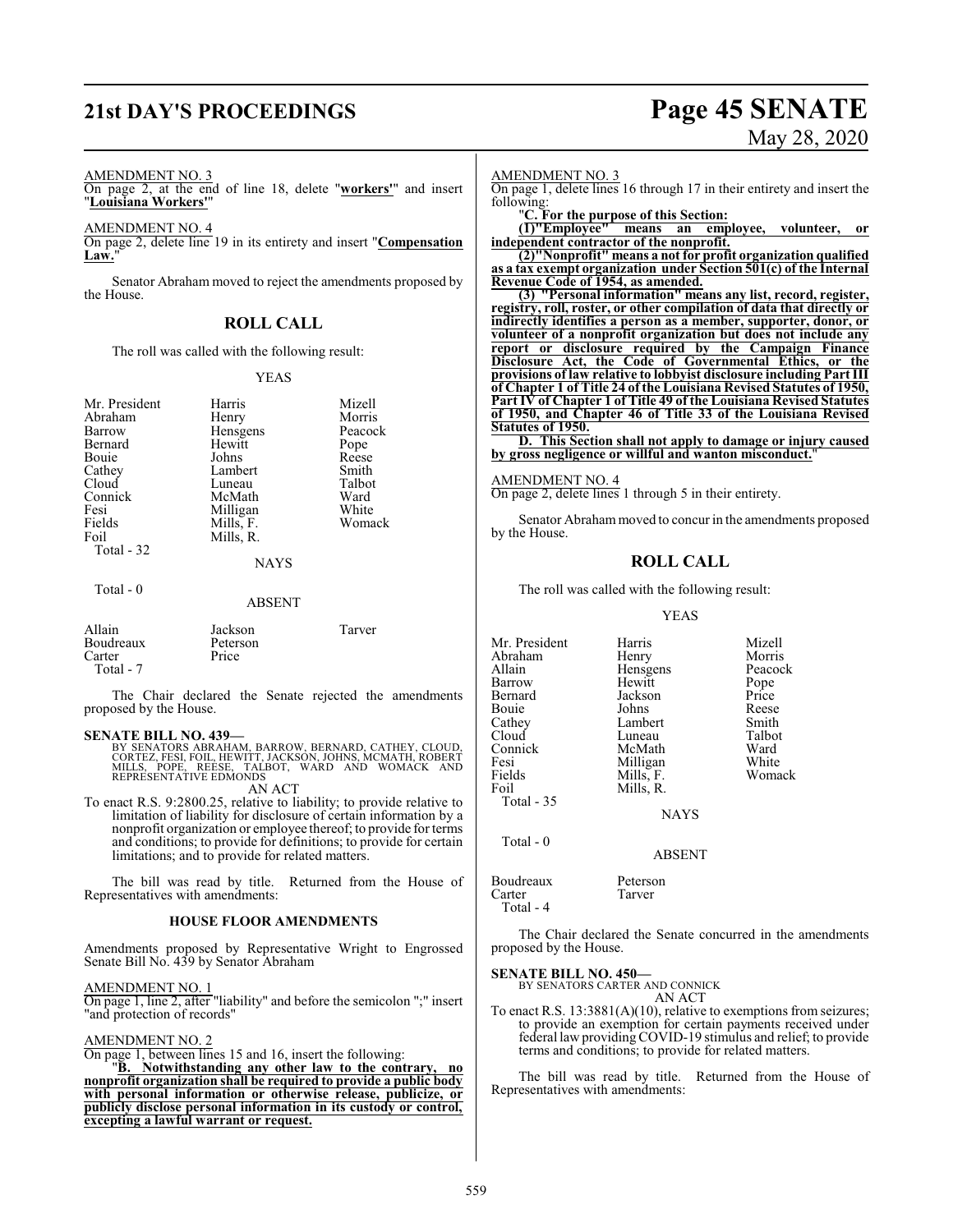# **Page 46 SENATE 21st DAY'S PROCEEDINGS**

## May 28, 2020

### **HOUSE COMMITTEE AMENDMENTS**

Amendments proposed by House Committee on Civil Law and Procedure to Engrossed Senate Bill No. 450 by Senator Carter

### AMENDMENT NO. 1

On page 1, delete line 2 in its entirety and insert the following: "To enact R.S.  $13:3881(A)(10)$  and R.S. 20:34, relative to funds received from governmental entities as the result of an extraordinary emergency event; to provide definitions; to provide exemptions from certain legal proceedings; to provide an"

### AMENDMENT NO. 2

On page 1, line 3, after "exemption" and before "for certain" insert "from seizure"

AMENDMENT NO. 3

On page 1, at the end of line 13, insert "**seizure of**"

AMENDMENT NO. 4

On page 1, line 14, after "**support**" and before the period "**.**" insert "**payments**"

### AMENDMENT NO. 5

On page 1, between lines 16 and 17, insert the following:

"Section 2. R.S. 20:34 is hereby enacted to read as follows:

**§34. Payments, grants, and loans made by the United States, any state, or any federal or state agency resulting from the occurrence of an extraordinary emergency event**

**A. It is the public policy of the state of Louisiana that all payments, grants, or loans made by the United States, any state, or any federal or state agency as a result of a national or statewide extraordinary emergency event shall be used by the payee, grantee, or borrower for the purposes intended by the governmental authority which pays, grants, or lends the funds.**

**B. An "extraordinary emergency event" as used in this Section, includes but is not limited to any of the following:**

**(1) An act of war or terrorism.**

**(2) A riot or insurrection against the lawful governing authority.**

**(3) A declared natural disaster or state of emergency.**

**(4) A pandemic or other declared public health emergency.**

**C. Any government payments, grants, or loans received as a result of an extraordinary emergency event by any natural or juridical person who is a citizen of the United States and domiciled in this state:**

**(1) Are exempt from seizure, sale, attachment, or restraint under any writ, mandate, or process whatsoever, except for the payment of alimony and child support as may be otherwise allowed by law.**

**(2) May not be assigned as security or otherwise for the payment of any debt existing prior to the extraordinary emergency event for which the payment was made.**

**D. After receipt by the person, all grant payments or loan proceeds shall continue to be exempt from seizure and shall retain their exempt status, and shall not be liable to attachment, garnishment, or other process, or to be levied, seized, taken, appropriated, or applied by any legal or equitable process or operation of law to pay any debt of the payee, grantee, or borrower, provided that the funds or loan proceeds are clearly traceable and identifiable as grant payments or loan proceeds and are held separately in an escrow account expressly identified as an account opened under this Section.**"

### AMENDMENT NO. 6

On page 1, at the beginning of line 17, change "Section 2." to "Section 3."

### **HOUSE FLOOR AMENDMENTS**

Amendments proposed by Representative Gregory Miller to Engrossed Senate Bill No. 450 by Senator Carter

### AMENDMENT NO. 1

Delete House Committee Amendment No. 5 by the House Committee on Civil Law and Procedure (#2209)

AMENDMENT NO. 2

On page 1, between lines 16 and 17 insert the following: Section 2. R.S. 20:34 is hereby enacted to read as follows:

**§34. Payments, grants, and loans made by the United States, any state, or any federal or state agency resulting from the occurrence of an extraordinary emergency event**

**A. It is the public policy of the state of Louisiana that all payments, grants, or loans made by the United States, any state, or any federal or state agency as a result of a national or statewide extraordinary emergency event shall be used by the payee, grantee, or borrower for the purposes intended by the governmental authority which pays, grants, or lends the funds.**

**B. An "extraordinary emergency event" as used in this Section, means a presidentially or gubernatorially declared natural disaster, state of emergency, or public health emergency affecting Louisiana.**

**C. Any governmental payments, grants, or loans received as a result of an extraordinary emergency event by any natural or juridical person who is a citizen of the United States and domiciled in this state:**

**(1) After receipt by the person, are exempt from seizure, sale, attachment, or restraint under any writ, mandate, or order, except for the payment of alimony and child support as may be otherwise allowed by law and except to the extent of the balance due on debt secured by a security interest granted in such governmental grants, payments, or loansthat the person granted after the extraordinary emergency event.**

**(2) Prior to the extraordinary emergency event may not be assigned by such person designating such payments, grants, or loans as security for the payment of any debt existing prior to the extraordinary emergency event for which the governmental payment, grant, or loan was made.**

**D.(1) After receipt by the person, all governmental grant funds, payments, or loan proceeds shall continue to be exempt from seizure and shall retain their exempt status as provided in Paragraph C, provided that the grant funds, payments, or loan proceeds are held separately in an account used exclusively for this purpose and expressly identified as an account opened under this Section.**

**(2) The person asserting the exemption created by this Section bears the burden of preventing or limiting a financial institution's compliance with or response to a seizure, sale, attachment, garnishment, or restraint subject to this Section by seeking an appropriate remedy, including a restraining order, injunction, protective order, or other remedy, to prevent or suspend the financial institution's response to a claim against the person.**

**E. The provisions of this Section are subject to and shall not supercede laws, regulations, rules, government-issued guidance or interpretations, or other specific provisions, governing a particular payment, grant, or loan program and pursuant to which the natural or juridical person received funds.**"

Senator Connick moved to concur in the amendments proposed by the House.

### **ROLL CALL**

The roll was called with the following result:

### YEAS

| Mr. President | Harris   | Morris        |
|---------------|----------|---------------|
| Allain        | Henry    | Peacock       |
| Barrow        | Hensgens |               |
| Bernard       | Hewitt   | Pope<br>Price |
| Bouie         | Jackson  | Reese         |
| Cathey        | Lambert  | Smith         |
| Cloud         | Luneau   | Talbot        |
| Connick       | McMath   | Ward          |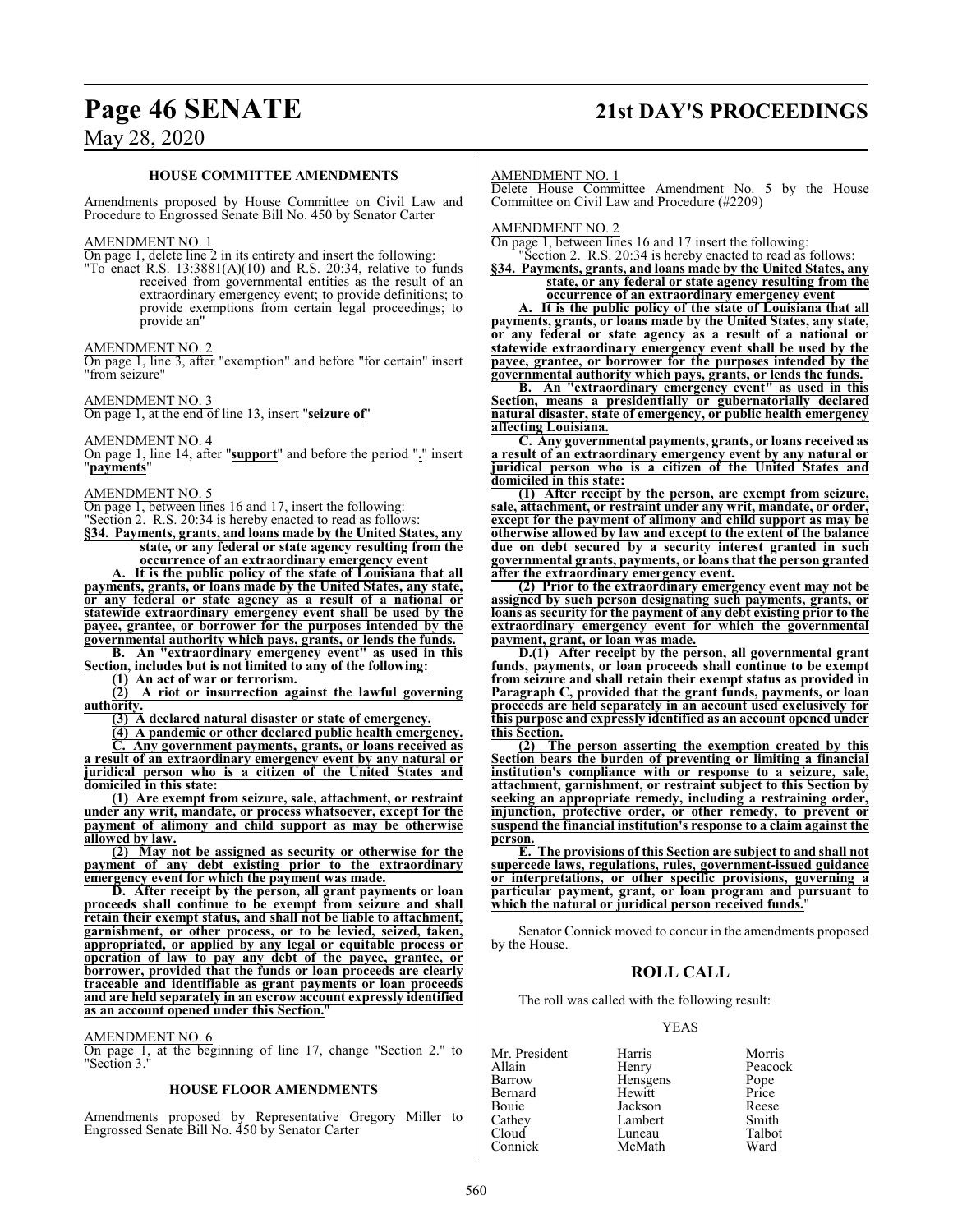# **21st DAY'S PROCEEDINGS Page 47 SENATE**

| Fesi<br>Fields<br>Foil<br>Total - 32 | Milligan<br>Mills, F.<br>Mills, R. | White<br>Womack |
|--------------------------------------|------------------------------------|-----------------|
|                                      | <b>NAYS</b>                        |                 |

Total - 0

ABSENT

Abraham Johns Tarver Boudreaux<br>Carter

Total - 7

The Chair declared the Senate concurred in the amendments proposed by the House.

**SENATE BILL NO. 492—** BY SENATOR CATHEY AND REPRESENTATIVE THOMPSON AN ACT

Peterson

To enact R.S. 40:1730.21.1, relative to the state uniform construction code; to provide for the state regulation of natural gas utility service; and to provide for related matters.

The bill was read by title. Returned from the House of Representatives with amendments:

### **HOUSE FLOOR AMENDMENTS**

Amendments proposed by Representative Coussan to Reengrossed Senate Bill No. 492 by Senator Cathey

### AMENDMENT NO. 1

On page 2, delete lines 6 and 7 in their entirety and insert in lieu thereof "**recovering reasonable costs associated with reviewing a building permit, issuing a building permit, and performing inspections to verify code compliance.**"

Senator Cathey moved to concur in the amendments proposed by the House.

### **ROLL CALL**

The roll was called with the following result:

### YEAS

| Mr. President<br>Abraham<br>Allain<br>Barrow<br>Bernard<br>Bouie<br>Cathey<br>Cloud<br>Connick<br>Fesi<br>Fields<br>Foil<br>Total - 34 | Harris<br>Henry<br>Hensgens<br>Hewitt<br>Jackson<br>Lambert<br>Luneau<br>McMath<br>Milligan<br>Mills, F.<br>Mills, R.<br>Mizell<br><b>NAYS</b> | Morris<br>Peacock<br>Pope<br>Price<br>Reese<br>Smith<br>Talbot<br>Ward<br>White<br>Womack |
|----------------------------------------------------------------------------------------------------------------------------------------|------------------------------------------------------------------------------------------------------------------------------------------------|-------------------------------------------------------------------------------------------|
| Total - 0                                                                                                                              | <b>ABSENT</b>                                                                                                                                  |                                                                                           |

| Boudreaux | Johns    | Tarver |
|-----------|----------|--------|
| Carter    | Peterson |        |
| Total - 5 |          |        |

The Chair declared the Senate concurred in the amendments proposed by the House.

### **SENATE BILL NO. 498—**

BY SENATORS ALLAIN AND FRED MILLS AN ACT

To amend and reenact R.S. 47:1514, relative to tax filing and payment extensions; to authorize the secretary of the Department of Revenue to extend the time to file and pay taxes when there is a disaster or emergency declaration; to authorize the secretary to suspend the accrual of interest in certain circumstances; to provide for an effective date; and to provide for related matters.

The bill was read by title. Returned from the House of Representatives with amendments:

### **LEGISLATIVE BUREAU AMENDMENTS**

Amendments proposed by Legislative Bureau to Engrossed Senate Bill No. 498 by Senator Allain

AMENDMENT NO. 1 On page 2, line 8, delete "**Louisiana**"

AMENDMENT NO. 2 On page 2, line 22, delete "**Louisiana**"

Senator Allain moved to concur in the amendments proposed by the House.

### **ROLL CALL**

The roll was called with the following result:

YEAS

| Mr. President | Harris        | Morris  |
|---------------|---------------|---------|
| Abraham       | Henry         | Peacock |
| Allain        | Hensgens      | Pope    |
| Barrow        | Hewitt        | Price   |
| Bernard       | Jackson       | Reese   |
| Bouie         | Lambert       | Smith   |
| Cathey        | Luneau        | Talbot  |
| Cloud         | McMath        | Ward    |
| Connick       | Milligan      | White   |
| Fesi          | Mills, F.     | Womack  |
| Fields        | Mills, R.     |         |
| Foil          | Mizell        |         |
| Total - 34    |               |         |
|               | <b>NAYS</b>   |         |
| Total - 0     |               |         |
|               | <b>ABSENT</b> |         |
| Boudreaux     | Johns         | Tarver  |
| Carter        | Peterson      |         |
| Total - 5     |               |         |

The Chair declared the Senate concurred in the amendments proposed by the House.

**SENATE BILL NO. 503—** BY SENATOR WHITE

AN ACT

To amend and reenact R.S. 39:82(B) and to enact R.S. 39:82.2, relative to appropriations; to provide relative to the deadline to withdraw appropriations from the preceding year against which bona fide liabilities existed as of the last day of the fiscal year; to provide for the suspension of laws; and to provide for related matters.

The bill was read by title. Returned from the House of Representatives with amendments: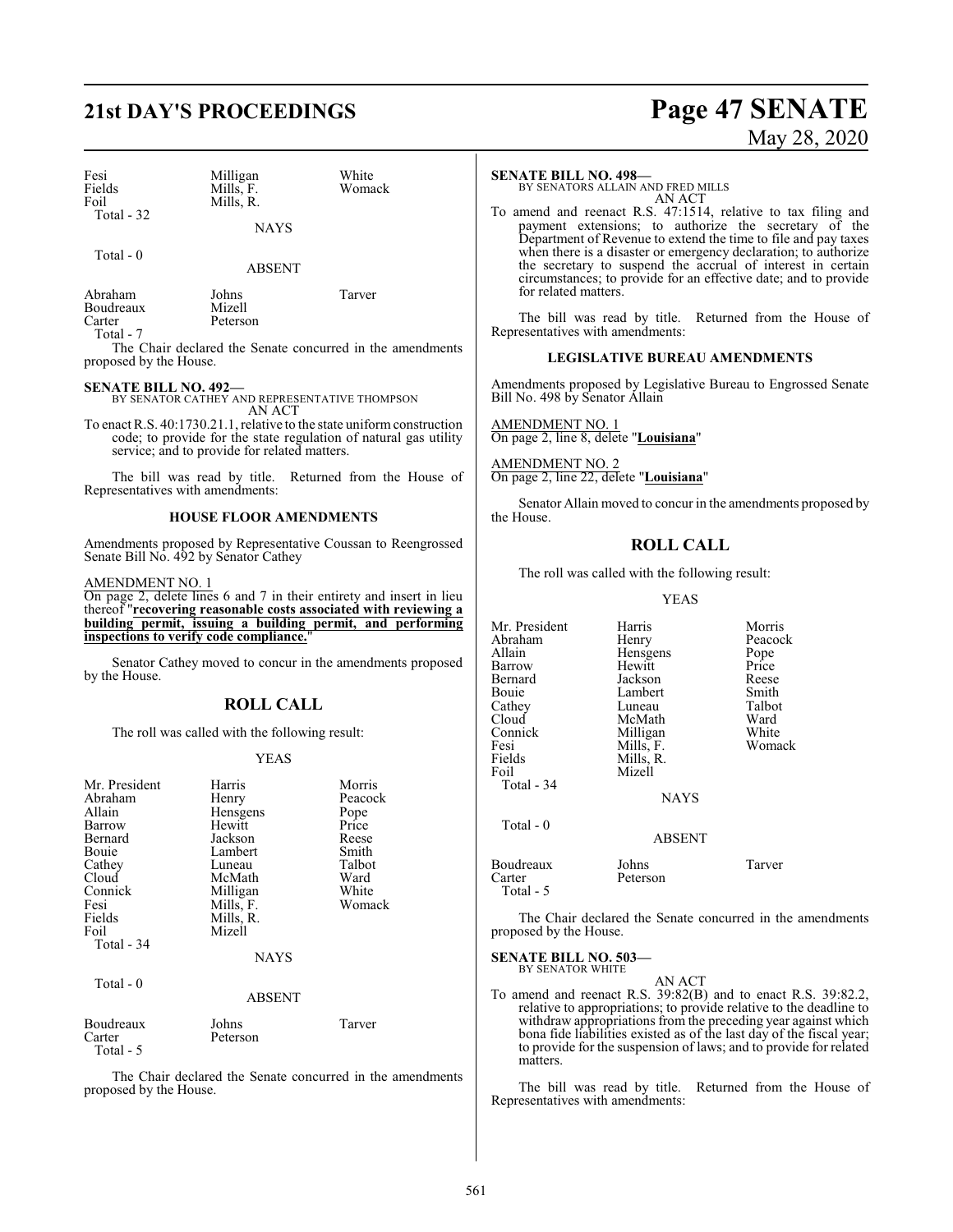# **Page 48 SENATE 21st DAY'S PROCEEDINGS**

## May 28, 2020

### **HOUSE COMMITTEE AMENDMENTS**

Amendments proposed by House Committee on Appropriations to Engrossed Senate Bill No. 503 by Senator White

### AMENDMENT NO. 1

On page 1, line 2, after "39:82(B)" delete "and to enact R.S. 39:82.2," and insert a comma ","

### AMENDMENT NO. 2

On page 1, line 5, delete "to provide for the suspension of laws;" and insert "to provide for exceptions to the deadline;"

### AMENDMENT NO. 3

On page 1, line 7, after "reenacted" delete "and R.S. 39:82.2 is hereby" and at the beginning of line 8, delete "enacted"

### AMENDMENT NO. 4

On page 2, at the end of line 5, insert "**However, the next meeting shall take place no later than thirty days after the end of the declared disaster or emergency.**"

### AMENDMENT NO. 5

On page 2, delete lines 7 through 16 in their entirety

Senator White moved to concur in the amendments proposed by the House.

### **ROLL CALL**

The roll was called with the following result:

### YEAS

| Mr. President       | Harris            | Morris  |
|---------------------|-------------------|---------|
| Abraham             | Henry             | Peacock |
| Allain              | Hensgens          | Pope    |
| Barrow              | Hewitt            | Price   |
| Bernard             | Jackson           | Reese   |
| Bouie               | Lambert           | Smith   |
| Cathey              | Luneau            | Talbot  |
| Cloud               | McMath            | Ward    |
| Connick             | Milligan          | White   |
| Fesi                | Mills, F.         | Womack  |
| Fields              | Mills, R.         |         |
| Foil                | Mizell            |         |
| Total - 34          |                   |         |
|                     | <b>NAYS</b>       |         |
| Total $-0$          |                   |         |
|                     | <b>ABSENT</b>     |         |
| Boudreaux<br>Carter | Johns<br>Peterson | Tarver  |

Total - 5

The Chair declared the Senate concurred in the amendments proposed by the House.

### **Rules Suspended**

### **Motion to Reconsider Vote**

Senator Allain asked for and obtained a suspension of the rules to reconsider the vote by which the Senate concurred in the House Amendments to Senate Bill No. 164.

### **SENATE BILL NO. 164—** BY SENATOR ALLAIN

AN ACT

To amend and reenact R.S.  $47:337.51(A)(2)$  and to enact R.S. 47:337.51(A)(4), 337.61(5), and 337.80(A)(4) and (D), relative to local sales and use tax administration; to provide relative to local sales and use tax disputes; to provide for guidelines for the

use of summary proceedings; to provide relative to interest on refunds of local sales and use tax; and to provide for related matters.

The bill was read by title. Returned from the House of Representatives with amendments:

### **LEGISLATIVE BUREAU AMENDMENTS**

Amendments proposed byLegislative Bureau to Reengrossed Senate Bill No. 164 by Senator Allain

AMENDMENT NO. 1 On page 2, line 6, following "**pursuant to**" delete "**R.S.**"

AMENDMENT NO. 2 On page 2, line 7, change "**47:337.51(A)(4)**" to "**Paragraph (4) of this Subsection**"

AMENDMENT NO. 3 On page 2, line 10, following "**Paragraph**" delete "**(A)**"

AMENDMENT NO. 4 On page 2, line 11, following "**this**" and before "**may**" change "**Section**" to "**Subsection**"

AMENDMENT NO. 5 On page 2, line 11, following "**authorized in**" change "**Paragraph (A)(1) of this Section**" to "**Paragraph (1) of this Subsection**"

### **HOUSE FLOOR AMENDMENTS**

Amendments proposed by Representative Bishop to Reengrossed Senate Bill No. 164 by Senator Allain

AMENDMENT NO. 1 On page 2, at the beginning of line 1, delete "thirty" and insert "**sixty**"

AMENDMENT NO. 2 On page 2, line 1, after "do" and before "of" delete "either" and insert "**any**"

AMENDMENT NO. 3

On page 2, line 6, after "**(c)**" and before "**consider**" delete "**Taxpayers should**" and insert "**If applicable,**"

Senator Allain moved to reject the amendments proposed by the House.

### **ROLL CALL**

The roll was called with the following result:

### YEAS

Mr. President Harris Morris Morris<br>
Abraham Henry Peacock Abraham Henry Peacock<br>Allain Hensgens Pope Allain **Hensiens** Pope<br>
Hewitt Price<br>
Price Barrow Hewitt Price Bouie Lambert Smith<br>Cathey Luneau Talbot Cathey Luneau Talbo<br>Cloud McMath Ward Cloud McMath Ward<br>Connick Milligan White Connick Milligan White<br>
Fesi Mills F. Womack Fesi Mills, F.<br>Fields Mills, R. Fields Mills, R.<br>Foil Mizell Mizell Total - 34

Jackson Reese<br>Lambert Smith

**NAYS** 

Total - 0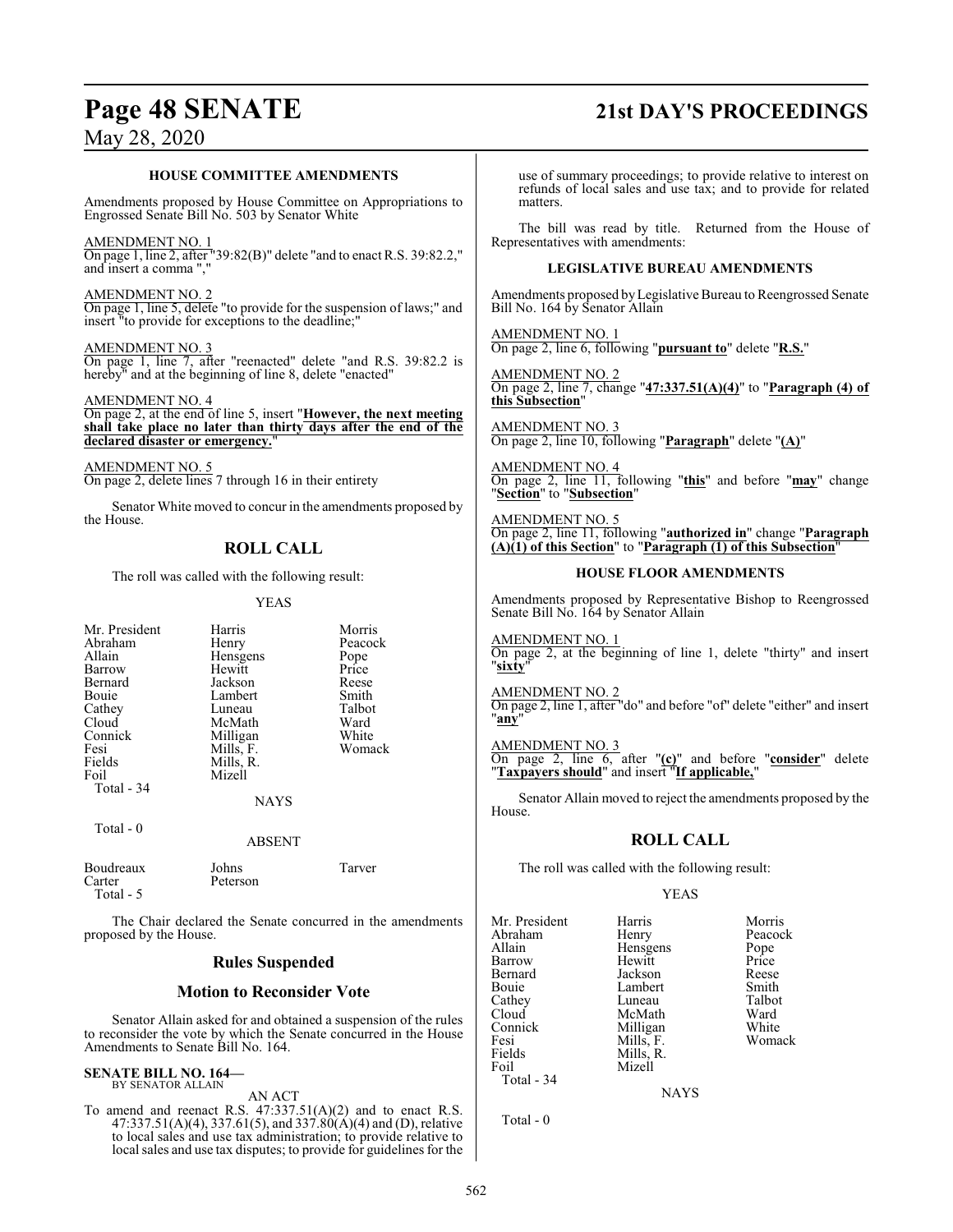# **21st DAY'S PROCEEDINGS Page 49 SENATE**

Peterson

### ABSENT

Boudreaux Johns Tarver Total - 5

The Chair declared the Senate rejected the amendments proposed by the House.

### **Senate Resolutions on Second Reading Reported by Committees**

### **SENATE RESOLUTION NO. 55—** BY SENATOR HEWITT

A RESOLUTION

To direct the executive branch agencies under the jurisdictional oversight of the Senate and Governmental Affairs Committee to continue to submit statutorily mandated reports until such time as the mandate is specifically amended or repealed.

Reported favorably by the Committee on Senate and Governmental Affairs.

The resolution was read by title. On motion of Senator Hewitt, the Senate Resolution was adopted.

### **SENATE RESOLUTION NO. 60—** BY SENATOR PEACOCK

A RESOLUTION

To direct certain executive and judicial branch agencies to continue to submit statutorily mandated reports to the Senate Committee on Judiciary A until such time as the mandate is specifically amended or repealed.

Reported with amendments by the Committee on Judiciary A.

### **SENATE COMMITTEE AMENDMENTS**

Amendments proposed by Senate Committee on Judiciary A to Original Senate Resolution No. 60 by Senator Peacock

### AMENDMENT NO. 1

On page 1, line 6, delete "or judicial"

On motion of Senator Peacock, the committee amendment was adopted.

The amended resolution was read by title. On motion of Senator Peacock, the amended Senate Resolution was adopted.

### **Senate Concurrent Resolutions on Second Reading Reported by Committees**

### **SENATE CONCURRENT RESOLUTION NO. 71—** BY SENATOR MIZELL

A CONCURRENT RESOLUTION

To extend the term of the Task Force on Benefits of Marriage and Incentives for Premarital Counseling and Pre-Divorce Counseling that was created to study the benefits of marriage and the possible incentives to promote premarital counseling and pre-divorce counseling and to make policy recommendations to the legislature.

Reported favorably by the Committee on Judiciary A.

The resolution was read by title. Senator Mizell moved to adopt the Senate Concurrent Resolution.

# May 28, 2020

### **ROLL CALL**

The roll was called with the following result:

### YEAS

| Mr. President | Harris      | Morris  |
|---------------|-------------|---------|
| Abraham       | Henry       | Peacock |
| Allain        | Hensgens    | Pope    |
| Barrow        | Hewitt      | Price   |
| Bernard       | Jackson     | Reese   |
| Bouie         | Lambert     | Smith   |
| Cathey        | Luneau      | Talbot  |
| Cloud         | McMath      | Ward    |
| Connick       | Milligan    | White   |
| Fesi          | Mills, F.   | Womack  |
| Fields        | Mills, R.   |         |
| Foil          | Mizell      |         |
| Total $-34$   |             |         |
|               | <b>NAYS</b> |         |
| Total - 0     |             |         |
|               | ABSENT      |         |

Boudreaux Johns Tarver Peterson Total - 5

The Chair declared the Senate had adopted the Senate Concurrent Resolution and ordered it sent to the House.

### **House Concurrent Resolutions on Second Reading Reported by Committees**

### **HOUSE CONCURRENT RESOLUTION NO. 6—** BY REPRESENTATIVES EDMONDS, AMEDEE, BACALA, HORTON, CHARLES OWEN, AND THOMAS A CONCURRENT RESOLUTION

To adopt Joint Rule No. 11 of the Joint Rules of the Senate and House of Representatives, to establish the Joint Medicaid Oversight Committee to monitor, review, and make recommendations relative to all aspects of the state Medicaid program.

Reported favorably by the Committee on Senate and Governmental Affairs.

The resolution was read by title. Senator Hewitt moved to concur in the House Concurrent Resolution.

### **ROLL CALL**

The roll was called with the following result:

### YEAS

| Mr. President | Harris    | Mizell  |
|---------------|-----------|---------|
| Abraham       | Henry     | Morris  |
| Allain        | Hensgens  | Peacock |
| Barrow        | Hewitt    | Pope    |
| Bernard       | Jackson   | Price   |
| Bouie         | Johns     | Reese   |
| Cathey        | Lambert   | Smith   |
| Cloud         | Luneau    | Talbot  |
| Connick       | McMath    | Ward    |
| Fesi          | Milligan  | White   |
| Fields        | Mills, F. | Womack  |
| Foil          | Mills, R. |         |
| Total - 35    |           |         |
|               | NAYS      |         |

Total - 0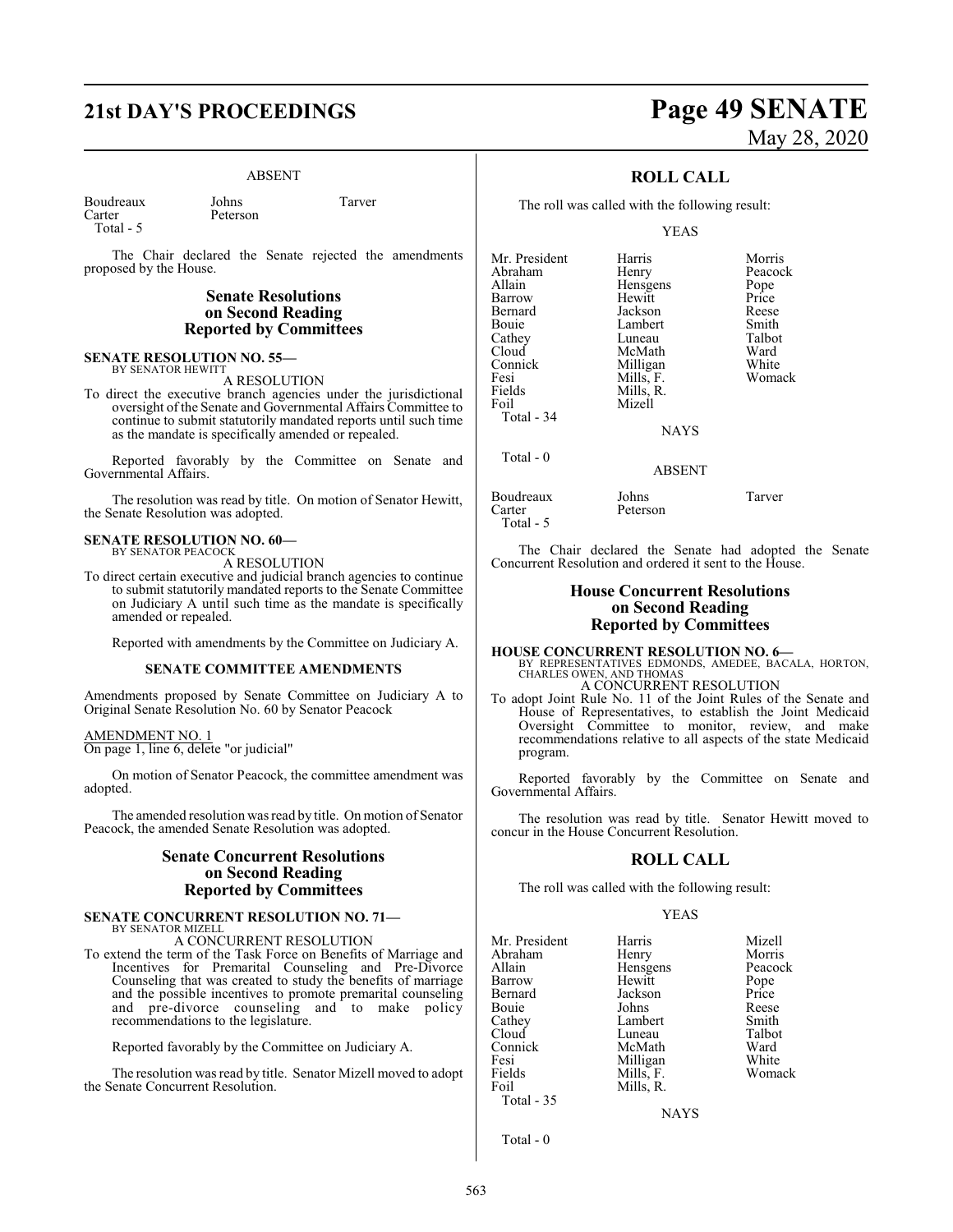# **Page 50 SENATE 21st DAY'S PROCEEDINGS**

### ABSENT

Boudreaux Peterson<br>Carter Tarver Total - 4

The Chair declared the Senate concurred in the House Concurrent Resolution and ordered it returned to the House.

### **HOUSE CONCURRENT RESOLUTION NO. 28—**

Tarver

BY REPRESENTATIVE WRIGHT AND SENATOR HEWITT A CONCURRENT RESOLUTION

To memorialize the United States Congress to call a convention of states for the purpose of proposing amendments to set a limit on the number of terms that a person may be elected as a member of the United States House of Representatives and to set a limit on the number of terms that a person may be elected as a member of the United States Senate.

Reported favorably by the Committee on Senate and Governmental Affairs.

On motion of Senator Hewitt, the resolution was read by title and returned to the Calendar, subject to call.

### **HOUSE CONCURRENT RESOLUTION NO. 48—**

BY REPRESENTATIVE WRIGHT A CONCURRENT RESOLUTION

To urge and request the House Committee on House and Governmental Affairs and the Senate Committee on Senate and Governmental Affairs to meet and function as a joint committee to study and make recommendations regarding all issues related to the process of rulemaking by state agencies and the existing Louisiana Administrative Code.

Reported favorably by the Committee on Senate and Governmental Affairs.

The resolution was read by title. Senator Hewitt moved to concur in the House Concurrent Resolution.

### **ROLL CALL**

The roll was called with the following result:

### YEAS

| Mr. President                              | Harris                                | Mizell  |
|--------------------------------------------|---------------------------------------|---------|
| Abraham                                    | Henry                                 | Morris  |
| Allain                                     | Hensgens                              | Peacock |
| Barrow                                     | Hewitt                                | Pope    |
| Bernard                                    | Jackson                               | Price   |
| Bouie                                      | Johns                                 | Reese   |
| Cathey                                     | Lambert                               | Smith   |
| Cloud                                      | Luneau                                | Talbot  |
| Connick                                    | McMath                                | Ward    |
| Fesi                                       | Milligan                              | White   |
| Fields<br>Foil<br>Total $-35$<br>Total - 0 | Mills, F.<br>Mills, R.<br><b>NAYS</b> | Womack  |

### ABSENT

| Boudreaux | Peterson |
|-----------|----------|
| Carter    | Tarver   |
| Total - 4 |          |

The Chair declared the Senate concurred in the House Concurrent Resolution and ordered it returned to the House.

### **HOUSE CONCURRENT RESOLUTION NO. 50—**

BY REPRESENTATIVE GREEN A CONCURRENT RESOLUTION

To urge and request the Department of Insurance to study and report on the status of health insurance coverage for postpartum treatment and procedures for diastasis recti, pelvic floor dysfunction, and breast reduction and to submit a written report of its findings to the House Committee on Insurance and the Senate Committee on Insurance no later than February 1, 2021.

Reported favorably by the Committee on Insurance.

On motion of Senator Mizell, the resolution was read by title and returned to the Calendar, subject to call.

# **HOUSE CONCURRENT RESOLUTION NO. 57—**<br>BY REPRESENTATIVE MCFARLAND<br>A CONCURRENT RESOLUTION

To urge and request the Louisiana Department of Health to collect data on Medicaid enrollees with private insurance or offers of employer-sponsored health coverage and to report such data to the House Committee on Appropriations, the Senate Committee on Finance, and the legislative committees on health and welfare at regular intervals.

Reported favorably by the Committee on Health and Welfare.

The resolution was read by title. Senator Fred Mills moved to concur in the House Concurrent Resolution.

### **ROLL CALL**

The roll was called with the following result:

### YEAS

| Mr. President<br>Abraham<br>Allain<br>Barrow<br>Bernard<br>Bouie<br>Cathey<br>Cloud<br>Connick<br>Fesi<br>Foil<br>Total - 33 | Henry<br>Hensgens<br>Hewitt<br>Jackson<br>Johns<br>Lambert<br>Luneau<br>McMath<br>Milligan<br>Mills, F.<br>Mills, R.<br><b>NAYS</b> | Mizell<br>Morris<br>Peacock<br>Pope<br>Price<br>Reese<br>Smith<br>Talbot<br>Ward<br>White<br>Womack |
|------------------------------------------------------------------------------------------------------------------------------|-------------------------------------------------------------------------------------------------------------------------------------|-----------------------------------------------------------------------------------------------------|
| Total $-0$                                                                                                                   | <b>ABSENT</b>                                                                                                                       |                                                                                                     |
| Boudreaux<br>Carter<br>Total - 6                                                                                             | Fields<br>Harris                                                                                                                    | Peterson<br>Tarver                                                                                  |

The Chair declared the Senate concurred in the House Concurrent Resolution and ordered it returned to the House.

## **HOUSE CONCURRENT RESOLUTION NO. 69—**

BY REPRESENTATIVE WRIGHT A CONCURRENT RESOLUTION

To authorize and direct the House Committee on Commerce, or a subcommittee thereof, and the Senate Committee on Commerce, Consumer Protection, and International Affairs, or a subcommittee thereof, to meet and to function as a joint committee to study what legislative measures should be taken to best capitalize on Louisiana's competitive advantage in international trade by 2030 and to report the findings of the joint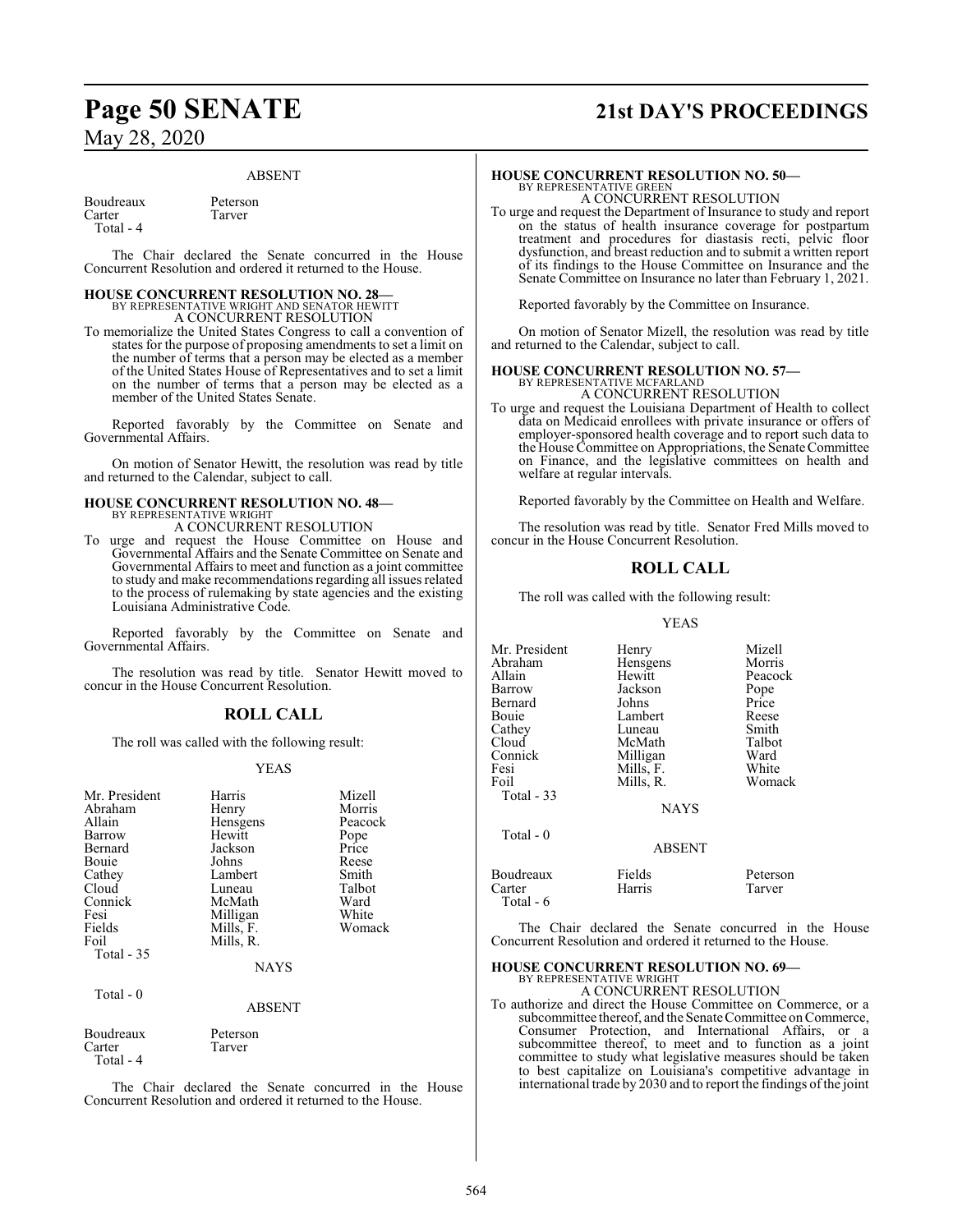# **21st DAY'S PROCEEDINGS Page 51 SENATE**

committee to the legislature prior to the convening of the 2021 Regular Session of the Legislature of Louisiana.

Reported favorably by the Committee on Commerce, Consumer Protection, and International Affairs.

On motion of Senator Fred Mills, the resolution was read by title and returned to the Calendar, subject to call.

### **HOUSE CONCURRENT RESOLUTION NO. 73—**

BY REPRESENTATIVES SCHEXNAYDER, ADAMS, AMEDEE,<br>BEAULLIEU,BRYANT,BUTLER,CARRIER,COUSSAN,COX,CREWS,<br>DESHOTEL,BRYANT,BUTLER,CARRIER,COUSSAN,COX,CREWS,<br>GOUDEAU, FREIBERG, FRIEMAN, GADBERRY, GAROFALO,<br>GOUDEAU, GREEN,HARRIS,HORT WHEAT, AND WRIGHT

A CONCURRENT RESOLUTION

To urge and request the Louisiana Department of Health and the division of administration to provide an immediate update to the Legislature of Louisiana on efforts to establish an application or system to track the incidence and spread of COVID-19 and to urge the governor to amend his Proclamation Number 58-JBE-2020 to conform with the White House Guidelines for Opening Up America Again.

Reported favorably by the Committee on Health and Welfare.

On motion of Senator Mizell, the resolution was read by title and returned to the Calendar, subject to call.

# **HOUSE CONCURRENT RESOLUTION NO. 91—** BY REPRESENTATIVE LANDRY

A CONCURRENT RESOLUTION

To urge and request Voice of the Experienced, the Formerly Incarcerated Transition Clinic at the Ruth U. Fertel Tulane Community Health Center, Loyola University New Orleans College of Law, and the Louisiana State University Health Sciences Center at New Orleans to study the adequacy of health services provided to inmates in facilities operated by the Department of Public Safety and Corrections and to report findings of the study to the legislature.

Reported favorably by the Committee on Health and Welfare.

On motion of Senator Mizell, the resolution was read by title and returned to the Calendar, subject to call.

### **House Concurrent Resolutions on Third Reading and Final Passage, Subject to Call**

### **Called from the Calendar**

Senator Foil asked that House Concurrent Resolution No. 2 be called from the Calendar.

### **HOUSE CONCURRENT RESOLUTION NO. 2—** BY REPRESENTATIVE MAGEE

A CONCURRENT RESOLUTION

To suspend until August 1, 2021, the provisions of Code of Criminal Procedure Article 875.1, relative to the financial obligations of criminal offenders and the court's authority to take certain actions when the offender is unable to pay financial obligations associated with the offense including court costs, fines, fees, and restitution.

The concurrent resolution was read by title. Senator Foil moved the final passage of the concurrent resolution.

### **ROLL CALL**

The roll was called with the following result:

# May 28, 2020

YEAS Mr. President Henry Morris<br>Abraham Hensgens Peacock Abraham Hensgens Peacock<br>Allain Hewitt Pope Allain Hewitt Pope Jackson Price<br>Johns Reese Bernard Johns Reese Lambert Smith<br>Luneau Talbot Cathey Luneau Talbot<br>Cloud McMath Ward Cloud McMath Ward<br>Connick Milligan White Connick Milligan White<br>
Fesi Mills F. Womack Fesi Mills, F.<br>Fields Mills, R. Fields Mills, R. Mizell Total - 34 **NAYS**  Total - 0 ABSENT Boudreaux Harris Tarver Peterson Total - 5

The Chair declared the concurrent resolution was passed and ordered it sent to the House. Senator Foil moved to reconsider the vote by which the concurrent resolution was passed and laid the motion on the table.

### **House Bills and Joint Resolutions on Third Reading and Final Passage**

### **Bagneris Rule**

Senator Price moved to invoke the rule to temporarily pass over controversial House Bills on Third Reading and Final Passage with the intention of taking them up later, in their regular order and to specifically start with House Bill No. 412.

Without objection, so ordered.

# **HOUSE BILL NO. 412—** BY REPRESENTATIVE ZERINGUE

AN ACT

To amend and reenact R.S. 39:100.31(B) and to enact R.S. 39:100.31(C), relative to the State Emergency Response Fund; to provide for authorized uses of monies in the fund; to provide for legislative intent with respect to prior Acts of the legislature; and to provide for related matters.

The bill was read by title. Senator Foil moved the final passage of the bill.

### **ROLL CALL**

The roll was called with the following result:

### YEAS

| Mr. President | Harris    | Mizell |
|---------------|-----------|--------|
| Abraham       | Henry     | Morris |
| Allain        | Hensgens  | Pope   |
| Barrow        | Hewitt    | Price  |
| Bernard       | Jackson   | Reese  |
| Bouie         | Johns     | Smith  |
| Cathey        | Lambert   | Talbot |
| Cloud         | Luneau    | Ward   |
| Connick       | McMath    | White  |
| Fesi          | Milligan  | Womack |
| Fields        | Mills, F. |        |
| Foil          | Mills, R. |        |
| Total - 34    |           |        |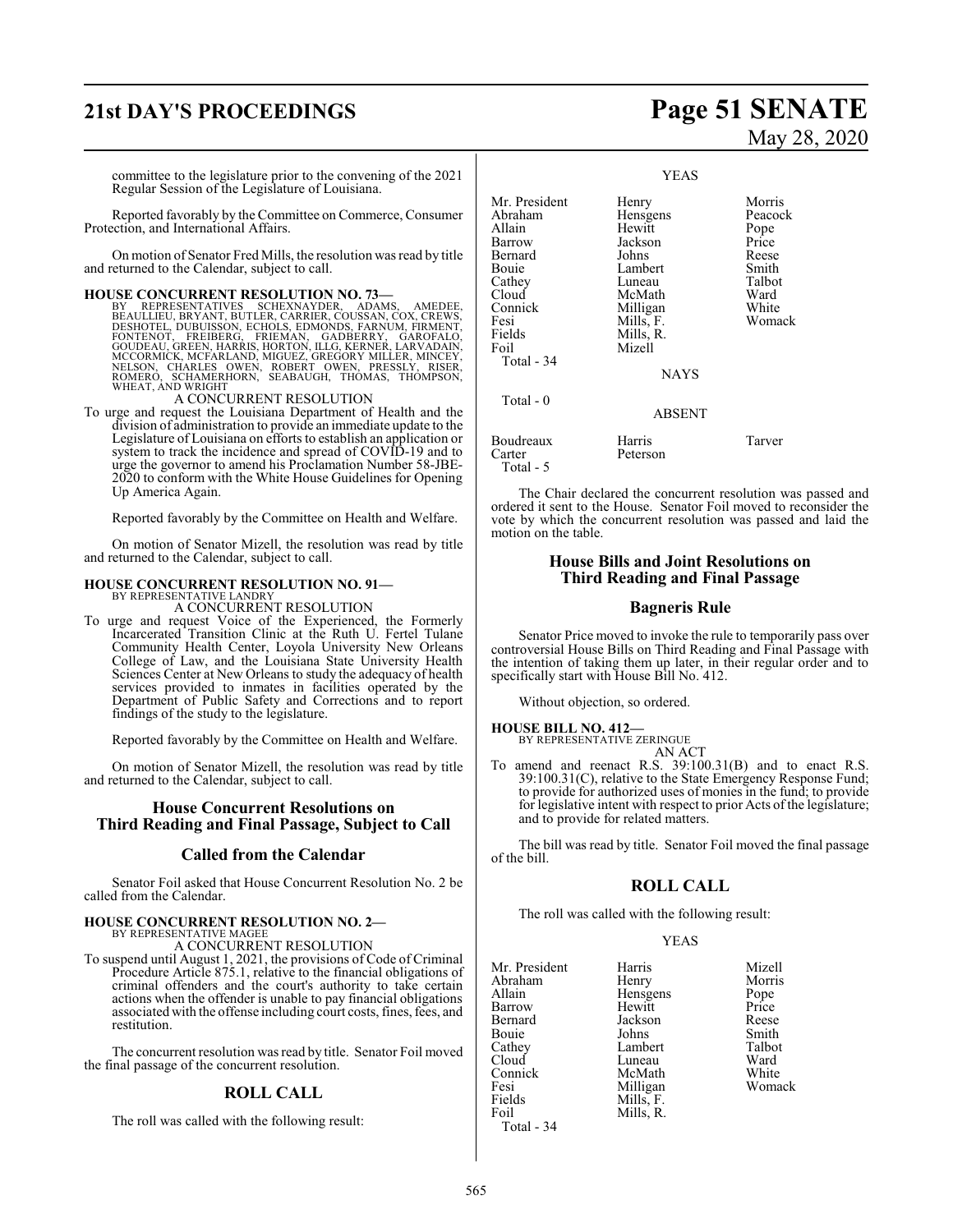### NAYS

| Total $-0$                       | <b>ABSENT</b>       |        |
|----------------------------------|---------------------|--------|
| Boudreaux<br>Carter<br>Total - 5 | Peacock<br>Peterson | Tarver |

The Chair declared the bill was passed and ordered it returned to the House. Senator Foil moved to reconsider the vote by which the bill was passed and laid the motion on the table.

### **Explanation of Vote**

Senator Peacock stated he intended to vote yea on House Bill No. 412, and asked that the Official Journal so state.

# **HOUSE BILL NO. 426—** BY REPRESENTATIVE THOMPSON

AN ACT

To amend and reenact R.S. 3:1435(5), relative to the seed testing and labeling authority of the commissioner of agriculture; to provide for an exemption of the analyses of certain seed tests from Public Records Law; and to provide for related matters.

The bill was read by title. Senator Cathey moved the final passage of the bill.

### **ROLL CALL**

The roll was called with the following result:

YEAS

| Mr. President<br>Abraham<br>Allain<br>Barrow<br>Bernard<br>Bouie<br>Cathey<br>Cloud<br>Connick<br>Fesi<br>Fields<br>Foil | Harris<br>Henry<br>Hensgens<br>Hewitt<br>Jackson<br>Johns<br>Lambert<br>Luneau<br>McMath<br>Milligan<br>Mills, F.<br>Mills, R. | Mizell<br>Morris<br>Peacock<br>Pope<br>Price<br>Reese<br>Smith<br>Talbot<br>Ward<br>White<br>Womack |
|--------------------------------------------------------------------------------------------------------------------------|--------------------------------------------------------------------------------------------------------------------------------|-----------------------------------------------------------------------------------------------------|
| Total - 35                                                                                                               | <b>NAYS</b>                                                                                                                    |                                                                                                     |
| Total - 0                                                                                                                | ABSENT                                                                                                                         |                                                                                                     |

| Boudreaux | Peterson |
|-----------|----------|
| Carter    | Tarver   |
| Total - 4 |          |

The Chair declared the was passed and ordered it returned to the House. Senator Cathey moved to reconsider the vote by which the bill was passed and laid the motion on the table.

**HOUSE BILL NO. 469—** BY REPRESENTATIVES BEAULLIEU AND GAROFALO AN ACT

To amend and reenact R.S. 39:33.1(A) through (C), relative to the expenditure limit; to provide for submission of the expenditure limit to the legislature; to provide for the base for determining the expenditure limit; to cap the annual growth of the expenditure limit; to provide for the calculation of the growth

# **Page 52 SENATE 21st DAY'S PROCEEDINGS**

factor; to provide for the calculation of state general fund and dedicated funds applicable to the expenditure limit; to provide for effectiveness; and to provide for related matters.

The bill was read by title. Senator Henry moved the final passage of the bill.

### **ROLL CALL**

The roll was called with the following result:

### YEAS

| Mr. President | Harris      | Mizell  |
|---------------|-------------|---------|
| Abraham       | Henry       | Morris  |
| Allain        | Hensgens    | Peacock |
| Barrow        | Hewitt      | Pope    |
| Bernard       | Jackson     | Price   |
| Bouie         | Johns       | Reese   |
| Cathey        | Lambert     | Smith   |
| Cloud         | Luneau      | Talbot  |
| Connick       | McMath      | Ward    |
| Fesi          | Milligan    | White   |
| Fields        | Mills, F.   | Womack  |
| Foil          | Mills, R.   |         |
| Total - 35    |             |         |
|               | <b>NAYS</b> |         |
| Total - 0     |             |         |
|               | ABSENT      |         |

Boudreaux Peterson<br>Carter Tarver Carter Total - 4

The Chair declared the bill was passed and ordered it returned to the House. Senator Henry moved to reconsider the vote by which the bill was passed and laid the motion on the table.

# **HOUSE BILL NO. 477—** BY REPRESENTATIVE IVEY

AN ACT

To enact R.S. 39:199.1, relative to technology procurement; to authorize alternative procedures for procurement of certain technology; to provide limitations and requirements; to provide relative to the duties and authority of the Joint Legislative Committee on Technology and Cybersecurity and the Joint Legislative Committee on the Budget; and to provide for related matters.

The bill was read by title. Senator White moved the final passage of the bill.

### **ROLL CALL**

The roll was called with the following result:

### YEAS

Peacock Pope<br>Price

White Womack

| Mr. President | Harris    | Mizell |
|---------------|-----------|--------|
| Abraham       | Henry     | Morris |
| Allain        | Hensgens  | Peacoc |
| Barrow        | Hewitt    | Pope   |
| Bernard       | Jackson   | Price  |
| Bouie         | Johns     | Reese  |
| Cathey        | Lambert   | Smith  |
| Cloud         | Luneau    | Talbot |
| Connick       | McMath    | Ward   |
| Fesi          | Milligan  | White  |
| Fields        | Mills, F. | Woma   |
| Foil          | Mills, R. |        |
| Total - 35    |           |        |

566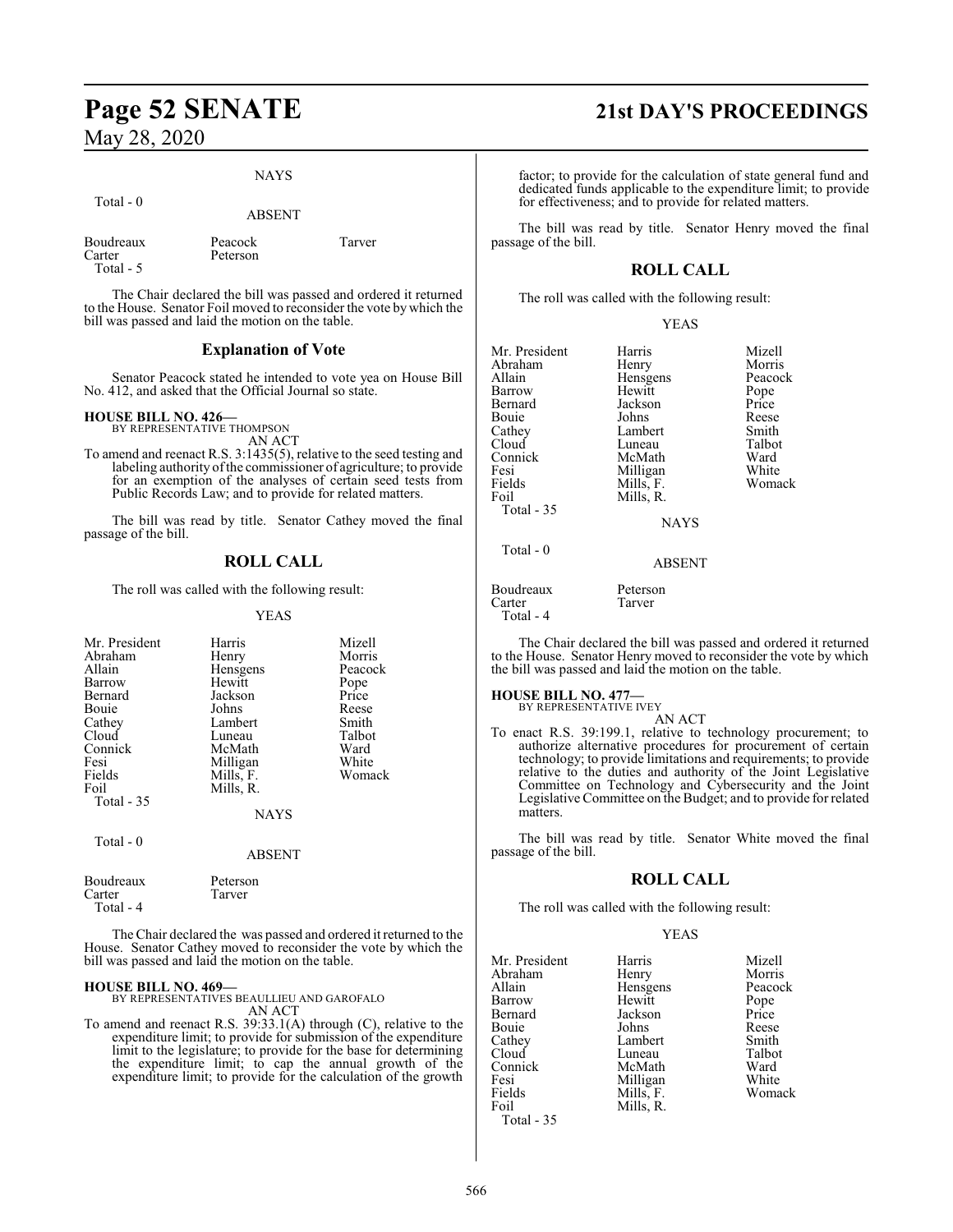# **21st DAY'S PROCEEDINGS Page 53 SENATE**

### **NAYS**

|                                  | <b>ABSENT</b>      |
|----------------------------------|--------------------|
| Boudreaux<br>Carter<br>Total - 4 | Peterson<br>Tarver |

The Chair declared the bill was passed and ordered it returned to the House. Senator White moved to reconsider the vote by which the bill was passed and laid the motion on the table.

Total - 0

**HOUSE BILL NO. 496—** BY REPRESENTATIVE RISER AND SENATOR WOMACK AN ACT

To amend and reenact R.S. 3:3402(10) and (12) through (19), 3406(A)(1) and (2), 3410.1(A), and 3412.1(C)(1) and (2), (E),  $(F)(1)$ , and  $(I)(introductory paragraph)$ , to enact R.S. 3:3402(20) and 3410.1(G), and to repeal R.S. 3:3412.1(C)(4), relative to the agricultural dealer and warehouse law; to provide for definitions; to provide for powers and duties of the commissioner of agriculture; to provide for exceptions to licensure and notice applicable to noncommercial grain buyers or other unlicensed grain dealers; to provide for changes in balance allocation, suspension of collections, and claims under the Grain and Cotton Indemnity Fund; and to provide for related matters.

The bill was read by title. Senator Cathey moved the final passage of the bill.

### **ROLL CALL**

The roll was called with the following result:

### YEAS

| Mr. President<br>Abraham<br>Allain<br>Barrow<br>Bernard<br>Bouie<br>Cathey<br>Cloud<br>Connick<br>Fesi<br>Fields<br>Foil<br>Total $-35$ | Harris<br>Henry<br>Hensgens<br>Hewitt<br>Jackson<br>Johns<br>Lambert<br>Luneau<br>McMath<br>Milligan<br>Mills, F.<br>Mills, R. | Mizell<br>Morris<br>Peacock<br>Pope<br>Price<br>Reese<br>Smith<br>Talbot<br>Ward<br>White<br>Womack |
|-----------------------------------------------------------------------------------------------------------------------------------------|--------------------------------------------------------------------------------------------------------------------------------|-----------------------------------------------------------------------------------------------------|
|                                                                                                                                         | <b>NAYS</b>                                                                                                                    |                                                                                                     |

| Fotal |  |  |
|-------|--|--|
|       |  |  |

| Boudreaux | Peterson |
|-----------|----------|
| Carter    | Tarver   |

Total - 4

The Chair declared the bill was passed and ordered it returned to the House. Senator Cathey moved to reconsider the vote by which the bill was passed and laid the motion on the table.

ABSENT

## **HOUSE BILL NO. 562—** BY REPRESENTATIVE EDMONDS

AN ACT

To amend and reenact R.S. 39:51(C) and 57.1(B) and to enact R.S. 39:57.1(C), relative to state expenditures; to provide for the initial expenditure allocation of personal services in the operating budget; to limit the transfer of personal services expenditures; to provide for an effective date; and to provide for related matters.

# May 28, 2020

The bill was read by title. Senator Henry moved the final passage of the bill.

### **ROLL CALL**

The roll was called with the following result:

### YEAS

| Mr. President<br>Abraham<br>Allain<br>Barrow<br>Bernard<br>Bouie<br>Cathey<br>Cloud<br>Connick<br>Fesi<br>Fields<br><b>Total - 33</b> | Foil<br>Harris<br>Henry<br>Hensgens<br>Hewitt<br>Jackson<br>Johns<br>Lambert<br>McMath<br>Mills, F.<br>Mills, R.<br><b>NAYS</b> | Mizell<br>Morris<br>Peacock<br>Pope<br>Price<br>Reese<br>Smith<br>Talbot<br>Ward<br>White<br>Womack |
|---------------------------------------------------------------------------------------------------------------------------------------|---------------------------------------------------------------------------------------------------------------------------------|-----------------------------------------------------------------------------------------------------|
| Total $-0$                                                                                                                            | <b>ABSENT</b>                                                                                                                   |                                                                                                     |
| Boudreaux<br>Carter                                                                                                                   | Luneau<br>Milligan                                                                                                              | Peterson<br>Tarver                                                                                  |

The Chair declared the bill was passed and ordered it returned to the House. Senator Henry moved to reconsider the vote by which the bill was passed and laid the motion on the table.

## **HOUSE BILL NO. 618—** BY REPRESENTATIVE THOMPSON

Total - 6

AN ACT

To amend and reenact R.S. 3:1396(1) and (8), 1399(C), 1401(B), and 1407(B)(1), relative to state regulations of commercial feed; to provide for regulation of adulterated commercial feeds and detaining commercial feeds; to provide for labeling fees; to provide for use of the Feed and Fertilizer Fund; and to provide for related matters.

### **Floor Amendments**

Senator Cathey proposed the following amendments.

### **SENATE FLOOR AMENDMENTS**

Amendments proposed by Senator Cathey to Engrossed House Bill No. 618 by Representative Thompson

### AMENDMENT NO. 1

On page 1, line 2, change "R.S. 3:1396(1) and (8), 1399(C)" to "R.S. 3:1396(8)"

AMENDMENT NO. 2 On page 1, line 4, after "commercial feeds" delete "and detaining commercial feeds"

AMENDMENT NO. 3 On page 1, delete lines 11 through 18 in their entirety

### AMENDMENT NO. 4

On page 2, delete lines 13 through 27 in their entirety

On motion of Senator Cathey, the amendments were adopted.

The bill was read by title. Senator Cathey moved the final passage of the amended bill.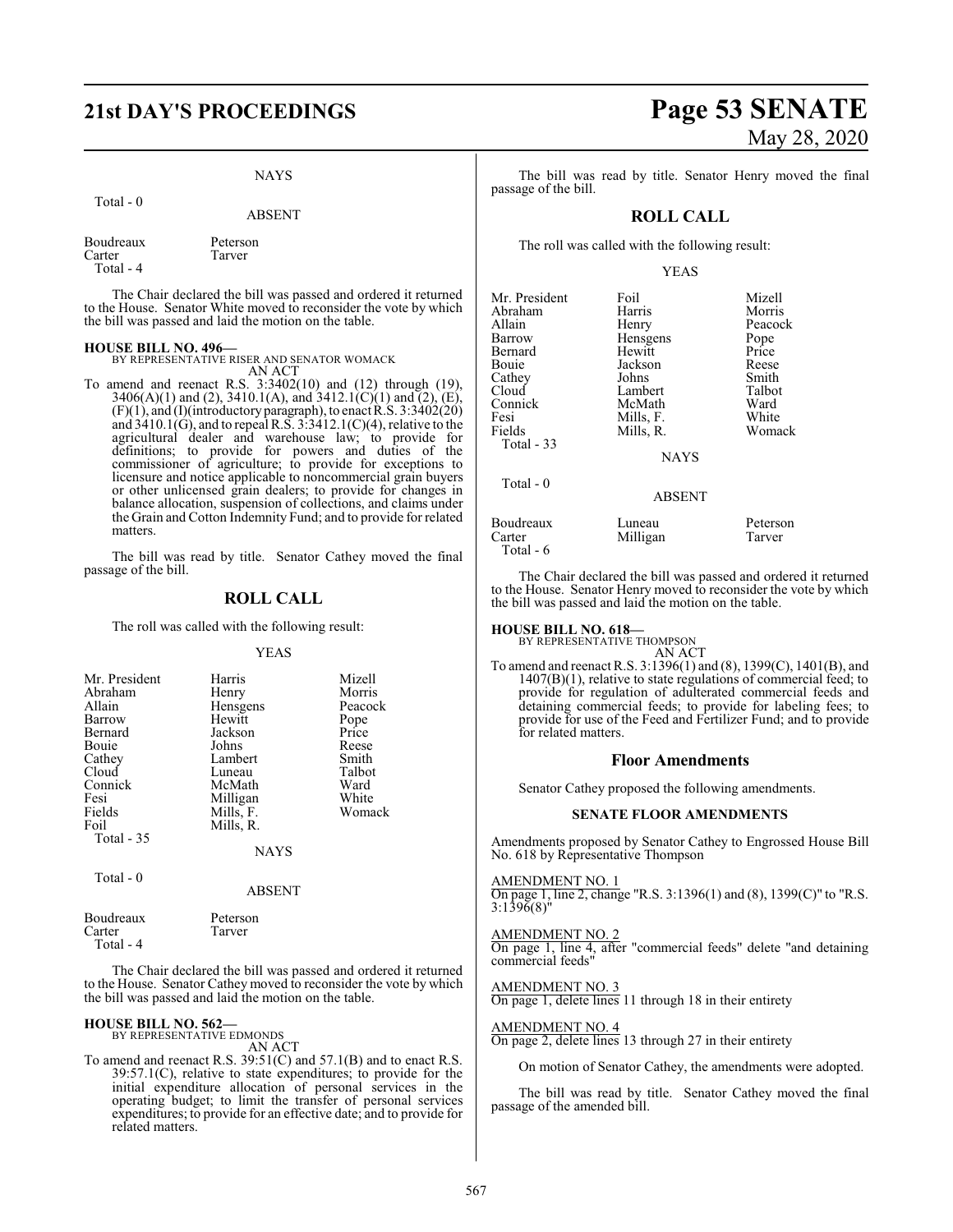### **ROLL CALL**

The roll was called with the following result:

### YEAS

| Mr. President<br>Abraham<br>Allain<br>Barrow<br>Bernard<br>Bouie<br>Cathey<br>Cloud<br>Connick<br>Fesi<br>Fields<br>Foil<br>Total - 35 | Harris<br>Henry<br>Hensgens<br>Hewitt<br>Jackson<br>Johns<br>Lambert<br>Luneau<br>McMath<br>Milligan<br>Mills, F.<br>Mills, R.<br><b>NAYS</b> | Mizell<br>Morris<br>Peacock<br>Pope<br>Price<br>Reese<br>Smith<br>Talbot<br>Ward<br>White<br>Womack |
|----------------------------------------------------------------------------------------------------------------------------------------|-----------------------------------------------------------------------------------------------------------------------------------------------|-----------------------------------------------------------------------------------------------------|
| Total - 0                                                                                                                              | <b>ABSENT</b>                                                                                                                                 |                                                                                                     |

Boudreaux Peterson<br>Carter Tarver Tarver Total - 4

The Chair declared the amended bill was passed and ordered it returned to the House. Senator Cathey moved to reconsider the vote by which the bill was passed and laid the motion on the table.

### **HOUSE BILL NO. 653—** BY REPRESENTATIVE GAROFALO

AN ACT

To amend and reenact R.S.  $9:159(B)(1)$  through (3) and 161(B), relative to unclaimed property; to revise reporting thresholds for abandoned property; to revise the minimum value beneath which unclaimed property need not be advertised; and to provide for related matters.

The bill was read by title. Senator Cloud moved the final passage of the bill.

### **ROLL CALL**

The roll was called with the following result:

### YEAS

| Mr. President<br>Abraham<br>Allain<br>Barrow<br>Bernard<br>Bouie<br>Cathey<br>Cloud<br>Connick<br>Fesi<br>Fields<br>Foil<br>Total - 35 | Harris<br>Henry<br>Hensgens<br>Hewitt<br>Jackson<br>Johns<br>Lambert<br>Luneau<br>McMath<br>Milligan<br>Mills, F.<br>Mills, R.<br><b>NAYS</b> | Mizell<br>Morris<br>Peacock<br>Pope<br>Price<br>Reese<br>Smith<br>Talbot<br>Ward<br>White<br>Womack |
|----------------------------------------------------------------------------------------------------------------------------------------|-----------------------------------------------------------------------------------------------------------------------------------------------|-----------------------------------------------------------------------------------------------------|
| Total $-0$                                                                                                                             | <b>ABSENT</b>                                                                                                                                 |                                                                                                     |
| Boudreaux<br>Carter<br>Total - 4                                                                                                       | Peterson<br>Tarver                                                                                                                            |                                                                                                     |

The Chair declared the bill was passed and ordered it returned to the House. Senator Cloud moved to reconsider the vote by which the bill was passed and laid the motion on the table.

# **Page 54 SENATE 21st DAY'S PROCEEDINGS**

**HOUSE BILL NO. 691—** BY REPRESENTATIVE LYONS AN ACT

To reenact R.S. 30:2551 and 2552(A) and (C), to amend and reenact R.S. 30:2552(B) and Section 22 of Act No. 612 of the 2018 Regular Session, and to repeal R.S. 30:2552(A), (B), and (C) as amended by Section 9 of Act No. 612 of the 2018 Regular Session, relative to brownfields cleanup and redevelopment; to reinstate the Brownfields Cleanup Revolving Loan Fund and program; to provide an effective date; and to provide for related matters.

The bill was read by title. Senator Harris moved the final passage of the bill.

### **ROLL CALL**

The roll was called with the following result:

### YEAS

| Mr. President | Harris        | Mizell  |
|---------------|---------------|---------|
| Abraham       | Henry         | Morris  |
| Allain        | Hensgens      | Peacock |
| Barrow        | Hewitt        | Pope    |
| Bernard       | Jackson       | Price   |
| Bouie         | Johns         | Reese   |
| Cathey        | Lambert       | Smith   |
| Cloud         | Luneau        | Talbot  |
| Connick       | McMath        | Ward    |
| Fesi          | Milligan      | White   |
| Fields        | Mills, F.     | Womack  |
| Foil          | Mills, R.     |         |
| Total - 35    |               |         |
|               | <b>NAYS</b>   |         |
| Total $-0$    |               |         |
|               | <b>ABSENT</b> |         |
| Boudreaux     | Peterson      |         |
| Carter        | Tarver        |         |

The Chair declared the bill was passed and ordered it returned to the House. Senator Harris moved to reconsider the vote by which the bill was passed and laid the motion on the table.

### **HOUSE BILL NO. 754—**

Total - 4

BY REPRESENTATIVE DUSTIN MILLER AN ACT

To enact R.S. 3:734(C) and (D), relative to livestock brand inspectors; to provide for the expansion of powers and duties of livestock brand inspectors as commissioned peace officers under certain circumstances; and to provide for related matters.

The bill was read by title. Senator Cathey moved the final passage of the bill.

### **ROLL CALL**

The roll was called with the following result:

### YEAS

| Mr. President | Harris   | Mizell        |
|---------------|----------|---------------|
| Abraham       | Henry    | Morris        |
| Allain        | Hensgens | Peacock       |
| Barrow        | Hewitt   |               |
| Bernard       | Jackson  | Pope<br>Price |
| Bouie         | Johns    | Reese         |
| Cathey        | Lambert  | Smith         |
| Cloud         | Luneau   | Talbot        |
| Connick       | McMath   | Ward          |
|               |          |               |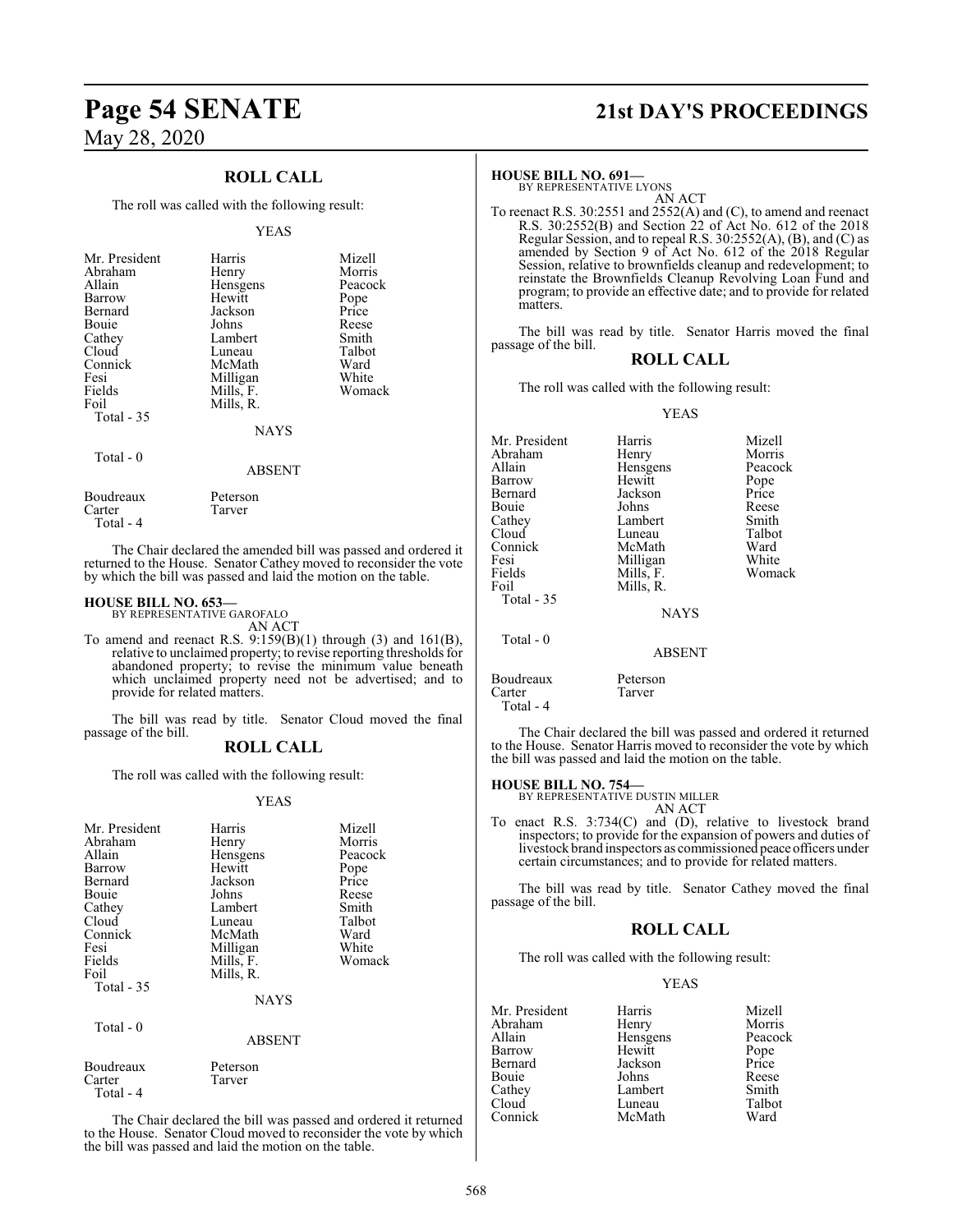# **21st DAY'S PROCEEDINGS Page 55 SENATE**

| Fesi<br>Fields<br>Foil<br>Total $-35$ | Milligan<br>Mills, F.<br>Mills, R. | White<br>Womack |
|---------------------------------------|------------------------------------|-----------------|
|                                       | <b>NAYS</b>                        |                 |
| Total $-0$                            | <b>ABSENT</b>                      |                 |
| Boudreaux                             | Peterson                           |                 |

The Chair declared the bill was passed and ordered it returned to the House. Senator Cathey moved to reconsider the vote by which the bill was passed and laid the motion on the table.

Carter Tarver

Total - 4

**HOUSE BILL NO. 757—** BY REPRESENTATIVES ROBERT OWEN AND DUBUISSON AN ACT

To amend and reenact R.S. 13:1875(13), 1899(J), 2080.1(B), 2106(A) and (B), 2487.1, 2487.17, 2586(C)(6)(c), and 5202(E), R.S. 15:254.7, and Code of Civil Procedure Articles 4843(H),  $4844(A)(6)$ , and  $4847(A)(6)$ , relative to the City Court of Slidell; to change the name from the City Court of Slidell to the City Court of East St. Tammany; to provide relative to the establishment of city court; to provide relative to the seal of the City Court of Slidell; to provide relative to the compensation of the city court judges; to provide relative to the jurisdiction and procedure of city court; to provide relative to court fees and costs; to provide relative to off duty law enforcement officers subpoenaed to testify; and to provide for related matters.

The bill was read by title. Senator Hewitt moved the final passage of the bill.

### **ROLL CALL**

The roll was called with the following result:

### YEAS

| Mr. President | Harris        | Mizell  |
|---------------|---------------|---------|
| Abraham       | Henry         | Morris  |
| Allain        | Hensgens      | Peacock |
| Barrow        | Hewitt        | Pope    |
| Bernard       | Jackson       | Price   |
| Bouie         | Johns         | Reese   |
| Cathey        | Lambert       | Smith   |
| Cloud         | Luneau        | Talbot  |
| Connick       | McMath        | Ward    |
| Fesi          | Milligan      | White   |
| Fields        | Mills, F.     | Womack  |
| Foil          | Mills, R.     |         |
| Total $-35$   |               |         |
|               | <b>NAYS</b>   |         |
| Total - 0     |               |         |
|               | <b>ABSENT</b> |         |
| $\sim$ $\sim$ |               |         |

| Boudreaux | Peterson |
|-----------|----------|
| Carter    | Tarver   |
| Total - 4 |          |

The Chair declared the bill was passed and ordered it returned to the House. Senator Hewitt moved to reconsider the vote by which the bill was passed and laid the motion on the table.

## **HOUSE BILL NO. 775—** BY REPRESENTATIVE MARINO

AN ACT

To amend and reenact Code of Criminal Procedure Articles 551(B), 553(A), 556(E), 556.1(F), 562(A), (B), and (D), and 835 and to repeal Code of Criminal Procedure Articles 533(C), 831(B), 832(B), and 833(C), relative to appearance by the defendant at

# May 28, 2020

certain proceedings; to provide relative to the defendant's appearance at arraignment, at the entry of his plea, at a revocation or contempt hearing, and at sentencing; to provide relative to the appearance of a defendant at certain proceedings by way of simultaneous transmission through audio-visual electronic equipment; and to provide for related matters.

The bill was read by title. Senator McMath moved the final passage of the bill.

### **ROLL CALL**

The roll was called with the following result:

### YEAS

| Mr. President | Harris        | Mizell  |
|---------------|---------------|---------|
| Abraham       | Henry         | Morris  |
| Allain        | Hensgens      | Peacock |
| Barrow        | Hewitt        | Pope    |
| Bernard       | Jackson       | Price   |
| Bouie         | Johns         | Reese   |
| Cathey        | Lambert       | Smith   |
| Cloud         | Luneau        | Talbot  |
| Connick       | McMath        | Ward    |
| Fesi          | Milligan      | White   |
| Fields        | Mills, F.     | Womack  |
| Foil          | Mills, R.     |         |
| Total - 35    |               |         |
|               | <b>NAYS</b>   |         |
| Total - 0     |               |         |
|               | <b>ABSENT</b> |         |

The Chair declared the bill was passed and ordered it returned to the House. Senator McMath moved to reconsider the vote by which the bill was passed and laid the motion on the table.

### **HOUSE BILL NO. 805—**

Boudreaux Peterson<br>Carter Tarver

Carter Total - 4

> BY REPRESENTATIVE PRESSLY AN ACT

To enact Part VI of Chapter 1 of Code Title XXIV of Code Book III of Title 9 of the Louisiana Revised Statutes of 1950, to be comprised of R.S. 9:5828 through 5830, relative to the effect of obligations during certain emergencies and disasters; to provide relative to suspension of prescription, peremptive, and abandonment periods and other legal deadlines; to provide relative to the extension of prescription and peremptive periods and other legal deadlines; to provide relative to the ratification of Proclamation JBE 2020-30; to provide for applicability; and to provide for related matters.

### **Floor Amendments**

Senator Peacock proposed the following amendments.

### **SENATE FLOOR AMENDMENTS**

Amendments proposed by Senator Peacock to Reengrossed House Bill No. 805 by Representative Pressly

### AMENDMENT NO. 1

On page 2, line 16, after "and" and before "any" insert "the right to file a pleading or motion to enforce"

### AMENDMENT NO. 2

On page 2, line 27, change "after" to "until"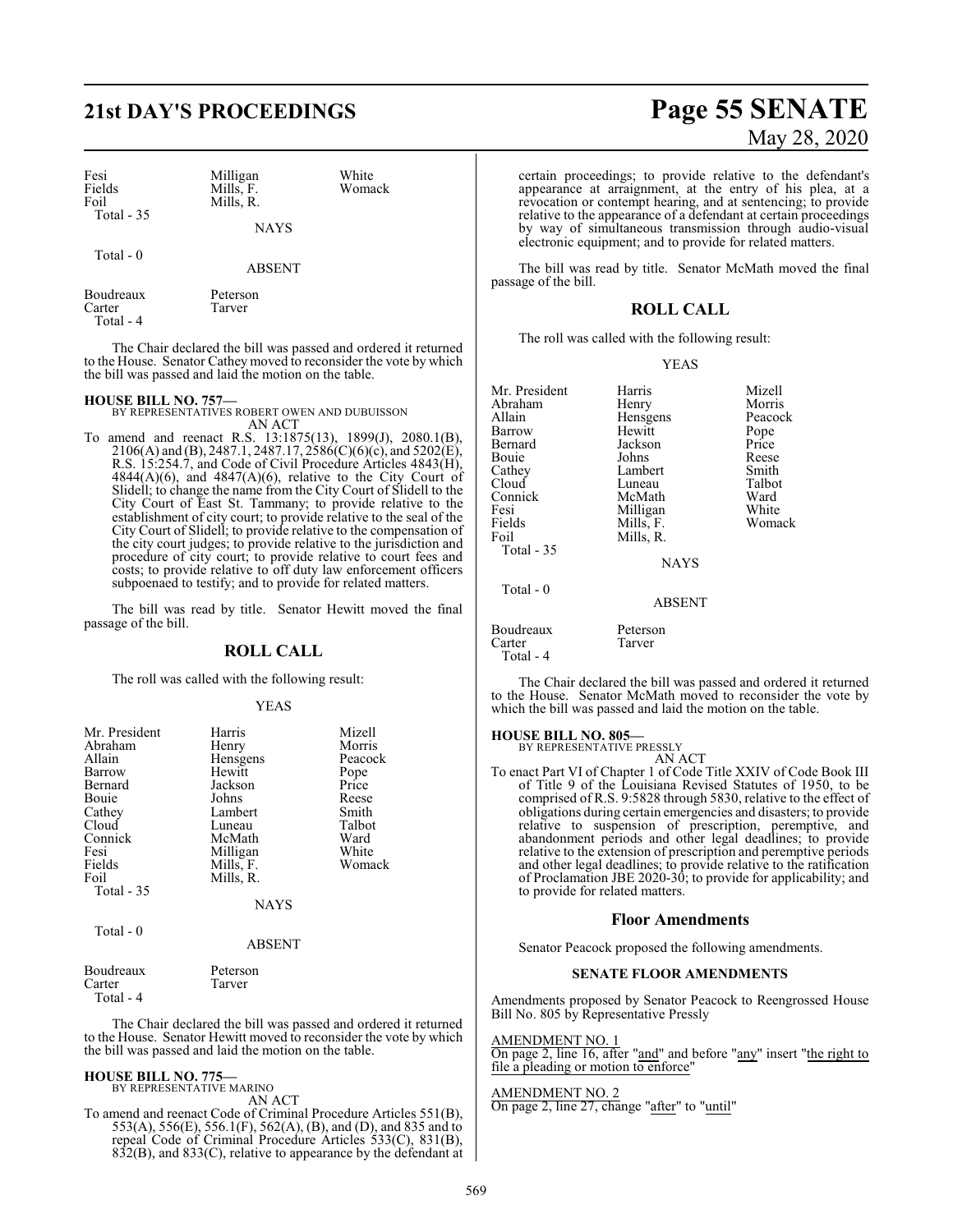# **Page 56 SENATE 21st DAY'S PROCEEDINGS**

## May 28, 2020

AMENDMENT NO. 3

On page 3, line 2, after "and" and before "any" insert "the right to file a pleading or motion to enforce"

### AMENDMENT NO. 4

On page 3, between lines 15 and 16, insert the following:

"C. Notwithstanding Subsections A and B of this Section, legal deadlines related to matters set forth in Louisiana Civil Code Book III, Title IX, Chapters 1 through 5 and Louisiana Code of Civil Procedure Book VII, Title XI, Chapters 1 and 2 shall not be suspended or extended beyond the time period provided for by Proclamation Number JBE 2020-30 and any extensions thereof.

On motion of Senator Peacock, the amendments were adopted.

The bill was read by title. Senator Peacock moved the final passage of the amended bill.

### **ROLL CALL**

The roll was called with the following result:

### YEAS

| Mr. President<br>Abraham<br>Allain<br>Barrow<br>Bernard<br>Bouie<br>Cathey<br>Cloud<br>Connick<br>Fesi<br>Fields<br>Foil<br>Total - 35 | Harris<br>Henry<br>Hensgens<br>Hewitt<br>Jackson<br>Johns<br>Lambert<br>Luneau<br>McMath<br>Milligan<br>Mills, F.<br>Mills, R. | Mizell<br>Morris<br>Peacock<br>Pope<br>Price<br>Reese<br>Smith<br>Talbot<br>Ward<br>White<br>Womack |
|----------------------------------------------------------------------------------------------------------------------------------------|--------------------------------------------------------------------------------------------------------------------------------|-----------------------------------------------------------------------------------------------------|
|                                                                                                                                        | <b>NAYS</b>                                                                                                                    |                                                                                                     |
| Total - 0                                                                                                                              | <b>ABSENT</b>                                                                                                                  |                                                                                                     |
| Boudreaux                                                                                                                              | Peterson                                                                                                                       |                                                                                                     |

The Chair declared the amended bill was passed and ordered it returned to the House. Senator Peacock moved to reconsider the vote by which the bill was passed and laid the motion on the table.

### **HOUSE BILL NO. 849—**

Carter Tarver

Total - 4

BY REPRESENTATIVE CHARLES OWEN AN ACT

To amend and reenact R.S.  $33:4574.1.1(F)(5)$ , relative to the Beauregard Tourist Commission; to provide relative to the collection of hotel occupancy taxes levied by the commission; and to provide for related matters.

The bill was read by title. Senator Reese moved the final passage of the bill.

### **ROLL CALL**

The roll was called with the following result:

### YEAS

| Mr. President | Harris   | Mizell  |
|---------------|----------|---------|
| Abraham       | Henry    | Morris  |
| Allain        | Hensgens | Peacock |
| Barrow        | Hewitt   | Pope    |
| Bernard       | Jackson  | Price   |
| Bouie         | Johns    | Reese   |
| Cathey        | Lambert  | Smith   |

| Cloud<br>Connick<br>Fesi<br>Fields<br>Foil<br>Total - 34 | Luneau<br>McMath<br>Milligan<br>Mills, F.<br>Mills, R.<br><b>NAYS</b> | Ward<br>White<br>Womack |
|----------------------------------------------------------|-----------------------------------------------------------------------|-------------------------|
| Total - 0                                                | <b>ABSENT</b>                                                         |                         |
| Boudreaux<br>Carter<br>Total - 5                         | Peterson<br>Talbot                                                    | Tarver                  |

The Chair declared the bill was passed and ordered it returned to the House. Senator Reese moved to reconsider the vote by which the bill was passed and laid the motion on the table.

### **HOUSE BILL NO. 35—**

BY REPRESENTATIVE SCHEXNAYDER AN ACT

To amend and reenact R.S. 9:2799(A)(2), relative to limitations of liability for damages from donated food; to provide for the limitation of liability for donating wild game; to provide for the definition of "wild game"; and to provide for related matters.

The bill was read by title. Senator Morris moved the final passage of the bill.

### **ROLL CALL**

The roll was called with the following result:

### YEAS

| Mr. President | Harris        | Mizell  |
|---------------|---------------|---------|
| Abraham       | Henry         | Morris  |
| Allain        | Hensgens      | Peacock |
| Barrow        | Hewitt        | Pope    |
| Bernard       | Jackson       | Price   |
| Bouie         | Johns         | Reese   |
| Cathey        | Lambert       | Smith   |
| Cloud         | Luneau        | Talbot  |
| Connick       | McMath        | Ward    |
| Fesi          | Milligan      | Womack  |
| Fields        | Mills, F.     |         |
| Foil          | Mills, R.     |         |
| Total - 34    |               |         |
|               | <b>NAYS</b>   |         |
| Total - 0     |               |         |
|               | <b>ABSENT</b> |         |
| Boudreaux     | Peterson      | White   |
| Carter        | Tarver        |         |
| Total - 5     |               |         |

The Chair declared the bill was passed and ordered it returned to the House. Senator Morris moved to reconsider the vote by which the bill was passed and laid the motion on the table.

### **HOUSE BILL NO. 52—**

BY REPRESENTATIVE GREEN

AN ACT To amend and reenact R.S. 18:54, relative to registrars of voters; to provide relative to oaths and bonds filed by registrars; and to provide for related matters.

The bill was read by title. Senator Harris moved the final passage of the bill.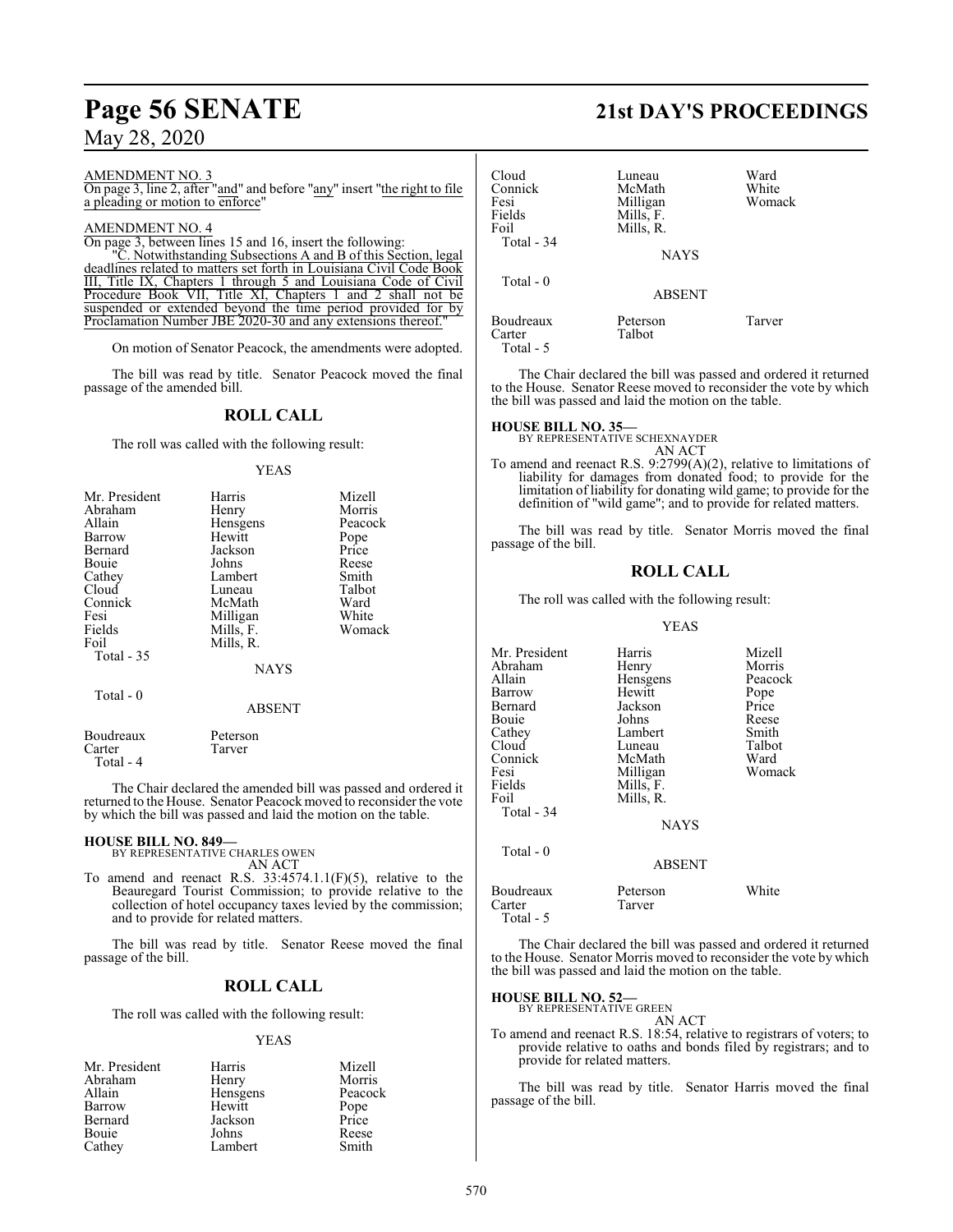### **ROLL CALL**

The roll was called with the following result:

### YEAS

| Mr. President<br>Abraham<br>Allain<br>Barrow<br>Bernard<br>Bouie<br>Cathey<br>Cloud<br>Connick<br>Fesi<br>Fields<br>Foil<br>Total $-35$ | Harris<br>Henry<br>Hensgens<br>Hewitt<br>Jackson<br>Johns<br>Lambert<br>Luneau<br>McMath<br>Milligan<br>Mills, F.<br>Mills, R.<br><b>NAYS</b> | Mizell<br>Morris<br>Peacock<br>Pope<br>Price<br>Reese<br>Smith<br>Talbot<br>Ward<br>White<br>Womack |
|-----------------------------------------------------------------------------------------------------------------------------------------|-----------------------------------------------------------------------------------------------------------------------------------------------|-----------------------------------------------------------------------------------------------------|
| Total $-0$                                                                                                                              | <b>ABSENT</b>                                                                                                                                 |                                                                                                     |

Boudreaux Peterson<br>Carter Tarver Tarver Total - 4

The Chair declared the bill was passed and ordered it returned to the House. Senator Harris moved to reconsider the vote by which the bill was passed and laid the motion on the table.

### **HOUSE BILL NO. 88—** BY REPRESENTATIVE HUGHES

AN ACT

To amend and reenact R.S. 18:154(G)(4) and to enact R.S. 18:154(G)(6), relative to voter registration records and related computer systems; to prohibit disclosure of certain computer system information by the registrar of voters, the clerk of court, and the Department of State; and to provide for related matters.

The bill was read by title. Senator Harris moved the final passage of the bill.

### **ROLL CALL**

The roll was called with the following result:

### YEAS

| Mr. President<br>Abraham<br>Allain<br>Barrow<br>Bernard<br>Bouie<br>Cathey<br>Cloud<br>Connick<br>Fesi<br>Fields<br>Foil<br>Total $-35$ | Harris<br>Henry<br>Hensgens<br>Hewitt<br>Jackson<br>Johns<br>Lambert<br>Luneau<br>McMath<br>Milligan<br>Mills, F.<br>Mills, R.<br><b>NAYS</b> | Mizell<br>Morris<br>Peacock<br>Pope<br>Price<br>Reese<br>Smith<br>Talbot<br>Ward<br>White<br>Womack |
|-----------------------------------------------------------------------------------------------------------------------------------------|-----------------------------------------------------------------------------------------------------------------------------------------------|-----------------------------------------------------------------------------------------------------|
| Total - 0                                                                                                                               | <b>ABSENT</b>                                                                                                                                 |                                                                                                     |
| Boudreaux<br>Carter<br>Total - 4                                                                                                        | Peterson<br>Tarver                                                                                                                            |                                                                                                     |

# **21st DAY'S PROCEEDINGS Page 57 SENATE** May 28, 2020

The Chair declared the bill was passed and ordered it returned to the House. Senator Harris moved to reconsider the vote by which the bill was passed and laid the motion on the table.

**HOUSE BILL NO. 101—** BY REPRESENTATIVE CARPENTER AN ACT

To enact R.S. 40:539(C)(8)(g), relative to employees of the East Baton Rouge Parish Housing Authority; to provide that employees of the authority shall not be in the state civil service; and to provide for related matters.

The bill was read by title. Senator Barrow moved the final passage of the bill.

### **ROLL CALL**

The roll was called with the following result:

### YEAS

| Mr. President | Harris        | Mizell  |
|---------------|---------------|---------|
| Abraham       | Henry         | Morris  |
| Allain        | Hensgens      | Peacock |
| Barrow        | Hewitt        | Pope    |
| Bernard       | Jackson       | Price   |
| Bouie         | Johns         | Reese   |
| Cathey        | Lambert       | Smith   |
| Cloud         | Luneau        | Talbot  |
| Connick       | McMath        | Ward    |
| Fesi          | Milligan      | White   |
| Fields        | Mills, F.     | Womack  |
| Foil          | Mills, R.     |         |
| Total - 35    |               |         |
|               | <b>NAYS</b>   |         |
| Total $-0$    |               |         |
|               | <b>ABSENT</b> |         |
| Boudreaux     | Peterson      |         |

Carter Tarver Total - 4

The Chair declared the bill was passed and ordered it returned to the House. Senator Barrow moved to reconsider the vote by which the bill was passed and laid the motion on the table.

# **HOUSE BILL NO. 102—** BY REPRESENTATIVE GLOVER

AN ACT

To enact R.S. 40:539(C)(8)(g), relative to employees of the Housing Authority of the City of Shreveport; to provide that employees of the authority shall not be in the state civil service; and to provide for related matters.

The bill was read by title. Senator Barrow moved the final passage of the bill.

### **ROLL CALL**

The roll was called with the following result:

### YEAS

| Mr. President | Harris   | Mizell  |
|---------------|----------|---------|
| Abraham       | Henry    | Morris  |
| Allain        | Hensgens | Peacock |
| Barrow        | Hewitt   | Pope    |
| Bernard       | Jackson  | Price   |
| Bouie         | Johns    | Reese   |
| Cathey        | Lambert  | Smith   |
| Cloud         | Luneau   | Ward    |
| Connick       | McMath   | White   |
| Fesi          | Milligan | Womack  |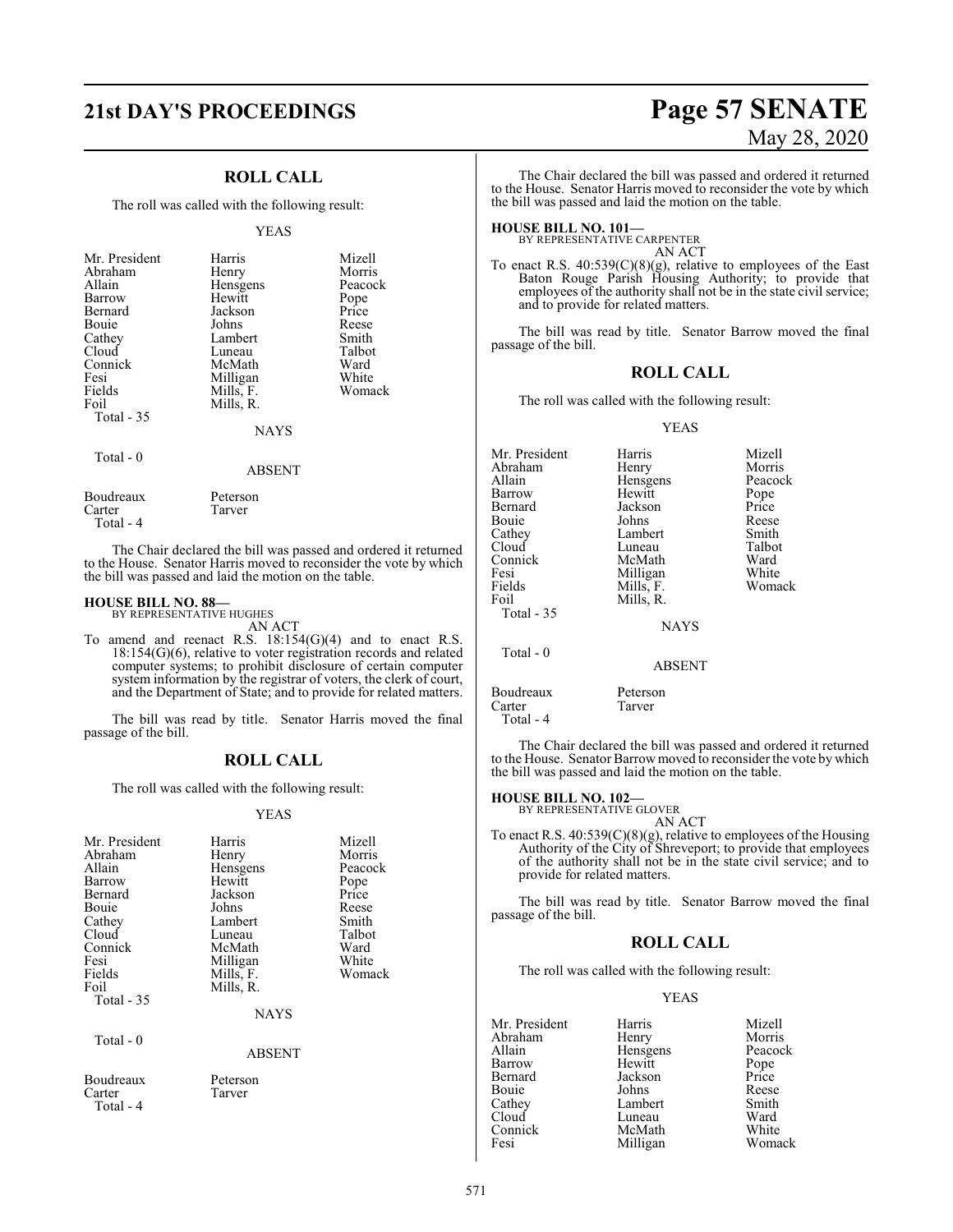| Fields<br>Foil | Mills, F.<br>Mills, R. |  |
|----------------|------------------------|--|
| Total $-34$    | <b>NAYS</b>            |  |

Talbot

Total - 0

ABSENT

Peterson Tarver

| Boudreaux |  |
|-----------|--|
| Carter    |  |
| Total     |  |

The Chair declared the bill was passed and ordered it returned to the House. Senator Barrow moved to reconsider the vote by which the bill was passed and laid the motion on the table.

# **HOUSE BILL NO. 114—** BY REPRESENTATIVE BAGLEY

AN ACT

To enact R.S.  $18:423(C)(3)$ , relative to the composition of parish boards of election supervisors; to provide relative to persons who may serve as designees or appointees on such boards; and to provide for related matters.

The bill was read by title. Senator McMath moved the final passage of the bill.

### **ROLL CALL**

The roll was called with the following result:

### YEAS

| Mr. President<br>Abraham<br>Allain<br>Barrow<br>Bernard<br>Bouie<br>Cathey<br>Cloud<br>Connick<br>Fesi<br>Fields<br>Foil<br>Total $-35$<br>Total $-0$ | Harris<br>Henry<br>Hensgens<br>Hewitt<br>Jackson<br>Johns<br>Lambert<br>Luneau<br>McMath<br>Milligan<br>Mills, F.<br>Mills, R.<br><b>NAYS</b> | Mizell<br>Morris<br>Peacock<br>Pope<br>Price<br>Reese<br>Smith<br>Talbot<br>Ward<br>White<br>Womack |
|-------------------------------------------------------------------------------------------------------------------------------------------------------|-----------------------------------------------------------------------------------------------------------------------------------------------|-----------------------------------------------------------------------------------------------------|
|                                                                                                                                                       | <b>ABSENT</b>                                                                                                                                 |                                                                                                     |
| Boudreaux<br>Carter<br>Total - 4                                                                                                                      | Peterson<br>Tarver                                                                                                                            |                                                                                                     |

The Chair declared the bill was passed and ordered it returned to the House. Senator McMath moved to reconsider the vote by which the bill was passed and laid the motion on the table.

# **HOUSE BILL NO. 122—** BY REPRESENTATIVE GREGORY MILLER

AN ACT

To enact Chapter 11 of Title 35 of the Louisiana Statutes of 1950, to be comprised of R.S. 35:701 and 702, relative to the effect of remote notarization during certain emergencies and disasters; to provide for notary services during the COVID-19 public health emergency; to provide relative to the ratification of Section 6 of Proclamation Number 37 JBE 2020 and Part C of Section 5 of Proclamation Number 41 JBE 2020; to provide for retroactive and prospective application; to provide for effectiveness, and to provide for related matters.

The bill was read by title. Senator Peacock moved the final passage of the bill.

# **Page 58 SENATE 21st DAY'S PROCEEDINGS**

### **ROLL CALL**

The roll was called with the following result:

YEAS

| Mr. President | Harris        | Mizell  |
|---------------|---------------|---------|
| Abraham       | Henry         | Morris  |
| Allain        | Hensgens      | Peacock |
| Barrow        | Hewitt        | Pope    |
| Bernard       | Jackson       | Price   |
| Bouie         | Johns         | Reese   |
| Cathey        | Lambert       | Smith   |
| Cloud         | Luneau        | Talbot  |
| Connick       | McMath        | Ward    |
| Fesi          | Milligan      | White   |
| Fields        | Mills, F.     | Womack  |
| Foil          | Mills, R.     |         |
| Total - 35    |               |         |
|               | <b>NAYS</b>   |         |
| Total $-0$    |               |         |
|               | <b>ABSENT</b> |         |
| Boudreaux     | Peterson      |         |

Carter Tarver Total - 4

The Chair declared the bill was passed and ordered it returned to the House. Senator Peacock moved to reconsider the vote by which the bill was passed and laid the motion on the table.

**HOUSE BILL NO. 142—** BY REPRESENTATIVE ROBBY CARTER

AN ACT To amend and reenact Code of Civil Procedure Articles 3421,  $3431(A)$ , and  $3432.1(A)(8)$ , relative to successions; to provide relative to the definition of small succession; to authorize the administration of certain testate successions without court approval; to provide for certain required information; and to provide for related matters.

The bill was read by title. Senator Luneau moved the final passage of the bill.

### **ROLL CALL**

The roll was called with the following result:

### YEAS

| Mr. President | Harris      | Mizell  |
|---------------|-------------|---------|
| Abraham       | Henry       | Morris  |
| Allain        | Hensgens    | Peacock |
| Barrow        | Hewitt      | Pope    |
| Bernard       | Jackson     | Price   |
| Bouie         | Johns       | Reese   |
| Cathey        | Lambert     | Smith   |
| Cloud         | Luneau      | Talbot  |
| Connick       | McMath      | Ward    |
| Fesi          | Milligan    | White   |
| Fields        | Mills, F.   | Womack  |
| Foil          | Mills, R.   |         |
| Total - 35    |             |         |
|               | <b>NAYS</b> |         |
| Total $-0$    |             |         |
|               | ABSENT      |         |

Boudreaux Peterson<br>Carter Tarver Tarver

Total - 4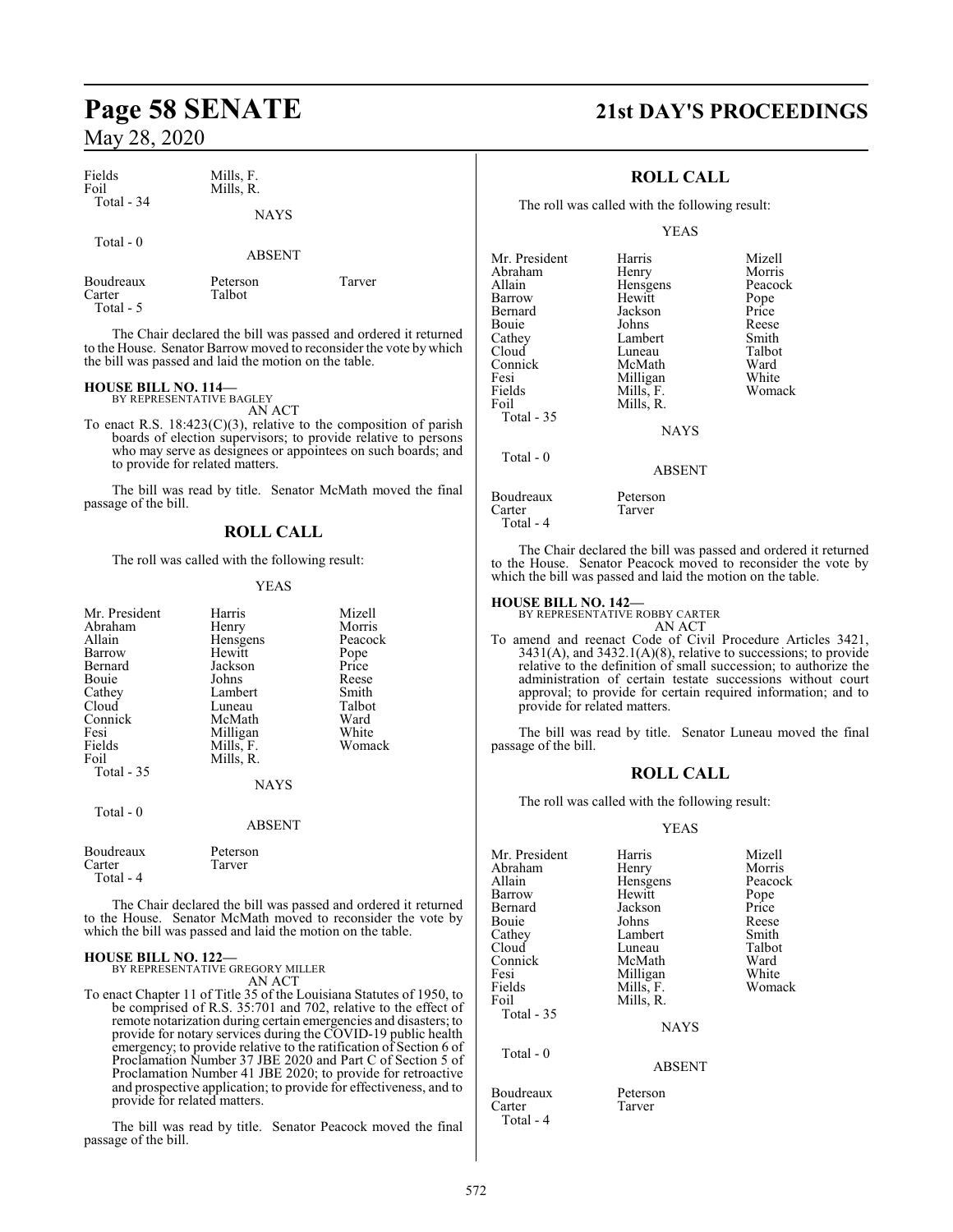# **21st DAY'S PROCEEDINGS Page 59 SENATE**

The Chair declared the bill was passed and ordered it returned to the House. Senator Luneau moved to reconsider the vote by which the bill was passed and laid the motion on the table.

### **HOUSE BILL NO. 263—** BY REPRESENTATIVE HUVAL

AN ACT

To amend and reenact R.S. 22:1053, relative to coverage of step therapy or fail first protocols; to provide for clinical review criteria and use of clinical practice guidelines to be used as minimum standards in developing a step therapy or fail first protocol; to provide for clarification on providers lawfully allowed to prescribe; to provide for an override request process for restricted prescription drugs; to provide for override clinical evidence; to provide for decision-making timelines; to provide for appeal rights; to provide for definitions; to provide for application; to provide for effectiveness; to provide for technical changes; and to provide for related matters.

The bill was read by title. Senator Fred Mills moved the final passage of the bill.

### **ROLL CALL**

The roll was called with the following result:

### YEAS

| Mr. President<br>Abraham<br>Allain<br>Barrow<br>Bernard<br>Bouie<br>Cathey<br>Cloud<br>Connick<br>Fesi<br>Fields<br>Foil<br>Total $-35$ | Harris<br>Henry<br>Hensgens<br>Hewitt<br>Jackson<br>Johns<br>Lambert<br>Luneau<br>McMath<br>Milligan<br>Mills, F.<br>Mills, R.<br><b>NAYS</b> | Mizell<br>Morris<br>Peacock<br>Pope<br>Price<br>Reese<br>Smith<br>Talbot<br>Ward<br>White<br>Womack |
|-----------------------------------------------------------------------------------------------------------------------------------------|-----------------------------------------------------------------------------------------------------------------------------------------------|-----------------------------------------------------------------------------------------------------|
| Total - 0                                                                                                                               | ABSENT                                                                                                                                        |                                                                                                     |
| Boudreaux<br>Carter<br>Total - 4                                                                                                        | Peterson<br>Tarver                                                                                                                            |                                                                                                     |

The Chair declared the bill was passed and ordered it returned to the House. Senator Fred Mills moved to reconsider the vote by which the bill was passed and laid the motion on the table.

### **HOUSE BILL NO. 290—** BY REPRESENTATIVE BISHOP

AN ACT

To enact R.S. 18:154(J), relative to records of the registrar of voters; to provide relative to confidentiality of certain records relative to election commissioners; and to provide for related matters.

The bill was read by title. Senator Milligan moved the final passage of the bill.

### **ROLL CALL**

The roll was called with the following result:

### YEAS

| Mr. President | Harris          | Mizell  |
|---------------|-----------------|---------|
| Abraham       | Henry           | Morris  |
| Allain        | <b>Hensgens</b> | Peacock |
| Barrow        | Hewitt          | Pope    |

# May 28, 2020

| Bernard<br>Bouie<br>Cathey<br>Cloud<br>Connick<br>Fesi<br>Fields<br>Foil<br><b>Total - 35</b> | Jackson<br>Johns<br>Lambert<br>Luneau<br>McMath<br>Milligan<br>Mills, F.<br>Mills, R.<br><b>NAYS</b> | Price<br>Reese<br>Smith<br>Talbot<br>Ward<br>White<br>Womack |
|-----------------------------------------------------------------------------------------------|------------------------------------------------------------------------------------------------------|--------------------------------------------------------------|
| Total $-0$                                                                                    | <b>ABSENT</b>                                                                                        |                                                              |
| Boudreaux<br>Carter<br>Total - 4                                                              | Peterson<br>Tarver                                                                                   |                                                              |

The Chair declared the bill was passed and ordered it returned to the House. Senator Milligan moved to reconsider the vote by which the bill was passed and laid the motion on the table.

**HOUSE BILL NO. 311—** BY REPRESENTATIVE HUVAL

AN ACT

To enact R.S. 22:1155(D), relative to denial of claims by dental service contractors; to prohibit denial of claims based upon preexisting conditions; to authorize a twelve-month waiting period for preexisting conditions; and to provide for related **matters** 

The bill was read by title. Senator Hensgens moved the final passage of the bill.

### **ROLL CALL**

The roll was called with the following result:

### YEAS

| Mr. President<br>Abraham<br>Allain<br>Barrow<br>Bernard<br>Bouie<br>Cathey<br>Cloud<br>Connick<br>Fesi<br>Fields<br>Foil<br>Total - 35 | Harris<br>Henry<br>Hensgens<br>Hewitt<br>Jackson<br>Johns<br>Lambert<br>Luneau<br>McMath<br>Milligan<br>Mills, F.<br>Mills, R.<br><b>NAYS</b> | Mizell<br>Morris<br>Peacock<br>Pope<br>Price<br>Reese<br>Smith<br>Talbot<br>Ward<br>White<br>Womack |
|----------------------------------------------------------------------------------------------------------------------------------------|-----------------------------------------------------------------------------------------------------------------------------------------------|-----------------------------------------------------------------------------------------------------|
| Total - 0                                                                                                                              | <b>ABSENT</b>                                                                                                                                 |                                                                                                     |
| Boudreaux<br>Carter                                                                                                                    | Peterson<br>Tarver                                                                                                                            |                                                                                                     |

Total - 4

The Chair declared the bill was passed and ordered it returned to the House. Senator Hensgens moved to reconsider the vote by which the bill was passed and laid the motion on the table.

### **Motion to Reconsider Vote**

Senator Hensgens asked for and obtained a suspension of the rules to reconsider the vote by which House Bill No. 311 passed.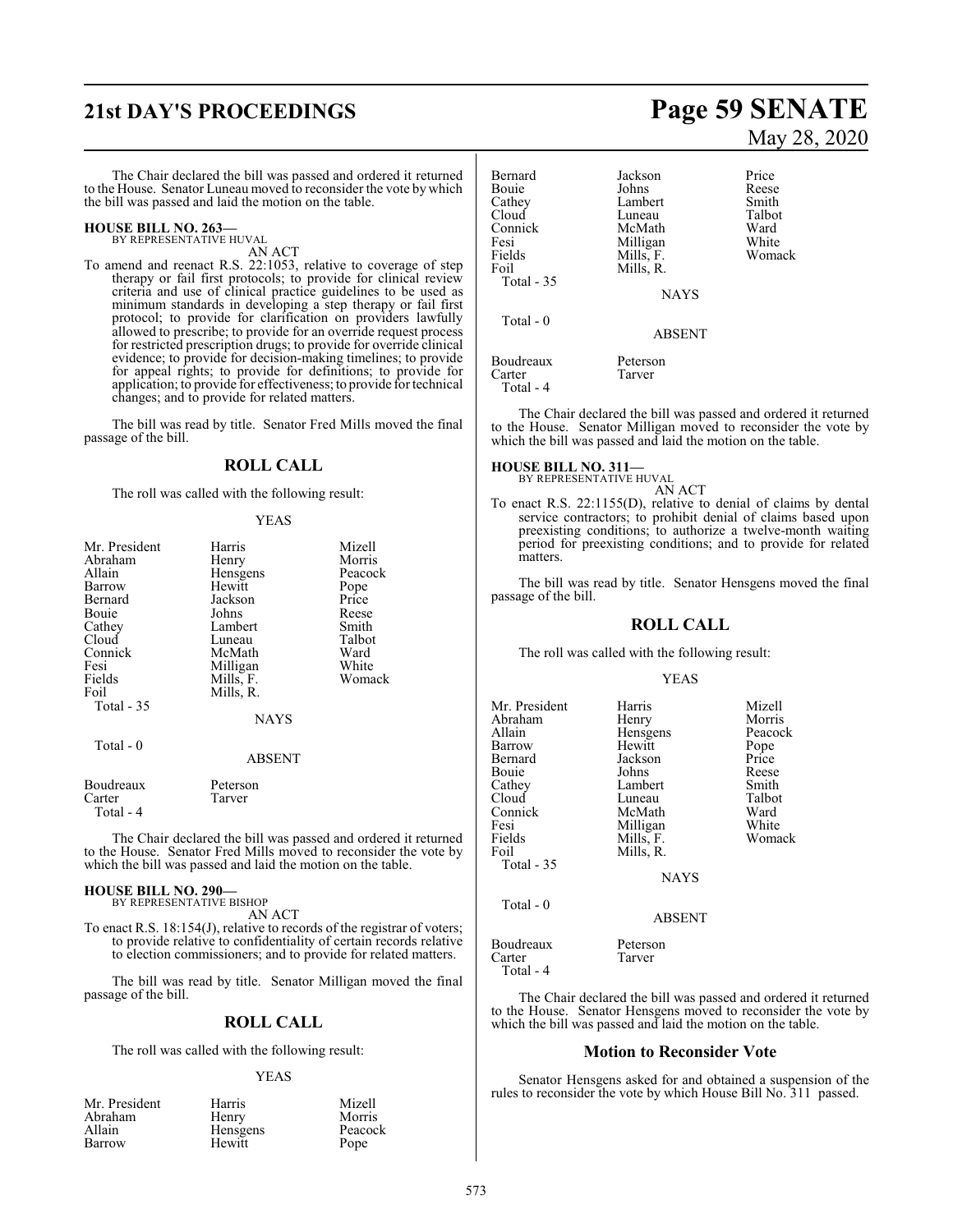### **HOUSE BILL NO. 311—**

BY REPRESENTATIVE HUVAL AN ACT

To enact R.S. 22:1155(D), relative to denial of claims by dental service contractors; to prohibit denial of claims based upon preexisting conditions; to authorize a twelve-month waiting period for preexisting conditions; and to provide for related matters.

### **Floor Amendments**

Senator Hensgens proposed the following amendments.

### **SENATE FLOOR AMENDMENTS**

Amendments proposed by Senator Hensgens to Engrossed House Bill No. 311 by Representative Huval

### AMENDMENT NO. 1

On page 1, line 9, after "deny" delete the remainder of the line and at the beginning of line 10, delete "condition" and insert "a benefit for covered dental services to treat conditions'

AMENDMENT NO. 2

On page 1, line 12, after "for"delete the remainder of the line and insert "covered services."

On motion of Senator Hensgens, the amendments were adopted.

The bill was read by title. Senator Hensgens moved the final passage of the amended bill.

### **ROLL CALL**

The roll was called with the following result:

### YEAS

| Harris<br>Henry<br>Hensgens<br>Hewitt<br>Jackson<br>Johns<br>Lambert<br>Luneau<br>McMath<br>Milligan<br>Mills, F.<br>Mills, R. | Mizell<br>Morris<br>Peacock<br>Pope<br>Price<br>Reese<br>Smith<br>Talbot<br>Ward<br>White<br>Womack |
|--------------------------------------------------------------------------------------------------------------------------------|-----------------------------------------------------------------------------------------------------|
| NAYS                                                                                                                           |                                                                                                     |
|                                                                                                                                |                                                                                                     |

Total - 0

| Boudreaux | Peterson |  |
|-----------|----------|--|
| Carter    | Tarver   |  |

Total - 4

The Chair declared the amended bill was passed and ordered it returned to the House. Senator Hensgens moved to reconsider the vote by which the bill was passed and laid the motion on the table.

ABSENT

### **HOUSE BILL NO. 343—**

BY REPRESENTATIVE JORDAN AN ACT

To amend and reenact R.S. 22:1574(A)(2), relative to the Bail Bond Apprentice Program; to provide for the qualifications of participants; and to provide for related matters.

The bill was read by title. Senator Fields moved the final passage of the bill.

# **Page 60 SENATE 21st DAY'S PROCEEDINGS**

### **ROLL CALL**

The roll was called with the following result:

### YEAS

| Mr. President<br>Abraham<br>Allain<br>Barrow<br>Bernard<br>Bouie<br>Cathey<br>Connick<br>Fesi<br>Fields<br>Foil | Harris<br>Henry<br>Hensgens<br>Hewitt<br>Jackson<br>Johns<br>Lambert<br>Luneau<br>McMath<br>Milligan<br>Mills, F. | Mills, R.<br>Mizell<br>Pope<br>Price<br>Reese<br>Smith<br>Talbot<br>Ward<br>White<br>Womack |
|-----------------------------------------------------------------------------------------------------------------|-------------------------------------------------------------------------------------------------------------------|---------------------------------------------------------------------------------------------|
| Total - 32                                                                                                      | <b>NAYS</b>                                                                                                       |                                                                                             |
| Cloud<br>Total - 3                                                                                              | Morris<br><b>ABSENT</b>                                                                                           | Peacock                                                                                     |
| Boudreaux<br>Carter<br>Total - 4                                                                                | Peterson<br>Tarver                                                                                                |                                                                                             |

The Chair declared the bill was passed and ordered it returned to the House. Senator Fields moved to reconsider the vote by which the bill was passed and laid the motion on the table.

### **HOUSE BILL NO. 353—**

BY REPRESENTATIVE BROWN

AN ACT To enact R.S. 22:1151(7) and (8) and 1157.1, relative to downcoding by dental service contractors; to prohibit downcoding unless certain criteria are met; to require an explanation of the change of procedure code; to require disclosure ofdowncoding policies; to define key terms; to provide for penalties; to provide for prohibitions; and to provide for related matters.

The bill was read by title. Senator Hensgens moved the final passage of the bill.

### **ROLL CALL**

The roll was called with the following result:

### YEAS

| Mr. President | Harris      | Mizell  |
|---------------|-------------|---------|
| Abraham       | Henry       | Morris  |
| Allain        | Hensgens    | Peacock |
| Barrow        | Hewitt      | Pope    |
| Bernard       | Jackson     | Price   |
| Bouie         | Johns       | Reese   |
| Cathey        | Lambert     | Smith   |
| Cloud         | Luneau      | Talbot  |
| Connick       | McMath      | Ward    |
| Fesi          | Milligan    | White   |
| Fields        | Mills, F.   | Womack  |
| Foil          | Mills, R.   |         |
| Total - 35    |             |         |
|               | <b>NAYS</b> |         |
| Total $-0$    |             |         |
|               | ABSENT      |         |

Boudreaux Peterson Carter Tarver

Total - 4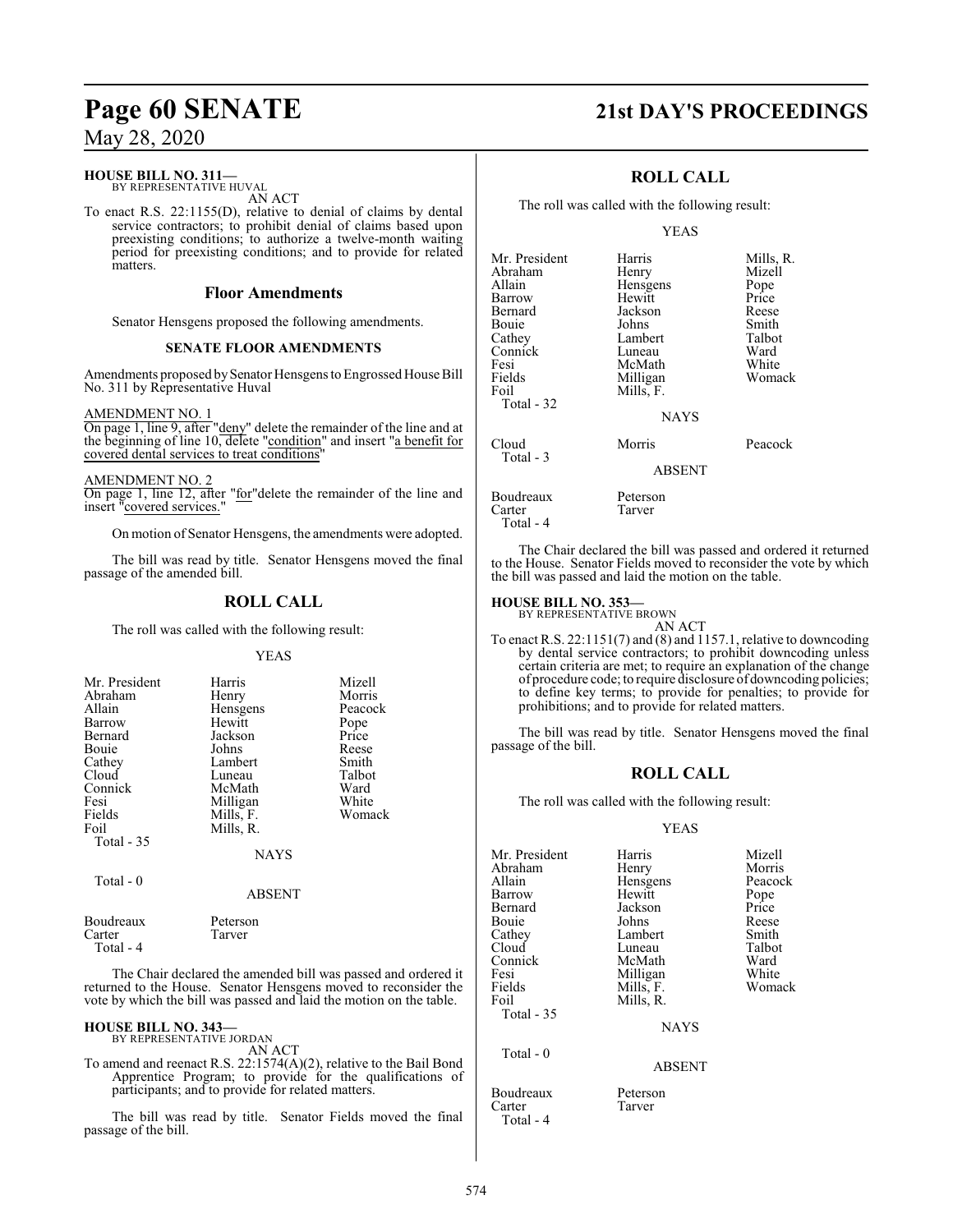# **21st DAY'S PROCEEDINGS Page 61 SENATE**

# May 28, 2020

The Chair declared the bill was passed and ordered it returned to the House. Senator Hensgens moved to reconsider the vote by which the bill was passed and laid the motion on the table.

**HOUSE BILL NO. 357—** BY REPRESENTATIVE MAGEE

AN ACT

To enact R.S. 14:90(E) and 90.3(K), R.S. 18:1300.24, and R.S. 27:15.1, relative to sports wagering; to provide for a proposition election to determine whether sports wagering activities and operations will be permitted in a parish; to provide for regulatory authority with the Louisiana Gaming Control Board; to provide relative to exceptions to crimes of gambling and gambling by computer; to provide relative to effectiveness; and to provide for related matters.

### **Floor Amendments**

Senator Peacock proposed the following amendments.

### **SENATE FLOOR AMENDMENTS**

Amendments proposed by Senator Peacock to Engrossed House Bill No. 357 by Representative Magee

### AMENDMENT NO. 1

Delete the set of Senate Committee Amendments, proposed by the Senate Committee on Judiciary A and adopted by the Senate on May 27, 2020, designated as SCAHB357 CORLEYM 1993, in their entirety.

### AMENDMENT NO. 2

On page 1, delete lines 2 through 6, and insert,

"To amend and reenact R.S. 27:302 and 304 and to enact R.S. 27:306 through 315, relative to fantasy sports contests; to provide relative to the Louisiana Fantasy Sports Contests Act; to provide for definitions; to provide for the licensing and regulation of fantasy sports contests, operators, and players; to provide relative to suitability of fantasy sports contest operators; to provide relative to the issuance or denial of licenses; to prohibit the transfer of licenses; to provide penalties for allowing certain persons to be a fantasy sports contest player; to provide relative to administrative rules; to provide for periodic reporting; to provide relative to civil penalties; to provide relative to revocation or suspension of a license; to provide relative to investigations; to provide for obligations to participants; to provide for inactive accounts; to provide for"

AMENDMENT NO. 3

On page 1, delete lines 9 through 20, on page 2, delete lines 1 through 29, on page 3, delete lines 1 through 16, and insert the following:

"Section 1. R.S. 27:302 and 304 are hereby amended and reenacted and R.S. 27:306 through 315 are hereby enacted to read as follows:

§302. Definitions

For purposes of this Chapter:

(1) "Board" means the Louisiana Gaming Control Board.

 $(2)$  "Confidential information" means information related to the play of a fantasy sports contest by fantasy sports contest players that is obtained as a result of or by virtue of a person's employment.

(3) "Entry fee" means cash or cash equivalent that is required to be paid by a fantasy sports contest participant to a fantasy sports contest operator in order to participate in a fantasy sports contest.

 $\left( \frac{2}{2} \right)$  "Fantasy sports contest" means any fantasy or simulation sports game or contest played through the internet or mobile device with all of the following elements:

(a) Participants create a simulation sports team based on the current membership of real-world amateur or professional sports organizations.

(b) All prizes and awards offered to winning participants are established and made known to the participants in advance of the game or contest, and the value of the prizes or awards is not determined by the number of participants or the amount of any fees paid by those participants.

(c) All winning outcomes reflect the relative knowledge and skill of the participant and are predominantly determined by accumulated statistical results of the performance of the individuals, including athletes in the case of sporting events.

(d) No winning outcome is based on either of the following:

(i) On the score, point-spread, or any performance or performances of any single real-world team or any combination of such teams.

(ii) Solely on any single performance of an individual athlete in any single real-world sporting or other event.

(5) "Fantasy sports contest operator" or "operator" means a suitable person domiciled in Louisiana or a domestic business entity or a foreign corporation that is licensed by the board to offer a platform for the playing of fantasy sports contests, to administer one or more fantasy sports contests with an entry fee, and to award a prize of value.

(6) "Fantasy sports contest player" or "player" means a person who participates in a fantasy sports contest offered by a fantasy sports contest operator.

(7) "Gross fantasy sports contest revenues" means the amount equal to the total of all entry fees that a fantasy sports contest operator collects from all fantasy sports contest players, multiplied by the location percentage for the state of Louisiana.

(8) "Location percentage" means, for each fantasy sports contest, the percentage rounded to the nearest tenth of a percent of the total of entry fees collected from fantasy sports contest players located in the state of Louisiana, divided by the total entry fees collected from such players participating in fantasy sports contests.

(9) "Net revenue" means, for all fantasy sports contests, the amount equal to the total entry fees collected from all participants entering such fantasy sports contests, less the winnings paid to participants in the contests.

\* \* \* §304. Gaming Control Board; duties and powers

A. The board shall perform the duties and functions as authorized by the provisions of this Chapter and the regulatory authority with respect to the regulation of fantasy sports contests as provided by R.S. 27:15.

B. (1) The board shall adopt, pursuant to the Administrative Procedure Act, all rules necessary to implement, administer, and regulate fantasy sports contests as authorized in this Chapter. The rules shall include but not be limited to the following:

(a) The issuance of any license, contract, or permit authorized by this Chapter, subject to regulation by the board.

(b) The methods of and forms and procedures for making an application for a license, contract, or permit to be considered by the board.

(c) The methods of and forms for providing to the board information concerning a person's family, habits, character, associates, criminal record, business activities, and financial affairs.

(d) Enforcement of this Chapter, gaming laws administered by the board, and rules ofthe board, including imposition and collection of fines, penalties, and other sanctions which may be imposed by the board against an operator or any other licensee or permittee of the board.

(2) Not later than August 1, 2020, the board shall institute rulemaking procedures as necessary to implement the provisions of this Subsection.

 $C(1)$  In accordance with R.S. 27:306(C) and (D) and the Administrative Procedure Act, the board may assess and provide for the imposition and collection of such fees as may be necessary to defrayadministrative costs associated with the application for and the investigation, granting, or renewal of licenses and enforcement of this Chapter.

(2) Any fine or other monetary penalty collected by the board or its staffshall be remitted to the state treasury for deposit into the state general fund.

D. Upon direction of the board, the office of state police and the attorney general shall submit proposed rules to the board for consideration, modification, and promulgation as provided in this **Section** 

E. The board shall not adopt rules and regulations pertaining to campaign finance and contributions which are more restrictive than the provisions of law found generally in Chapter 11 of Title 18 of the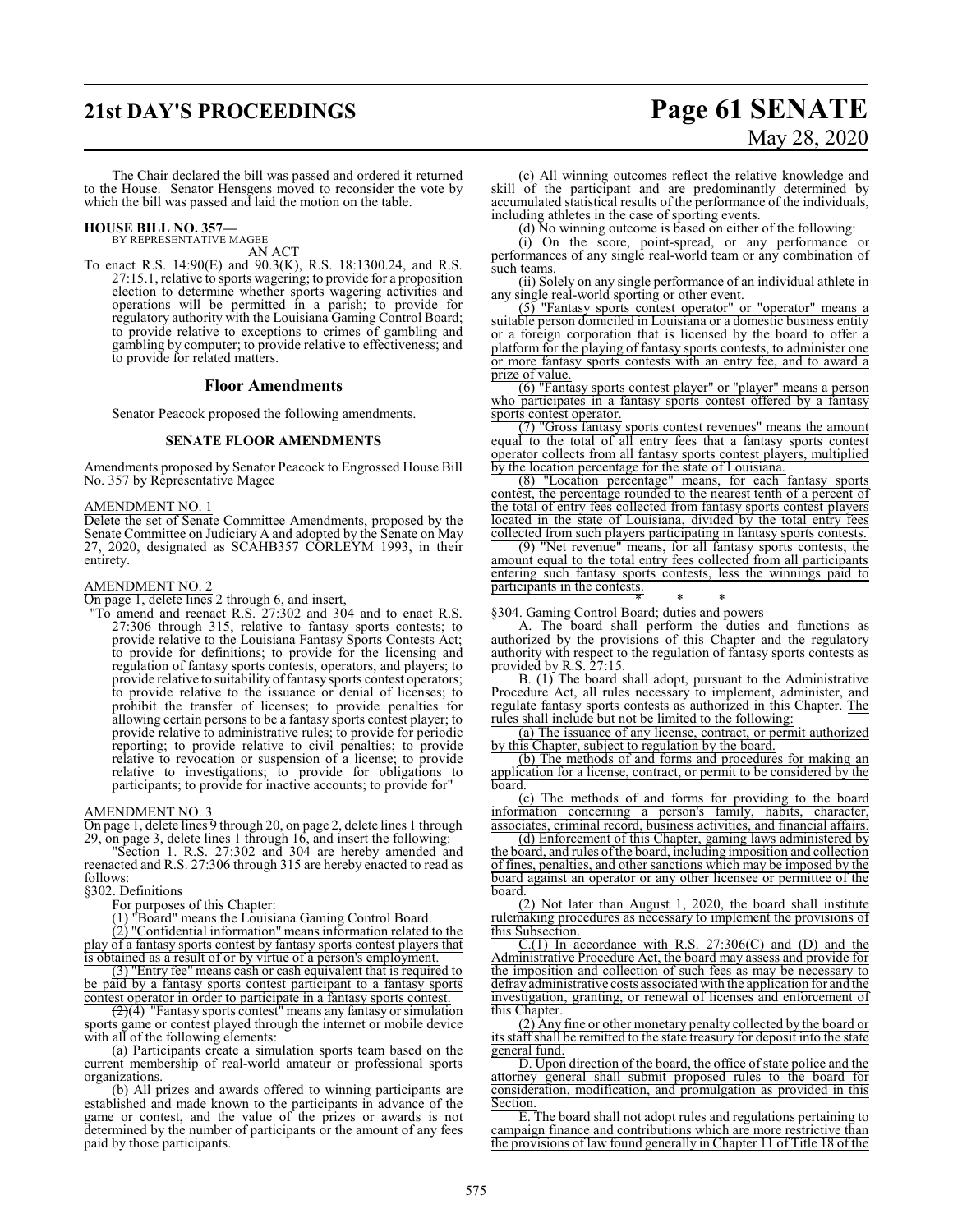# **Page 62 SENATE 21st DAY'S PROCEEDINGS**

May 28, 2020

Louisiana Revised Statutes of 1950, and specifically in R.S.  $18:1505.2(L)$ .

\* \* \* §306. Licensing of fantasy sports contest operators

A. No fantasy sports contest operator shall offer any fantasy sports contest in this state without first being licensed by the board.

Applications for licensure shall be on forms provided by the board. B. Before obtaining a license to offer fantasy sports contests in this state, a fantasy sports contest operator shall:

(1) Be a person domiciled in Louisiana or a domestic business entity with a certificate of existence from the Secretary of State and in good standing or a foreign corporation with a certificate of authority to transact business in this state from the Secretary of State and in good standing.

(2) Demonstrate to the board that the operator is suitable for licensing pursuant to R.S. 27:28.

(3) Provide the board with financial statements indicating any gross fantasy sports contest revenue for the previous three years.

C. The initial application fee shall be one thousand dollars and shall be non-refundable.

D. The license fee for a fantasy sports contest license shall be submitted to the division prior to the issuance of the license. Each license shall be granted for a term of three years. The license fee shall be as follows:

(1) Ifthe three-year average ofthe licensee's gross fantasy sports contest revenue is less than one hundred thousand dollars or the licensee has no previous revenue, the fee shall be five thousand dollars.

 $\overline{(2)}$  If the three-year average of the licensee's gross fantasy sports contest revenue is one hundred thousand dollars or more, but less than three hundred thousand dollars, the fee shall be fifteen thousand dollars.

 $\overline{(3)}$  If the three-year average of the licensee's gross fantasy sports contest revenue is more than three hundred thousand dollars, the fee shall be forty thousand dollars.

(4) The renewal fee for a fantasy sports contest license shall be submitted to the division on the anniversary date of the issuance of the license and shall be assessed in the same manner as the original license fee was assessed.

E. All fees, fines, and other monies collected by the division, pursuant to this Chapter, shall be forwarded upon receipt to the state treasurer for immediate deposit into the state treasury. An amount shall be allocated to the Department of Public Safety and Corrections and to the Department of Justice, pursuant to legislative appropriation, for regulatory, administrative, investigative, appropriation, for regulatory, administrative, enforcement, legal, and other such expenses as may be necessary to carry out the provisions of this Chapter and for activities associated with the enforcement of laws and regulations governing fantasy sports contests.

F. Any fantasy sports contest operator that allows its license to lapse, without requesting an extension of time to file for renewal of the license, shall be required to resubmit an initial application for licensure. An extension may be granted by the board upon receipt of a written request prior to the lapse of the license.

G. A license issued by the board to a fantasy sports contest operator shall not be transferable.

§307. Issuance or denial of license

A. The board shall consider all applications for licensure and shall issue a license to an applicant that meets the criteria set forth in this Chapter and as established by the board.

B. The board shall deny a license to any applicant who does not meet the criteria as set forth in this Chapter and as established by the board.

The board shall issue or deny an operator's license within sixty days of receipt of an application for licensure. If a license is not issued, the board shall provide the operator with specific reasons for not issuing a license.

D. A license issued by the board to a fantasy sports contest operator shall not be transferable.

§308. Licensee requirements

A. As a condition of licensure, a fantasy sports contest operator shall submit evidence to the board that the operator has established and will implement commercially reasonable procedures for fantasy sports contests with an entry fee and that:

(1) Prevent employees ofthe fantasysports contest operator, and relatives of an employee living in the same household as an employee of an operator, from competing in fantasy sports contests offered by an operator in which the operator offers a cash prize to the general public.

(2) Prevent sharing of confidential information that could affect fantasy sports contests with third parties until the information is made publicly available.

(3) Provide that no winning outcome is based on the score, point spread, or any performance of any single real-world sports team or combination of such teams or solely on any single performance of an individual athlete or participant in any single real-world sporting event.

 $(4)$  Ensure that any of following persons do not participate in fantasy sports contests:

(a) Athletes and individuals who participate in or officiate a game or competition that is a real-world sport or athletic event that is the subject of a fantasy sports contest.

(b) Any sports agent, team employee, referee, or league official associated with a real-world sport or athletic event that is the subject of a fantasy sports contest.

(5) Verify that a fantasy sports contest player is twenty-one years of age or older.

(6) Provide fantasy sports contest players with access to information on responsible play.

(7) Provide fantasy sports contest players with access to the fantasy sports contest player's play history and account details that are not confidential.

(8) Allow individuals to restrict themselves from entering a fantasy sports contest upon request and provide reasonable steps to prevent the person entering fantasy sports contests offered by an operator.

(9) Segregate fantasy sports contest player funds from operational funds or maintain a reserve that exceeds the amount of player funds on deposit, which may not be used for operational activities. Reserve funds may take the form of cash, cash Reserve funds may take the form of cash, cash equivalents, payment process reserves, payment processor receivables, an irrevocable letter of credit, a bond, or a combination thereof, in the amount that must exceed the total balances of the fantasy sports contest players' accounts.

B. A fantasy sports contest operator shall not offer fantasy sports contests based on the performances of participants in high school or youth athletic events.

C. A fantasy sports contest operator shall not offer a fantasy sports contest to the general public that does not establish and make known all prizes and awards offered to winning participants in advance of the game or contest.

D. A licensed fantasy sports contest operator shall:

(1) Annually contract with a certified public accountant to conduct an independent audit that is consistent with the standards accepted by the American Institute of Certified Public Accountants.

(2) Submit to the board a copy of the audit report. (3) Submit financial reports as required by R.S. 27:310.

§309. Allowing certain players to play fantasy sports contests; penalties; revocation hearing

A.(1) No person licensed pursuant to the provisions of this Chapter, or any agent or employee thereof, shall allow a person under the age of twenty-one years to be a fantasy sports contest player.

(2) No person licensed pursuant to the provisions of this Chapter, or any agent or employee thereof, shall allow a person to participate in a fantasy sports contest while located in a parish in which, at the election held pursuant to R.S. 27:303, a majority of the qualified electors in the parish voting on the proposition to authorize fantasy sports contests in the parish voted against the proposition.

B.(1) The person licensed pursuant to the provisions of this Chapter shall withhold all winnings from fantasy sports contest players who are determined to be under the age of twenty-one years and from fantasy sports contest players participating in a fantasy sports contest while located in a parish in which, at the election held pursuant to R.S. 27:303, a majority of the qualified electors in the parish voting on the proposition to authorize fantasy sports contests in the parish voted against the proposition.

(2) The person licensed pursuant to the provisions of this Chapter shall each quarter report and remit to the division all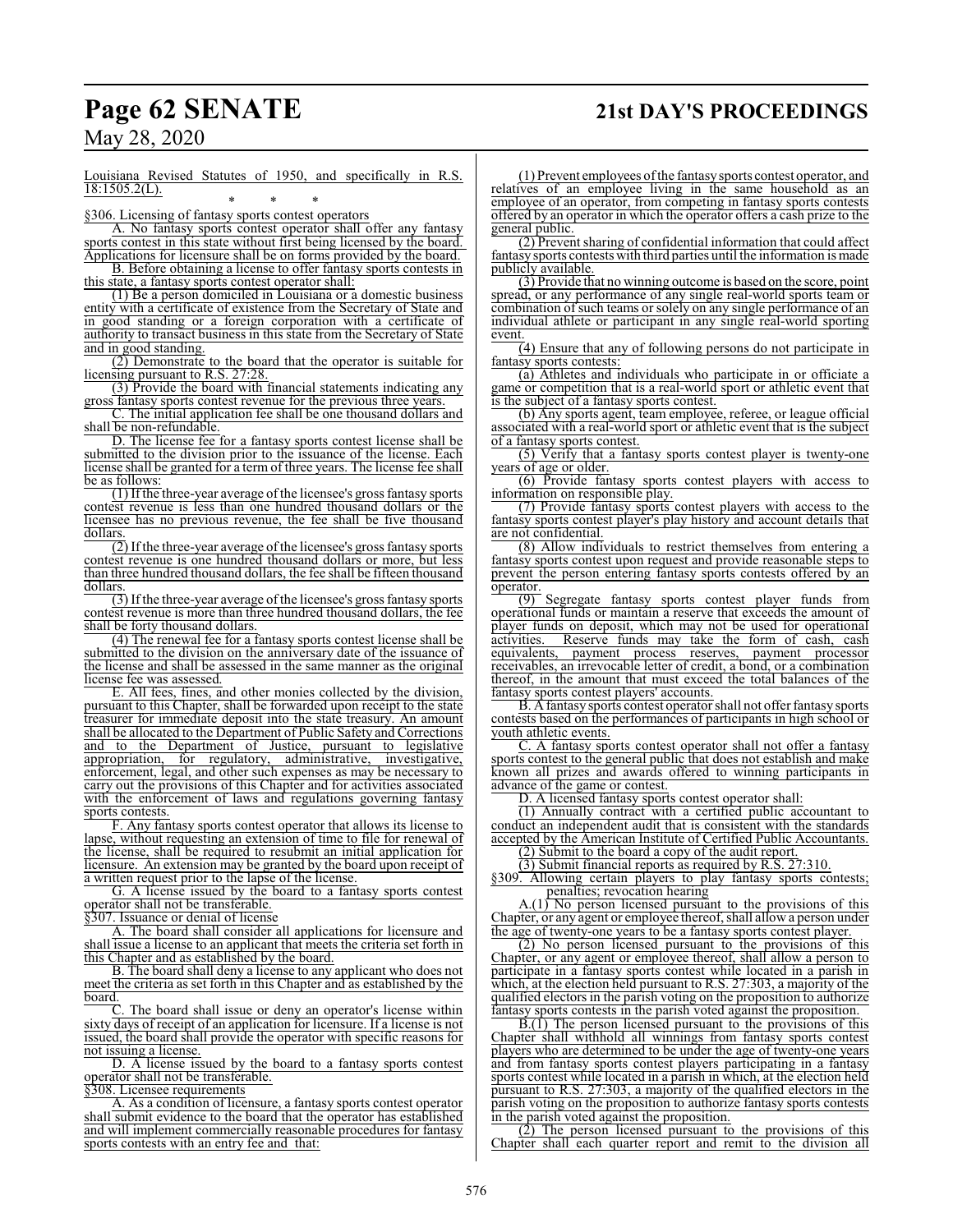# **21st DAY'S PROCEEDINGS Page 63 SENATE**

# May 28, 2020

winnings withheld fromfantasy sports contest players pursuant to the provisions of this Section.

 $C.(1)$  Violations of Paragraph  $(A)(1)$  of this Section shall be penalized by the division as follows:

(a) If the licensee, his employee, or agent reasonably believed that the person was twenty-one years of age or older:

(i) For a first or second violation, a fine of up to one thousand dollars shall be imposed.

(ii) For a third or subsequent violation, a license revocation hearing shall be conducted at which time the board shall determine whether or not there are extenuating circumstances pursuant to which a license suspension or revocation should not be imposed. At the conclusion of the hearing, the board may revoke or suspend the license or, in lieu of the revocation or suspension of a license, the board may impose a civil penalty not to exceed fifty thousand dollars for each violation. Payment of the civil penalty shall be a requirement for the retention of the license held by the entity.

(b) If the licensee, his employee, or agent is shown to have known or reasonably believed he was allowing a person under the age of twenty-one years to be a fantasy sports contest player, or for allowing a person under the age of fifteen years to be a fantasy sports contest player regardless of what the licensee, his employee, or agent knew or reasonably believed about the age of that person:

(i) For a first or second violation, license revocation may be imposed, or a fine of one thousand dollars shall be imposed if the license is not revoked.

(ii) For a third or subsequent violation, a license revocation hearing shall be conducted at which time the board shall determine whether or not there are extenuating circumstances pursuant to which a license suspension or revocation should not be imposed. At the conclusion of the hearing, the board may revoke or suspend a license or, in lieu of the revocation or suspension of a license, the board may impose a civil penalty not to exceed fifty thousand dollars for each violation. Payment of the civil penalty shall be a requirement for the retention of the license held by the entity.

 $(2)$  Violations of Paragraph  $(A)(2)$  of this Section shall be penalized by the division as follows:

(a) For a first or second violation, license revocation may be imposed or a fine of one thousand dollars shall be imposed if the license is not revoked.

(b) For a third or subsequent violation, a license revocation hearing shall be conducted at which time the board shall determine whether or not there are extenuating circumstances pursuant to which a license suspension or revocation should not be imposed. At the conclusion of the hearing, the board may revoke or suspend a license or, in lieu of the revocation or suspension of a license, the board may impose a civil penalty not to exceed fifty thousand dollars for each violation. Payment of the civil penalty shall be a requirement for the retention of the license held by the entity.

D.(1) A licensee shall be provided notice of the charged violation and may concede the violation and accept the penalty or may deny the violation and demand a hearing be held, pursuant to R.S. 27:25, to make a determination regarding the charge.

(2) A violation shall have occurred only if the charged violation is conceded by the licensee to have occurred or is found to have occurred at a hearing held for that purpose.

(3) For the purposes of determining whether a second or subsequent violation has occurred, every violation shall have occurred on a separate occasion, by the same operator, and only violations that have occurred within a one-year period, regardless of when they were charged, conceded, or found to have occurred, shall be considered.

(4) For persons having more than one license issued pursuant to the provisions of this Chapter, license revocation as provided in this Subsection shall apply only to the license of the fantasy sports contest operator of the platform on which the violation occurred.

E.(1) It is unlawful for any person under twenty-one years of age to be a fantasy sports contest player.

(2) Whoever violates the provisions of this Subsection shall be fined not more than one hundred dollars.

(3) Any person apprehended while violating the provisions of this Subsection may be issued a citation by the apprehending law enforcement officer, which shall be paid in the same manner as provided for the offenders of local traffic violations.

§310. Reporting of gaming proceeds

An operator shall periodically report the following information to the division, which is not confidential and shall be available for public inspection:

(1) The operator's gross fantasy sports contest revenues.

(2) The operator's net revenue.

(3) Quarterly and annual financial statements regarding their operations in Louisiana submitted to the division that present historical data, including annual financial statements that have been audited by an independent certified public accountant as required by  $R.S. 27:308(D)$ .

§311. Civil penalties; adoption of schedule of penalties

A. The Louisiana Gaming Control Board shall adopt as a rule the schedule of penalties provided for by this Chapter. All rules shall be adopted pursuant to the provisions of the Administrative Procedure Act.

B. A civil penalty shall not exceed fifty thousand dollars for each violation of any provision of this Chapter or rule of the board.

C.(1) Payment of the civil penalty shall be a requirement for the retention of any license held by the entity which violated any such provisions.

 $(2)(a)$  Failure to remit civil penalties shall result in the shutdown of the platform of the operator who refused to remit the civil penalty. The provisions of this Subparagraph shall apply only in those instances where no administrative hearing has been timely requested.

(b) Upon payment of the penalty, the platform may be reactivated.

D. If the operator contests the imposition of the civil penalty, the penalty shall be imposed only after an adjudicatory hearing is conducted pursuant to R.S. 27:25 and a basis for imposition of the penalty is determined to exist.

§312. Revocation or suspension of a license; civil penalty

A. The board or division, as may be applicable, shall initiate an administrative action and may revoke or suspend the license or permit of any person issued pursuant to the provisions ofthis Chapter for any of the following:

 $(1)$  The failure to meet the requirements of suitability as defined in this Chapter or in any rules adopted by the board.

(2) The failure to meet the requirements for the issuance of a license as provided for in this Chapter or in any rules adopted by the board

(3) Repeated violations of any of the provisions of this Chapter or any rule of the board governing this Chapter. "Repeated violations" shall mean three violations of the same rule or statutory provision which have occurred on separate occasions by the same operator within a one-year period. The date of a violation shall be considered to be the date the citation for that violation is issued.

B. For all other violations not listed in Subsection A of this Section, the board or division, as may be applicable, may issue a civil penalty in accordance with an adopted schedule of penalties as required by R.S. 27:311.

C. In addition to or in lieu of the revocation or suspension of a license issued pursuant to the provisions ofthis Chapter, the board or division, as may be applicable, may impose a civil penalty not to exceed fifty thousand dollars for each violation of any provision of this Chapter or any rule of the board governing this Chapter.

D. In lieu of revocation or suspension of a license, the licensee may enter into a consent agreement or settlement to pay a penalty not to exceed fifty thousand dollars.

E. No suspension imposed pursuant to the provisions of this Chapter shall exceed a period of thirty days.

§313. Investigations and violations

A. The division shall conduct such investigations, hearings, and inquiries as it deems necessary to fulfill its responsibilities under the provisions of this Chapter. A license may be suspended prior to a hearing upon a written finding of danger to public health and welfare.

B. As a condition of receiving a license under the provisions of this Chapter, each operator agrees that the division and its agents and employees shall have unrestricted access and the right to inspect any premises or electronic platform under the control of the operator in which any activity relating to the provisions of this Chapter is conducted.

§314. Limitation on active accounts; obligations to participants An operator shall: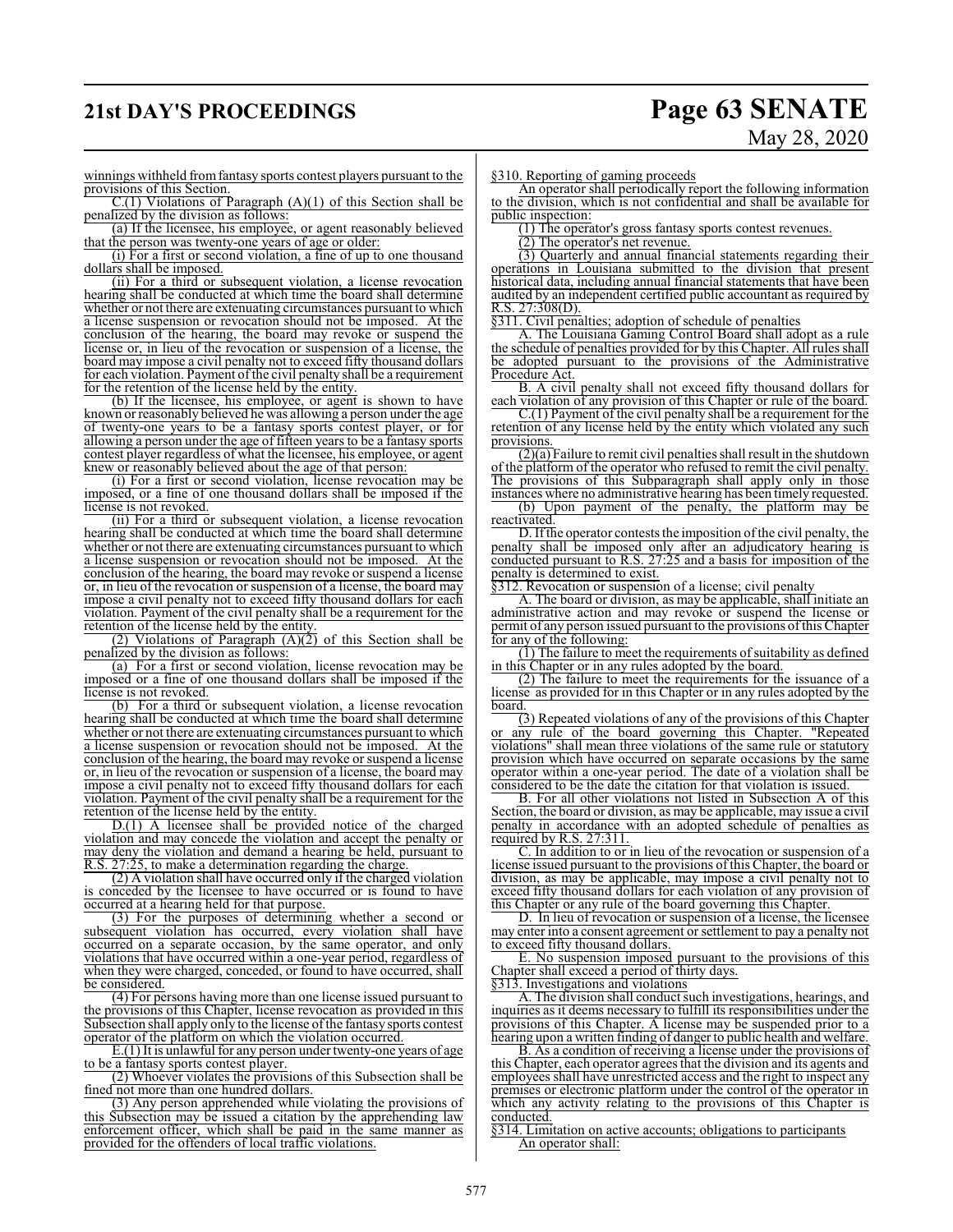# **Page 64 SENATE 21st DAY'S PROCEEDINGS**

May 28, 2020

(1) Limit each authorized player to one active and continuously used account.

(2) Publish and facilitate parental control procedures to allow parents or guardians to exclude minors from access to any contest or platform. The procedures shall include a toll-free number to call for help in establishing such parental controls.

(3) Make clear conspicuous statements that are not inaccurate or misleading concerning the chances of winning and the number of winners when referencing the chances or likelihood of winning.

(4) Permit any authorized player to permanently close an account registered to the player, on any and all platforms supported by the operator, at any time and for any reason.

(5) Identify all highly experienced players in any contest by a symbol attached to the players' usernames, or by other visible means, on all platforms supported by the operator.

(6) Implement measures to protect the privacy and online security of authorized players, their account, and their personal financial information.

§315. Charging for inactive accounts

A. An operator shall not charge a player for an inactive account. B. An operator shall charge players only for entry fees placed or

contests entered. No player shall be charged for failure to enter on a fantasy sports contest or for failure to deposit certain amounts of cash or cash equivalent into any account.

Section 2. This Act shall become effective upon signature by the governor or, if not signed by the governor, upon expiration of the time for bills to become law without signature by the governor, as provided by Article III, Section 18 of the Constitution of Louisiana. If vetoed by the governor and subsequently approved by the legislature, this Act shall become effective on the day following such approval."

On motion of Senator Peacock, the amendments were adopted.

On motion of Senator Peacock, the amended bill was read by title and returned to its regular order on Third Reading and Final Passage.

**HOUSE BILL NO. 361—** BY REPRESENTATIVES DAVIS, NELSON, AND CHARLES OWEN AND SENATORS FOIL AND MCMATH

AN ACT

To enact Code of Civil Procedure Article 4541(A)(11) and Chapter 24-A of Title 13 of the Louisiana Revised Statutes of 1950, to be comprised ofR.S. 13:4261.101 through 4261.303, relative to supportive decisionmaking agreements for certain adults; to provide for the Supported Decisionmaking Agreement Act; to provide for the scope of supported decisionmaking agreements; to provide for certain definitions, terms, procedures, conditions, requirements, and effects; to provide for access to personal information; to provide for the authority of certain persons; to provide for the term of a supported decisionmaking agreement; to provide for revocation; to provide for liability as between the parties and third parties; and to provide for related matters.

The bill was read by title. Senator Foil moved the final passage of the bill.

### **ROLL CALL**

The roll was called with the following result:

### YEAS

| Mr. President | Harris   | Mizell  |
|---------------|----------|---------|
| Abraham       | Henry    | Morris  |
| Allain        | Hensgens | Peacock |
| Barrow        | Hewitt   | Pope    |
| Bernard       | Jackson  | Price   |
| Bouie         | Johns    | Reese   |
| Cathey        | Lambert  | Smith   |

| Cloud<br>Connick<br>Fesi<br>Fields<br>Foil<br>Total - 35 | Luneau<br>McMath<br>Milligan<br>Mills, F.<br>Mills, R.<br><b>NAYS</b> | Talbot<br>Ward<br>White<br>Womack |
|----------------------------------------------------------|-----------------------------------------------------------------------|-----------------------------------|
| Total $-0$                                               | <b>ABSENT</b>                                                         |                                   |
| Boudreaux<br>Carter<br>Total - 4                         | Peterson<br>Tarver                                                    |                                   |

The Chair declared the bill was passed and ordered it returned to the House. Senator Foil moved to reconsider the vote by which the bill was passed and laid the motion on the table.

### **HOUSE BILL NO. 372—**

BY REPRESENTATIVE JAMES AN ACT

To enact R.S. 33:9097.32, relative to East Baton Rouge Parish; to create the Forest Oak Windsor Place Crime Prevention, Improvement, and Beautification District; to provide relative to the boundaries, purpose, governance, and powers and duties of the district; to provide relative to district funding, including the authority to impose a parcel fee within the district, subject to voter approval; and to provide for related matters.

The bill was read by title. Senator Fields moved the final passage of the bill.

### **ROLL CALL**

The roll was called with the following result:

### YEAS

| Mr. President | Harris      | Mizell  |
|---------------|-------------|---------|
|               |             |         |
| Abraham       | Henry       | Morris  |
| Allain        | Hensgens    | Peacock |
| Barrow        | Hewitt      | Pope    |
| Bernard       | Jackson     | Price   |
| Bouie         | Johns       | Reese   |
| Cathey        | Lambert     | Smith   |
| Cloud         | Luneau      | Talbot  |
| Connick       | McMath      | Ward    |
| Fesi          | Milligan    | White   |
| Fields        | Mills, F.   | Womack  |
| Foil          | Mills, R.   |         |
| Total - 35    |             |         |
|               | <b>NAYS</b> |         |
|               |             |         |

ABSENT

Boudreaux Peterson<br>Carter Tarver **Tarver** 

The Chair declared the bill was passed and ordered it returned to the House. Senator Fields moved to reconsider the vote by which the bill was passed and laid the motion on the table.

**HOUSE BILL NO. 373—** BY REPRESENTATIVE MCKNIGHT

Total - 0

Total - 4

AN ACT To amend and reenact R.S.  $33:9097.11(F)(2)$  and  $(4)(b)$ , relative to the Westminster Pine ParkCrimePrevention and Neighborhood Improvement District in East Baton Rouge Parish; to provide relative to the parcel fee levied within the district; to authorize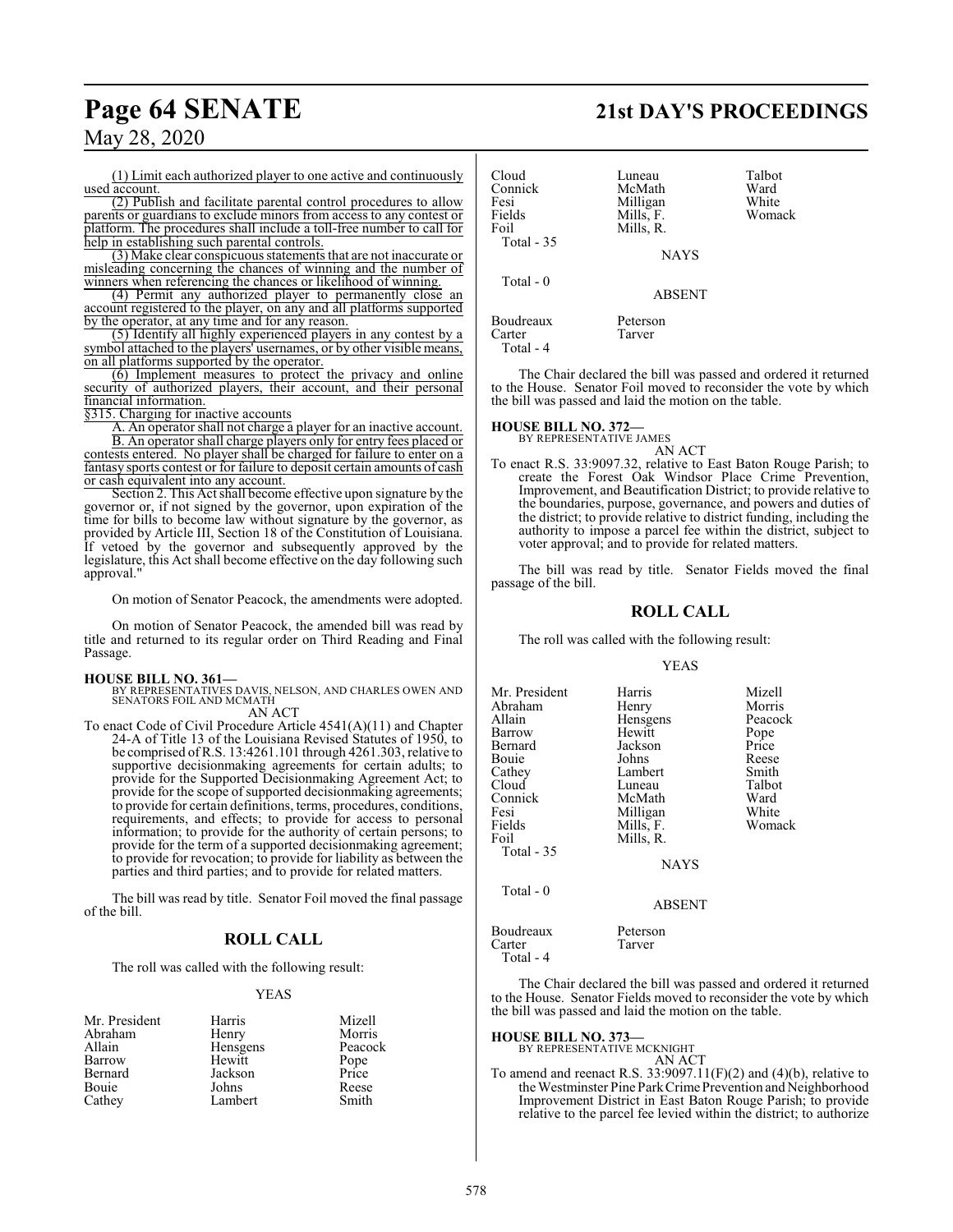an increase in the maximum amount of the fee, subject to voter approval; to provide relative to the expiration of the fee; and to provide for related matters.

The bill was read by title. Senator Foil moved the final passage of the bill.

### **ROLL CALL**

The roll was called with the following result:

### YEAS

| Mr. President<br>Abraham<br>Allain<br>Barrow<br>Bernard<br><b>Bouje</b><br>Cathey<br>Cloud<br>Connick<br>Fesi<br>Fields<br>Foil<br>Total $-35$ | Harris<br>Henry<br>Hensgens<br>Hewitt<br>Jackson<br>Johns<br>Lambert<br>Luneau<br>McMath<br>Milligan<br>Mills, F.<br>Mills, R. | Mizell<br>Morris<br>Peacock<br>Pope<br>Price<br>Reese<br>Smith<br>Talbot<br>Ward<br>White<br>Womack |
|------------------------------------------------------------------------------------------------------------------------------------------------|--------------------------------------------------------------------------------------------------------------------------------|-----------------------------------------------------------------------------------------------------|
|                                                                                                                                                | <b>NAYS</b>                                                                                                                    |                                                                                                     |
| Total $-0$                                                                                                                                     | ABSENT                                                                                                                         |                                                                                                     |
| Boudreaux                                                                                                                                      | Peterson                                                                                                                       |                                                                                                     |

Carter Tarver Total - 4 The Chair declared the bill was passed and ordered it returned to the House. Senator Foil moved to reconsider the vote by which the

**HOUSE BILL NO. 375—** BY REPRESENTATIVE FARNUM

bill was passed and laid the motion on the table.

AN ACT

To amend and reenact R.S. 38:1794(A)(introductory paragraph) and (2)(c), relative to gravity drainage districts in Calcasieu Parish; to provide relative to per diempaid to members ofthe governing boards of such districts; to provide relative to the number of meetings for which members may be paid; and to provide for related matters.

### **Floor Amendments**

Senator Johns proposed the following amendments.

### **SENATE FLOOR AMENDMENTS**

Amendments proposed by Senator Johns to Engrossed House Bill No. 375 by Representative Farnum

AMENDMENT NO. 1 On page 2, line 6, change "the president" to "one elected officer designated by the board of commissioners

On motion of Senator Johns, the amendments were adopted.

The bill was read by title. Senator Johns moved the final passage of the amended bill.

### **ROLL CALL**

The roll was called with the following result:

### YEAS

Mr. President Harris Mizell

# **21st DAY'S PROCEEDINGS Page 65 SENATE** May 28, 2020

Abraham Henry Morris<br>Allain Hensgens Peacock Hensgens Peacock<br>
Hewitt Pope Barrow Hewitt Pope Jackson Price<br>Johns Reese Bouie Johns Reese<br>Cathey Lambert Smith Cathey Lambert Smith<br>Cloud Luneau Talbot Luneau Talbo<br>McMath Ward Connick McMath Ward<br>
Fesi Milligan White Fesi Milligan White<br>Fields Mills, F. Womack Fields Mills, F.<br>Foil Mills, R Mills, R. Total - 35 NAYS Total - 0 ABSENT Boudreaux Peterson<br>Carter Tarver Carter Total - 4

The Chair declared the amended bill was passed and ordered it returned to the House. Senator Johns moved to reconsider the vote by which the bill was passed and laid the motion on the table.

**HOUSE BILL NO. 376—** BY REPRESENTATIVES MARCELLE AND JAMES AN ACT

To enact R.S. 33:2476(B)(1)(e), relative to the city of Baton Rouge; to provide relative to the municipal fire and police civil service board; to provide relative to the qualifications of board members; to require specified members of the board to reside within certain areas of East Baton Rouge Parish; and to provide for related matters.

The bill was read by title. Senator Barrow moved the final passage of the bill.

### **ROLL CALL**

The roll was called with the following result:

### YEAS

| Mr. President<br>Abraham<br>Allain<br>Barrow<br>Bernard<br>Bouie<br>Cathey<br>Cloud<br>Connick<br>Fesi<br>Fields<br>Foil<br><b>Total - 35</b> | Harris<br>Henry<br>Hensgens<br>Hewitt<br>Jackson<br>Johns<br>Lambert<br>Luneau<br>McMath<br>Milligan<br>Mills, F.<br>Mills, R.<br><b>NAYS</b> | Mizell<br>Morris<br>Peacock<br>Pope<br>Price<br>Reese<br>Smith<br>Talbot<br>Ward<br>White<br>Womack |
|-----------------------------------------------------------------------------------------------------------------------------------------------|-----------------------------------------------------------------------------------------------------------------------------------------------|-----------------------------------------------------------------------------------------------------|
| Total - 0                                                                                                                                     | <b>ABSENT</b>                                                                                                                                 |                                                                                                     |
| Boudreaux<br>Carter<br>Total - 4                                                                                                              | Peterson<br>Tarver                                                                                                                            |                                                                                                     |

The Chair declared the bill was passed and ordered it returned to the House. Senator Barrow moved to reconsider the vote by which the bill was passed and laid the motion on the table.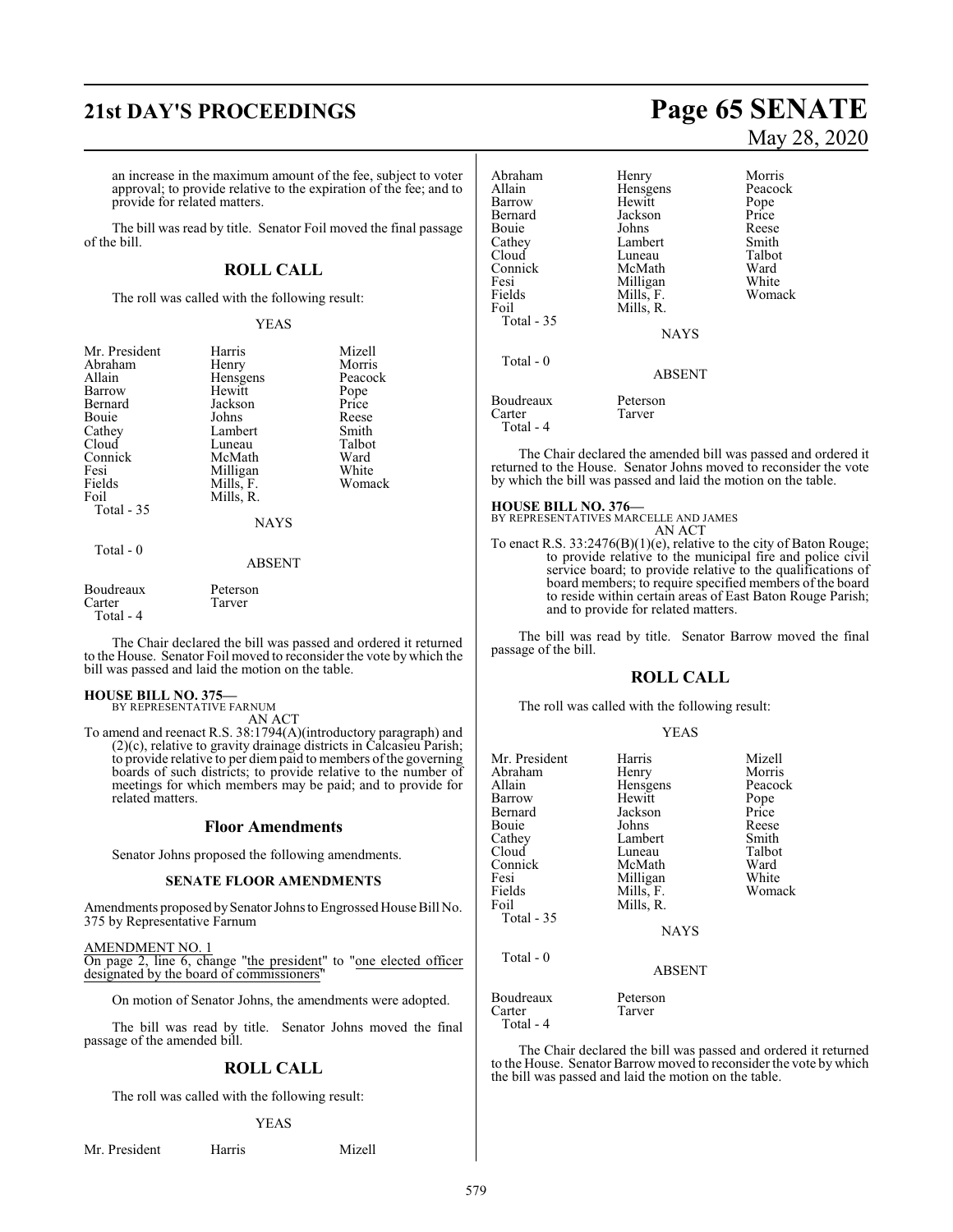### **HOUSE BILL NO. 378—**

BY REPRESENTATIVE WHITE AN ACT

To enact R.S. 33:103(C)(1)(o), relative to the Washington Parish planning commission; to authorize the governing authority of the parish to pay members a per diem for attending commission meetings; to provide relative to the amount of the per diem and for the number of meetings for which members may be paid; and to provide for related matters.

The bill was read by title. Senator Mizell moved the final passage of the bill.

### **ROLL CALL**

The roll was called with the following result:

### YEAS

| Mr. President<br>Abraham<br>Allain<br>Barrow<br>Bernard<br>Bouie<br>Cathey<br>Cloud<br>Connick<br>Fesi<br>Fields<br>Foil<br>Total $-35$ | Harris<br>Henry<br>Hensgens<br>Hewitt<br>Jackson<br>Johns<br>Lambert<br>Luneau<br>McMath<br>Milligan<br>Mills, F.<br>Mills, R.<br><b>NAYS</b> | Mizell<br>Morris<br>Peacock<br>Pope<br>Price<br>Reese<br>Smith<br>Talbot<br>Ward<br>White<br>Womack |
|-----------------------------------------------------------------------------------------------------------------------------------------|-----------------------------------------------------------------------------------------------------------------------------------------------|-----------------------------------------------------------------------------------------------------|
| Total $-0$                                                                                                                              | ABSENT                                                                                                                                        |                                                                                                     |

Boudreaux Peterson Carter Tarver Total - 4

The Chair declared the bill was passed and ordered it returned to the House. Senator Mizell moved to reconsider the vote by which the bill was passed and laid the motion on the table.

### **HOUSE BILL NO. 414—**

BY REPRESENTATIVE THOMPSON AN ACT

To enact R.S.  $40:539(C)(8)(g)$ , relative to employees of the Monroe Housing Authority; to provide that employees of the authority shall not be in the state civil service; and to provide for related matters.

The bill was read by title. Senator Jackson moved the final passage of the bill.

### **ROLL CALL**

The roll was called with the following result:

### YEAS

| Mr. President | Harris    | Mizell  |
|---------------|-----------|---------|
| Abraham       | Henry     | Morris  |
| Allain        | Hensgens  | Peacock |
| Barrow        | Hewitt    | Pope    |
| Bernard       | Jackson   | Price   |
| Bouie         | Johns     | Reese   |
| Cathey        | Lambert   | Smith   |
| Cloud         | Luneau    | Talbot  |
| Connick       | McMath    | Ward    |
| Fesi          | Milligan  | White   |
| Fields        | Mills, F. | Womack  |
| Foil          | Mills, R. |         |

# **Page 66 SENATE 21st DAY'S PROCEEDINGS**

NAYS

 Total - 0 ABSENT Boudreaux Peterson

Carter Tarver Total - 4

Total - 35

The Chair declared the bill was passed and ordered it returned to the House. Senator Jackson moved to reconsider the vote by which the bill was passed and laid the motion on the table.

### **HOUSE BILL NO. 421—**

BY REPRESENTATIVE BROWN AN ACT

To amend and reenact R.S. 22:1573(F) and to enact Code of Criminal Procedure Article 311(6) and (7) and R.S. 22:1587, relative to bail enforcement agents; to define bail enforcement and bail enforcement agent; to provide for continuing education requirements; to provide for possession of a firearm by a bail enforcement agent; to establish penalties for violations; and to provide for related matters.

### **Floor Amendments**

Senator Fred Mills proposed the following amendments.

### **SENATE FLOOR AMENDMENTS**

Amendments proposed by Senator Fred Mills to Engrossed House Bill No. 421 by Representative Brown

AMENDMENT NO. 1

On page 2, line 20, between "entity" and "shall be" insert "that has forfeited a license pursuant to Subparagraph (a) of this Paragraph'

### AMENDMENT NO. 2

On page 2, line 20, between "years" and "from" insert "thereafter"

On motion of Senator Fred Mills, the amendments were adopted.

### **Floor Amendments**

Senator Fred Mills proposed the following amendments.

### **SENATE FLOOR AMENDMENTS**

Amendments proposed by Senator Fred Mills to Engrossed House Bill No. 421 by Representative Brown

### AMENDMENT NO. 1

On page 1, line 2, after "R.S. 22:1573(F)" insert "and Code of Criminal Procedure Article 331(I)"

### AMENDMENT NO. 2

On page 1, line 3, after "331(6) and  $(7)$ " insert ", 331(J) and  $(K)$ ," and after "agents;" insert "to provide for discharge of bail obligation;"

### AMENDMENT NO. 3

On page 1, delete line 8 and insert: "Section 1. Code of Criminal Procedure Article 331(I) is hereby amended and reenacted and Code of Criminal Procedure Article  $311(6)$  and  $(7)$  and  $331(J)$  and  $(K)$  are hereby enacted to"

### AMENDMENT NO. 4

On page 1, after line 20, insert the following: "Art. 331. Discharge of bail obligation

\* \* \* I. In all cases and by operation of law, during the period of time declared by the governor to be a statewide public health emergency due to COVID-19, the time period for the appearance or surrender of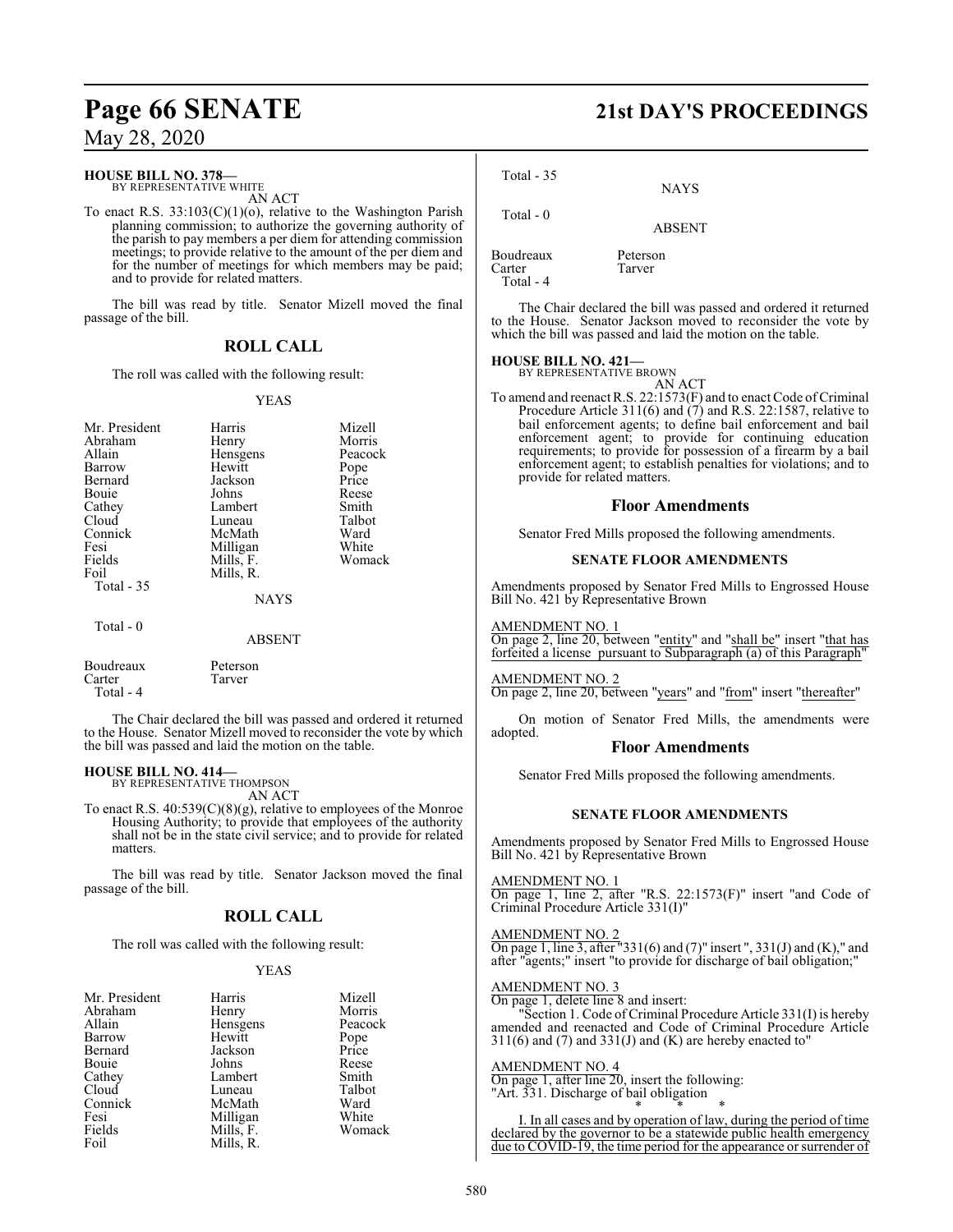# **21st DAY'S PROCEEDINGS Page 67 SENATE**

a defendant is interrupted. The surety's opportunity to resolve a failure to appear by surrendering, constructively surrendering, or otherwise satisfying the bail obligation is automatically extended for one hundred eighty days following the declared end of the state of emergency or from the date of proper notice of a failure to appear to the defendant, surety agent and surety, whichever is later, without need for the filing of any motion. Additionally, a surety may file a motion in the criminal court of records seeking additional time to surrender a defendant citing specific circumstances related to COVID-19 and pertaining to the defendant in the criminal matter.

J. In cases which were continued by the court during the time period declared by the governor to be a statewide public health emergency due to COVID-19, it is required that notice of any new date be provided to the defendant or his duly appointed agent and his personal surety or the commercial surety or the agent or bondsman who posted the bail undertaking for the commercial surety in accordance with Code of Criminal Procedure Article 330(D).

**H.K.** The court shall order the bail obligation canceled when there is no further liability thereon."

On motion of Senator Fred Mills, the amendments were adopted.

The bill was read by title. Senator Fred Mills moved the final passage of the amended bill.

### **ROLL CALL**

The roll was called with the following result:

### YEAS

| Mr. President<br>Abraham<br>Allain<br>Barrow<br>Bernard<br>Bouie<br>Cathey<br>Cloud<br>Connick<br>Fesi<br>Fields<br>Foil | Harris<br>Henry<br>Hensgens<br>Hewitt<br>Jackson<br>Johns<br>Lambert<br>Luneau<br>McMath<br>Milligan<br>Mills, F.<br>Mills, R. | Mizell<br>Morris<br>Peacock<br>Pope<br>Price<br>Reese<br>Smith<br>Talbot<br>Ward<br>White<br>Womack |
|--------------------------------------------------------------------------------------------------------------------------|--------------------------------------------------------------------------------------------------------------------------------|-----------------------------------------------------------------------------------------------------|
| Total - 35<br>Total - 0                                                                                                  | <b>NAYS</b><br><b>ABSENT</b>                                                                                                   |                                                                                                     |
| Boudreaux<br>Carter                                                                                                      | Peterson<br>Tarver                                                                                                             |                                                                                                     |

Total - 4

The Chair declared the amended bill was passed and ordered it returned to the House. Senator Fred Mills moved to reconsider the vote by which the bill was passed and laid the motion on the table.

### **HOUSE BILL NO. 435—** BY REPRESENTATIVE JORDAN

AN ACT

To enact Subpart B-1 of Part II of Chapter 5-D of Title 40 of the Louisiana Revised Statutes of 1950, to be comprised of R.S. 40:1160.1 through 1160.4, relative to nonconsensual pelvic and rectal examinations; to provide methods by which consent shall be obtained by the patient or personal healthcare representative; to provide for definitions; to provide for exceptions to obtaining informed consent from the patient or personal healthcare representative; to provide for penalties; to provide for learners in a clinical setting; and to provide for related matters.

# May 28, 2020

### **Floor Amendments**

Senator Fred Mills proposed the following amendments.

### **SENATE FLOOR AMENDMENTS**

Amendments proposed by Senator Ward to Reengrossed House Bill No. 435 by Representative Jordan

### AMENDMENT NO. 1

On page 2, line 18, following "means" and before "relating" insert "an examination"

### AMENDMENT NO. 2

On page 3, line 16, following "shall" and before "perform" delete "only"

### AMENDMENT NO. 3

On page 3, line 17, following "purposes" and before "when" insert "only"

On motion of Senator Fred Mills, the amendments were adopted.

### **Floor Amendments**

Senator Fred Mills proposed the following amendments.

### **SENATE FLOOR AMENDMENTS**

Amendments proposed by Senator Fred Mills to Reengrossed House Bill No. 435 by Representative Jordan

AMENDMENT NO. 1

On page 2, between lines 20 and 21 insert the following:

"(9) "Teaching purposes" means a nondiagnostic or nontherapeutic examination that is solely for the education of the learner.

On motion of Senator Fred Mills, the amendments were adopted.

The bill was read by title. Senator Fred Mills moved the final passage of the amended bill.

### **ROLL CALL**

The roll was called with the following result:

### YEAS

| Mr. President | Harris        | Mizell  |
|---------------|---------------|---------|
| Abraham       | Henry         | Morris  |
| Allain        | Hensgens      | Peacock |
| Barrow        | Hewitt        | Pope    |
| Bernard       | Jackson       | Price   |
| Bouie         | Johns         | Reese   |
| Cathey        | Lambert       | Smith   |
| Cloud         | Luneau        | Talbot  |
| Connick       | McMath        | Ward    |
| Fesi          | Milligan      | White   |
| Fields        | Mills, F.     | Womack  |
| Foil          | Mills, R.     |         |
| Total - 35    |               |         |
|               | <b>NAYS</b>   |         |
| Total $-0$    |               |         |
|               | <b>ABSENT</b> |         |

Boudreaux Peterson<br>Carter Tarver

Carter Total - 4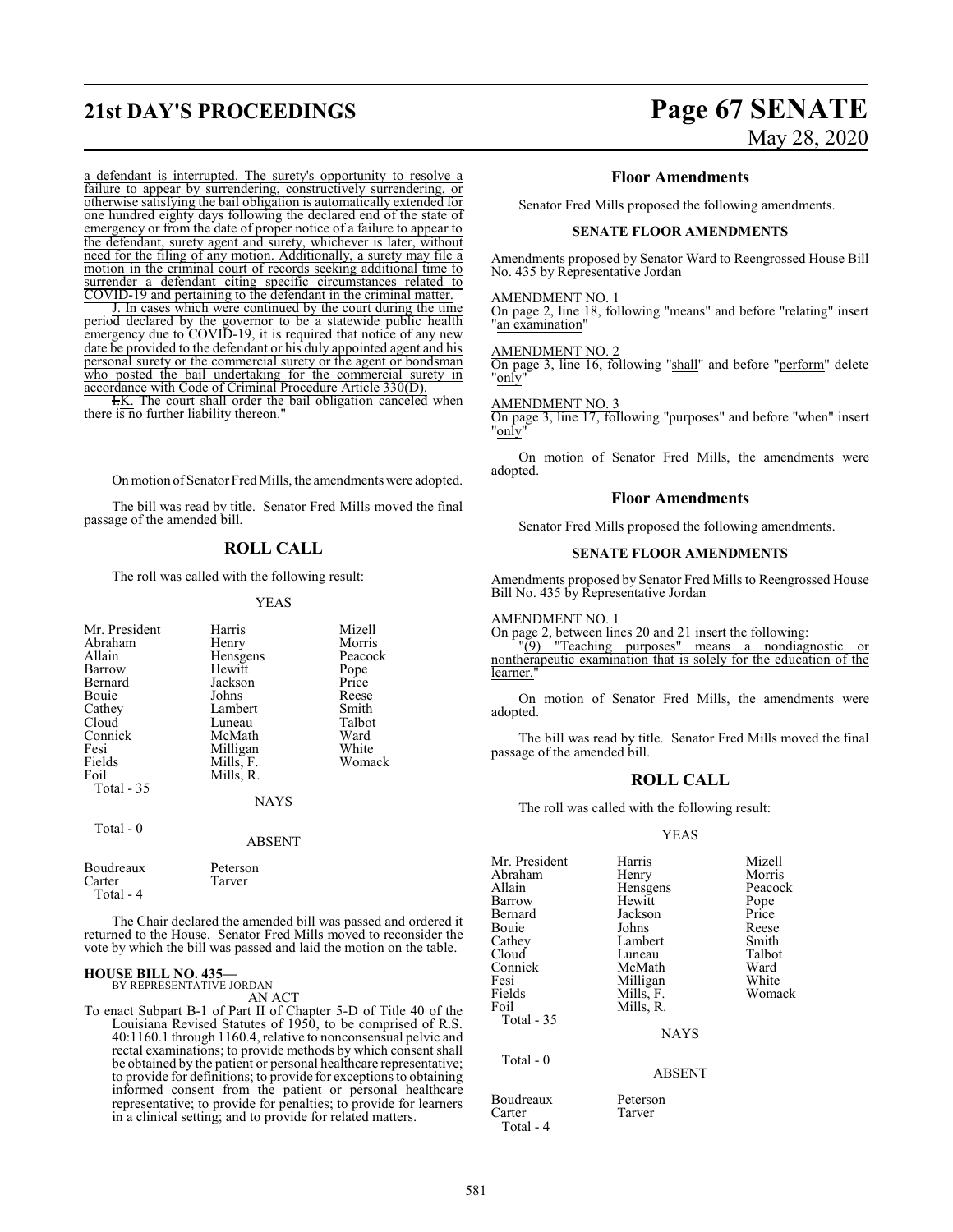The Chair declared the amended bill was passed and ordered it returned to the House. Senator Fred Mills moved to reconsider the vote by which the bill was passed and laid the motion on the table.

# **HOUSE BILL NO. 438—** BY REPRESENTATIVE TURNER

AN ACT

To amend and reenact R.S. 46:236.6(A), (E), and (F) and 236.7(B) and  $(F)$  and to enact R.S.  $46:236.6(B)(4)$  and  $(G)$  and  $236.7(\dot{C})(4)$  and (G), relative to child support contempt proceedings; to require certain findings by the court; to require certain information to appear in a rule for contempt; to provide for the enforcement of a support order upon termination; and to provide for related matters.

The bill was read by title. Senator Peacock moved the final passage of the bill.

### **ROLL CALL**

The roll was called with the following result:

### YEAS

| Mr. President | Harris      | Mizell  |
|---------------|-------------|---------|
| Abraham       | Henry       | Morris  |
| Allain        | Hensgens    | Peacock |
| Barrow        | Hewitt      | Pope    |
| Bernard       | Jackson     | Price   |
| <b>Bouje</b>  | Johns       | Reese   |
| Cathey        | Lambert     | Smith   |
| Cloud         | Luneau      | Talbot  |
| Connick       | McMath      | Ward    |
| Fesi          | Milligan    | White   |
| Fields        | Mills, F.   | Womack  |
| Foil          | Mills, R.   |         |
| Total $-35$   |             |         |
|               | <b>NAYS</b> |         |
| Total $-0$    |             |         |
|               | ABSENT      |         |

Boudreaux Peterson<br>Carter Tarver Carter Total - 4

The Chair declared the bill was passed and ordered it returned to the House. Senator Peacock moved to reconsider the vote by which the bill was passed and laid the motion on the table.

## **HOUSE BILL NO. 443—** BY REPRESENTATIVE HILFERTY

AN ACT

To amend and reenact R.S.  $33:9091.7(D)(1)(c)$ , relative to the Lakeshore Crime Prevention District; to provide relative to the governing board of the district; to provide relative to the membership of the board; and to provide for related matters.

The bill was read by title. Senator McMath moved the final passage of the bill.

### **ROLL CALL**

The roll was called with the following result:

### YEAS

| Mr. President | Harris   | Mizell        |
|---------------|----------|---------------|
| Abraham       | Henry    | Morris        |
| Allain        | Hensgens | Peacock       |
| Barrow        | Hewitt   | Pope<br>Price |
| Bernard       | Jackson  |               |
| Bouie         | Johns    | Reese         |
| Cathey        | Lambert  | Smith         |

# **Page 68 SENATE 21st DAY'S PROCEEDINGS**

| Cloud<br>Connick<br>Fesi<br>Fields<br>Foil<br>Total - 35 | Luneau<br>McMath<br>Milligan<br>Mills, F.<br>Mills, R.<br><b>NAYS</b> | Talbot<br>Ward<br>White<br>Womack |
|----------------------------------------------------------|-----------------------------------------------------------------------|-----------------------------------|
| Total $-0$                                               | <b>ABSENT</b>                                                         |                                   |
| Boudreaux<br>Carter<br>Total - 4                         | Peterson<br>Tarver                                                    |                                   |

The Chair declared the bill was passed and ordered it returned to the House. Senator McMath moved to reconsider the vote by which the bill was passed and laid the motion on the table.

### **HOUSE BILL NO. 515—**

BY REPRESENTATIVE WRIGHT AN ACT

To amend and reenact R.S. 49:953(1)(a)(vii), relative to administrative rules; to provide relative to the form of notices of intent; and to provide for related matters.

The bill was read by title. Senator Hewitt moved the final passage of the bill.

### **ROLL CALL**

The roll was called with the following result:

### YEAS

| Mr. President         | Harris        | Mizell  |
|-----------------------|---------------|---------|
| Abraham               | Henry         | Morris  |
| Allain                | Hensgens      | Peacock |
| Barrow                | Hewitt        | Pope    |
| Bernard               | Jackson       | Price   |
| Bouie                 | Johns         | Reese   |
| Cathey                | Lambert       | Smith   |
| Cloud                 | Luneau        | Talbot  |
| Connick               | McMath        | Ward    |
| Fesi                  | Milligan      | White   |
| Fields                | Mills, F.     | Womack  |
| Foil                  | Mills, R.     |         |
| Total $-35$           |               |         |
|                       | <b>NAYS</b>   |         |
| Total - 0             |               |         |
|                       | <b>ABSENT</b> |         |
| Boudreaux             | Peterson      |         |
| Carter<br>Total - $4$ | Tarver        |         |

The Chair declared the bill was passed and ordered it returned to the House. Senator Hewitt moved to reconsider the vote by which the bill was passed and laid the motion on the table.

```
HOUSE BILL NO. 537—
```
BY REPRESENTATIVE FARNUM AN ACT

To amend and reenact R.S. 33:130.312(A) and (H) and to enact R.S. 33:130.311(D), 130.312(J), and 130.314(C), relative to the Sulphur Industrial District; to provide relative to the termination of the district; to provide relative to the membership of the board of commissioners; to provide relative to meetings of the board; to provide relative to appointments made by or on behalf of the district to other public boards or commissions; to provide relative to the district's powers pertaining to industrial development; and to provide for related matters.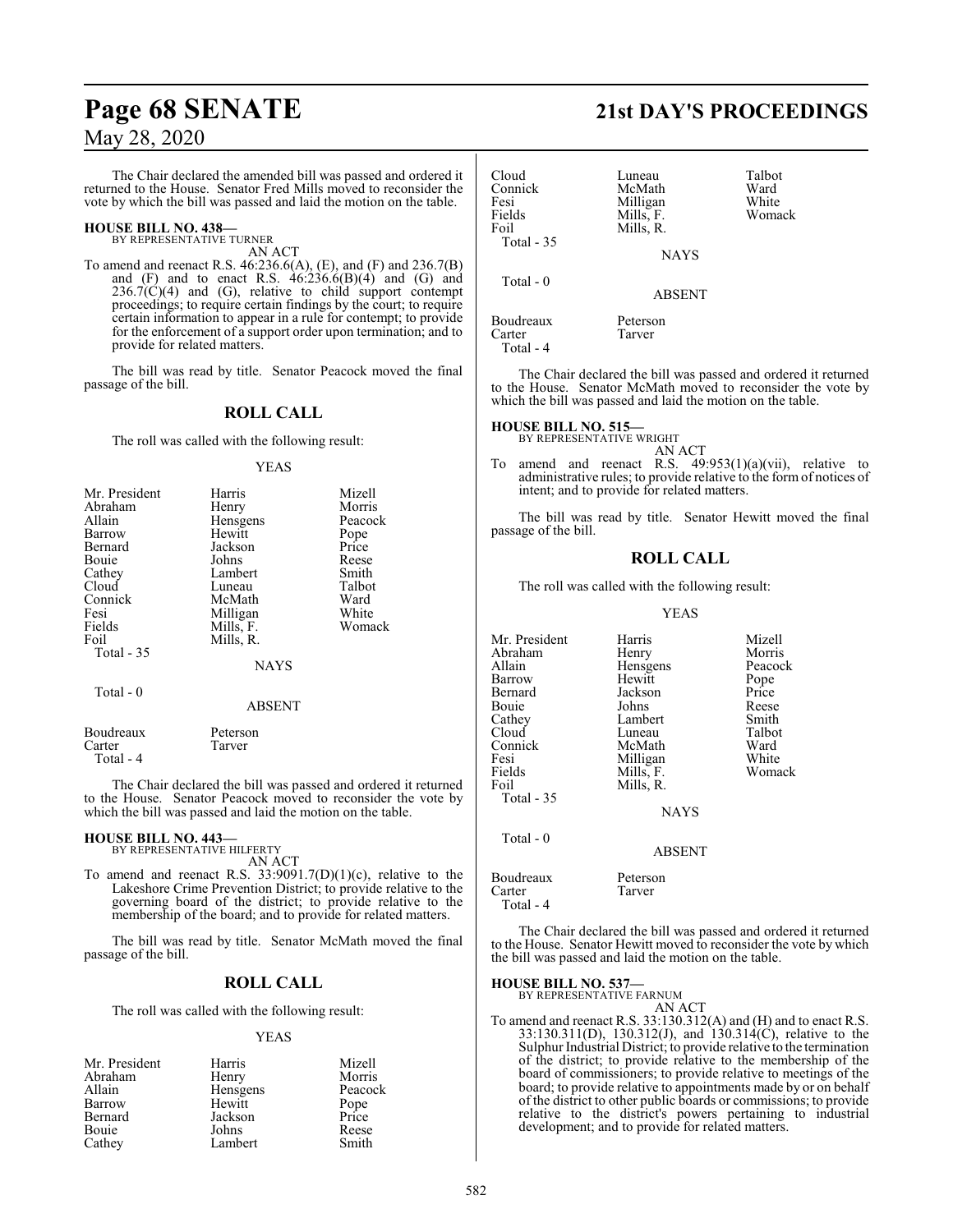# **21st DAY'S PROCEEDINGS Page 69 SENATE**

The bill was read by title. Senator Johns moved the final passage of the bill.

### **ROLL CALL**

The roll was called with the following result:

### YEAS

| Mr. President | Henry         | Morris  |
|---------------|---------------|---------|
| Abraham       | Hensgens      | Peacock |
| Allain        | Hewitt        | Pope    |
| Barrow        | Jackson       | Price   |
| Bernard       | Johns         | Reese   |
| Cathey        | Lambert       | Smith   |
| Cloud         | Luneau        | Talbot  |
| Connick       | McMath        | Ward    |
| Fesi          | Milligan      | White   |
| Fields        | Mills, F.     | Womack  |
| Foil          | Mills, R.     |         |
| Harris        | Mizell        |         |
| Total - 34    |               |         |
|               | <b>NAYS</b>   |         |
| Total - 0     |               |         |
|               | <b>ABSENT</b> |         |
| _ _           |               |         |

Boudreaux Carter Tarver Peterson Total - 5

The Chair declared the bill was passed and ordered it returned to the House. Senator Johns moved to reconsider the vote by which the bill was passed and laid the motion on the table.

**HOUSE BILL NO. 590—** BY REPRESENTATIVES MIKE JOHNSON AND THOMPSON AN ACT

To amend and reenact R.S. 33:4712.18, relative to the donation of equipment and personnel between political subdivisions; to require a written agreement between political subdivisions; to identify the requirements of the written agreement; and to provide for related matters.

The bill was read by title. Senator Foil moved the final passage of the bill.

### **ROLL CALL**

The roll was called with the following result:

### YEAS

| Mr. President<br>Abraham<br>Allain<br>Barrow<br>Bernard<br>Bouie<br>Cathey<br>Cloud<br>Connick<br>Fesi<br>Fields<br>Foil<br>Total - 35 | Harris<br>Henry<br>Hensgens<br>Hewitt<br>Jackson<br>Johns<br>Lambert<br>Luneau<br>McMath<br>Milligan<br>Mills, F.<br>Mills, R.<br><b>NAYS</b> | Mizell<br>Morris<br>Peacock<br>Pope<br>Price<br>Reese<br>Smith<br>Talbot<br>Ward<br>White<br>Womack |
|----------------------------------------------------------------------------------------------------------------------------------------|-----------------------------------------------------------------------------------------------------------------------------------------------|-----------------------------------------------------------------------------------------------------|
| Total - 0                                                                                                                              | <b>ABSENT</b>                                                                                                                                 |                                                                                                     |
| Boudreaux<br>Carter<br>Total - 4                                                                                                       | Peterson<br>Tarver                                                                                                                            |                                                                                                     |

# May 28, 2020

The Chair declared the bill was passed and ordered it returned to the House. Senator Foil moved to reconsider the vote by which the bill was passed and laid the motion on the table.

### **HOUSE BILL NO. 593—** BY REPRESENTATIVE SEABAUGH

AN ACT

To amend and reenact R.S. 13:4291(A) and (B), relative to judicial and legal mortgages securing child support payments; to provide for a prescriptive period; to provide for the effect ofrecordation; to provide for retroactivity; to provide an effective date; and to provide for related matters.

The bill was read by title. Senator Peacock moved the final passage of the bill.

### **ROLL CALL**

The roll was called with the following result:

### YEAS

| Mr. President       | Harris             | Mizell  |
|---------------------|--------------------|---------|
| Abraham             | Henry              | Morris  |
| Allain              | Hensgens           | Peacock |
| Barrow              | Hewitt             | Pope    |
| Bernard             | Jackson            | Price   |
| Bouie               | Johns              | Reese   |
| Cathey              | Lambert            | Smith   |
| Cloud               | Luneau             | Talbot  |
| Connick             | McMath             | Ward    |
| Fesi                | Milligan           | White   |
| Fields              | Mills, F.          | Womack  |
| Foil                | Mills, R.          |         |
| Total $-35$         |                    |         |
|                     | <b>NAYS</b>        |         |
| Total $-0$          |                    |         |
|                     | <b>ABSENT</b>      |         |
| Boudreaux<br>Carter | Peterson<br>Tarver |         |

Total - 4

The Chair declared the bill was passed and ordered it returned to the House. Senator Peacock moved to reconsider the vote by which the bill was passed and laid the motion on the table.

- **HOUSE BILL NO. 613—**<br>BY REPRESENTATIVES CHARLES OWEN AND SENATOR REESE AND<br>REPRESENTATIVES COX, ADAMS, AMEDEE, BACALA, BAGLEY,<br>BEAULLIEU, BROWN, BRYANT, BUTLER, CARRIER, GARY CARTER,<br>ROBBY CARTER, WILFORD CARTER, CORMIER, MCCORMICK, MCKNIGHT, MCMAHEN, MIGUEZ, MINCEY, MOORE,<br>NELSON, PRESSLY, RISER, ROMERO, SCHAMERHORN,<br>SCHEXNAYDER, SELDERS, ST. BLANC, STAGNI, THOMAS,<br>THOMPSON, WHITE, WILLARD, AND WRIGHT AN ACT
- To amend and reenact R.S. 37:3651, relative to occupational licenses; to provide definitions; to provide for licensure for members of the military; to provide for licensure for spouses; to provide for licenses; to provide for other jurisdictions; to provide for qualifications; to provide for rulemaking; to provide for similar experience; to provide for appeals; to provide for exceptions; to provide for preemption; and to provide for related matters.

### **Floor Amendments**

Senator Reese proposed the following amendments.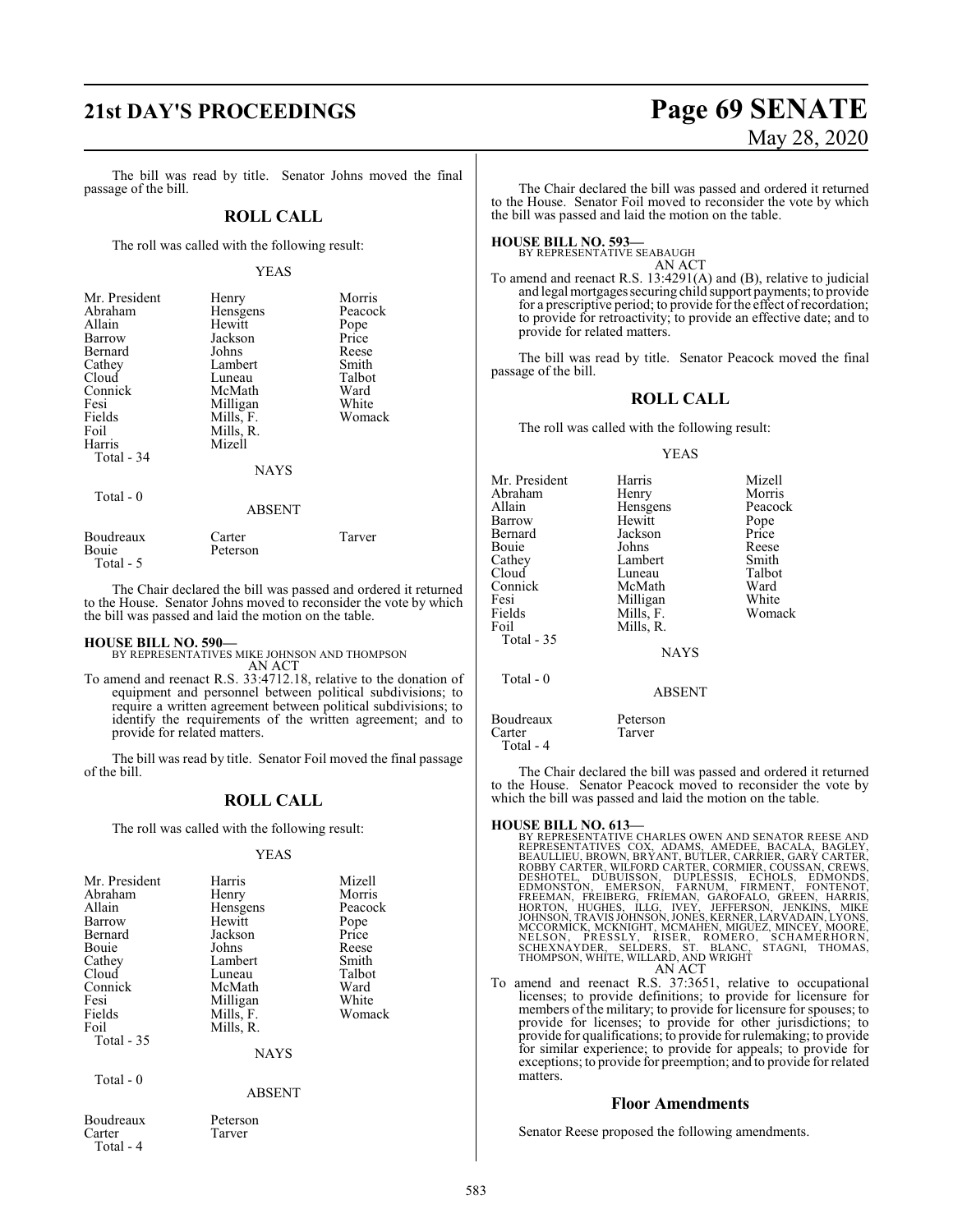### **SENATE FLOOR AMENDMENTS**

Amendments proposed by Senator Reese to Reengrossed House Bill No. 613 by Representative Charles Owen

### AMENDMENT NO. 1

On page 8, between lines 8 and 9 insert: "O. For the purposes of this Section, "dependent" means a resident spouse or resident unmarried child under the age of twentyone years, a child who is a student under the age of twenty-four years and who is financially dependent upon the parent, or a child of any age who is disabled and dependent upon the parent.

### AMENDMENT NO. 2 On page 8, line 9 change "O." to "P."

AMENDMENT NO. 3 On page 8, line 12, change " $P''$  to "Q."

AMENDMENT NO. 4 On page 8, after line 15 insert: "Section 2. This Act shall become effective on January 1, 2021."

On motion of Senator Reese, the amendments were adopted.

The bill was read by title. Senator Reese moved the final passage of the amended bill.

### **ROLL CALL**

The roll was called with the following result:

### YEAS

| Mr. President<br>Abraham<br>Allain<br>Barrow<br>Bernard<br>Bouie<br>Cathey<br>Cloud<br>Connick<br>Fesi<br>Fields<br>Foil | Harris<br>Henry<br>Hensgens<br>Hewitt<br>Jackson<br>Johns<br>Lambert<br>Luneau<br>McMath<br>Milligan<br>Mills, F.<br>Mills, R. | Mizell<br>Morris<br>Peacock<br>Pope<br>Price<br>Reese<br>Smith<br>Talbot<br>Ward<br>White<br>Womack |
|--------------------------------------------------------------------------------------------------------------------------|--------------------------------------------------------------------------------------------------------------------------------|-----------------------------------------------------------------------------------------------------|
| Total $-35$<br>Total - 0                                                                                                 | <b>NAYS</b><br><b>ABSENT</b>                                                                                                   |                                                                                                     |
| Boudreaux                                                                                                                | Peterson                                                                                                                       |                                                                                                     |

Carter Tarver Total - 4

The Chair declared the amended bill was passed and ordered it returned to the House. Senator Reese moved to reconsider the vote by which the bill was passed and laid the motion on the table.

### **HOUSE BILL NO. 619—** BY REPRESENTATIVE TURNER

AN ACT

To amend and reenact R.S. 37:1184(2)(a) and (b), (3)(a)(ii), (d) through (g), (i), and (j), and (4)(b) and (e),  $1207(A)(1)$  and  $(2)(a)(i)$ , 1208, 1209, 1230(A)(1) and (2)(a)(i), 1232(B), and R.S. 37:1253 as enacted by Section 2 of Act No. 124 of the 2019 Regular Session of the Legislature of Louisiana and to enact R.S. 37:1184(6), relative to powers and duties of the Louisiana Board of Pharmacy; to authorize the board to charge fees for certain permitting functions; to provide relative to permits for pharmacy benefit managers; to provide for the frequency with which the board assesses certain fees; and to provide for related matters.

# **Page 70 SENATE 21st DAY'S PROCEEDINGS**

The bill was read by title. Senator Fred Mills moved the final passage of the bill.

### **ROLL CALL**

The roll was called with the following result:

### YEAS

| Mr. President | Harris      | Mizell  |
|---------------|-------------|---------|
| Abraham       | Henry       | Morris  |
| Allain        | Hensgens    | Peacock |
| Barrow        | Hewitt      | Pope    |
| Bernard       | Jackson     | Price   |
| Bouie         | Johns       | Reese   |
| Cathey        | Lambert     | Smith   |
| Cloud         | Luneau      | Talbot  |
| Connick       | McMath      | Ward    |
| Fesi          | Milligan    | White   |
| Fields        | Mills, F.   | Womack  |
| Foil          | Mills, R.   |         |
| Total - 35    |             |         |
|               | <b>NAYS</b> |         |
| Total - 0     |             |         |

Boudreaux Peterson<br>Carter Tarver **Tarver** 

```
 Total - 4
```
The Chair declared the bill was passed and ordered it returned to the House. Senator Fred Mills moved to reconsider the vote by which the bill was passed and laid the motion on the table.

ABSENT

**HOUSE BILL NO. 633—** BY REPRESENTATIVE FREIBERG

AN ACT

To enact R.S. 42:1267, relative to cybersecurity training; to provide for the development ofthe training; to require all public servants to receive training; to require certain contractors to receive training; and to provide for related matters.

The bill was read by title. Senator Foil moved the final passage of the bill.

### **ROLL CALL**

The roll was called with the following result:

### YEAS

| Mr. President | Harris      | Mizell  |
|---------------|-------------|---------|
| Abraham       | Henry       | Morris  |
| Allain        | Hensgens    | Peacock |
| Barrow        | Hewitt      | Pope    |
| Bernard       | Jackson     | Price   |
| Bouie         | Johns       | Reese   |
| Cathey        | Lambert     | Smith   |
| Cloud         | Luneau      | Talbot  |
| Connick       | McMath      | Ward    |
| Fesi          | Milligan    | White   |
| Fields        | Mills, F.   | Womack  |
| Foil          | Mills, R.   |         |
| Total - 35    |             |         |
|               | <b>NAYS</b> |         |
| Total $-0$    |             |         |
|               | ARSENT      |         |

Tarver

Boudreaux Peterson<br>Carter Tarver

Total - 4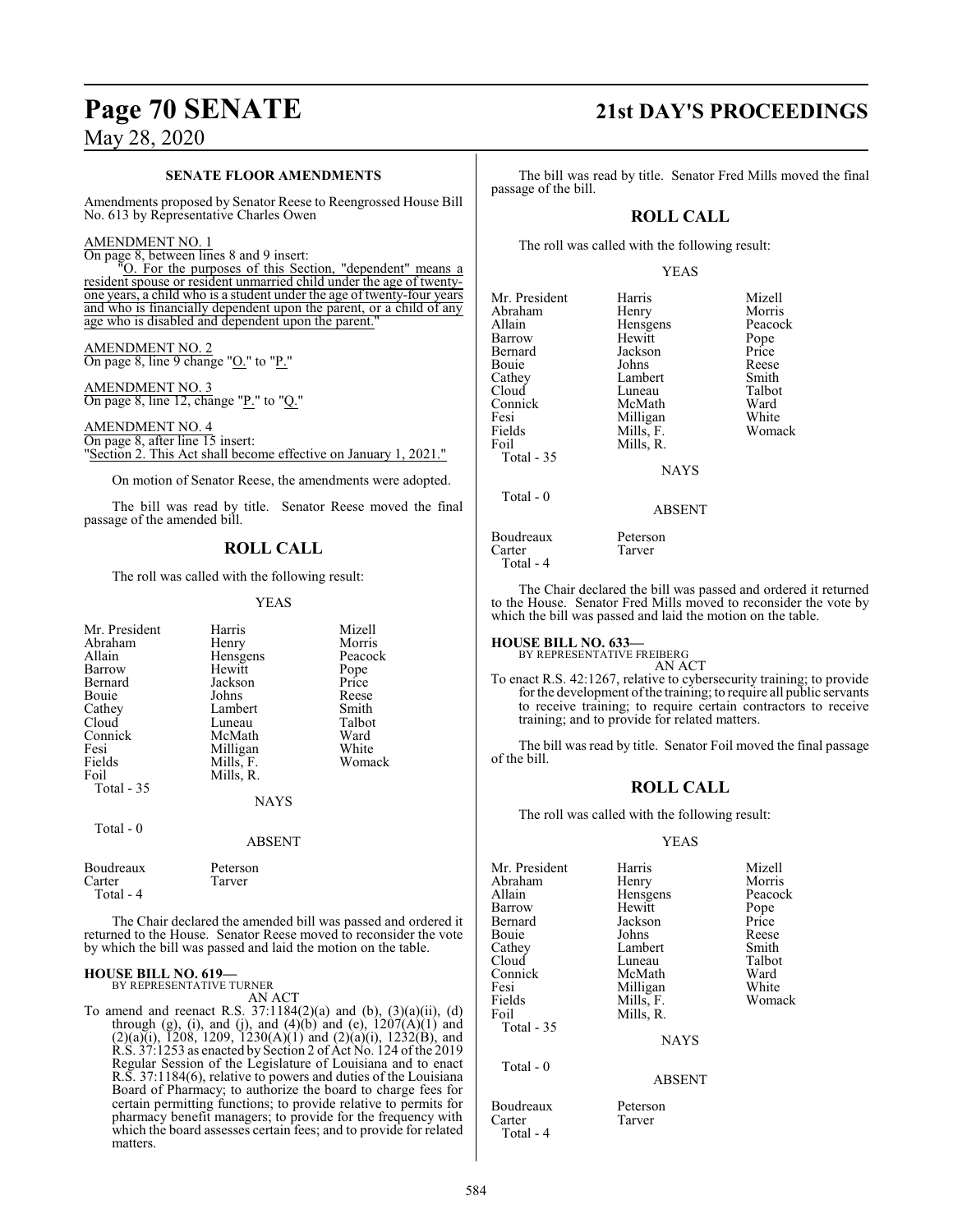# **21st DAY'S PROCEEDINGS Page 71 SENATE**

The Chair declared the bill was passed and ordered it returned to the House. Senator Foil moved to reconsider the vote by which the bill was passed and laid the motion on the table.

# **HOUSE BILL NO. 640—** BY REPRESENTATIVE CHARLES OWEN

AN ACT

To amend and reenact R.S. 33:3819(A) and to repeal R.S. 33:3819(B) through (L), relative to waterworks districts; to provide relative to the per diem paid to members of the board of commissioners; to repeal provisions relative to certain waterworks districts with respect to the per diem paid to board members; and to provide for related matters.

The bill was read by title. Senator Reese moved the final passage of the bill.

### **ROLL CALL**

The roll was called with the following result:

### YEAS

| Mr. President | Harris    | Mizell  |
|---------------|-----------|---------|
| Abraham       | Henry     | Morris  |
| Allain        | Hensgens  | Peacock |
| Barrow        | Hewitt    | Pope    |
| Bernard       | Jackson   | Price   |
| Bouie         | Johns     | Reese   |
| Cathey        | Lambert   | Smith   |
| Cloud         | Luneau    | Talbot  |
| Connick       | McMath    | Ward    |
| Fesi          | Milligan  | White   |
| Fields        | Mills, F. | Womack  |
| Foil          | Mills, R. |         |
| Total - 35    |           |         |
|               | NAYS      |         |

Total - 0

Boudreaux Peterson<br>Carter Tarver Tarver Total - 4

The Chair declared the bill was passed and ordered it returned to the House. Senator Reese moved to reconsider the vote by which the bill was passed and laid the motion on the table.

ABSENT

### **HOUSE BILL NO. 647—**

BY REPRESENTATIVES SELDERS AND JAMES AN ACT

To amend and reenact R.S.  $33:4720.151(C)(1)$ ,  $(F)(1)$ , and (G)(1)(introductory paragraph), relative to the East BatonRouge Redevelopment Authority; to provide relative to the name of the authority; to authorize the authority to use a trade name; and to provide for related matters.

The bill was read by title. Senator Fields moved the final passage of the bill.

### **ROLL CALL**

The roll was called with the following result:

### YEAS

| Mr. President | Harris   | Mizell        |
|---------------|----------|---------------|
| Abraham       | Henry    | Morris        |
| Allain        | Hensgens | Peacock       |
| Barrow        | Hewitt   | Pope<br>Price |
| Bernard       | Jackson  |               |
| Bouie         | Johns    | Reese         |
| Cathey        | Lambert  | Smith         |

# May 28, 2020

| Cloud<br>Connick<br>Fesi<br>Fields<br>Foil<br>Total $-35$ | Luneau<br>McMath<br>Milligan<br>Mills, F.<br>Mills, R.<br><b>NAYS</b> | Talbot<br>Ward<br>White<br>Womack |
|-----------------------------------------------------------|-----------------------------------------------------------------------|-----------------------------------|
| Total - 0                                                 | <b>ABSENT</b>                                                         |                                   |
| Boudreaux<br>Carter<br>Total - 4                          | Peterson<br>Tarver                                                    |                                   |

The Chair declared the bill was passed and ordered it returned to the House. Senator Fields moved to reconsider the vote by which the bill was passed and laid the motion on the table.

### **HOUSE BILL NO. 697—**

BY REPRESENTATIVE MCCORMICK AN ACT

To amend and reenact Subpart D of Part IV of Chapter 1 of Title 33 of the Louisiana Revised Statutes of 1950, comprised of R.S. 33:140.1 through 140.36, relative to the Shreveport Metropolitan PlanningCommission ofCaddo Parish; to remove the territory of Caddo Parish from the jurisdiction of the commission; to remove the powers granted to the governing authority of Caddo Parish to participate in commission functions; and to provide for related matters.

### **Floor Amendments**

Senator Milligan proposed the following amendments.

### **SENATE FLOOR AMENDMENTS**

Amendments proposed by Senator Milligan to Reengrossed House Bill No. 697 by Representative McCormick

### AMENDMENT NO. 1

On page 18, line 29, change "otherp" to "other"

AMENDMENT NO. 2

On page 21, line 12, between "or" and "any" insert "for"

On motion of Senator Milligan, the amendments were adopted.

The bill was read by title. Senator Milligan moved the final passage of the amended bill.

### **ROLL CALL**

The roll was called with the following result:

Mills, R.

### YEAS

Mr. President Harris Mizell<br>Abraham Henry Morris Abraham Henry Morris<br>Allain Hensgens Peacock Allain Hensgens Peacock<br>Barrow Hewitt Pope Barrow Hewitt Pope<br>Bernard Jackson Price Bernard Jackson<br>Bouie Johns Bouie Johns Reese<br>Cathey Lambert Smith Cathey Lambert Smith<br>Cloud Luneau Talbot Cloud Luneau Talbo<br>Connick McMath Ward Connick McMath Ward<br>
Fesi Milligan White Fesi Milligan<br>Fields Mills, F. Fields Mills, F. Womack<br>Foil Mills, R. Total - 35

**NAYS** 

Total - 0

585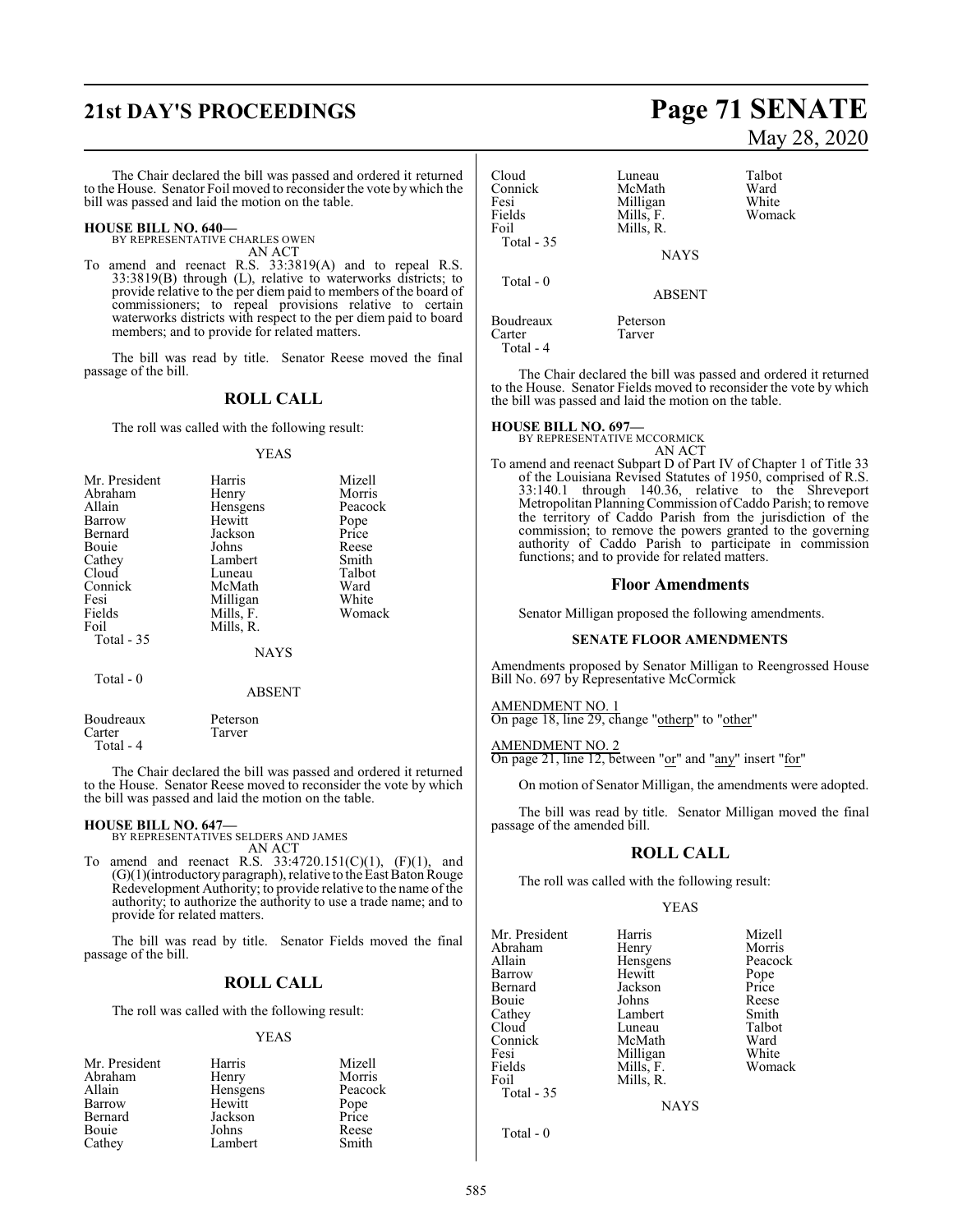### ABSENT

Boudreaux Peterson<br>Carter Tarver

Total - 4

The Chair declared the amended bill was passed and ordered it returned to the House. Senator Milligan moved to reconsider the vote by which the bill was passed and laid the motion on the table.

**HOUSE BILL NO. 702—** BY REPRESENTATIVE BAGLEY

AN ACT

Tarver

To amend and reenact R.S. 37:961(4), relative to physician assistants; to provide definitions; and to provide for related matters.

The bill was read by title. Senator Luneau moved the final passage of the bill.

### **ROLL CALL**

The roll was called with the following result:

### YEAS

| Mr. President | Harris        | Mizell  |
|---------------|---------------|---------|
| Abraham       | Henry         | Morris  |
| Allain        | Hensgens      | Peacock |
| Barrow        | Hewitt        | Pope    |
| Bernard       | Jackson       | Price   |
| Bouie         | Johns         | Reese   |
| Cathey        | Lambert       | Smith   |
| Cloud         | Luneau        | Talbot  |
| Connick       | McMath        | Ward    |
| Fesi          | Milligan      | White   |
| Fields        | Mills, F.     | Womack  |
| Foil          | Mills, R.     |         |
| Total $-35$   |               |         |
|               | <b>NAYS</b>   |         |
| Total $-0$    |               |         |
|               | <b>ABSENT</b> |         |
| Boudreaux     | Peterson      |         |

 Total - 4 The Chair declared the bill was passed and ordered it returned to the House. Senator Luneau moved to reconsider the vote by which

the bill was passed and laid the motion on the table.

### **HOUSE BILL NO. 729—**

Carter Tarver

- BY REPRESENTATIVES MARCELLE, ADAMS, BRYANT, WILFORD<br>CARTER, CORMIER, COX, CREWS, DUPLESSIS, EDMONSTON,<br>FREEMAN,FREIBERG,HUGHES,JEFFERSON,JENKINS,LARVADAIN, LYONS, NELSON, NEWELL, PHELPS, PIERRE, SELDERS, AND WHITE AN ACT
- To enact R.S. 46:2605.4, 2605.5, and 2605.6 and to repeal R.S. 46:2607, relative to children; to establish the Council on the Children of Incarcerated Parents and Caregivers; to provide for the membership of the council; to provide for the domicile, purposes, duties, and authority of the council; to establish the Children of Incarcerated Parents and Caregivers Fund; to provide relative to the administration and use of monies in the fund; to repeal the termination date of the Children's Cabinet; and to provide for related matters.

The bill was read by title. Senator Barrow moved the final passage of the bill.

### **ROLL CALL**

The roll was called with the following result:

# **Page 72 SENATE 21st DAY'S PROCEEDINGS**

|                                                                                                                                               | YEAS                                                                                                                                          |                                                                                                     |
|-----------------------------------------------------------------------------------------------------------------------------------------------|-----------------------------------------------------------------------------------------------------------------------------------------------|-----------------------------------------------------------------------------------------------------|
| Mr. President<br>Abraham<br>Allain<br>Barrow<br>Bernard<br>Bouie<br>Cathey<br>Cloud<br>Connick<br>Fesi<br>Fields<br>Foil<br><b>Total - 35</b> | Harris<br>Henry<br>Hensgens<br>Hewitt<br>Jackson<br>Johns<br>Lambert<br>Luneau<br>McMath<br>Milligan<br>Mills, F.<br>Mills, R.<br><b>NAYS</b> | Mizell<br>Morris<br>Peacock<br>Pope<br>Price<br>Reese<br>Smith<br>Talbot<br>Ward<br>White<br>Womack |
| Total - 0                                                                                                                                     | <b>ABSENT</b>                                                                                                                                 |                                                                                                     |
| Boudreaux                                                                                                                                     | Peterson                                                                                                                                      |                                                                                                     |

The Chair declared the bill was passed and ordered it returned to the House. Senator Barrow moved to reconsider the vote by which the bill was passed and laid the motion on the table.

### **HOUSE BILL NO. 751—**

Carter Tarver

Total - 4

BY REPRESENTATIVE DWIGHT

AN ACT To amend and reenact R.S. 18:31(A), 106(C)(2)(a), 132(A), 154(C)(1)(f), 421(B), 435(A)(1)(b), 463(A)(1)(a) and (c), 532(C) and (D), 532.1(A),  $(D)(1)(b)(i)$ , and  $(F)$ , 553(B)(5), 564(D)(1)(a)(i) and (2)(a)(i) and (b), 573(E)(1), 1303(I)(1)(c), 1307.1(B), 1309(B),  $(E)(1)$ , and  $(K)(1)$ , 1309.1,  $1309.3(D)(1)(a)(i)$ ,  $1373(A)$ ,  $1400.3(D)(4)$  and  $(E)(4)$ ,  $1402(A)$ , 1406(D), 1461.7(A)(4), and 1945, to enact R.S. 18:113.1,  $115(F)(2)(e)$ , 467.2, and 532.1(C)(4), and to repeal R.S. 18:467.2, relative to the Louisiana Election Code; to revise the system of laws comprising the Louisiana Election Code; to provide relative to elections procedures and requirements; to provide relative to cybersecurity training; to provide relative to voter registration; to provide relative to assistance in voting; to provide relative to location of registrar of voters office; to provide relative to candidates for public office; to provide relative to voter's rights; to provide relative to watchers; to provide for the content of the notice of candidacy; to provide relative to the establishment of precincts; to provide relative to absentee voting; to provide relative to early voting; to provide relative to certification of early voting commissioners; to provide relative to the preparation of voting machines for an election; to provide relative to extraordinary election expenses; to provide relative to objecting to candidacy and contesting an election; to provide relative to election offense penalties; to provide relative to redistricting plans; to provide relative to compensation of commissioners; to provide relative to withdrawal of candidates; to provide relative to recount and reinspection; and to provide for related matters.

The bill was read by title. Senator Hewitt moved the final passage of the bill.

### **ROLL CALL**

The roll was called with the following result:

### YEAS

| Mr. President | Harris   | Mizell        |
|---------------|----------|---------------|
| Abraham       | Henry    | Morris        |
| Allain        | Hensgens | Peacock       |
| Barrow        | Hewitt   |               |
| Bernard       | Jackson  | Pope<br>Price |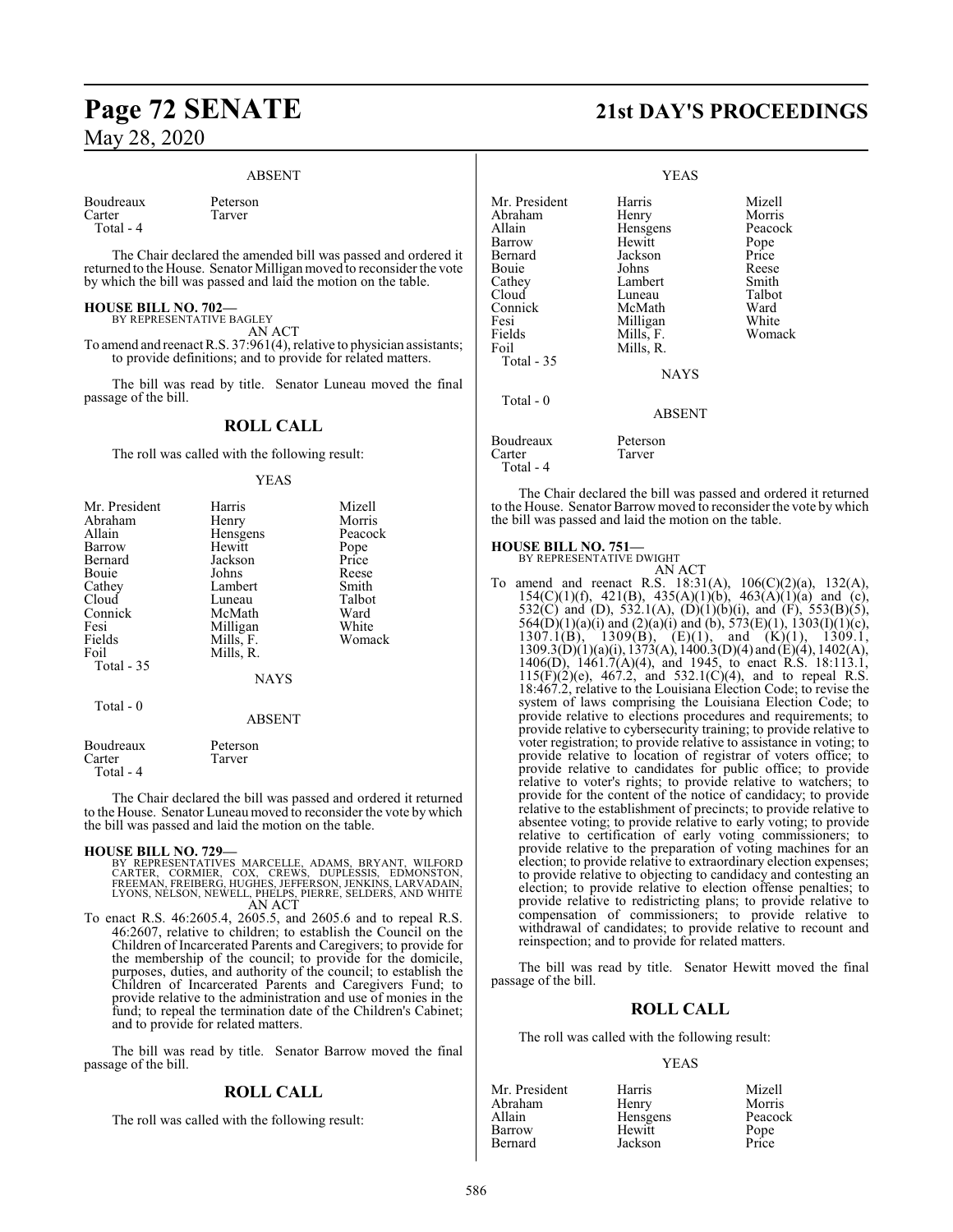## **21st DAY'S PROCEEDINGS Page 73 SENATE**

| Bouie<br>Cathey<br>Cloud<br>Connick<br>Fesi<br>Fields<br>Foil<br>Total - 35 | Johns<br>Lambert<br>Luneau<br>McMath<br>Milligan<br>Mills, F.<br>Mills, R.<br><b>NAYS</b> | Reese<br>Smith<br>Talbot<br>Ward<br>White<br>Womack |
|-----------------------------------------------------------------------------|-------------------------------------------------------------------------------------------|-----------------------------------------------------|
| Total - 0                                                                   | <b>ABSENT</b>                                                                             |                                                     |
| Boudreaux<br>Carter                                                         | Peterson<br>Tarver                                                                        |                                                     |

Total - 4

The Chair declared the bill was passed and ordered it returned to the House. Senator Hewitt moved to reconsider the vote by which the bill was passed and laid the motion on the table.

## **HOUSE BILL NO. 815—** BY REPRESENTATIVE MACK

AN ACT To amend and reenact R.S. 37:3103(A)(3), (3.1), and (4) and to enact R.S. 37:3103(A)(11) and 3105(C) and (D), relative to online auctions; to define terms; to provide for auctions conducted through internet-based platforms; to provide for the employment of live auctioneers; to provide for responsible parties; and to provide for related matters.

The bill was read by title. Senator Henry moved the final passage of the bill.

## **ROLL CALL**

The roll was called with the following result:

### YEAS

| Mr. President | Harris      | Mizell  |
|---------------|-------------|---------|
|               |             |         |
| Abraham       | Henry       | Morris  |
| Allain        | Hensgens    | Peacock |
| Barrow        | Hewitt      | Pope    |
| Bernard       | Jackson     | Price   |
| Bouie         | Johns       | Reese   |
| Cathey        | Lambert     | Smith   |
| Cloud         | Luneau      | Talbot  |
| Connick       | McMath      | Ward    |
| Fesi          | Milligan    | White   |
| Fields        | Mills, F.   | Womack  |
| Foil          | Mills, R.   |         |
| Total $-35$   |             |         |
|               | <b>NAYS</b> |         |
| Total - 0     |             |         |
|               | ABSENT      |         |

| Boudreaux | Peterson |
|-----------|----------|
| Carter    | Tarver   |
| Total - 4 |          |

The Chair declared the bill was passed and ordered it returned to the House. Senator Henry moved to reconsider the vote by which the bill was passed and laid the motion on the table.

# **HOUSE BILL NO. 822—** BY REPRESENTATIVE ROBBY CARTER AN ACT

To amend and reenact R.S. 36:259(A)(20) and R.S. 37:3386.1 through 3387.4, 3387.5(B) through (D), (E)(introductory paragraph) and  $(1)$  through  $(3)$ ,  $(F)$ , and  $(G)(2)$  through  $(4)$ ,  $3387.6(B)$  through (D), (E)(introductory paragraph), (2), (3), (5), and (6), (F),  $(\bar{G})(2)$  through (4), and (I),  $3387.10(B)$ , (C), (D)(introductory paragraph), (1) through (4), (5)(b) through (d),

# May 28, 2020

and (6) through (8), and (E),  $3387.11(B)$ , (C), (D)(introductory paragraph),  $(1)$  through  $(4)$ ,  $(5)(b)$  through  $(d)$ , and  $(6)$  through  $(8)$ , and  $(E)$ , 3387.12 $(B)$ ,  $(C)$ ,  $(D)$ (introductory paragraph),  $(1)$ through  $(4)$ ,  $(5)(b)$  through  $(d)$ , and  $(6)$  through  $(8)$ , and  $(E)$ , 3387.14(B) through (E), 3388(B) and (C), 3388.1(B) and (C), 3388.2(B) through (D), 3388.3(A), 3388.4(A)(introductory paragraph) and (8) through (11) and (B), 3389, 3390, 3390.1(C) and (D), 3390.2, 3390.3(A)(introductory paragraph), (3), (5), (7), and (12) and (B) through (D), 3390.4(introductory paragraph) and  $(5)$ , and  $3390.6(A)$  and  $(B)$ (introductory paragraph) and (1) through (7), to enact R.S.  $37:3388.4(A)(13)$ through (15) and 3390.3(E), and to repeal R.S. 37:3387.10(F) and (G), 3387.13, and 3388.3(B), relative to the practice of counseling of persons with addictive disorders by licensed, certified, and registered professionals; to provide relative to credentialing requirements for such professionals; to make revisions in the Addictive Disorders Practice Act; to provide for the roles of the Louisiana Department of Health and the Addictive Disorder Regulatory Authority with respect to credentialing and regulation of professionals engaged in counseling of persons with addictive disorders; to provide for the governing board of the authority as the successor to the department with respect to the licensing, certification, and registration of such professionals; to provide for definitions; to provide for redesignation of certain laws by the Louisiana State Law Institute; and to provide for related matters.

## **Floor Amendments**

Senator Fred Mills proposed the following amendments.

### **SENATE FLOOR AMENDMENTS**

Amendments proposed by Senator Fred Mills to Reengrossed House Bill No. 822 by Representative Robby Carter

## AMENDMENT NO. 1

On page 3, line 24, following "counselor, or" insert "any person"

AMENDMENT NO. 2

On page 5, line 7, delete "where" and insert "in which"

On motion of Senator Fred Mills, the amendments were adopted.

The bill was read by title. Senator Mizell moved the final passage of the amended bill.

## **ROLL CALL**

The roll was called with the following result:

Mills, R.

### YEAS

Mr. President Harris Mizell Abraham Henry Morris<br>Allain Hensgens Peacock Allain Hensgens Peacock<br>Barrow Hewitt Pope Bernard Jackson Price<br>
Bouie Johns Reese Bouie Johns Reese<br>Cathey Lambert Smith Cathey Lambert Smith<br>Cloud Luneau Talbot Connick McMath Ward<br>
Fesi Milligan White Fesi Milligan White Fields Mills, F.<br>Foil Mills, R. Total - 35

Hewitt Pope<br>Jackson Price Luneau Talbo<br>McMath Ward

NAYS

Total - 0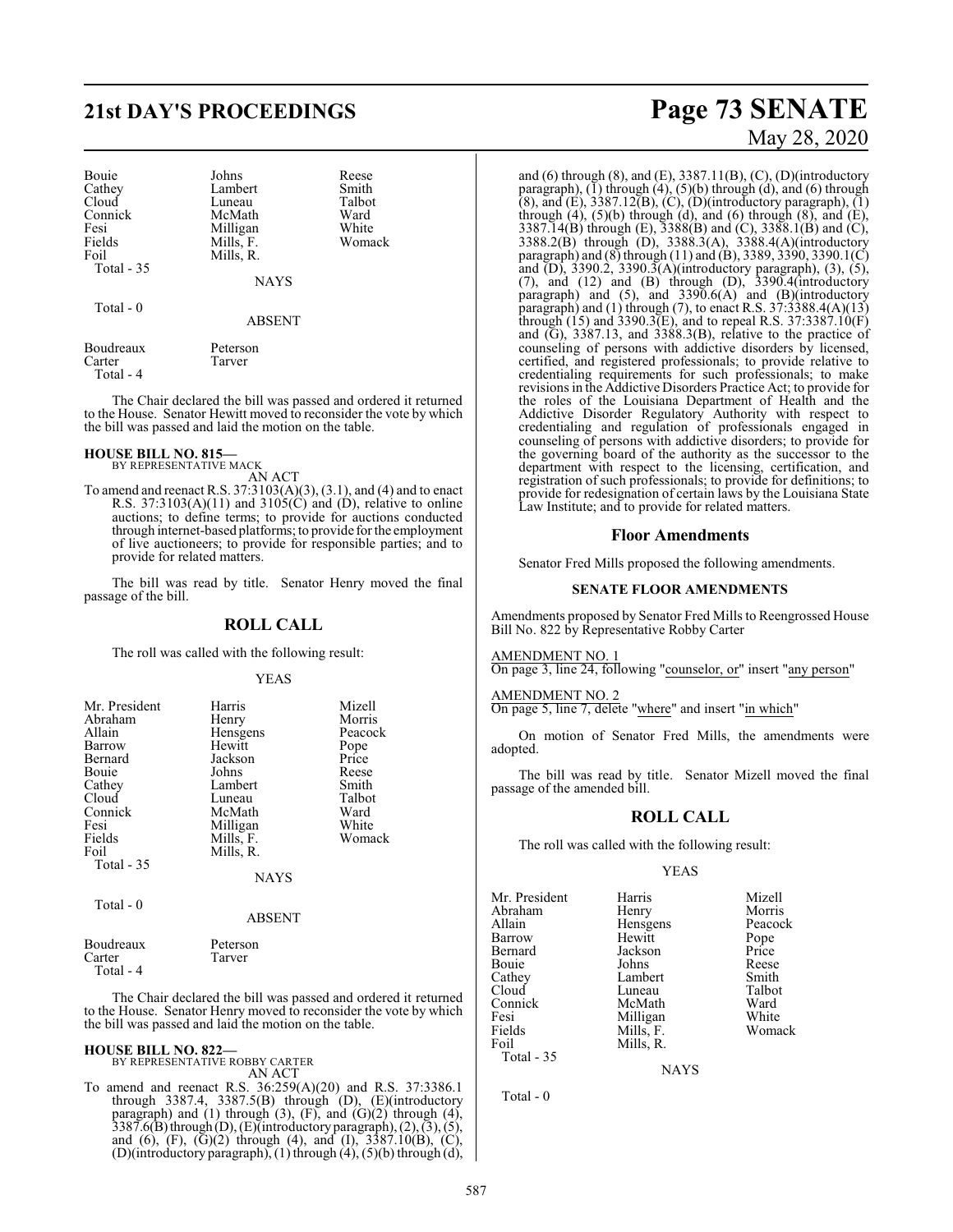Tarver

## May 28, 2020

## ABSENT

Boudreaux Peterson<br>Carter Tarver

Total - 4

The Chair declared the amended bill was passed and ordered it returned to the House. Senator Mizell moved to reconsider the vote by which the bill was passed and laid the motion on the table.

## **Rules Suspended**

Senator Pope asked for and obtained a suspension of the rules to revert to the Morning Hour.

## **Message from the House**

## **PASSED SENATE BILLS AND JOINT RESOLUTIONS**

## May 28, 2020

To the Honorable President and Members of the Senate:

I am directed to inform your honorable body that the House of Representatives has finally passed the following Senate Bills and Joint Resolutions:

### **SENATE BILL NO. 390—** BY SENATOR PETERSON

AN ACT

To amend and reenact R.S. 33:4071(A)(1)(e), 4084(A)(1)(b) and (2) and  $(E)$ ,  $4085(A)$  and  $(B)$ , and  $4090$ , and to enact R.S. 33:4084(A)(1)(c), relative to the Sewerage and Water Board of New Orleans; to provide relative to the board; to provide for the purchase of supplies and machinery and equipment; to provide for the letting and bidding of public contracts over a certain amount; to provide relative to the costs of the installation of connections and subsequent work; to provide for reports of board; to provide relative to exemptions related to the Orleans Parish School Board; and to provide for related matters.

Reported without amendments.

Respectfully submitted, MICHELLE D. FONTENOT Clerk of the House of Representatives

## **Message from the House**

## **ASKING CONCURRENCE IN HOUSE CONCURRENT RESOLUTIONS**

May 28, 2020

To the Honorable President and Members of the Senate:

I am directed to inform your honorable body that the House of Representatives has finally passed and asks your concurrence in the following House Concurrent Resolutions:

HCR No. 95

Respectfully submitted, MICHELLE D. FONTENOT Clerk of the House of Representatives

## **Page 74 SENATE 21st DAY'S PROCEEDINGS**

## **House Concurrent Resolutions on First Reading**

## **HOUSE CONCURRENT RESOLUTION NO. 95—**

BY REPRESENTATIVE DAVIS A CONCURRENT RESOLUTION

To commend the Louisiana Tumor Registry for its contributions to the fight against cancer.

The resolution was read by title and placed on the Calendar for a second reading.

## **Reports of Committees**

The following reports of committees were received and read:

## **REPORT OF COMMITTEE ON**

## **TRANSPORTATION, HIGHWAYS AND PUBLIC WORKS**

Senator Rick Ward III, Chairman on behalf of the Committee on Transportation, Highways and Public Works, submitted the following report:

## May 28, 2020

To the President and Members of the Senate:

I am directed by your Committee on Transportation, Highways and Public Works to submit the following report:

## **HOUSE BILL NO. 109—**

BY REPRESENTATIVE MARINO

AN ACT To amend and reenact R.S. 32:300.4(A), relative to smoking in a motor vehicle; to prohibit the use of any vaping device in a motor vehicle when a child is present in the vehicle; to expand the definition of "smoke"; and to provide for related matters.

Reported favorably.

- HOUSE BILL NO. 317—<br>
BY REPRESENTATIVES THOMPSON, ADAMS, AMEDEE, BACALA,<br>
BAGLEY, BEAULLIEU, BISHOP, BRASS, BROWN, BRYANT,<br>
CARPENTER, CARRIER, GARY CARTER, WILFORD CARTER,<br>
CORMIER, COX, DESHOTEL, DUBUISSON, DUPLESSIS, ED
- To amend and reenact R.S. 32:412(Section heading) and (P) and to enact R.S. 32:412(Q), relative to criteria for the establishment of a special license plate designation; to provide for a special license plate designation indicating that a person has autism spectrum disorder; to provide penalties for false statements concerning an autism spectrum disorder designation; to require the implementation of a lawenforcement officer training course; to provide for the promulgation of rules and regulations; and to provide for related matters.

Reported favorably.

**HOUSE BILL NO. 390—**

BY REPRESENTATIVE LARVADAIN AN ACT

To enact R.S. 29:27.2, relative to parking for disabled veterans; to provide for a parking fee exemption for all service-connected disabled veterans at the Port of New Orleans cruise terminals; to establish identification requirements applicable to the parking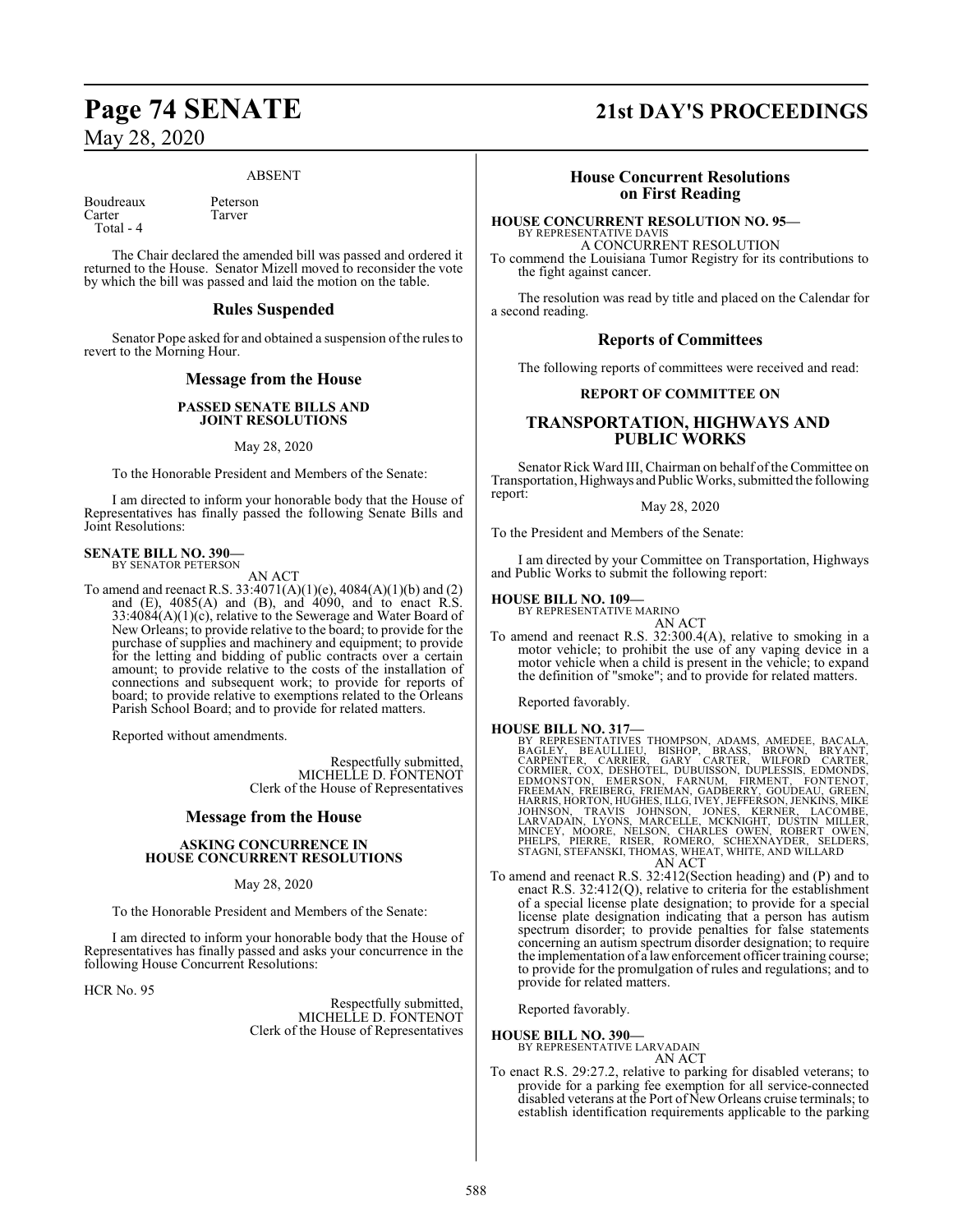## **21st DAY'S PROCEEDINGS Page 75 SENATE**

# May 28, 2020

fee exemption at cruise terminals for the Port of New Orleans; and to provide for related matters.

Reported favorably.

**HOUSE BILL NO. 753—** BY REPRESENTATIVE ROMERO

AN ACT

To amend and reenact R.S. 32:327(D) and to enact R.S. 32:327(E), relative to special restrictions on lamps; to authorize the sale of emergency lights to a person employed in highway construction services; to authorize the possession of emergency lights by highway construction personnel; and to provide for related matters.

Reported favorably.

## **HOUSE BILL NO. 765—**

- BY REPRESENTATIVES FONTENOT, BRASS, CORMIER, FIRMENT,<br>FREIBERG, GADBERRY, HORTON, TRAVIS JÓHNSON, LARVADAIN,<br>CHARLES OWEN, PIERRE, SCHAMERHORN, AND SELDERS AN ACT
- To enact R.S. 47:463.209, relative to motor vehicle special prestige license plates; to establish the "Louisiana State University National Champions 2019" specialtylicense plate; to provide for the creation, issuance, design, implementation, fees, distribution, and rule promulgation applicable to such license plate; and to provide for related matters.

Reported with amendments.

## **HOUSE BILL NO. 766—** BY REPRESENTATIVE BROWN

AN ACT

To amend and reenact R.S. 32:388(B)(4)(b)(introductory paragraph) and to enact R.S. 32:388(B)(4)(b)(xiv), relative to trucks hauling construction aggregates; to provide for definitions; and to provide for related matters.

Reported with amendments.

## **HOUSE BILL NO. 780—**

BY REPRESENTATIVE PIERRE AN ACT

To amend and reenact R.S.  $32:414.2(A)(2)(c)$  through (h) and to enact R.S. 32:414.2(A)(2)(i) and (F), relative to commercial motor vehicle driver's and learner's permit holders; to provide for disqualification from operating a commercial motor vehicle for committing certain felonies; to provide for disqualification under certain circumstances; and to provide for related matters.

Reported favorably.

## **HOUSE BILL NO. 845—**

- BY REPRESENTATIVES DWIGHT, BOURRIAQUE, CARRIER, WILFORD<br>CARTER, FARNUM, ROMERO, AND TARVER AND SENATORS<br>ABRAHAM, HENSGENS, JOHNS, AND REESE AN ACT
	-
- To enact Part II-A of Chapter 1 of Title 34 of the Louisiana Revised Statutes of 1950, to be comprised of R.S. 34:221 through 224, relative to the Calcasieu Ship Channel; to provide for the Calcasieu Ship Channel Public-Private Partnership; to establish a management board and advisory committee; to establish the membership and powers of the board and committee; to provide relative to monies contributed to the Calcasieu River Fund; to provide for definitions; to provide an effective date; and to provide for related matters.

Reported with amendments.

Respectfully submitted, RICK WARD III Chairman

## **REPORT OF COMMITTEE ON**

## **FINANCE**

Senator Mack A. "Bodi" White Jr., Chairman on behalf of the Committee on Finance, submitted the following report:

May 28, 2020

To the President and Members of the Senate:

I am directed by your Committee on Finance to submit the following report:

## **HOUSE CONCURRENT RESOLUTION NO. 71—**

BY REPRESENTATIVES SCHEXNAYDER AND GAROFALO A CONCURRENT RESOLUTION

To authorize and direct state agencies and licensing boards to adopt emergency rules suspending fees that are imposed on businesses until the final adjournment of the 2021 Regular Session of the Legislature of Louisiana.

Reported with amendments.

### **HOUSE BILL NO. 152—**

- BY REPRESENTATIVES BROWN, BAGLEY, STAGNI, ADAMS, ROBBY CARTER, CORMIER, COX, EDMONSTON, FREEMAN, AND WILLARD AN ACT
- To enact R.S. 22:1057, relative to insurance coverage for acupuncture; to require coverage for acupuncture performed by a licensed acupuncturist; to prohibit discriminatory terminology; to define key terms; to provide for applicability; to provide for an effective date; and to provide for related matters.

Reported favorably.

## **HOUSE BILL NO. 248—** BY REPRESENTATIVE HARRIS

AN ACT

To enact R.S. 18:1400.9, relative to employees of the secretary of state; to provide relative to overtime compensation for permanent employees of the secretary of state for the performance of election-related activities during certain time periods; to provide that such compensation is an election expense; and to provide for related matters.

Reported favorably.

## **HOUSE BILL NO. 267—** BY REPRESENTATIVE GARY CARTER

- A JOINT RESOLUTION
- Proposing to amend Article VII, Section 10.3(C)(3) and (4) of the Constitution of Louisiana and to add Article VII, Section  $10.3(A)(5)$  and  $(C)(5)$  of the Constitution of Louisiana, to provide for deposits into and the uses ofthe Budget Stabilization Fund; to authorize the use of the fund for state costs associated with a disaster declared by the federal government; to provide for deposit into the fund of certain money received by the state from the federal government for the reimbursement of costs associated with such a disaster; to provide for certain limitations and requirements; to provide for submission of the proposed amendment to the electors; and to provide for related matters.

Reported with amendments.

**HOUSE BILL NO. 307—** BY REPRESENTATIVE ZERINGUE

AN ACT

To appropriate funds and to make certain reductions from certain sources to be allocated to designated agencies and purposes in specific amounts for the making of supplemental appropriations and reductions for said agencies and purposes for Fiscal Year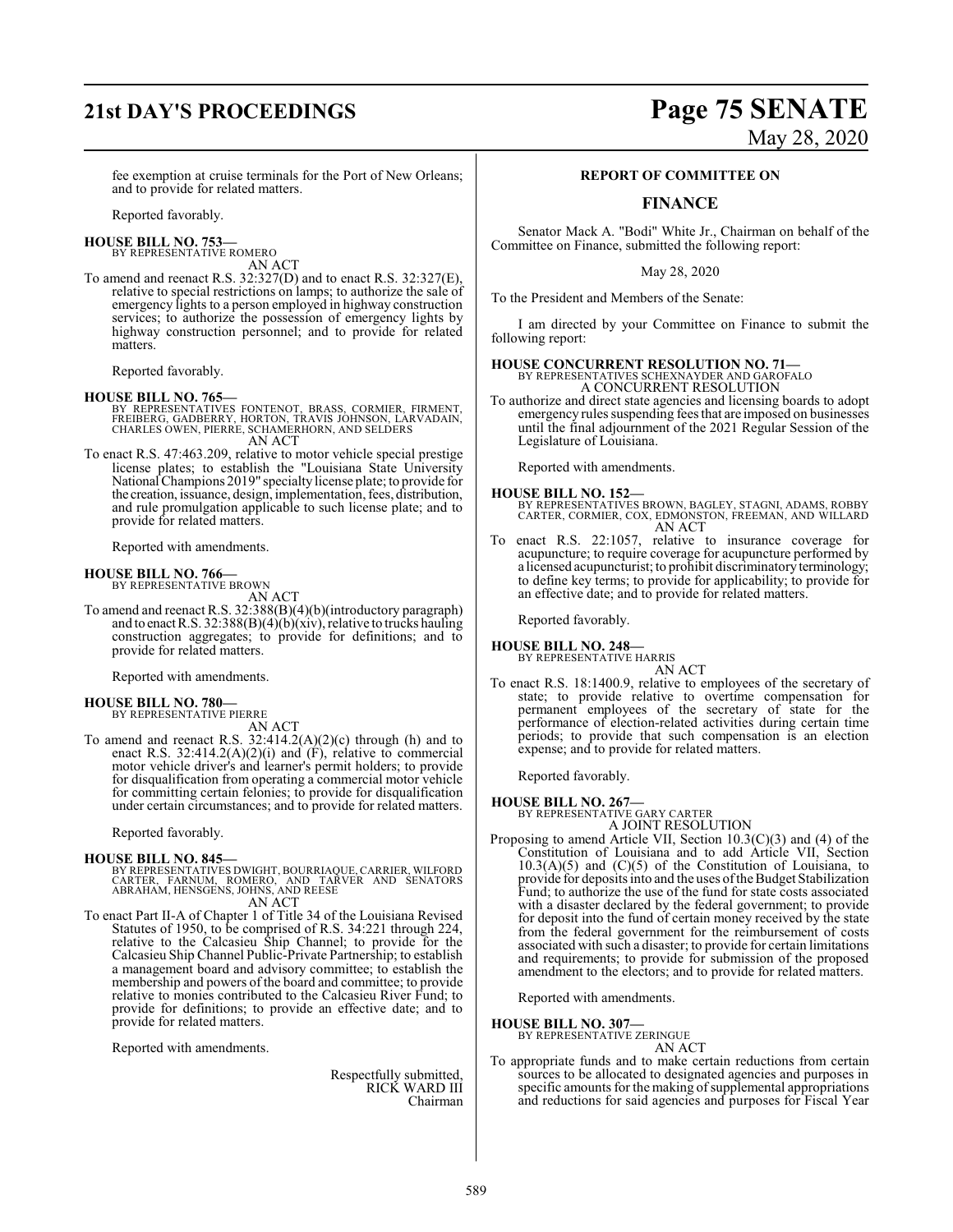## May 28, 2020

2019-2020; to provide for an effective date; and to provide for related matters.

Reported with amendments.

## **HOUSE BILL NO. 445—**

BY REPRESENTATIVES SCHEXNAYDER, DUBUISSON, FRIEMAN, STEFANSKI, AND WRIGHT

A JOINT RESOLUTION

Proposing to add Article VII, Section 10(F)(4)(i) and Part V of Article VII, to be comprised of Section 28, of the Constitution of Louisiana, relative to unclaimed property funds; to provide for the creation of a special trust fund; to provide for the dedication and credit of unclaimed property monies; to provide for the investment, administration, and use of the monies in the special trust fund; to exempt the monies in the fund from reduction in certain circumstances; to provide for certain reporting requirements; to provide for appropriation of monies in the special fund; to provide for an effective date; to provide for submission of the proposed amendment to the electors; and to provide for related matters.

Reported favorably.

## **HOUSE BILL NO. 464—**

BY REPRESENTATIVES BEAULLIEU, AMEDEE, BACALA, BRYANT,<br>CARRIER, CORMIER, CREWS, DESHOTEL, DEVILLIER, EDMONDS,<br>EMERSON, FARNUM, FIRMENT, FONTENOT, FRIEMAN, GAROFALO,<br>HARRIS, TRAVIS JOHNSON, MCCORMICK, MCKNIGHT, MIGUEZ,<br>PRESS A JOINT RESOLUTION

Proposing to amend Article VII, Section  $10(C)(1)$  of the Constitution of Louisiana, relative to the expenditure limit; to provide for the method of determining the expenditure limit; to limit the growth of the expenditure limit; to provide for effectiveness; to provide for submission of the proposed amendment to the electors; and to provide for related matters.

Reported favorably.

## **HOUSE BILL NO. 575—** BY REPRESENTATIVE THOMPSON

AN ACT

To enact R.S. 49:321(A)(5) through (7) and (G), relative to collateral for deposits of state funds; to provide relative to the types of instruments that may be required as collateral; to provide relative to restrictions on certain types of instruments used as collateral; and to provide for related matters.

Reported favorably.

## **HOUSE BILL NO. 681—**

BY REPRESENTATIVE ZERINGUE AN ACT

To provide with respect to the Revenue Sharing Fund and the allocation and distribution thereof for Fiscal Year 2020-2021 and to provide for related matters.

Reported favorably.

## **HOUSE BILL NO. 701—** BY REPRESENTATIVE WRIGHT

AN ACT

To enact Chapter 21 of Title 6 of the Louisiana Revised Statutes of 1950, to be comprised of R.S. 6:1381 through 1394, relative to virtual currency businesses; to define key terms; to provide for applicability; to require licensure of virtual currency businesses; to establish requirements to apply for licensure; to authorize reciprocity of licensure; to require security deposits from applicants for licensure; to provide for the issuance, denial, and renewal of licenses; to authorize registration in lieu of licensure; to provide for enforcement; to establish penalties for violations; to require rulemaking; and to provide for related matters.

Reported favorably.

## **HOUSE BILL NO. 843—**

BY REPRESENTATIVE SCHEXNAYDER AN ACT

To amend and reenact R.S. 3:1462(1) and (10), 1465(D)(1), 1467(A), 1468(A) and (B), 1471(A)(4), 1481(4), (5), and (6), and 1482 through 1484, and to enact R.S. 3:1462(16) through (19), 1472, 1481(7) through (9), and 1485, relative to the regulation of industrial hemp; to provide for definitions; to provide for the requirements for licensure; to provide for application and permit fees; to provide for testing and inspection of industrial hemp crops or products; to provide for civil and criminal penalties; to authorize the Department of Agriculture and Forestry to issue stop orders; to authorize the commissioner of alcohol and tobacco control to issue civil fines for certain violations; to authorize the sale of hemp rolling papers; to provide for labeling of CBD products; to provide for the application of the State Food, Drug, and Cosmetic Law; to provide with respect to remote retailers of CBD products; to provide with respect to the authority of the office of alcohol and tobacco control relative to the sale of CBD products; to provide with respect to issuance of special event permits; to provide for applicability; to provide with respect to access to criminal history record and identification files; to create the Industrial Hemp Advisory Committee; to provide for the powers and duties of the committee; to provide for the membership of the committee; and to provide for related matters.

Reported favorably.

Respectfully submitted, MACK A. "BODI" WHITE JR. Chairman

## **House Bills and Joint Resolutions on Second Reading Just Reported by Committees**

Senator White asked for and obtained a suspension of the rules to take up House Bills and Joint Resolutions just reported by Committees.

## **HOUSE BILL NO. 109—**

BY REPRESENTATIVE MARINO

AN ACT To amend and reenact R.S. 32:300.4(A), relative to smoking in a motor vehicle; to prohibit the use of any vaping device in a motor vehicle when a child is present in the vehicle; to expand the definition of "smoke"; and to provide for related matters.

Reported favorably by the Committee on Transportation, Highways and Public Works. The bill was read by title and referred to the Legislative Bureau.

### **HOUSE BILL NO. 152—**

BY REPRESENTATIVES BROWN, BAGLEY, STAGNI, ADAMS, ROBBY CARTER, CORMIER, COX, EDMONSTON, FREEMAN, AND WILLARD AN ACT

To enact R.S. 22:1057, relative to insurance coverage for acupuncture; to require coverage for acupuncture performed by a licensed acupuncturist; to prohibit discriminatoryterminology; to define key terms; to provide for applicability; to provide for an effective date; and to provide for related matters.

Reported favorably by the Committee on Finance. The bill was read by title and referred to the Legislative Bureau.

## **HOUSE BILL NO. 248—**

BY REPRESENTATIVE HARRIS AN ACT

To enact R.S. 18:1400.9, relative to employees of the secretary of state; to provide relative to overtime compensation for permanent employees of the secretary of state for the performance of election-related activities during certain time

## **Page 76 SENATE 21st DAY'S PROCEEDINGS**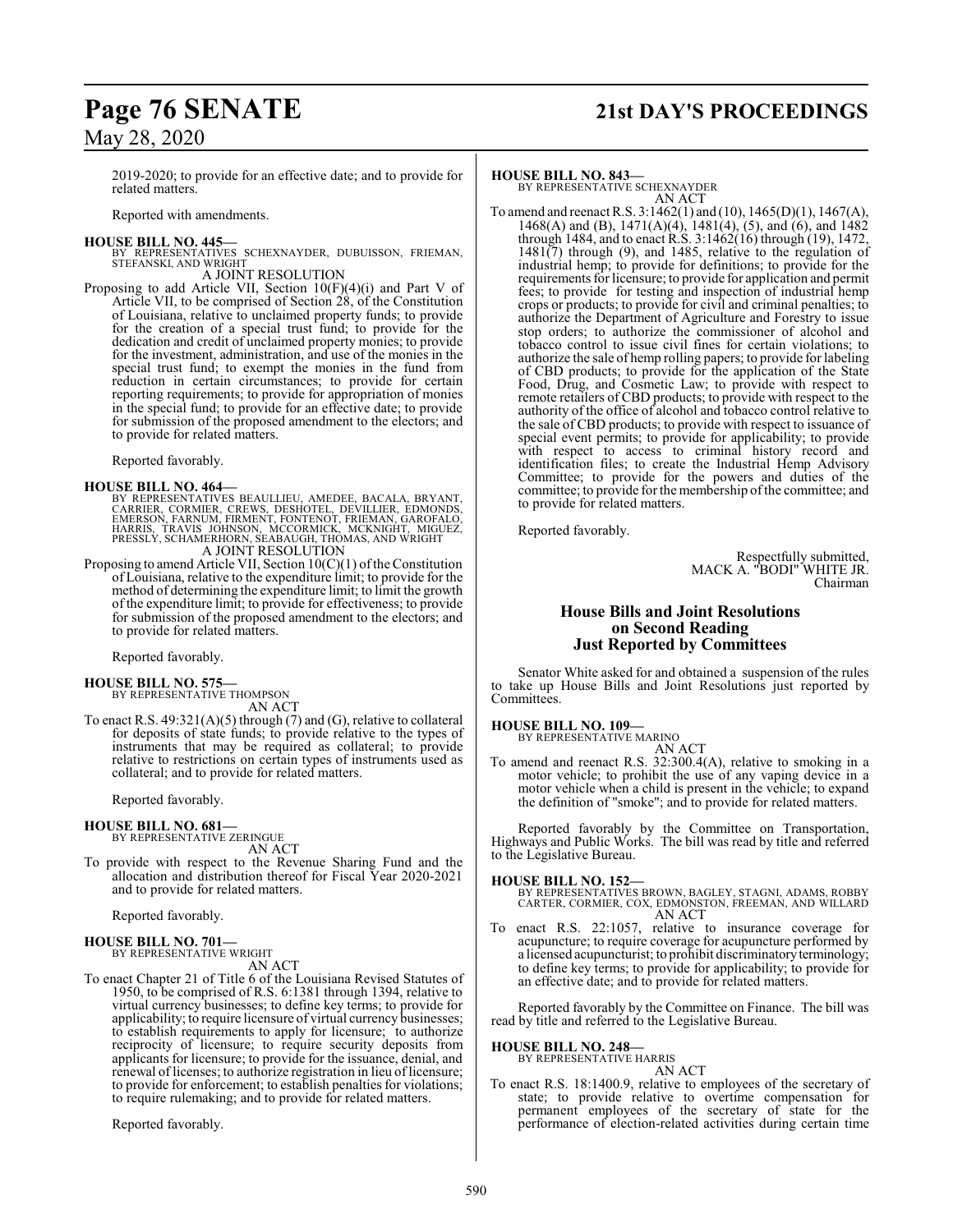## **21st DAY'S PROCEEDINGS Page 77 SENATE**

# May 28, 2020

periods; to provide that such compensation is an election expense; and to provide for related matters.

Reported favorably by the Committee on Finance. The bill was read by title and referred to the Legislative Bureau.

## **HOUSE BILL NO. 267—** BY REPRESENTATIVE GARY CARTER

A JOINT RESOLUTION Proposing to amend Article VII, Section 10.3(C)(3) and (4) of the Constitution of Louisiana and to add Article VII, Section  $10.3(A)(5)$  and  $(C)(5)$  of the Constitution of Louisiana, to provide for deposits into and the uses ofthe Budget Stabilization Fund; to authorize the use of the fund for state costs associated with a disaster declared by the federal government; to provide for deposit into the fund of certain money received by the state

and requirements; to provide for submission of the proposed amendment to the electors; and to provide for related matters.

from the federal government for the reimbursement of costs associated with such a disaster; to provide for certain limitations

Reported with amendments by the Committee on Finance.

## **SENATE COMMITTEE AMENDMENTS**

Amendments proposed by Senate Committee on Finance to Engrossed House Bill No. 267 by Representative Gary Carter

## AMENDMENT NO. 1

On page 2, line 1, after "(5)" delete "Money" and insert "An amount equivalent to the money"

AMENDMENT NO. 2 On page 2, delete line 9, on line 10, delete "government," and insert

"(3) If there is a federally declared disaster in the state,"

On motion of Senator White, the committee amendment was adopted. The amended bill was read by title and referred to the Legislative Bureau.

### **HOUSE BILL NO. 307—** BY REPRESENTATIVE ZERINGUE

AN ACT

To appropriate funds and to make certain reductions from certain sources to be allocated to designated agencies and purposes in specific amounts for the making of supplemental appropriations and reductions for said agencies and purposes for Fiscal Year 2019-2020; to provide for an effective date; and to provide for related matters.

Reported with amendments by the Committee on Finance.

## **SENATE COMMITTEE AMENDMENTS**

Amendments proposed by Senate Committee on Finance to Engrossed House Bill No. 307 by Representative Zeringue

AMENDMENT NO. 1 On page 2, at the end of line 9, delete "and local"

AMENDMENT NO. 2

On page 2, at the beginning of line 10, delete "governments"

AMENDMENT NO. 3 On page 2, at the end of line 10, change "\$529,032,610" to "\$429,032,610"

## AMENDMENT NO. 4

On page 2, between lines 11 and 12, insert: Payable out of the State General Fund by Statutory Dedications out of the Coronavirus Recovery Allocation Fund to

the Administrative Program for payments to local governments for eligible expenses related to COVID-19 response efforts \$ 100,000,000"

AMENDMENT NO. 5 On page 2, delete lines 30 through 33

## AMENDMENT NO. 6

On page 4, between lines 21 and 22, insert the following:

## "**06-263 OFFICE OF STATE MUSEUM**

Payable out of the State General Fund by Interagency Transfers from the Office of Tourism to the Office of State Museum for museum operations  $\qquad$  \$ 200,000 The commissioner of administration is hereby authorized and directed to adjust the means of finance for the Office of Tourism Program, as contained in Act No. 10 of the 2019 Regular Session of the Legislature, by reducing the appropriation out of the State General Fund by Fees and Self-generated Revenues by (\$200,000)."

## AMENDMENT NO. 7

On page 10, between lines 28 and 29, insert the following: "Provided however, and notwithstanding any law to the contrary, prior year Fees and Self-generated Revenues shall be carried forward and shall be available for expenditure."

## AMENDMENT NO. 8

On page 15, at the beginning of line 3, delete "InteragencyTransfers" and insert "Fees and Self-generated Revenues"

## AMENDMENT NO. 9

On page 16, at the beginning of line 20, delete "Fees and Self-generated Revenues" and insert "Interagency Transfers"

## AMENDMENT NO. 10

On page 22, between lines 34 and 35, insert the following: "Payable out of the State General Fund by Interagency Transfers to the Instruction Program from the Louisiana Department of Education Subgrantee Assistance Program from the Elementary and Secondary Schools Emergency Relief (ESSER) Fund as provided in the CARES Act for the reimbursement of COVID-19 related expenditures \$ 69,553"

## AMENDMENT NO. 11

On page 23, at the end of line 16, delete "\$4,441,007" and insert "\$7,776,056"

## AMENDMENT NO. 12

On page 23, between lines 31 and 32, insert the following: "Payable out of the State General Fund by Interagency Transfers to the Instruction Program from the Louisiana Department of Education Subgrantee Assistance Program from the Individuals with Disabilities Education Act (IDEA) Funds and Every Student Succeeds Act (ESSA) 1,258,253"

## AMENDMENT NO. 13

On page 26, between lines 32 and 33, insert the following: Section 4. The provisions of Section 2 of Act 10 of the 2019 Regular Session of the Legislature are hereby amended and reenacted to read as follows:

"Section 2. All money from federal, interagency, statutory dedications, or self-generated revenues shall be available for expenditure in the amounts herein appropriated. Any increase in such revenues shall be available for allotment and expenditure by an agency on approval of an increase in the appropriation by the commissioner of administration and the Joint Legislative Committee on the Budget. Any increase in such revenues for an agency without an appropriation from the respective revenue source shall be incorporated into the agency's appropriation on approval of the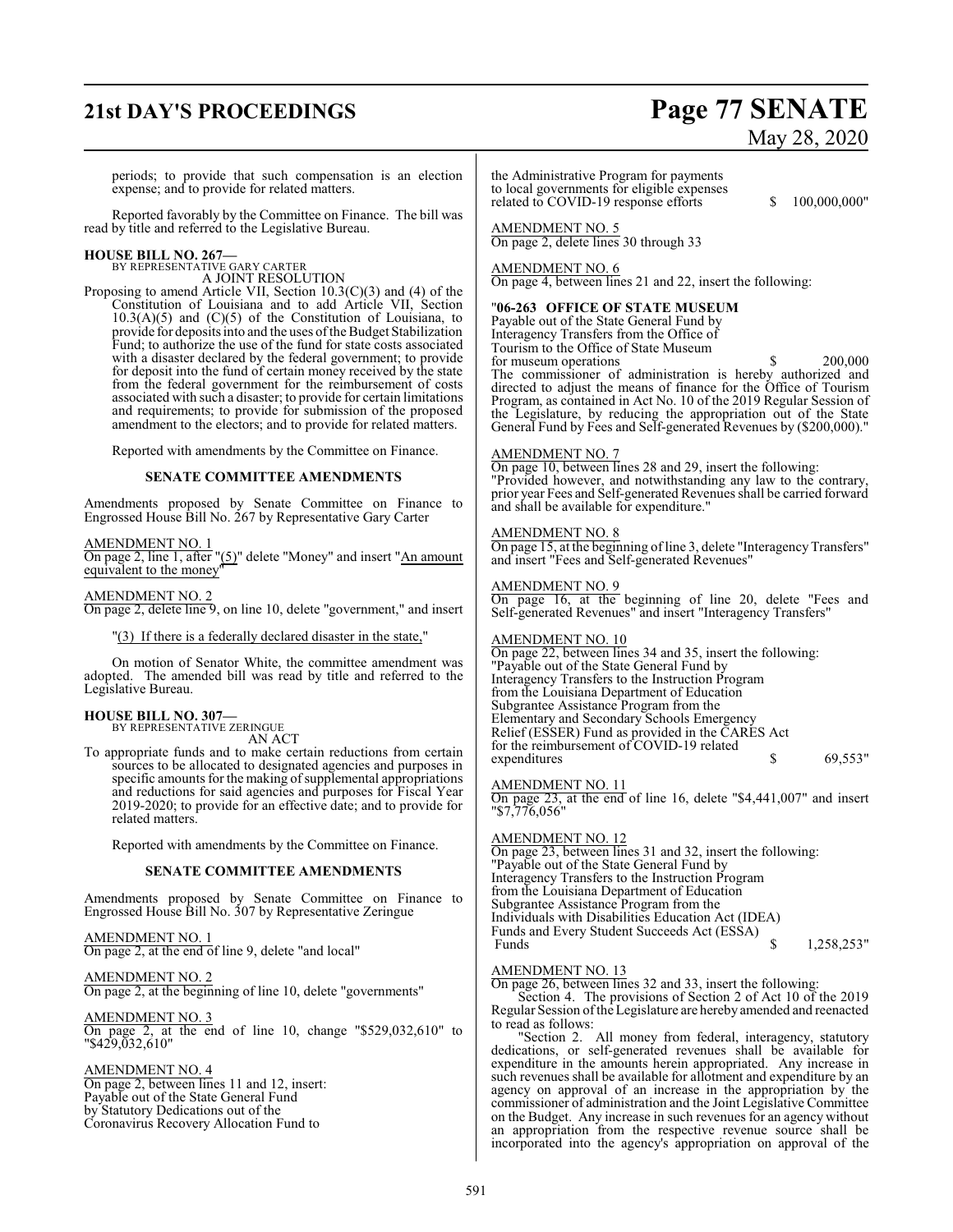## **Page 78 SENATE 21st DAY'S PROCEEDINGS**

## May 28, 2020

commissioner of administration and the Joint Legislative Committee on the Budget. In the event that these revenues should be less than the amount appropriated, the appropriation shall be reduced accordingly. To the extent that such funds were included in the budget on a matching basis with state funds, a corresponding decrease in the state matching funds may be made. Any federal funds which are classified as disaster or emergency under the Robert T. Stafford Disaster Relief and Emergency Assistance Act, 42 U.S.C.A. §1521 et seq., may be expended prior to approval of a BA-7 by the Joint Legislative Committee on the Budget upon the secretary's certifying to the governor that any delay would be detrimental to the state. The Joint Legislative Committee on the Budget shall be notified in writing ofsuch declaration and shall meet to consider such action, but if it is found by the committee that such funds were not needed for an emergency expenditure, such approval may be withdrawn and any balance remaining shall not be expended.

Section 5. This Act shall take effect and become operative if and when the Act which originated as Senate Bill No. 189 of this 2020 Regular Session of the Legislature is enacted and becomes effective.

## AMENDMENT NO. 14

On page 26, delete lines 33 through 35 and on page 27, delete lines 1 and 2

On motion of Senator White, the committee amendment was adopted. The amended bill was read by title and referred to the Legislative Bureau.

- HOUSE BILL NO. 317—<br>
BY REPRESENTATIVES THOMPSON, ADAMS, AMEDEE, BACALA,<br>
BAGLEY, BEAULLIEU, BISHOP, BRASS, BROWN, BRYANT,<br>
CARPENTER, CARRIER, GARY CARTER, WILFORD CARTER,<br>
CORMIER, COX, DESHOTEL, DUBUISSON, DUPLESSIS, ED
- To amend and reenact R.S. 32:412(Section heading) and (P) and to enact R.S. 32:412(Q), relative to criteria for the establishment of a special license plate designation; to provide for a special license plate designation indicating that a person has autism spectrum disorder; to provide penalties for false statements concerning an autism spectrum disorder designation; to require the implementation of a lawenforcement officer training course; to provide for the promulgation of rules and regulations; and to provide for related matters.

Reported favorably by the Committee on Transportation, Highways and Public Works. The bill was read by title and referred to the Legislative Bureau.

## **HOUSE BILL NO. 390—**

BY REPRESENTATIVE LARVADAIN AN ACT

To enact R.S. 29:27.2, relative to parking for disabled veterans; to provide for a parking fee exemption for all service-connected disabled veterans at the Port of New Orleans cruise terminals; to establish identification requirements applicable to the parking fee exemption at cruise terminals for the Port of New Orleans; and to provide for related matters.

Reported favorably by the Committee on Transportation, Highways and Public Works. The bill was read by title and referred to the Legislative Bureau.

- **HOUSE BILL NO. 445—** BY REPRESENTATIVES SCHEXNAYDER, DUBUISSON, FRIEMAN, STEFANSKI, AND WRIGHT A JOINT RESOLUTION
- Proposing to add Article VII, Section 10(F)(4)(i) and Part V of Article VII, to be comprised of Section 28, of the Constitution of Louisiana, relative to unclaimed property funds; to provide

for the creation of a special trust fund; to provide for the dedication and credit of unclaimed property monies; to provide for the investment, administration, and use of the monies in the special trust fund; to exempt the monies in the fund from reduction in certain circumstances; to provide for certain reporting requirements; to provide for appropriation of monies in the special fund; to provide for an effective date; to provide for submission of the proposed amendment to the electors; and to provide for related matters.

Reported favorably by the Committee on Finance. The bill was read by title and referred to the Legislative Bureau.

**HOUSE BILL NO. 464—**<br>BY REPRESENTATIVES BEAULLIEU, AMEDEE, BACALA, BRYANT,<br>CARRIER, CORMIER, CREWS, DESHOTEL, DEVILLIER, EDMONDS,<br>EMERSON, FARNUM, FIRMENT, FONTENOT, FRIEMAN, GAROFALO,<br>HARRIS, TRAVIS JOHNSON, MCCORMICK, M A JOINT RESOLUTION

Proposing to amend Article VII, Section  $10(C)(1)$  of the Constitution of Louisiana, relative to the expenditure limit; to provide for the method of determining the expenditure limit; to limit the growth of the expenditure limit; to provide for effectiveness; to provide for submission of the proposed amendment to the electors; and to provide for related matters.

Reported favorably by the Committee on Finance. The bill was read by title and referred to the Legislative Bureau.

## **HOUSE BILL NO. 575—**

BY REPRESENTATIVE THOMPSON AN ACT

To enact R.S. 49:321(A)(5) through (7) and (G), relative to collateral for deposits of state funds; to provide relative to the types of instruments that may be required as collateral; to provide relative to restrictions on certain types of instruments used as collateral; and to provide for related matters.

Reported favorably by the Committee on Finance. The bill was read by title and referred to the Legislative Bureau.

## **HOUSE BILL NO. 681—** BY REPRESENTATIVE ZERINGUE

AN ACT

To provide with respect to the Revenue Sharing Fund and the allocation and distribution thereof for Fiscal Year 2020-2021 and to provide for related matters.

Reported favorably by the Committee on Finance. The bill was read by title and referred to the Legislative Bureau.

## **HOUSE BILL NO. 701—**

BY REPRESENTATIVE WRIGHT

AN ACT To enact Chapter 21 of Title 6 of the Louisiana Revised Statutes of 1950, to be comprised of R.S. 6:1381 through 1394, relative to virtual currency businesses; to define key terms; to provide for applicability; to require licensure of virtual currency businesses; to establish requirements to apply for licensure; to authorize reciprocity of licensure; to require security deposits from applicants for licensure; to provide for the issuance, denial, and renewal of licenses; to authorize registration in lieu of licensure; to provide for enforcement; to establish penalties for violations; to require rulemaking; and to provide for related matters.

Reported favorably by the Committee on Finance. The bill was read by title and referred to the Legislative Bureau.

#### **HOUSE BILL NO. 753—** BY REPRESENT

| TATIVE ROMERO |        |
|---------------|--------|
|               | AN ACT |

To amend and reenact R.S. 32:327(D) and to enact R.S. 32:327(E), relative to special restrictions on lamps; to authorize the sale of emergency lights to a person employed in highway construction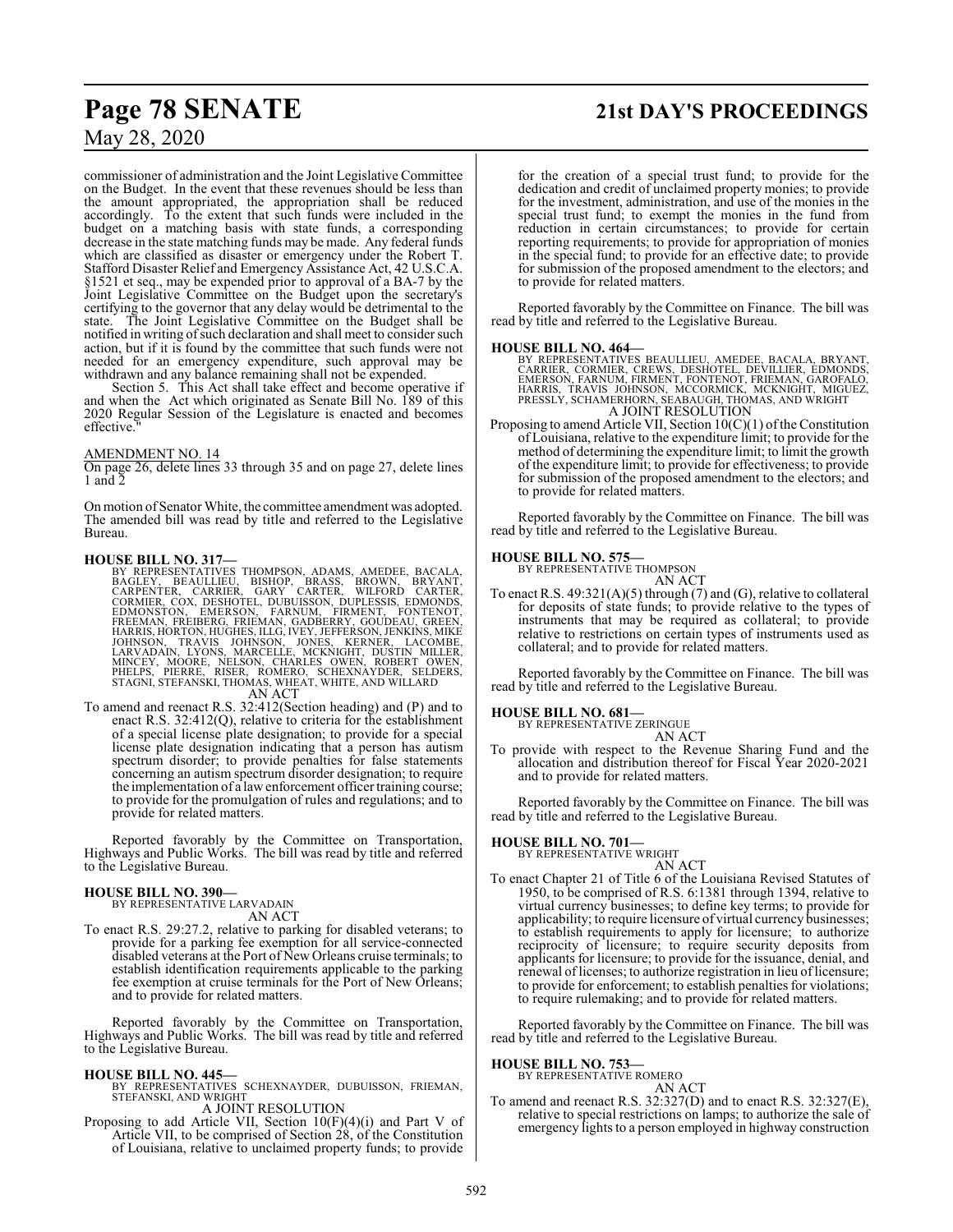## **21st DAY'S PROCEEDINGS Page 79 SENATE**

# May 28, 2020

services; to authorize the possession of emergency lights by highway construction personnel; and to provide for related matters.

Reported favorably by the Committee on Transportation, Highways and Public Works. The bill was read by title and referred to the Legislative Bureau.

**HOUSE BILL NO. 765—**<br>BY REPRESENTATIVES FONTENOT, BRASS, CORMIER, FIRMENT,<br>FREIBERG, GADBERRY, HORTON, TRAVIS JOHNSON, LARVADAIN,<br>CHARLES OWEN, PIERRE, SCHAMERHORN, AND SELDERS AN ACT

To enact R.S. 47:463.209, relative to motor vehicle special prestige license plates; to establish the "Louisiana State University National Champions 2019" specialtylicense plate; to provide for the creation, issuance, design, implementation, fees, distribution, and rule promulgation applicable to such license plate; and to provide for related matters.

Reported with amendments by the Committee on Transportation, Highways and Public Works.

## **SENATE COMMITTEE AMENDMENTS**

Amendments proposed by Senate Committee on Transportation, Highways and Public Works to Engrossed House Bill No. 765 by Representative Fontenot

### AMENDMENT NO. 1

On page 1, line 13, after "plate" delete the remainder of line 13and insert ".

AMENDMENT NO. 2 On page 1, at the beginning of line 14, delete "one thousand applicants for such plate."

## AMENDMENT NO. 3

On page 2, at the beginning of line 1, after " $C$ ." insert " $(1)$ "

### AMENDMENT NO. 4

On page 2, delete lines 3 through 16 and insert the following:

"(2) Application for a special prestige license plate under this Section constitutes prior written consent and instruction by the applicant to the department to provide his name, address, and birth date to Louisiana State University by the applicant. The secretary shall ensure that the application for the plate includes a statement granting such consent.

D. An annual fee of fifty-one dollars shall be paid to Louisiana State University for each license plate issued as provided in this Section.

E. The tax for the plate shall be the standard motor vehicle license tax imposed by Louisiana Constitution Article VII, Section 5.

F. The department shall collect the annual fee required by Subsection D of this Section for each license plate. The department shall retain one dollar from each annual fee to offset administrative costs. The remainder of the fee shall be forwarded to Louisiana State University. The amount forwarded to the institution shall be considered to be a charitable donation to Louisiana State University by the applicant.

G. The secretary shall establish such rules and regulations as are necessary to implement the provisions of this Section, including but not limited to rules and regulations governing the collection and disbursement of fees, the transfer and disposition of such license plates, the colors available, and the design criteria.

H. The monies received by Louisiana State University shall be used solely for academic or financial need-based scholarships.

I. Upon the signing of a contract authorizing the use of the logo of Louisiana State University , the secretary of the Department of Public Safety and Corrections shall establish the "Louisiana State University National Championship Plate 2019" in accordance with the provisions of this Section.

J. The special license plate authorized by this Section shall not be subject to the design requirements provided for by R.S.  $47:463(A)(3)$ .

K. In the event the motor vehicle registration system of the office of motor vehicles is re-engineered, or other technology is otherwise made available to the office of motor vehicles, that would allow for the issuance of special prestige license plates by the office of motor vehicles, then upon the promulgation of rules by the department providing for issuance of a personalized prestige plate under the provisions of this Section, an applicant may request such plate at no additional cost to the applicant above the annual fee as provided in this Section and the annual vehicle registration license tax as provided in R.S.  $47:451$  et seq.

On motion of Senator Ward, the committee amendment was adopted. The amended bill was read by title and referred to the Legislative Bureau.

## **HOUSE BILL NO. 766—** BY REPRESENTATIVE BROWN

AN ACT

To amend and reenact R.S. 32:388(B)(4)(b)(introductory paragraph) and to enact R.S. 32:388(B)(4)(b)(xiv), relative to trucks hauling construction aggregates; to provide for definitions; and to provide for related matters.

Reported with amendments by the Committee on Transportation, Highways and Public Works.

## **SENATE COMMITTEE AMENDMENTS**

Amendments proposed by Senate Committee on Transportation, Highways and Public Works to Reengrossed House Bill No. 766 by Representative Brown

## AMENDMENT NO. 1

On page 1, line 14, change "Section" to "Subsection"

On motion of Senator Ward, the committee amendment was adopted. The amended bill was read by title and referred to the Legislative Bureau.

## **HOUSE BILL NO. 780—**

BY REPRESENTATIVE PIERRE

AN ACT To amend and reenact R.S.  $32:414.2(A)(2)(c)$  through (h) and to enact R.S. 32:414.2(A)(2)(i) and (F), relative to commercial motor vehicle driver's and learner's permit holders; to provide for disqualification from operating a commercial motor vehicle for committing certain felonies; to provide for disqualification under certain circumstances; and to provide for related matters.

Reported favorably by the Committee on Transportation, Highways and Public Works. The bill was read by title and referred to the Legislative Bureau.

**HOUSE BILL NO. 843—** BY REPRESENTATIVE SCHEXNAYDER

- AN ACT
- To amend and reenact R.S. 3:1462(1) and (10), 1465(D)(1), 1467(A), 1468(A) and (B), 1471(A)(4), 1481(4), (5), and (6), and 1482 through 1484, and to enact R.S. 3:1462(16) through (19), 1472, 1481(7) through (9), and 1485, relative to the regulation of industrial hemp; to provide for definitions; to provide for the requirements for licensure; to provide for application and permit fees; to provide for testing and inspection of industrial hemp crops or products; to provide for civil and criminal penalties; to authorize the Department of Agriculture and Forestry to issue stop orders; to authorize the commissioner of alcohol and tobacco control to issue civil fines for certain violations; to authorize the sale of hemp rolling papers; to provide for labeling of CBD products; to provide for the application of the State Food, Drug, and Cosmetic Law; to provide with respect to remote retailers of CBD products; to provide with respect to the authority of the office of alcohol and tobacco control relative to the sale of CBD products; to provide with respect to issuance of special event permits; to provide for applicability; to provide with respect to access to criminal history record and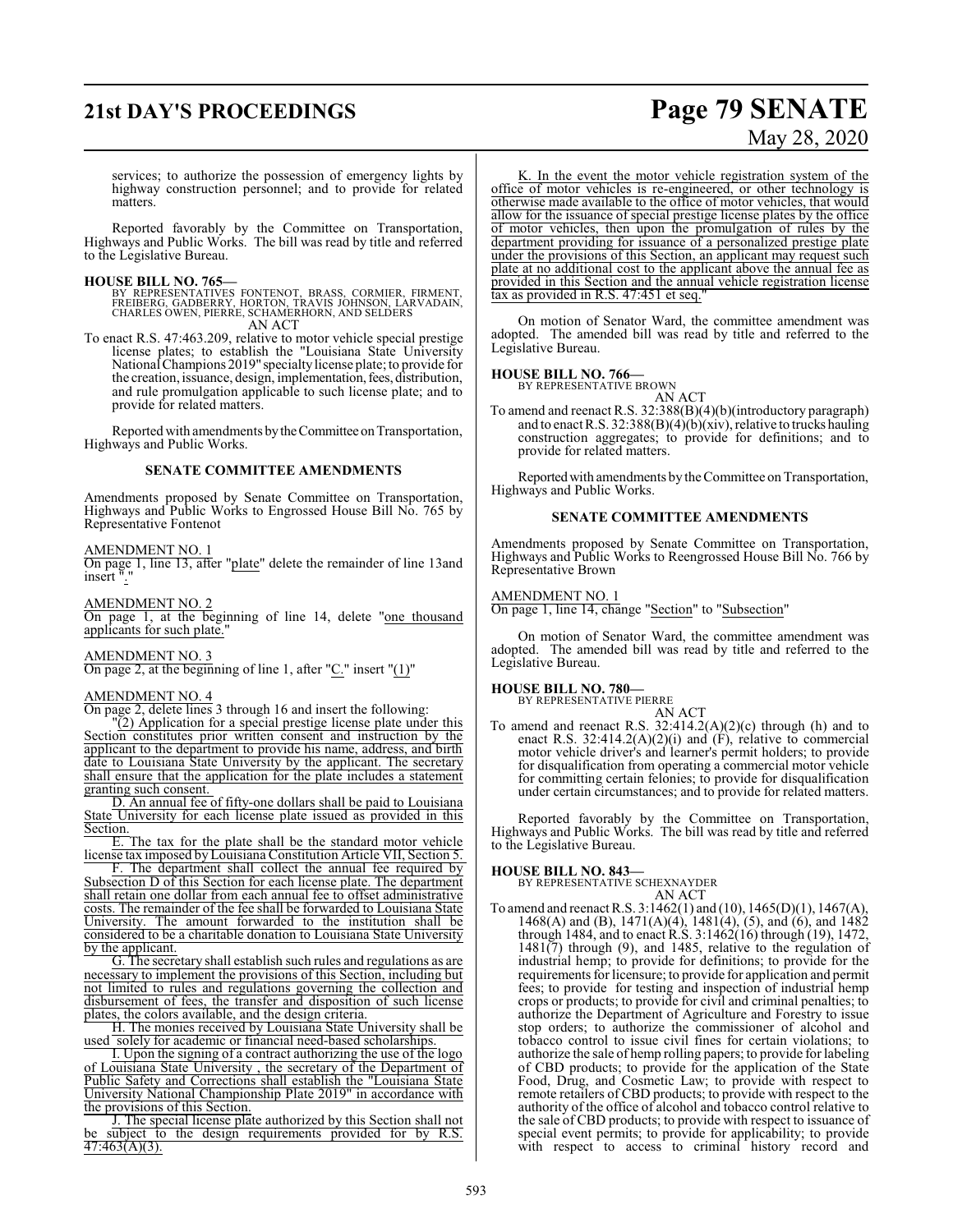## **Page 80 SENATE 21st DAY'S PROCEEDINGS**

May 28, 2020

identification files; to create the Industrial Hemp Advisory Committee; to provide for the powers and duties of the committee; to provide for the membership ofthe committee; and to provide for related matters.

Reported favorably by the Committee on Finance. The bill was read by title and referred to the Legislative Bureau.

**HOUSE BILL NO. 845—** BY REPRESENTATIVES DWIGHT, BOURRIAQUE, CARRIER, WILFORD CARTER, FARNUM, ROMERO, AND TARVER AND SENATORS ABRAHAM, HENSGENS, JOHNS, AND REESE AN ACT

To enact Part II-A of Chapter 1 of Title 34 of the Louisiana Revised To enact Part II-A of Chapter 1 of Title 34 of the Louisiana Revised<br>Statutes of 1950, to be comprised of R.S. 34:221 through 224, relative to the Calcasieu Ship Channel; to provide for the Calcasieu Ship Channel Public-Private Partnership; to establish a management board and advisory committee; to establish the membership and powers of the board and committee; to provide relative to monies contributed to the Calcasieu River Fund; to provide for definitions; to provide an effective date; and to provide for related matters.

Reported with amendments by the Committee on Transportation, Highways and Public Works.

## **SENATE COMMITTEE AMENDMENTS**

Amendments proposed by Senate Committee on Transportation, Highways and Public Works to Engrossed House Bill No. 845 by Representative Dwight

AMENDMENT NO. 1

On page 2, line 16, change "Legislature" to "legislature"

AMENDMENT NO. 2

On page 3, at the beginning of line 2, change "including, but not limited to," to "including but not limited to"

### AMENDMENT NO. 3

On page 3, line 19, delete "shall appropriate and shall" and insert "may appropriate and may"

### AMENDMENT NO. 4

On page 4, line 12, delete "shall appropriate and shall" and insert "may appropriate and may"

### AMENDMENT NO. 5

On page 5, line 8, change "Associated Branch Pilots of the Port of Lake Charles" to "Associated Branch Pilots for the Port of Lake Charles"

On motion of Senator Ward, the committee amendment was adopted. The amended bill was read by title and referred to the Legislative Bureau.

## **House Concurrent Resolutions on Second Reading Just Reported by Committees**

Senator Ward asked for and obtained a suspension of the rules to take up House Concurrent Resolutions just reported by Committees.

## **HOUSE CONCURRENT RESOLUTION NO. 71—** BY REPRESENTATIVES SCHEXNAYDER AND GAROFALO

A CONCURRENT RESOLUTION

To authorize and direct state agencies and licensing boards to adopt emergency rules suspending fees that are imposed on businesses until the final adjournment of the 2021 Regular Session of the Legislature of Louisiana.

Reported with amendments by the Committee on Finance.

## **SENATE COMMITTEE AMENDMENTS**

Amendments proposed by Senate Committee on Finance to Reengrossed House Concurrent Resolution No. 71 by Representative Schexnayder

### AMENDMENT NO. 1

On page 1, line 15, after "suspend" and before "fees", change "licensing" to "license renewal"

## AMENDMENT NO. 2

On page 1, line 16, change "on businesses" to "on existing businesses based in Louisiana."

## AMENDMENT NO. 3

On page 1, delete line 19, and insert "fees on renewals due from July 1, 2020, through June 30, 2021."

On motion of Senator White, the committee amendment was adopted. The concurrent resolution was read by title and referred to the Legislative Bureau.

## **Rules Suspended**

Senator Smith asked for and obtained a suspension of the rules to recall House Bill No. 417 from the Committee on Finance.

## **HOUSE BILL NO. 417—** BY REPRESENTATIVE JAMES

AN ACT

To amend and reenact Children's Code Article 406(A), relative to costs and fees in juvenile cases; to provide relative to the authority of the court to waive costs and fees in juvenile cases; and to provide for related matters.

On motion of Senator Smith, House Bill No. 417 was read by title and recommitted to the Committee on Judiciary B.

## **Rules Suspended**

Senator Smith asked for and obtained a suspension of the rules to recall House Concurrent Resolution No. 80 from the Committee on Labor and Industrial Relations.

# **HOUSE CONCURRENT RESOLUTION NO. 80—** BY REPRESENTATIVE SCHEXNAYDER A CONCURRENT RESOLUTION

To urge and request the Louisiana Workforce Commission to provide clear, consistent, and easily accessible explanations of unemployment benefits and potential ramifications.

On motion of Senator Smith, House Concurrent Resolution No. 80 was read by title and recommitted to the Committee on Judiciary B.

## **Rules Suspended**

Senator Smith asked for and obtained a suspension of the rules to recall House Concurrent Resolution No. 75 from the Committee on Labor and Industrial Relations.

## **HOUSE CONCURRENT RESOLUTION NO. 75—**

BY REPRESENTATIVE SCHEXNAYDER A CONCURRENT RESOLUTION

To urge and request the Louisiana Workforce Investment Council and Occupational Forecasting Conference to immediately begin work with private sector experts to assess short-term and longterm workforce implications and opportunities resulting from the coronavirus also known as COVID-19.

On motion of Senator Smith, House Concurrent Resolution No. 75 was read by title and recommitted to the Committee on Judiciary B.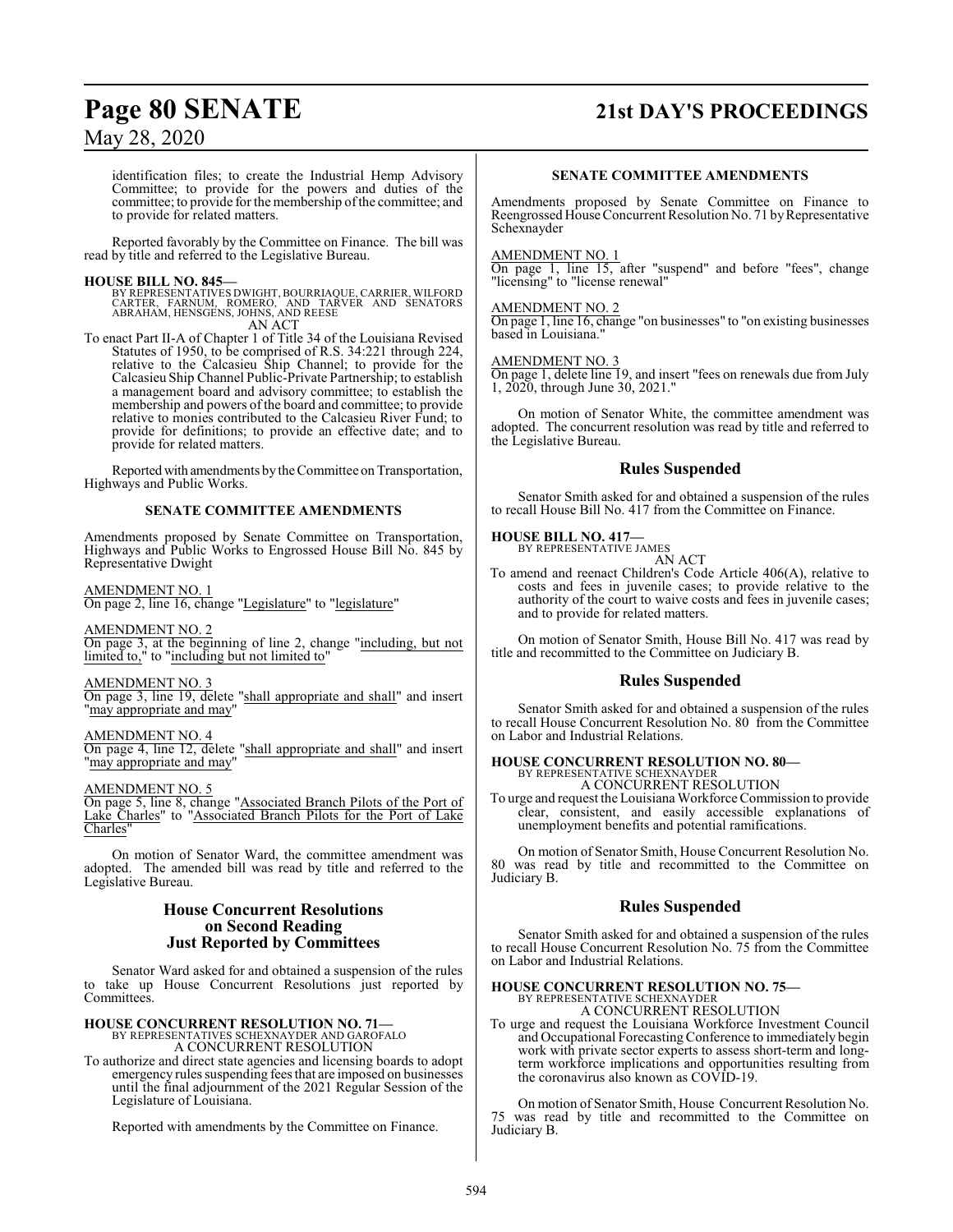## **21st DAY'S PROCEEDINGS Page 81 SENATE**

## **Privileged Report of the Legislative Bureau**

### May 28, 2020

To the President and Members of the Senate:

I am directed by your Legislative Bureau to submit the following report:

The following instruments are approved as to construction and duplication.

- **HOUSE BILL NO. 37—** BY REPRESENTATIVES MCMAHEN, AMEDEE, BRASS, EDMONDS, FREEMAN, FREIBERG, JEFFERSON, CHARLES OWEN, AND THOMAS AN ACT
- To enact R.S. 17:3233(E), relative to Northwest Louisiana Technical Community College; to provide for the Taylor Opportunity Program for Students award amount for students enrolled in the college; to provide that the award amount shall be equal to the award amount at other technical community colleges; to provide for applicability; and to provide for related matters.

Reported without amendments.

## **HOUSE BILL NO. 363—**

BY REPRESENTATIVE DUPLESSIS AN ACT

To enact R.S. 37:764.1 and 795(B)(1)(o), relative to retired volunteer dental hygienists; to authorize the licensure of retired dental hygienists who provide voluntary dental hygiene services; to provide for the procedures and requirements to obtain a retired volunteer dental hygienist license; to provide for a limitation of liability for retired volunteer dental hygienists and an exception to the limitation of liability; to provide for a return to active licensure status; to provide a renewal date; to provide for fees and costs; and to provide for related matters.

Reported without amendments.

**HOUSE BILL NO. 409—** BY REPRESENTATIVE LACOMBE

AN ACT

To amend and reenact R.S. 38:2212.1(N)(4), relative to group purchasing of school materials, equipment, and supplies; to provide relative to authorized purchases through group purchasing organizations; and to provide for related matters.

Reported without amendments.

**HOUSE BILL NO. 425—** BY REPRESENTATIVE SCHEXNAYDER AN ACT

To amend and reenact R.S. 40:1541, relative to firemen training; to provide for the firemen training program at Louisiana State University; to provide relative to participation in the program; to increase the membership of the Louisiana Fire and Emergency Training Commission; to revise the commission's powers and duties; and to provide for related matters.

Reported without amendments.

**HOUSE BILL NO. 474—** BY REPRESENTATIVES FREEMAN AND WRIGHT AN ACT

To amend and reenact Children's Code Article 603.1, relative to mandatory reporters of child abuse and neglect; to provide relative to the training requirements for certain mandatory reporters; to require teachers and child care providers to complete an annual training on mandatory reporter laws; to provide for the retention of records of completion; and to provide for related matters.

Reported without amendments.

## **HOUSE BILL NO. 655—**

BY REPRESENTATIVE MINCEY AN ACT

To amend and reenact R.S.  $17:81(A)(3)$  and to enact R.S.  $17:54(B)(4)$  and (D), relative to local school superintendents; to provide for the employment of superintendents and interim superintendents; to provide for placing superintendents on administrative leave; and to provide for related matters.

Reported without amendments.

**HOUSE BILL NO. 676—**<br>BY REPRESENTATIVES EMERSON, BRYANT, CARRIER, GARY<br>CARTER, WILFORD CARTER, DUPLESSIS, FONTENOT, FREEMAN,<br>FREIBERG, GAINES, IVEY, TRAVIS JOHNSON, LARVADAIN, LYONS,<br>DUSTIN MILLER, CHARLES OWEN, SELDERS, AN ACT

To enact R.S. 17:3391, relative to student debt; to prohibit public postsecondary education institutions from withholding student transcripts and other records due to outstanding debt or defaulting on a loan; to prohibit public postsecondary education institutions from withholding certain services due to defaulting on a loan; to provide for definitions; and to provide for related matters.

Reported without amendments.

## **HOUSE BILL NO. 848—** BY REPRESENTATIVE JAMES

AN ACT

To provide that Act No. 833 of the 2014 Regular Session of the Legislature shall be known and may be cited as the "April Dunn Act".

Reported without amendments.

## **HOUSE BILL NO. 870— (Substitute for House Bill No. 786 by Representative Garofalo)**

BY REPRESENTATIVE GAROFALO AN ACT

To amend and reenact the heading of Part IV of Chapter 50 of Title 17 of the Louisiana Revised Statutes of 1950 and to enact R.S. 17:5103, relative to the Taylor Opportunity Program for Students; to provide relative to eligibility for awards; to waive or modify certain eligibility provisions in response to circumstances related to the public health emergency; and to provide for related matters.

Reported without amendments.

Respectfully submitted, FRED MILLS Chairman

## **Adoption of Legislative Bureau Report**

On motion of Senator Fred Mills, the Bills and Joint Resolutions were read by title and passed to a third reading.

## **Privileged Report of the Legislative Bureau**

May 28, 2020

To the President and Members of the Senate:

I am directed by your Legislative Bureau to submit the following report:

The following instruments are approved as to construction and duplication.

# May 28, 2020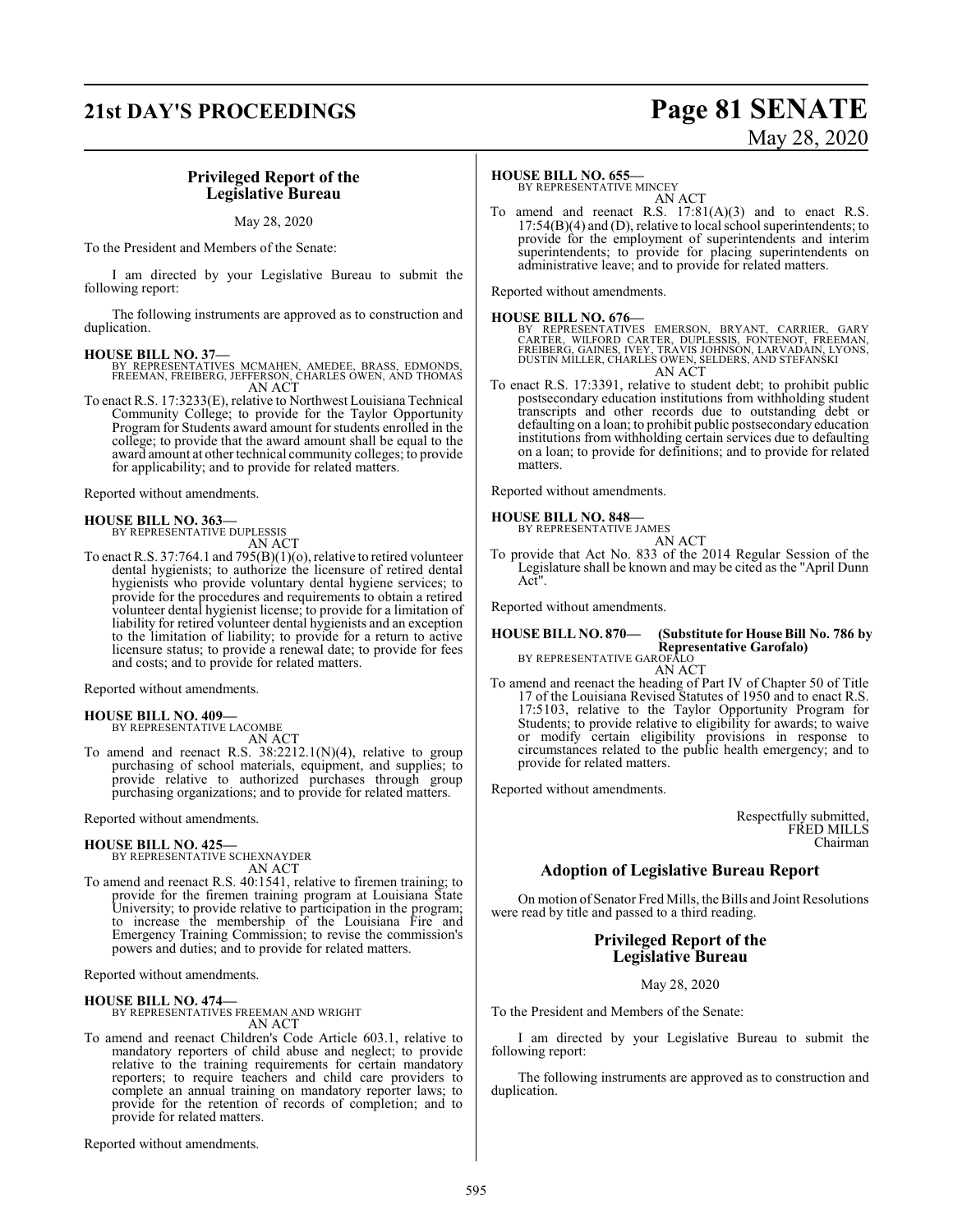## **Page 82 SENATE 21st DAY'S PROCEEDINGS**

May 28, 2020

#### **HOUSE CONCURRENT RESOLUTION NO. 71—** BY REPRESENTATIVES SCHEXNAYDER AND GAROFALO

A CONCURRENT RESOLUTION

To authorize and direct state agencies and licensing boards to adopt emergency rules suspending fees that are imposed on businesses until the final adjournment of the 2021 Regular Session of the Legislature of Louisiana.

Reported without amendments.

## **HOUSE BILL NO. 109—**

BY REPRESENTATIVE MARINO AN ACT

To amend and reenact R.S. 32:300.4(A), relative to smoking in a motor vehicle; to prohibit the use of any vaping device in a motor vehicle when a child is present in the vehicle; to expand the definition of "smoke"; and to provide for related matters.

Reported without amendments.

- **HOUSE BILL NO. 152—** BY REPRESENTATIVES BROWN, BAGLEY, STAGNI, ADAMS, ROBBY CARTER, CORMIER, COX, EDMONSTON, FREEMAN, AND WILLARD AN ACT
- To enact R.S. 22:1057, relative to insurance coverage for acupuncture; to require coverage for acupuncture performed by a licensed acupuncturist; to prohibit discriminatory terminology; to define key terms; to provide for applicability; to provide for an effective date; and to provide for related matters.

Reported without amendments.

## **HOUSE BILL NO. 248—**

BY REPRESENTATIVE HARRIS AN ACT

To enact R.S. 18:1400.9, relative to employees of the secretary of state; to provide relative to overtime compensation for permanent employees of the secretary of state for the performance of election-related activities during certain time periods; to provide that such compensation is an election expense; and to provide for related matters.

Reported without amendments.

## **HOUSE BILL NO. 267—**

BY REPRESENTATIVE GARY CARTER A JOINT RESOLUTION

Proposing to amend Article VII, Section 10.3(C)(3) and (4) of the Constitution of Louisiana and to add Article VII, Section  $10.3(A)(5)$  and  $(C)(5)$  of the Constitution of Louisiana, to provide for deposits into and the uses ofthe Budget Stabilization Fund; to authorize the use of the fund for state costs associated with a disaster declared by the federal government; to provide for deposit into the fund of certain money received by the state from the federal government for the reimbursement of costs associated with such a disaster; to provide for certain limitations and requirements; to provide for submission of the proposed amendment to the electors; and to provide for related matters.

Reported without amendments.

## **HOUSE BILL NO. 307—**

BY REPRESENTATIVE ZERINGUE AN ACT

To appropriate funds and to make certain reductions from certain sources to be allocated to designated agencies and purposes in specific amounts for the making of supplemental appropriations and reductions for said agencies and purposes for Fiscal Year 2019-2020; to provide for an effective date; and to provide for related matters.

Reported without amendments.

- HOUSE BILL NO. 317—<br>
BY REPRESENTATIVES THOMPSON, ADAMS, AMEDEE, BACALA,<br>
BAGLEY, BEAULLIEU, BISHOP, BRASS, BROWN, BRYANT,<br>
CARPENTER, CARRIER, GARY CARTER, WILFORD CARTER,<br>
CORMIER, COX, DESHOTEL, DUBUISSON, DUPLESSIS, ED
- To amend and reenact R.S. 32:412(Section heading) and (P) and to enact R.S. 32:412(Q), relative to criteria for the establishment of a special license plate designation; to provide for a special license plate designation indicating that a person has autism spectrum disorder; to provide penalties for false statements concerning an autism spectrum disorder designation; to require the implementation of a lawenforcement officer training course; to provide for the promulgation of rules and regulations; and to provide for related matters.

Reported without amendments.

**HOUSE BILL NO. 390—** BY REPRESENTATIVE LARVADAIN AN ACT

To enact R.S. 29:27.2, relative to parking for disabled veterans; to provide for a parking fee exemption for all service-connected disabled veterans at the Port of New Orleans cruise terminals; to establish identification requirements applicable to the parking fee exemption at cruise terminals for the Port of New Orleans; and to provide for related matters.

Reported without amendments.

**HOUSE BILL NO. 445—** BY REPRESENTATIVES SCHEXNAYDER, DUBUISSON, FRIEMAN, STEFANSKI, AND WRIGHT

## A JOINT RESOLUTION

Proposing to add Article VII, Section 10(F)(4)(i) and Part V of Article VII, to be comprised of Section 28, of the Constitution of Louisiana, relative to unclaimed property funds; to provide for the creation of a special trust fund; to provide for the dedication and credit of unclaimed property monies; to provide for the investment, administration, and use of the monies in the special trust fund; to exempt the monies in the fund from reduction in certain circumstances; to provide for certain reporting requirements; to provide for appropriation of monies in the special fund; to provide for an effective date; to provide for submission of the proposed amendment to the electors; and to provide for related matters.

Reported without amendments.

## **HOUSE BILL NO. 464—**

BY REPRESENTATIVES BEAULLIEU, AMEDEE, BACALA, BRYANT,<br>CARRIER, CORMIER, CREWS, DESHOTEL, DEVILLIER, EDMONDS,<br>EMERSON, FARNUM, FIRMENT, FONTENOT, FRIEMAN, GAROFALO,<br>HARRIS, TRAVIS JOHNSON, MCCORMICK, MCKNIGHT, MIGUEZ,<br>PRESS A JOINT RESOLUTION

Proposing to amend Article VII, Section  $10(C)(1)$  of the Constitution of Louisiana, relative to the expenditure limit; to provide for the method of determining the expenditure limit; to limit the growth of the expenditure limit; to provide for effectiveness; to provide for submission of the proposed amendment to the electors; and to provide for related matters.

Reported without amendments.

**HOUSE BILL NO. 575—**

BY REPRESENTATIVE THOMPSON AN ACT

To enact R.S.  $49:321(A)(5)$  through (7) and (G), relative to collateral for deposits of state funds; to provide relative to the types of instruments that may be required as collateral; to provide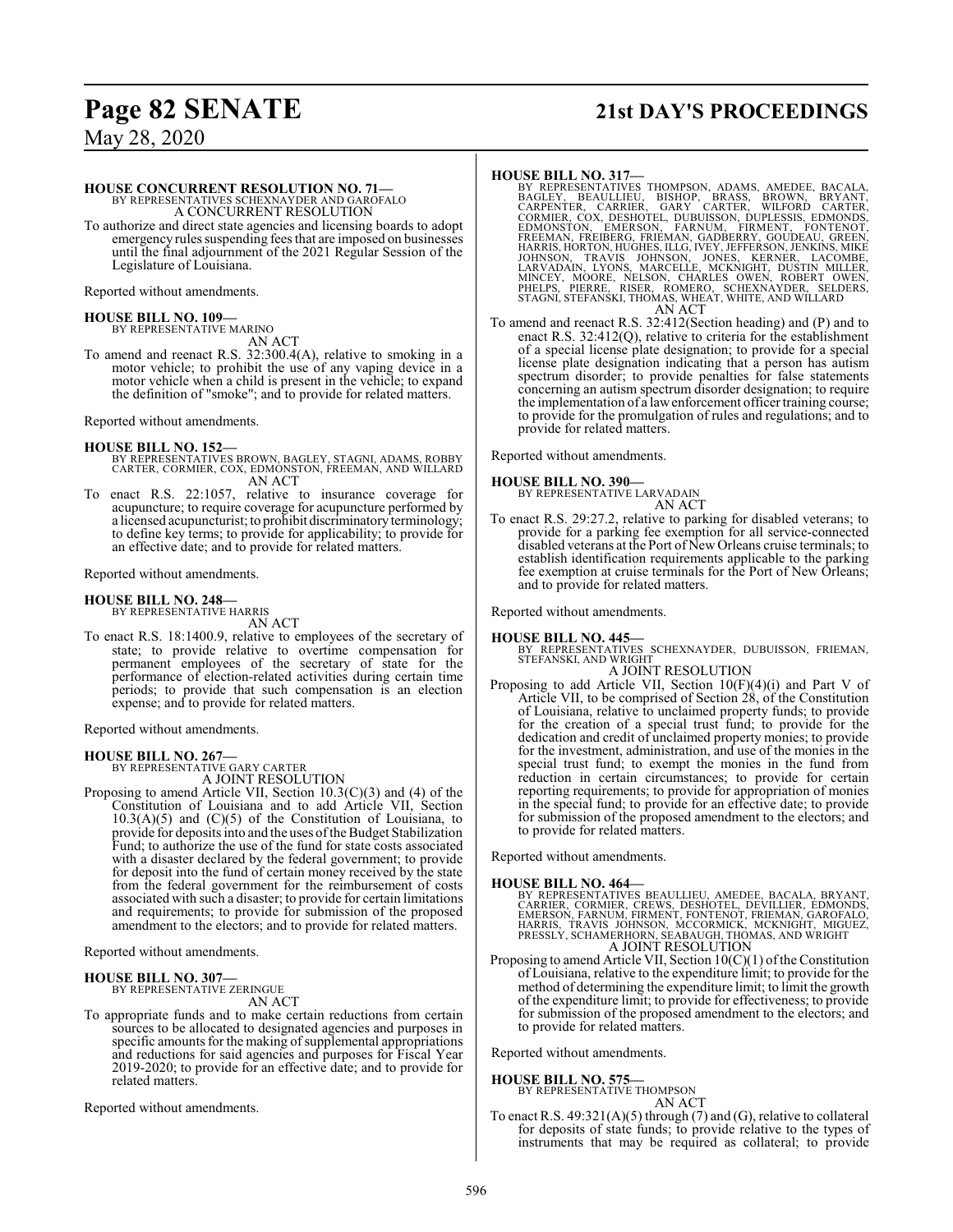## **21st DAY'S PROCEEDINGS Page 83 SENATE**

# May 28, 2020

relative to restrictions on certain types of instruments used as collateral; and to provide for related matters.

Reported without amendments.

### **HOUSE BILL NO. 681—**

BY REPRESENTATIVE ZERINGUE AN ACT

To provide with respect to the Revenue Sharing Fund and the allocation and distribution thereof for Fiscal Year 2020-2021 and to provide for related matters.

Reported without amendments.

### **HOUSE BILL NO. 701—** BY REPRESENTATIVE WRIGHT

AN ACT

To enact Chapter 21 of Title 6 of the Louisiana Revised Statutes of 1950, to be comprised of R.S. 6:1381 through 1394, relative to virtual currency businesses; to define key terms; to provide for applicability; to require licensure of virtual currency businesses; to establish requirements to apply for licensure; to authorize reciprocity of licensure; to require security deposits from applicants for licensure; to provide for the issuance, denial, and renewal of licenses; to authorize registration in lieu of licensure; to provide for enforcement; to establish penalties for violations; to require rulemaking; and to provide for related matters.

Reported without amendments.

## **HOUSE BILL NO. 753—**

BY REPRESENTATIVE ROMERO

AN ACT To amend and reenact R.S. 32:327(D) and to enact R.S. 32:327(E), relative to special restrictions on lamps; to authorize the sale of emergency lights to a person employed in highway construction services; to authorize the possession of emergency lights by highway construction personnel; and to provide for related matters.

Reported without amendments.

## **HOUSE BILL NO. 765—**

BY REPRESENTATIVES FONTENOT, BRASS, CORMIER, FIRMENT, FREIBERG, GADBERRY, HORTON, TRAVIS JOHNSON, LARVADAIN, CHARLES OWEN, PIERRE, SCHAMERHORN, AND SELDERS AN ACT

To enact R.S. 47:463.209, relative to motor vehicle special prestige license plates; to establish the "Louisiana State University National Champions2019" specialtylicense plate; to provide for the creation, issuance, design, implementation, fees, distribution, and rule promulgation applicable to such license plate; and to provide for related matters.

Reported without amendments.

## **HOUSE BILL NO. 766—**

BY REPRESENTATIVE BROWN

AN ACT To amend and reenact R.S. 32:388(B)(4)(b)(introductory paragraph) and to enact R.S. 32:388(B)(4)(b)(xiv), relative to trucks hauling construction aggregates; to provide for definitions; and to provide for related matters.

Reported without amendments.

## **HOUSE BILL NO. 780—** BY REPRESENTATIVE PIERRE

AN ACT

To amend and reenact R.S.  $32:414.2(A)(2)(c)$  through (h) and to enact R.S. 32:414.2(A)(2)(i) and  $(F)$ , relative to commercial motor vehicle driver's and learner's permit holders; to provide for disqualification from operating a commercial motor vehicle

for committing certain felonies; to provide for disqualification under certain circumstances; and to provide for related matters.

Reported without amendments.

### **HOUSE BILL NO. 843—** BY REPRESENTATIVE SCHEXNAYDER

AN ACT

To amend and reenact R.S. 3:1462(1) and (10), 1465(D)(1), 1467(A), 1468(A) and (B), 1471(A)(4), 1481(4), (5), and (6), and 1482 through 1484, and to enact R.S. 3:1462(16) through (19), 1472, 1481(7) through (9), and 1485, relative to the regulation of industrial hemp; to provide for definitions; to provide for the requirements for licensure; to provide for application and permit fees; to provide for testing and inspection of industrial hemp crops or products; to provide for civil and criminal penalties; to authorize the Department of Agriculture and Forestry to issue stop orders; to authorize the commissioner of alcohol and tobacco control to issue civil fines for certain violations; to authorize the sale of hemp rolling papers; to provide for labeling of CBD products; to provide for the application of the State Food, Drug, and Cosmetic Law; to provide with respect to remote retailers of CBD products; to provide with respect to the authority of the office of alcohol and tobacco control relative to the sale of CBD products; to provide with respect to issuance of special event permits; to provide for applicability; to provide with respect to access to criminal history record and identification files; to create the Industrial Hemp Advisory Committee; to provide for the powers and duties of the committee; to provide for the membership of the committee; and to provide for related matters.

Reported without amendments.

## **HOUSE BILL NO. 845—**

BY REPRESENTATIVES DWIGHT, BOURRIAQUE, CARRIER, WILFORD<br>CARTER, FARNUM, ROMERO, AND TARVER AND SENATORS<br>ABRAHAM, HENSGENS, JOHNS, AND REESE AN ACT

To enact Part II-A of Chapter 1 of Title 34 of the Louisiana Revised Statutes of 1950, to be comprised of R.S. 34:221 through 224, relative to the Calcasieu Ship Channel; to provide for the Calcasieu Ship Channel Public-Private Partnership; to establish a management board and advisory committee; to establish the membership and powers of the board and committee; to provide relative to monies contributed to the Calcasieu River Fund; to

provide for definitions; to provide an effective date; and to provide for related matters.

Reported without amendments.

Respectfully submitted, FRED MILLS Chairman

## **Adoption of Legislative Bureau Report**

On motion of Senator Fred Mills, the Bills and Joint Resolutions were read by title and passed to a third reading.

## **Privileged Report of the Committee on Senate and Governmental Affairs**

## **ENROLLMENTS**

Senator Hewitt, Chairman on behalf of the Committee on Senate and Governmental Affairs, submitted the following report:

## May 28, 2020

To the President and Members of the Senate: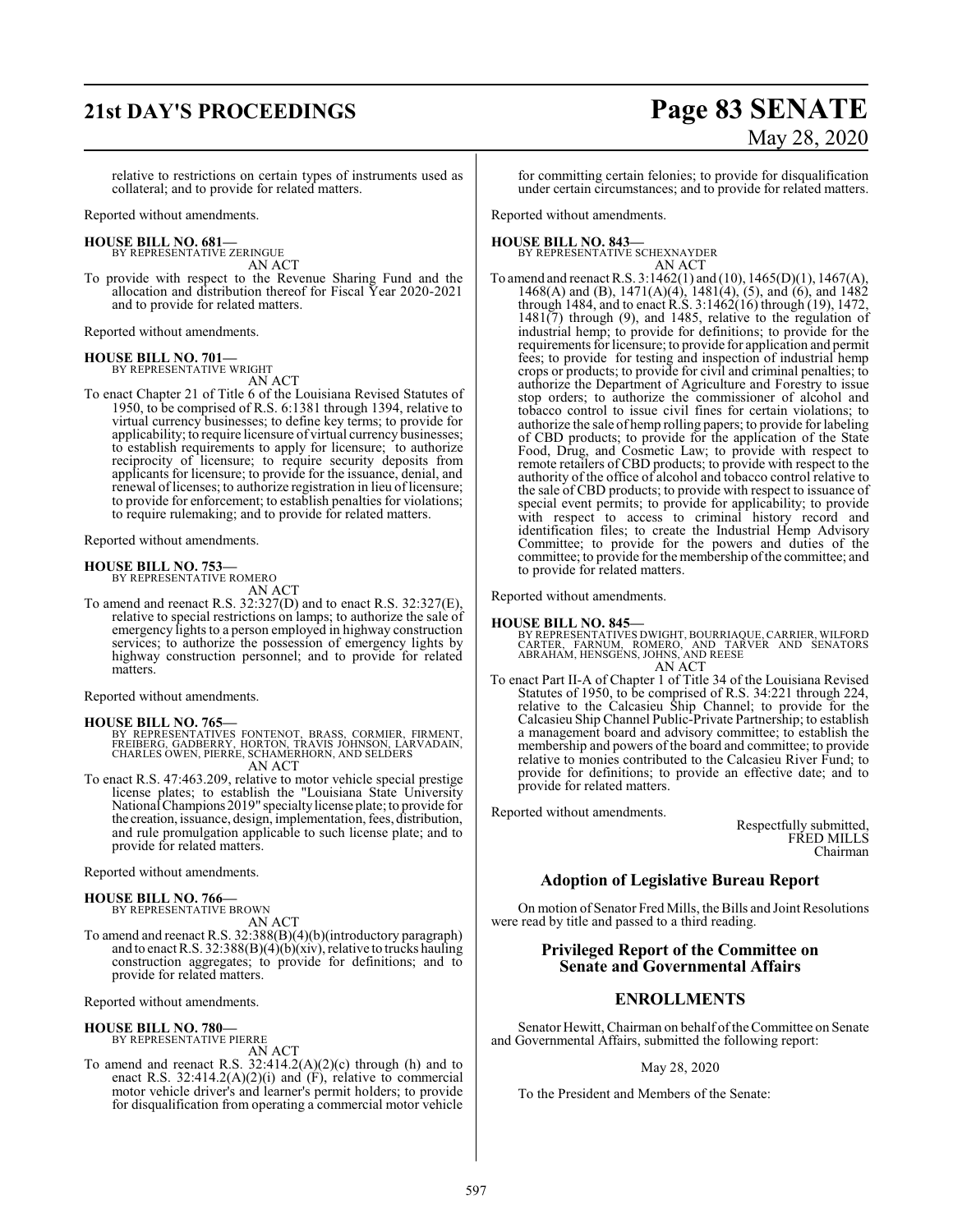## **Page 84 SENATE 21st DAY'S PROCEEDINGS**

## May 28, 2020

I am directed by your Committee on Senate and Governmental Affairs to submit the following report:

The following Senate Bills have been properly enrolled:

#### **SENATE BILL NO. 53—** BY SENATOR MCMATH

## AN ACT

To amend and reenact R.S.  $40:2008.10(A)(1)(b)$  and (2), relative to the Louisiana Department of Health; to make technical corrections to provisions for licensing of therapeutic group homes; to provide for an effective date; and to provide for related matters.

#### **SENATE BILL NO. 470—** BY SENATOR MORRIS

AN ACT

To amend and reenact R.S.  $32:1270.23(A)(5)$  and  $(B)(6)$ , relative to recreational vehicles, to provide with respect to warranty agreements involving recreational vehicle transfers; to provide for the rejection of claims; and to provide for related matters.

#### **SENATE BILL NO. 487—** BY SENATOR ALLAIN

AN ACT

To amend and reenact R.S. 39:101(A)(1)(b), relative to capital outlay; to provide with respect to applications for capital outlay budget requests; to provide for which projects are required to reapply annually; to provide for an effective date; and to provide for related matters.

## **SENATE BILL NO. 16—**

BY SENATORS LUNEAU AND ROBERT MILLS AND<br>REPRESENTATIVES ADAMS, BROWN, BUTLER, CARRIER, GARY<br>CARTER, ROBBY CARTER, WILFORD CARTER, CORMIER, COX,<br>CREWS, DEVILLIER,DUBUISSON,DUPLESSIS,EMERSON,FONTENOT,<br>FREEMAN, GADBERRY, GOUD

AN ACT

To enact R.S. 22:1482(D) and 1482.1(C), relative to rating standards andmethods; to prohibit the determination ofrate classifications based on the deployment of the insured in the military for at least six months; and to provide for related matters.

## **SENATE BILL NO. 32—**<br>BY SENATOR CONNICK

AN ACT

To amend and reenact R.S. 14:42.1(B), relative to the crime of second degree rape; to provide that any sentence of imprisonment upon conviction of second degree rape is to be without benefit of probation, parole, or suspension of sentence; and to provide for related matters.

#### **SENATE BILL NO. 36—** BY SENATOR BERNARD

AN ACT

To amend and reenact R.S. 18:470(A)(1), relative to qualifying for a primary election; to provide relative to notice of candidacy; to limit the clerk of court and the secretary of state from verifying the qualifications of a potential candidate; and to provide for related matters.

## **SENATE BILL NO. 65—**

- BY SENATORS TALBOT, ABRAHAM, BARROW, BERNARD, BOUIE,<br>CARTER, CATHEY, CLOUD, CONNICK, CORTEZ, FESI, HARRIS,<br>HENRY, HENSGENS,HEWITT, JACKSON, JOHNS, LUNEAU, MCMATH,<br>MILLIGAN, FRED MILLS, ROBERT MILLS, MIZELL, MORRIS,<br>PEACOCK AN ACT
- To amend and reenact R.S. 22:1284.1 and 1964(7)(j) and R.S. 32:861.1, relative to automobile insurance; to provide for a definition of "lapse in coverage"; to provide for nondiscriminatory treatment of persons with a lapse in coverage; to provide for an unfair trade practice for discriminatory treatment of persons with a lapse in coverage; to provide for an

exemption from the Motor Vehicle Safety Responsibility Law due to out-of-state services in the uniformed services; to provide for a notification procedure for the service member exemption; and to provide for related matters.

#### **SENATE BILL NO. 72—** BY SENATOR SMITH

AN ACT

To amend and reenact R.S. 22:821(B)(10), relative to the collection of certain fees from property and casualty insurers; and to provide for related matters.

## **SENATE BILL NO. 78—**

BY SENATOR FOIL AND REPRESENTATIVE EDMONDS AN ACT

To enact R.S. 17:3095(I), relative to the Louisiana Student Tuition Assistance and Revenue Trust Program; to authorize disbursement of funds from program accounts to pay certain elementary and secondary education costs; to provide for annual disbursement limitations; and to provide for related matters.

## **SENATE BILL NO. 84—** BY SENATOR FIELDS

AN ACT

To amend and reenact R.S. 17:3805(B), relative to the Education Excellence Fund; to specify a date for the state Department of Education to submit school and school system fund expenditure plans for legislative approval; and to provide for related matters.

## **SENATE BILL NO. 117—**

BY SENATOR HENSGENS AND REPRESENTATIVE COUSSAN AN ACT

To enact R.S. 49:191(12)(b) and repeal R.S. 49:191(9)(e), relative to the Department of Natural Resources; to provide for the recreation of the Department of Natural Resources and the statutory entities made a part of the department by law; to provide for the effective termination date for all statutory authority for the existence of such statutory entities; and to provide for related matters.

## **SENATE BILL NO. 130—**

BY SENATORS HENRY AND JOHNS AN ACT

To enact R.S. 18:1300.24 and R.S. 27:15.1, relative to sports wagering; to provide for a proposition election to determine whether sports wagering activities and operations will be permitted in a parish; to provide for regulatory authority with the Louisiana Gaming Control Board; to require the enactment and effectiveness of laws on licensing, regulation, and taxation ofsports wagering activities before such activities are permitted; and to provide for related matters.

**SENATE BILL NO. 421—** BY SENATOR PEACOCK

## AN ACT

To enact R.S. 34:3522, relative to certain port commissions; to provide for the rights and powers of such commissions; to provide for functions relative to economic and industrial growth; to authorize the acquisition and operation of air cargo airports; and to provide for related matters.

#### **SENATE BILL NO. 424—** BY SENATOR WHITE

AN ACT To enact Part XI of Title 19 of the Louisiana Revised Statutes of 1950, to be comprised of R.S. 19:371 through 381, relative to expropriation of property; to authorize the city of Central, in East Baton Rouge Parish to expropriate by a declaration of taking; to define terms; to provide for procedures; to provide for purposes of the expropriation; to provide for an effective date; and to provide for related matters.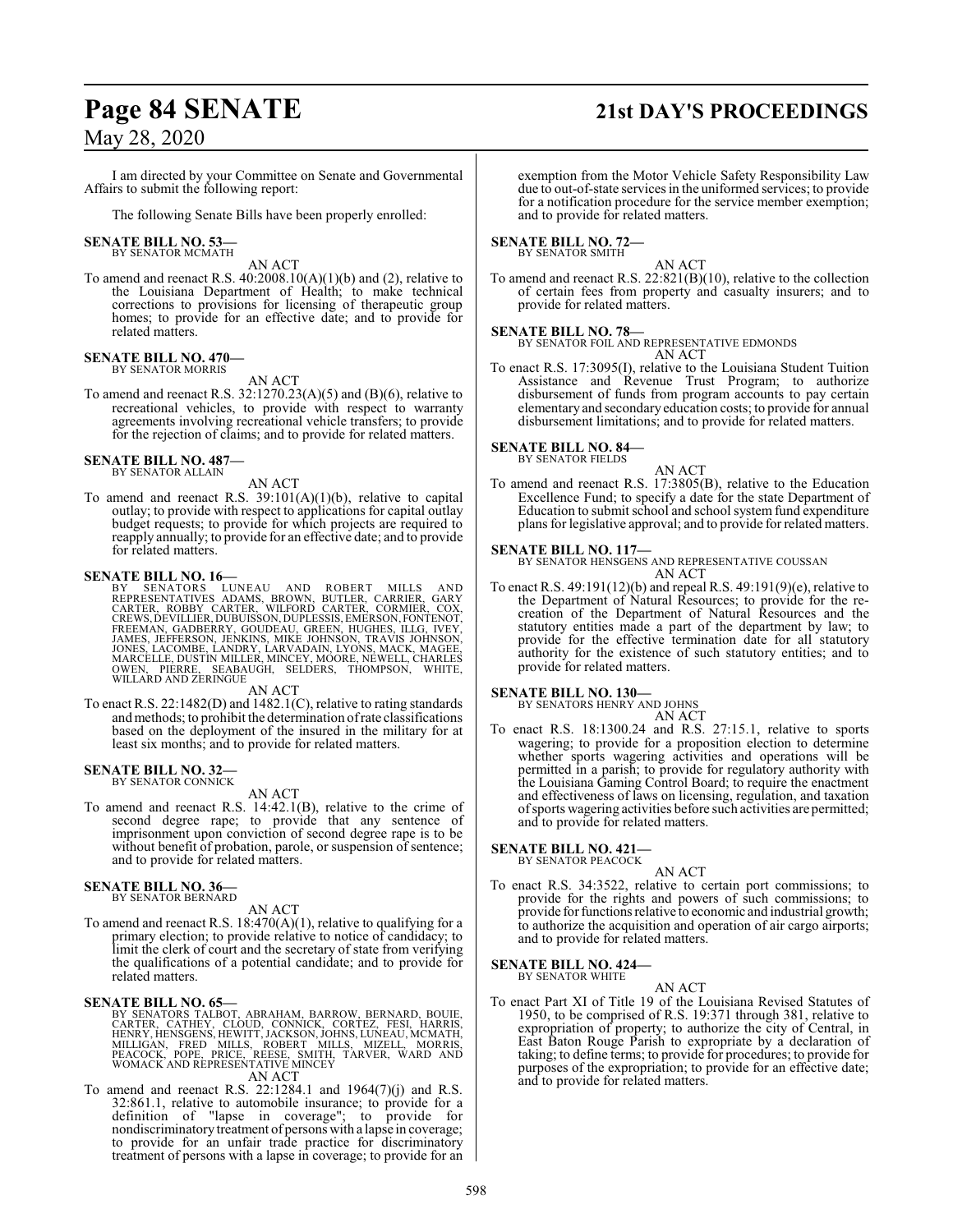## **21st DAY'S PROCEEDINGS Page 85 SENATE**

# May 28, 2020

### **SENATE BILL NO. 433—**

BY SENATOR MIZELL AND REPRESENTATIVES AMEDEE, ROBBY CARTER, ECHOLS, FRIEMAN, HODGES, MIKE JOHNSON, GREGORY MILLER AND PRESSLY

AN ACT

To amend and reenact Children's Code Article 609(A)(1), relative to child abuse reporting and investigation; to provide that a mandatory reporter of child abuse has cause to suspect abuse if a child under the age of thirteen is pregnant; and to provide for related matters.

#### **SENATE BILL NO. 33—** BY SENATOR HENSGENS

AN ACT

To amend and reenact R.S. 47:120.37(B) and to enact R.S. 47:120.141(D), relative to donations of refunds; to provide for such donations to Dreams Come True, Inc.; to provide an exception to removal of certain refund donations from the tax return; and to provide for related matters.

## **SENATE BILL NO. 55—**<br>BY SENATOR FOIL

AN ACT

To amend and reenact R.S. 51:3143(B) and 3163(B), relative to certain contract providers; to provide for registration with the secretary of state; to provide relative to the application form and required information; to provide for procedures; and to provide for related matters.

## **SENATE BILL NO. 79—** BY SENATOR ABRAHAM

AN ACT

To enact R.S. 17:3138.9 and R.S. 36:651(G)(9), relative to special treasury funds; to establish the Louisiana Cybersecurity Talent Initiative Fund as a special fund in the state treasury; to provide for the purpose of the fund; to provide for appropriations to the fund and distributions from the fund; to create and provide for the Cybersecurity Education Management Council under the auspices of the Board of Regents to advise and make recommendations to the board relative to fund distributions; to require the board to report to the legislature with respect to the fund; and to provide for related matters.

## **SENATE BILL NO. 111—**

BY SENATOR FIELDS AND REPRESENTATIVE MARCELLE AN ACT

To enact R.S.  $39:36(A)(3)(b)(i)(ll)$  and  $51(G)$ , relative to the contents of the executive budget and the general appropriation bill regarding the disclosure of the contributions to be made by agencies to the state retirement systems for the unfunded accrued liability existing as of June 30, 1988; to provide for an effective date; and to provide for related matters.

#### **SENATE BILL NO. 118—** BY SENATOR SMITH

### AN ACT

To amend and reenact R.S. 38:2212(C)(1), relative to public works projects; to increase the "contract limit" for public works; to provide for a date for the annual adjustment of the "contract limit" for public works; to provide for an effective date; and to provide for related matters.

#### **SENATE BILL NO. 120—** BY SENATOR SMITH

AN ACT

To amend and reenact R.S. 4:144(B), relative to the Louisiana State Racing Commission; to require that three members of the commission be owners of racehorses; and to provide for related matters.

## **SENATE BILL NO. 122—** BY SENATORS CARTER, BARROW AND CLOUD

AN ACT

To amend and reenact R.S. 42:808(F), relative to the Office of Group Benefits; to provide for the coverage of certain dependents; to provide for notice to certain parents and grandparents; to provide for the right to appeal to an appeal review panel in certain circumstances; to provide relative to the authority of appeal review panels; and to provide for related matters.

**SENATE BILL NO. 153—**<br>BY SENATORS FOIL, ALLAIN, BARROW, BERNARD, CATHEY, CLOUD, CONNICK, CORTEZ, FESI, HARRIS, HEWIT, JACKSON, MCMATH, MILLIGAN, MORRIS, PRICE, REESE, SMITH, WARD AND WOMACK AND REPRESENTATIVE AMEDEE AN AC

To amend and reenact Civil Code Articles 355 and 356, relative to To amend and reenact Civil Code Articles 355 and 356, relative to continuing tutorship; to provide for the filing of a petition; to provide for the appointment of tutors; to provide for the appointment of co-tutors; and to provide for related matters.

#### **SENATE BILL NO. 205—** BY SENATOR ALLAIN

AN ACT To amend and reenact R.S. 47:287.614(C), relative to the reporting of federal income tax adjustments; to define the term final determination; to provide for an effective date; and to provide for related matters.

## **SENATE BILL NO. 244—**



AN ACT To amend and reenact R.S. 48:231(A)(6), relative to the Department of Transportation and Development; to provide relative to proposal of the annual construction program; to provide for prioritization of projects; and to provide for related matters.

#### **SENATE BILL NO. 252—** BY SENATOR CARTER

AN ACT To amend and reenact R.S.  $32:402.1(A)(1)(a)$  and  $(2)(b)$ ,  $407(A)(2)(a)$ , and  $408(A)(1)$ , relative to driver education; to provide for driver education to include instruction relative to accessible parking and access aisles; and to provide for related matters.

**SENATE BILL NO. 283—**

BY SENATOR ALLAIN

AN ACT To amend and reenact R.S. 47:337.48(A)(1), 337.49(A), 337.50(A), and 337.51(A) and (B)(1), relative to local sales and use tax administration; to provide relative to notices; to provide relative to the time to protest to collector's determination of tax due; to provide relative to the time to appeal an assessment; and to provide for related matters.

> Respectfully submitted, SHARON W. HEWITT Chairman

The foregoing Senate Bills were signed by the President of the Senate.